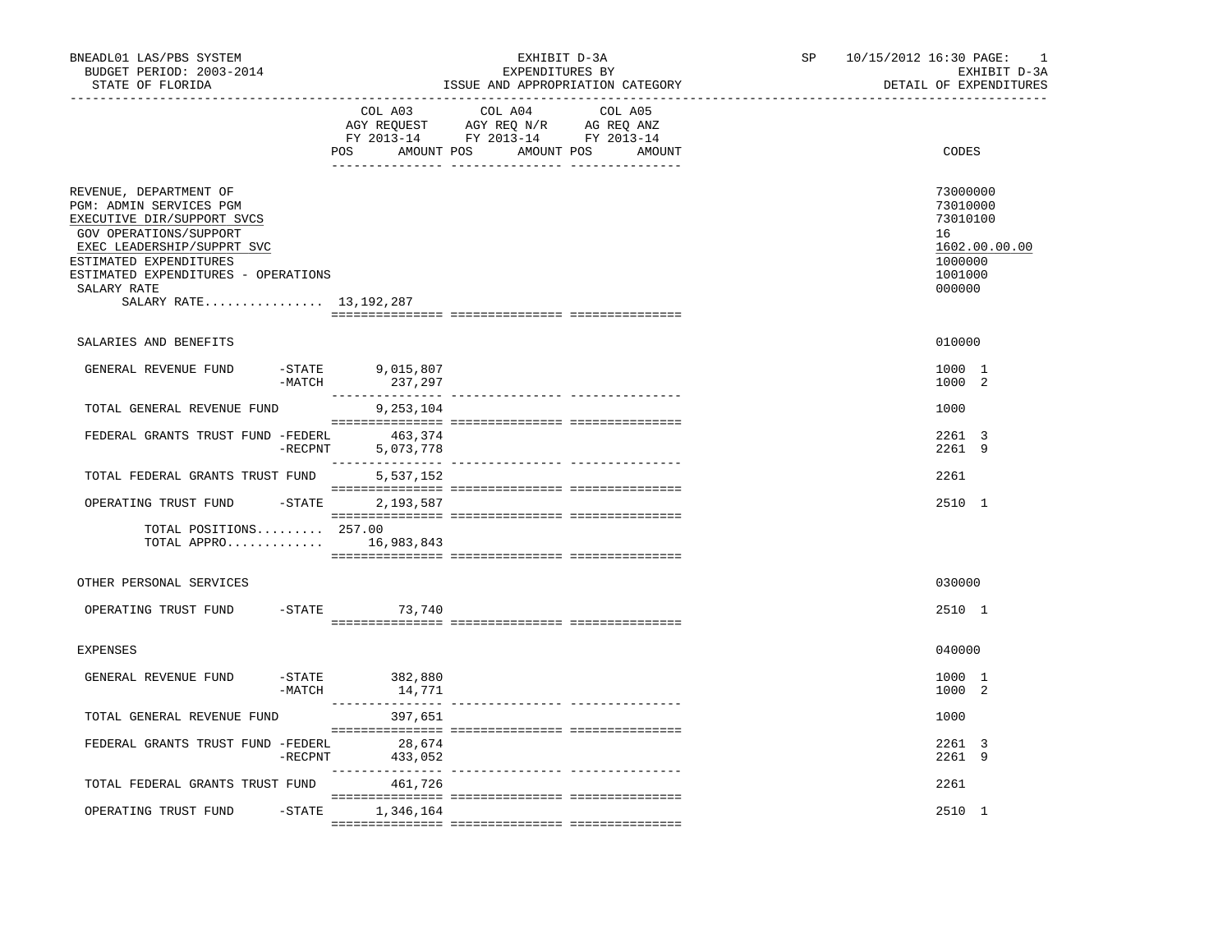| BNEADL01 LAS/PBS SYSTEM<br>BUDGET PERIOD: 2003-2014<br>STATE OF FLORIDA<br>-------------------                                                                                                                                                  |                                        | EXHIBIT D-3A<br>EXPENDITURES BY<br>ISSUE AND APPROPRIATION CATEGORY                                                           | $\overline{2}$<br>SP 10/15/2012 16:30 PAGE:<br>EXHIBIT D-3A<br>DETAIL OF EXPENDITURES   |
|-------------------------------------------------------------------------------------------------------------------------------------------------------------------------------------------------------------------------------------------------|----------------------------------------|-------------------------------------------------------------------------------------------------------------------------------|-----------------------------------------------------------------------------------------|
|                                                                                                                                                                                                                                                 | COL A03                                | COL A04 COL A05<br>AGY REQUEST AGY REQ N/R AG REQ ANZ<br>FY 2013-14 FY 2013-14 FY 2013-14<br>POS AMOUNT POS AMOUNT POS AMOUNT | CODES                                                                                   |
| REVENUE, DEPARTMENT OF<br>PGM: ADMIN SERVICES PGM<br>EXECUTIVE DIR/SUPPORT SVCS<br>GOV OPERATIONS/SUPPORT<br>EXEC LEADERSHIP/SUPPRT SVC<br>ESTIMATED EXPENDITURES<br>ESTIMATED EXPENDITURES - OPERATIONS<br>EXPENSES<br>TOTAL APPRO 2, 205, 541 |                                        |                                                                                                                               | 73000000<br>73010000<br>73010100<br>16<br>1602.00.00.00<br>1000000<br>1001000<br>040000 |
| OPERATING CAPITAL OUTLAY                                                                                                                                                                                                                        |                                        |                                                                                                                               | 060000                                                                                  |
|                                                                                                                                                                                                                                                 |                                        |                                                                                                                               | 1000 1<br>2510 1                                                                        |
| TOTAL APPRO                                                                                                                                                                                                                                     | 24,914                                 |                                                                                                                               |                                                                                         |
| SPECIAL CATEGORIES<br>TRANS TO DIV ADM HEARINGS                                                                                                                                                                                                 |                                        |                                                                                                                               | 100000<br>100565                                                                        |
| FEDERAL GRANTS TRUST FUND -FEDERL 1,259,462                                                                                                                                                                                                     |                                        |                                                                                                                               | 2261 3                                                                                  |
| OPERATING TRUST FUND                                                                                                                                                                                                                            | $-STATE$ 63,373<br>$-MATCH$<br>651,953 |                                                                                                                               | 2510 1<br>2510 2                                                                        |
| TOTAL OPERATING TRUST FUND                                                                                                                                                                                                                      | 715,326                                |                                                                                                                               | 2510                                                                                    |
| TOTAL APPRO 1,974,788                                                                                                                                                                                                                           |                                        |                                                                                                                               |                                                                                         |
| CONTRACTED SERVICES                                                                                                                                                                                                                             |                                        |                                                                                                                               | 100777                                                                                  |
| GENERAL REVENUE FUND -STATE 198,161<br>FEDERAL GRANTS TRUST FUND -RECPNT<br>OPERATING TRUST FUND -STATE 1,153,170                                                                                                                               | 281,028                                |                                                                                                                               | 1000 1<br>2261 9<br>2510 1                                                              |
| TOTAL APPRO                                                                                                                                                                                                                                     | 1,632,359                              |                                                                                                                               |                                                                                         |
| RISK MANAGEMENT INSURANCE                                                                                                                                                                                                                       |                                        |                                                                                                                               | 103241                                                                                  |
| GENERAL REVENUE FUND -STATE 91,598<br>FEDERAL GRANTS TRUST FUND -RECPNT<br>OPERATING TRUST FUND -STATE                                                                                                                                          | 10,943<br>101,157                      |                                                                                                                               | 1000 1<br>2261 9<br>2510 1                                                              |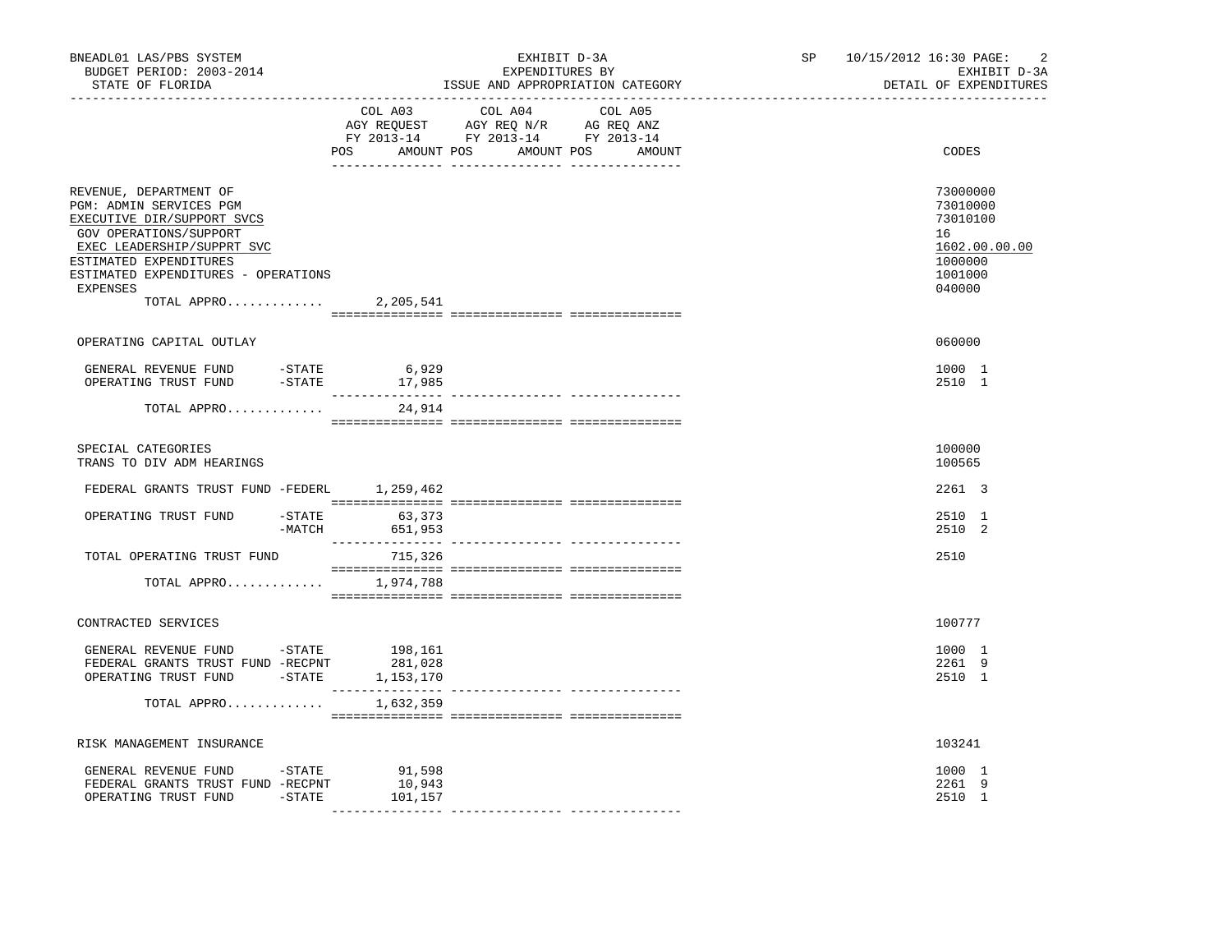| BNEADL01 LAS/PBS SYSTEM<br>BUDGET PERIOD: 2003-2014<br>STATE OF FLORIDA                                                                                                                                                                                                            |        |                                           | EXHIBIT D-3A<br>EXPENDITURES BY<br>ISSUE AND APPROPRIATION CATEGORY                       |         | SP 10/15/2012 16:30 PAGE: 3<br>EXHIBIT D-3A<br>DETAIL OF EXPENDITURES |  |                                                                                                   |
|------------------------------------------------------------------------------------------------------------------------------------------------------------------------------------------------------------------------------------------------------------------------------------|--------|-------------------------------------------|-------------------------------------------------------------------------------------------|---------|-----------------------------------------------------------------------|--|---------------------------------------------------------------------------------------------------|
|                                                                                                                                                                                                                                                                                    |        | POS AMOUNT POS AMOUNT POS AMOUNT          | COL A03 COL A04<br>AGY REQUEST AGY REQ N/R AG REQ ANZ<br>FY 2013-14 FY 2013-14 FY 2013-14 | COL A05 |                                                                       |  | CODES                                                                                             |
| REVENUE, DEPARTMENT OF<br>PGM: ADMIN SERVICES PGM<br>EXECUTIVE DIR/SUPPORT SVCS<br>GOV OPERATIONS/SUPPORT<br>EXEC LEADERSHIP/SUPPRT SVC<br>ESTIMATED EXPENDITURES<br>ESTIMATED EXPENDITURES - OPERATIONS<br>SPECIAL CATEGORIES<br>RISK MANAGEMENT INSURANCE<br>TOTAL APPRO 203,698 |        |                                           |                                                                                           |         |                                                                       |  | 73000000<br>73010000<br>73010100<br>16<br>1602.00.00.00<br>1000000<br>1001000<br>100000<br>103241 |
| LEASE/PURCHASE/EOUIPMENT                                                                                                                                                                                                                                                           |        |                                           |                                                                                           |         |                                                                       |  | 105281                                                                                            |
| GENERAL REVENUE FUND -STATE 16,864                                                                                                                                                                                                                                                 |        |                                           |                                                                                           |         |                                                                       |  | 1000 1                                                                                            |
| TR/DMS/HR SVCS/STW CONTRCT                                                                                                                                                                                                                                                         |        |                                           |                                                                                           |         |                                                                       |  | 107040                                                                                            |
| GENERAL REVENUE FUND                                                                                                                                                                                                                                                               | -MATCH | $-$ STATE 1,455,900<br>580<br>___________ |                                                                                           |         |                                                                       |  | 1000 1<br>1000 2                                                                                  |
| TOTAL GENERAL REVENUE FUND                                                                                                                                                                                                                                                         |        | 1,456,480                                 |                                                                                           |         |                                                                       |  | 1000                                                                                              |
| FEDERAL GRANTS TRUST FUND -FEDERL 6,895                                                                                                                                                                                                                                            |        | $-$ RECPNT $145,491$                      |                                                                                           |         |                                                                       |  | 2261 3<br>2261 9                                                                                  |
| TOTAL FEDERAL GRANTS TRUST FUND 152,386                                                                                                                                                                                                                                            |        |                                           |                                                                                           |         |                                                                       |  | 2261                                                                                              |
| OPERATING TRUST FUND -STATE 240,199                                                                                                                                                                                                                                                |        |                                           |                                                                                           |         |                                                                       |  | 2510 1                                                                                            |
| TOTAL APPRO 1,849,065                                                                                                                                                                                                                                                              |        |                                           |                                                                                           |         |                                                                       |  |                                                                                                   |
| TOTAL: ESTIMATED EXPENDITURES - OPERATIONS<br>TOTAL POSITIONS 257.00<br>TOTAL ISSUE 24,964,812<br>TOTAL SALARY RATE 13, 192, 287                                                                                                                                                   |        |                                           |                                                                                           |         |                                                                       |  | 1001000                                                                                           |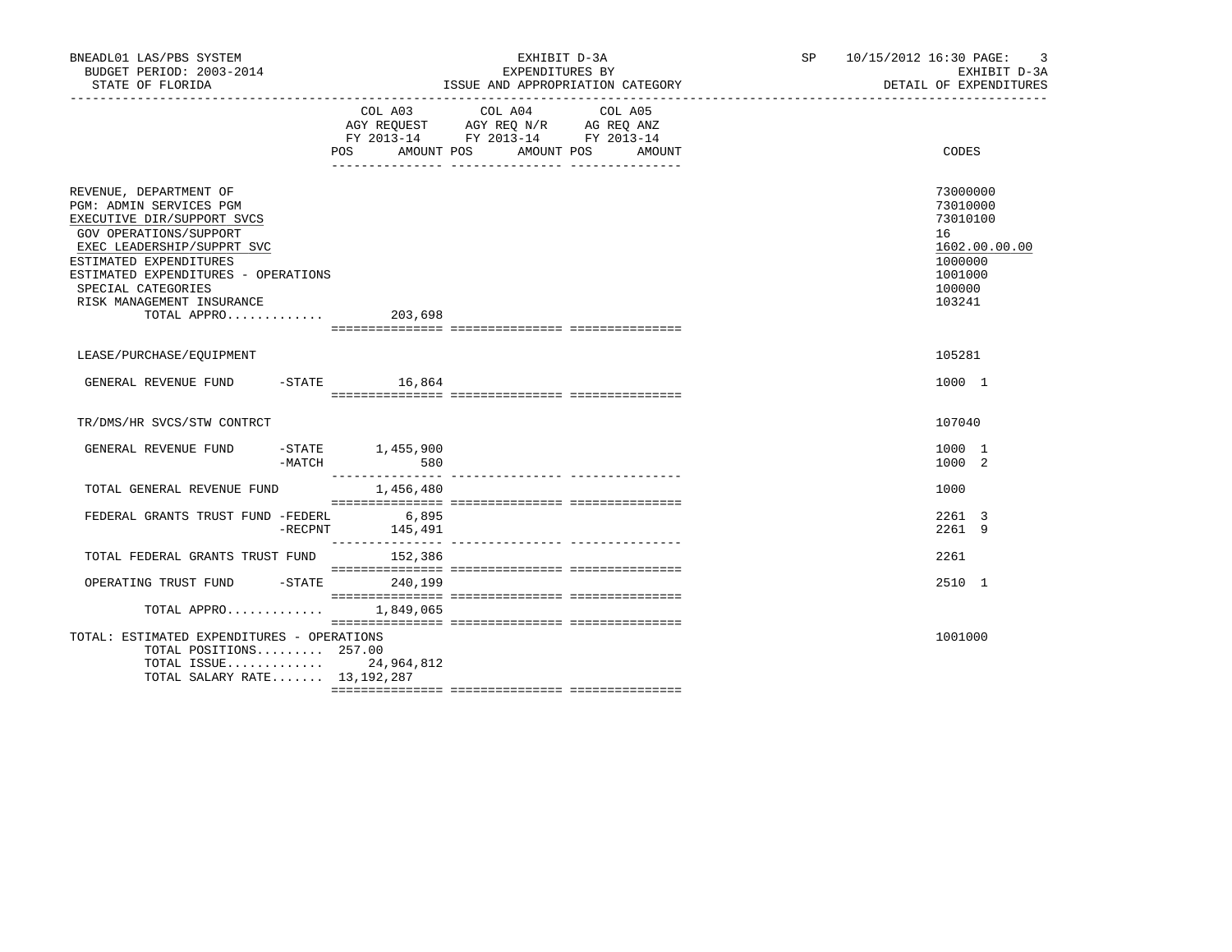| BNEADL01 LAS/PBS SYSTEM<br>BUDGET PERIOD: 2003-2014<br>STATE OF FLORIDA<br>. _ _ _ _ _ _ _ _ _ _ _ _ _ _ _ _                                                                                                                                                                                                                                                        |            |                                                                                                            | EXHIBIT D-3A<br>EXPENDITURES BY<br>ISSUE AND APPROPRIATION CATEGORY |  | SP | 10/15/2012 16:30 PAGE: | 4<br>EXHIBIT D-3A<br>DETAIL OF EXPENDITURES                                                                                     |
|---------------------------------------------------------------------------------------------------------------------------------------------------------------------------------------------------------------------------------------------------------------------------------------------------------------------------------------------------------------------|------------|------------------------------------------------------------------------------------------------------------|---------------------------------------------------------------------|--|----|------------------------|---------------------------------------------------------------------------------------------------------------------------------|
|                                                                                                                                                                                                                                                                                                                                                                     |            | AGY REQUEST AGY REQ N/R AG REQ ANZ<br>FY 2013-14 FY 2013-14 FY 2013-14<br>POS AMOUNT POS AMOUNT POS AMOUNT | COL A03 COL A04 COL A05                                             |  |    |                        | CODES                                                                                                                           |
| REVENUE, DEPARTMENT OF<br>PGM: ADMIN SERVICES PGM<br>EXECUTIVE DIR/SUPPORT SVCS<br>GOV OPERATIONS/SUPPORT<br>EXEC LEADERSHIP/SUPPRT SVC<br>ESTIMATED EXPENDITURES<br>CASUALTY INSURANCE PREMIUM<br>ADJUSTMENT<br>SPECIAL CATEGORIES<br>RISK MANAGEMENT INSURANCE<br>GENERAL REVENUE FUND -STATE<br>FEDERAL GRANTS TRUST FUND -RECPNT<br>OPERATING TRUST FUND -STATE |            | $20,734-$<br>$2,477-$<br>22,898-                                                                           |                                                                     |  |    |                        | 73000000<br>73010000<br>73010100<br>16<br>1602.00.00.00<br>1000000<br>1001090<br>100000<br>103241<br>1000 1<br>2261 9<br>2510 1 |
| TOTAL APPRO                                                                                                                                                                                                                                                                                                                                                         |            | $46,109-$                                                                                                  |                                                                     |  |    |                        |                                                                                                                                 |
| FLORIDA RETIREMENT SYSTEM<br>CONTRIBUTION ADJUSTMENT FOR<br>FISCAL YEAR 2012-2013<br>SALARIES AND BENEFITS                                                                                                                                                                                                                                                          |            |                                                                                                            |                                                                     |  |    |                        | 1001240<br>010000                                                                                                               |
| GENERAL REVENUE FUND                                                                                                                                                                                                                                                                                                                                                | $-MATCH$   | -STATE 21,373<br>562                                                                                       |                                                                     |  |    |                        | 1000 1<br>1000 2                                                                                                                |
| TOTAL GENERAL REVENUE FUND                                                                                                                                                                                                                                                                                                                                          |            | 21,935                                                                                                     |                                                                     |  |    |                        | 1000                                                                                                                            |
| FEDERAL GRANTS TRUST FUND -FEDERL                                                                                                                                                                                                                                                                                                                                   | $-$ RECPNT | 1,099<br>12,027                                                                                            |                                                                     |  |    |                        | 2261 3<br>2261 9                                                                                                                |
| TOTAL FEDERAL GRANTS TRUST FUND 13,126                                                                                                                                                                                                                                                                                                                              |            |                                                                                                            |                                                                     |  |    |                        | 2261                                                                                                                            |
| OPERATING TRUST FUND                                                                                                                                                                                                                                                                                                                                                |            | $-STATE$ 5,202                                                                                             |                                                                     |  |    |                        | 2510 1                                                                                                                          |
| TOTAL APPRO                                                                                                                                                                                                                                                                                                                                                         |            | 40,263                                                                                                     |                                                                     |  |    |                        |                                                                                                                                 |
| ADJUSTMENT TO STATE HEALTH<br>INSURANCE PREMIUM CONTRIBUTION -<br>FISCAL YEAR 2012-13<br>SALARIES AND BENEFITS                                                                                                                                                                                                                                                      |            |                                                                                                            |                                                                     |  |    |                        | 1001830<br>010000                                                                                                               |
| GENERAL REVENUE FUND                                                                                                                                                                                                                                                                                                                                                | $-MATCH$   | -STATE 17,099<br>449                                                                                       |                                                                     |  |    |                        | 1000 1<br>1000 2                                                                                                                |
| TOTAL GENERAL REVENUE FUND                                                                                                                                                                                                                                                                                                                                          |            | 17,548                                                                                                     |                                                                     |  |    |                        | 1000                                                                                                                            |
| FEDERAL GRANTS TRUST FUND -FEDERL                                                                                                                                                                                                                                                                                                                                   |            | 879                                                                                                        |                                                                     |  |    |                        | 2261 3                                                                                                                          |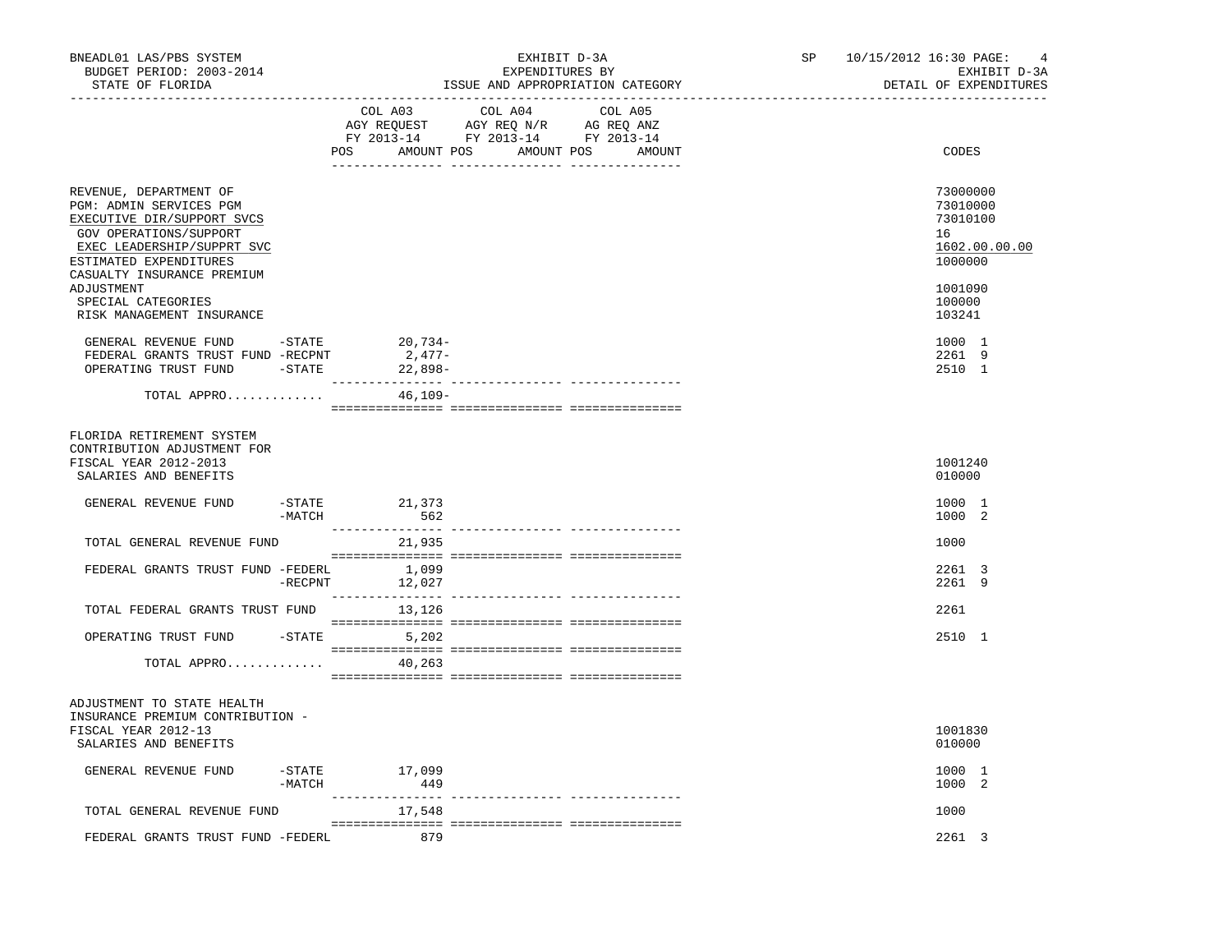| BNEADL01 LAS/PBS SYSTEM<br>BUDGET PERIOD: 2003-2014<br>STATE OF FLORIDA                                                                                                                         |                          | EXHIBIT D-3A<br>EXPENDITURES BY<br>ISSUE AND APPROPRIATION CATEGORY                                                                      | SP 10/15/2012 16:30 PAGE: | - 5<br>EXHIBIT D-3A<br>DETAIL OF EXPENDITURES                      |  |
|-------------------------------------------------------------------------------------------------------------------------------------------------------------------------------------------------|--------------------------|------------------------------------------------------------------------------------------------------------------------------------------|---------------------------|--------------------------------------------------------------------|--|
|                                                                                                                                                                                                 |                          | COL A03 COL A04<br>COL A05<br>AGY REQUEST AGY REQ N/R AG REQ ANZ<br>FY 2013-14 FY 2013-14 FY 2013-14<br>POS AMOUNT POS AMOUNT POS AMOUNT |                           | CODES                                                              |  |
| REVENUE, DEPARTMENT OF<br>PGM: ADMIN SERVICES PGM<br>EXECUTIVE DIR/SUPPORT SVCS<br>GOV OPERATIONS/SUPPORT<br>EXEC LEADERSHIP/SUPPRT SVC<br>ESTIMATED EXPENDITURES<br>ADJUSTMENT TO STATE HEALTH |                          |                                                                                                                                          |                           | 73000000<br>73010000<br>73010100<br>16<br>1602.00.00.00<br>1000000 |  |
| INSURANCE PREMIUM CONTRIBUTION -<br>FISCAL YEAR 2012-13<br>SALARIES AND BENEFITS<br>FEDERAL GRANTS TRUST FUND -RECPNT 9,621                                                                     |                          |                                                                                                                                          |                           | 1001830<br>010000<br>2261 9                                        |  |
| TOTAL FEDERAL GRANTS TRUST FUND 10,500                                                                                                                                                          |                          |                                                                                                                                          |                           | 2261                                                               |  |
| OPERATING TRUST FUND -STATE 4,161<br>TOTAL APPRO                                                                                                                                                | 32,209                   |                                                                                                                                          |                           | 2510 1                                                             |  |
|                                                                                                                                                                                                 |                          |                                                                                                                                          |                           |                                                                    |  |
| REALLOCATION OF HUMAN RESOURCES<br>OUTSOURCING<br>SPECIAL CATEGORIES<br>TR/DMS/HR SVCS/STW CONTRCT                                                                                              |                          |                                                                                                                                          |                           | 1005900<br>100000<br>107040                                        |  |
| GENERAL REVENUE FUND<br>$-MATCH$                                                                                                                                                                | $-STATE$ 12,802-<br>$5-$ |                                                                                                                                          |                           | 1000 1<br>1000 2                                                   |  |
| TOTAL GENERAL REVENUE FUND                                                                                                                                                                      | $12,807-$                |                                                                                                                                          |                           | 1000                                                               |  |
| FEDERAL GRANTS TRUST FUND -FEDERL<br>$-{\rm RECPNT}$                                                                                                                                            | $61-$<br>1,279-          |                                                                                                                                          |                           | 2261 3<br>2261 9                                                   |  |
| TOTAL FEDERAL GRANTS TRUST FUND 1,340-                                                                                                                                                          |                          |                                                                                                                                          |                           | 2261                                                               |  |
| OPERATING TRUST FUND -STATE 2,112-                                                                                                                                                              |                          |                                                                                                                                          |                           | 2510 1                                                             |  |
| TOTAL APPRO                                                                                                                                                                                     | $16.259-$                |                                                                                                                                          |                           |                                                                    |  |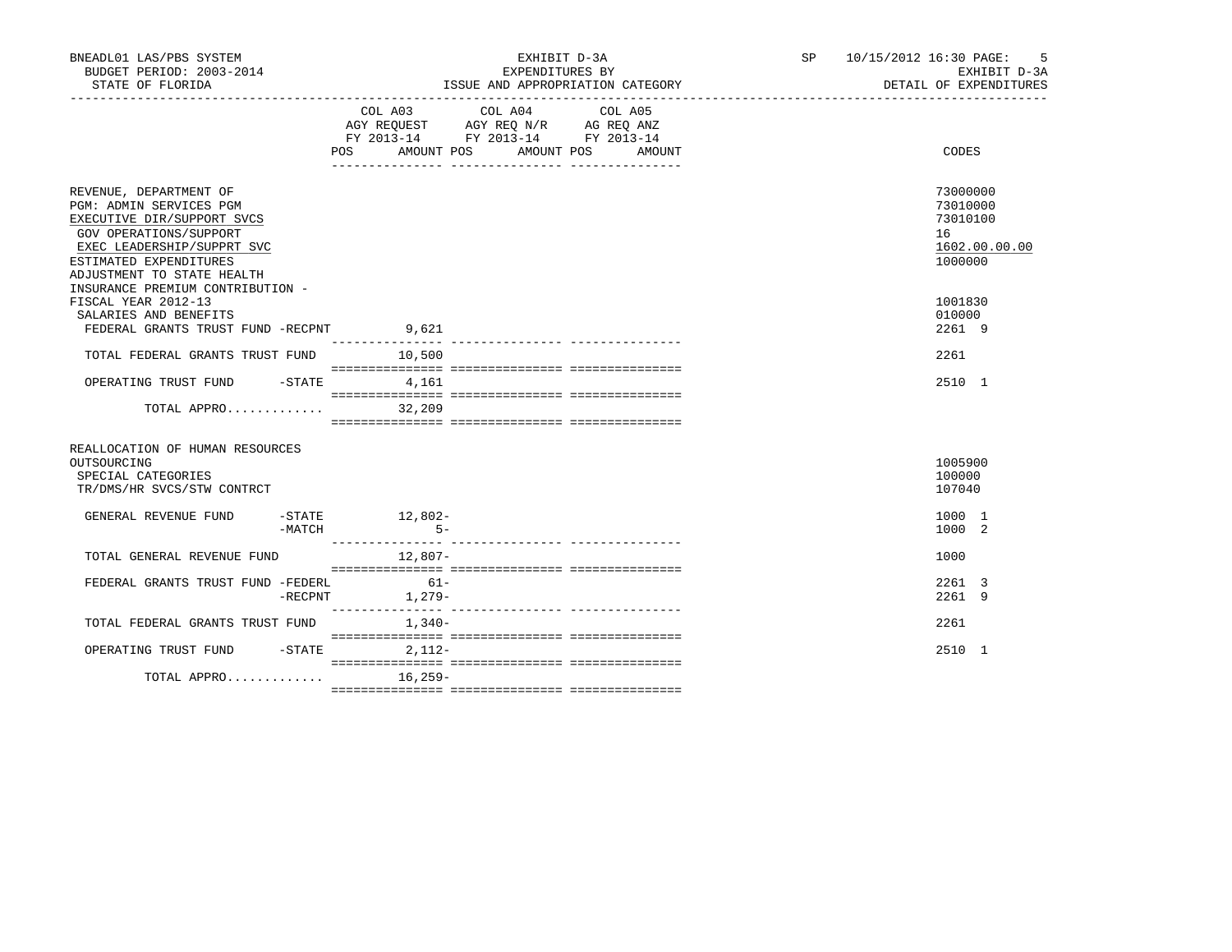| BNEADL01 LAS/PBS SYSTEM<br>BUDGET PERIOD: 2003-2014<br>STATE OF FLORIDA                                                                                                                                                                                                                                                                 |     | ISSUE AND APPROPRIATION CATEGORY          | EXHIBIT D-3A<br>EXPENDITURES BY |                  | SP | 10/15/2012 16:30 PAGE:<br>-6<br>EXHIBIT D-3A<br>DETAIL OF EXPENDITURES |
|-----------------------------------------------------------------------------------------------------------------------------------------------------------------------------------------------------------------------------------------------------------------------------------------------------------------------------------------|-----|-------------------------------------------|---------------------------------|------------------|----|------------------------------------------------------------------------|
| __________________                                                                                                                                                                                                                                                                                                                      |     | COL A03 COL A04 COL A05                   |                                 |                  |    |                                                                        |
|                                                                                                                                                                                                                                                                                                                                         |     |                                           |                                 |                  |    |                                                                        |
|                                                                                                                                                                                                                                                                                                                                         | POS | AMOUNT POS                                | AMOUNT POS                      | AMOUNT           |    | CODES                                                                  |
| REVENUE, DEPARTMENT OF                                                                                                                                                                                                                                                                                                                  |     |                                           |                                 |                  |    | 73000000                                                               |
| PGM: ADMIN SERVICES PGM                                                                                                                                                                                                                                                                                                                 |     |                                           |                                 |                  |    | 73010000                                                               |
| EXECUTIVE DIR/SUPPORT SVCS<br>GOV OPERATIONS/SUPPORT                                                                                                                                                                                                                                                                                    |     |                                           |                                 |                  |    | 73010100<br>16                                                         |
| EXEC LEADERSHIP/SUPPRT SVC                                                                                                                                                                                                                                                                                                              |     |                                           |                                 |                  |    | 1602.00.00.00                                                          |
| ADJUSTMENTS TO CURRENT YEAR                                                                                                                                                                                                                                                                                                             |     |                                           |                                 |                  |    |                                                                        |
| ESTIMATED EXPENDITURES                                                                                                                                                                                                                                                                                                                  |     |                                           |                                 |                  |    | 1600000                                                                |
| BUDGET AMENDMENT REAPPROVAL -<br>TRANSFER FUNDS FROM PROPERTY TAX                                                                                                                                                                                                                                                                       |     |                                           |                                 |                  |    |                                                                        |
| OVERSIGHT TO EXECUTIVE DIRECTION -                                                                                                                                                                                                                                                                                                      |     |                                           |                                 |                  |    |                                                                        |
| ADD                                                                                                                                                                                                                                                                                                                                     |     |                                           |                                 |                  |    | 160F350                                                                |
| SALARIES AND BENEFITS                                                                                                                                                                                                                                                                                                                   |     |                                           |                                 |                  |    | 010000                                                                 |
| GENERAL REVENUE FUND -STATE 175,529                                                                                                                                                                                                                                                                                                     |     |                                           |                                 |                  |    | 1000 1                                                                 |
|                                                                                                                                                                                                                                                                                                                                         |     |                                           |                                 |                  |    |                                                                        |
|                                                                                                                                                                                                                                                                                                                                         |     |                                           |                                 |                  |    |                                                                        |
| AGENCY ISSUE NARRATIVE:<br>2013-2014 BUDGET YEAR NARRATIVE:<br>This technical issue is a reapproval of budget amendment EOG B7020 (Agency Log # 2013-73-03) that was approved on July<br>23, 2012 which moves Salaries and Benefits to the Executive Direction and Support Services Program from the Property Tax<br>Oversight Program. |     |                                           |                                 | IT COMPONENT? NO |    |                                                                        |
| There are two codes associated with this technical issue: 160F340 (Deduct) and 160F350 (Add).                                                                                                                                                                                                                                           |     |                                           |                                 |                  |    |                                                                        |
|                                                                                                                                                                                                                                                                                                                                         |     |                                           |                                 |                  |    |                                                                        |
| These technical issues are companion issues to technical issues 1600100 (Deduct) and 1600110 (Add).                                                                                                                                                                                                                                     |     |                                           |                                 |                  |    |                                                                        |
| POSITION DETAIL OF SALARIES AND BENEFITS:                                                                                                                                                                                                                                                                                               |     |                                           |                                 |                  |    |                                                                        |
|                                                                                                                                                                                                                                                                                                                                         |     | FTE BASE RATE ADDITIVES BENEFITS SUBTOTAL |                                 |                  |    | LAPSE LAPSED SALARIES<br>% AND BENEFITS                                |
|                                                                                                                                                                                                                                                                                                                                         |     |                                           |                                 |                  |    |                                                                        |
| A03 - AGY REQUEST FY 2013-14                                                                                                                                                                                                                                                                                                            |     |                                           |                                 |                  |    |                                                                        |
| CHANGES TO CURRENTLY AUTHORIZED POSITIONS<br>OTHER SALARY AMOUNT                                                                                                                                                                                                                                                                        |     |                                           |                                 |                  |    |                                                                        |
| 1000 GENERAL REVENUE FUND                                                                                                                                                                                                                                                                                                               |     |                                           |                                 |                  |    | 175,529<br>_____________                                               |
|                                                                                                                                                                                                                                                                                                                                         |     |                                           |                                 |                  |    | 175,529                                                                |
|                                                                                                                                                                                                                                                                                                                                         |     |                                           |                                 |                  |    | ==============                                                         |
|                                                                                                                                                                                                                                                                                                                                         |     |                                           |                                 |                  |    |                                                                        |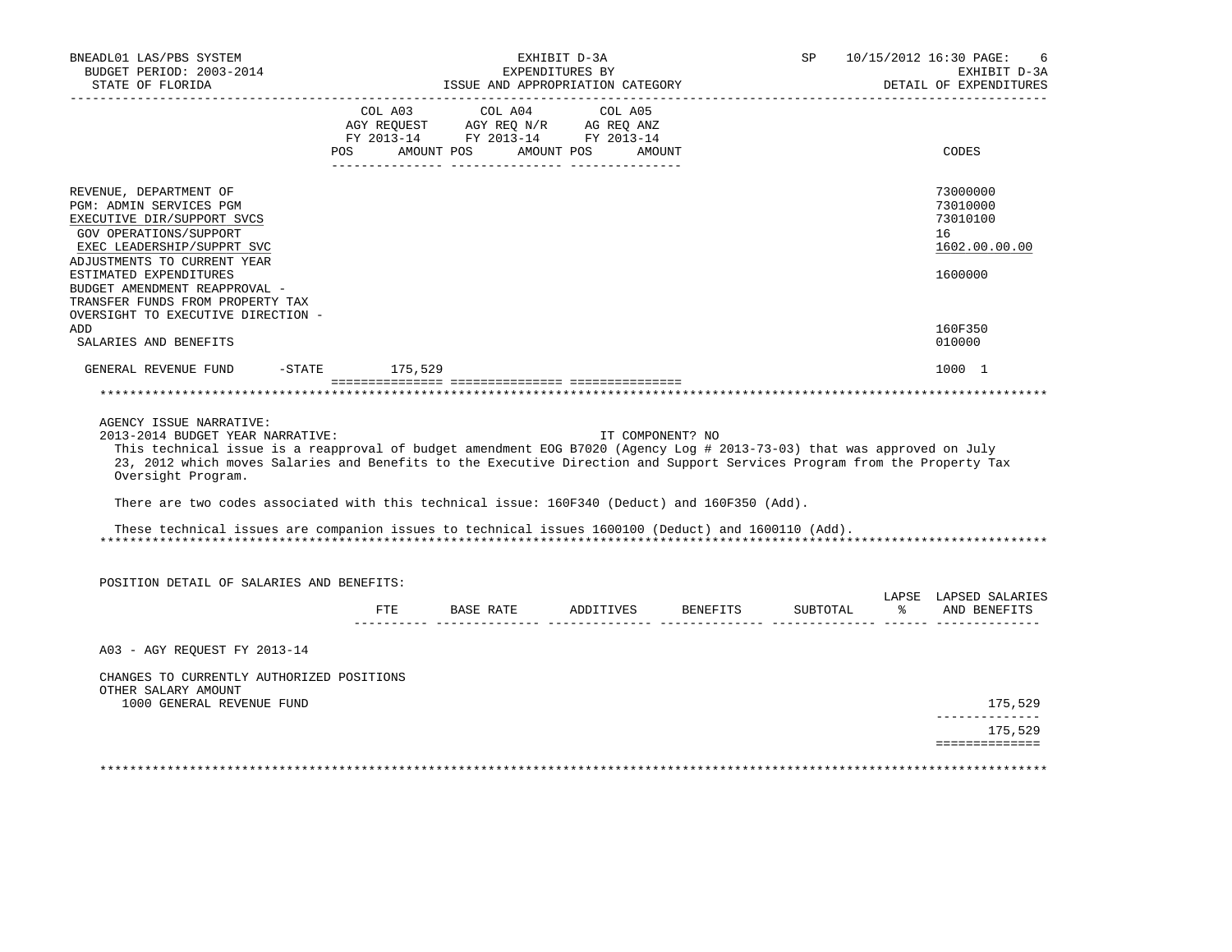| BUDGET PERIOD: 2003-2014<br>STATE OF FLORIDA                                                                                                                                                                                                                                                                                                                             |            |                                                                                                                                                                                                                                                                                                                                                                                                                                                                                    | EXHIBIT D-3A<br>EXPENDITURES BY<br>ISSUE AND APPROPRIATION CATEGORY |                  |          | 10/15/2012 16:30 PAGE: | 7<br>EXHIBIT D-3A<br>DETAIL OF EXPENDITURES |
|--------------------------------------------------------------------------------------------------------------------------------------------------------------------------------------------------------------------------------------------------------------------------------------------------------------------------------------------------------------------------|------------|------------------------------------------------------------------------------------------------------------------------------------------------------------------------------------------------------------------------------------------------------------------------------------------------------------------------------------------------------------------------------------------------------------------------------------------------------------------------------------|---------------------------------------------------------------------|------------------|----------|------------------------|---------------------------------------------|
|                                                                                                                                                                                                                                                                                                                                                                          |            |                                                                                                                                                                                                                                                                                                                                                                                                                                                                                    |                                                                     |                  |          |                        |                                             |
|                                                                                                                                                                                                                                                                                                                                                                          |            | $\begin{tabular}{lllllllllll} \multicolumn{4}{l}{{\small\mbox{\texttt{COL}}} & $\mbox{\texttt{AO1}}$ & $\mbox{\texttt{COL}}$ & $\mbox{\texttt{AO1}}$ & $\mbox{\texttt{COL}}$ & $\mbox{\texttt{AO5}}$ \\ \multicolumn{4}{l}{\small\mbox{\texttt{AGY}}} & $\mbox{\texttt{REGU}}$ & $\mbox{\texttt{AGY}}$ & $\mbox{\texttt{REGU}}$ & $\mbox{\texttt{NC}}$ & $\mbox{\texttt{AGEQ}}$ & $\mbox{\texttt{ANZ}}$ \\ \multicolumn{4}{l}{\small\mbox{\texttt{AGY}}} & $\mbox{\texttt{REGU}}$$ |                                                                     |                  |          |                        |                                             |
|                                                                                                                                                                                                                                                                                                                                                                          | <b>POS</b> | FY 2013-14 FY 2013-14 FY 2013-14<br>AMOUNT POS                                                                                                                                                                                                                                                                                                                                                                                                                                     | AMOUNT POS                                                          | AMOUNT           |          |                        | CODES                                       |
|                                                                                                                                                                                                                                                                                                                                                                          |            |                                                                                                                                                                                                                                                                                                                                                                                                                                                                                    |                                                                     |                  |          |                        |                                             |
| REVENUE, DEPARTMENT OF                                                                                                                                                                                                                                                                                                                                                   |            |                                                                                                                                                                                                                                                                                                                                                                                                                                                                                    |                                                                     |                  |          |                        | 73000000                                    |
| PGM: ADMIN SERVICES PGM                                                                                                                                                                                                                                                                                                                                                  |            |                                                                                                                                                                                                                                                                                                                                                                                                                                                                                    |                                                                     |                  |          |                        | 73010000                                    |
| EXECUTIVE DIR/SUPPORT SVCS                                                                                                                                                                                                                                                                                                                                               |            |                                                                                                                                                                                                                                                                                                                                                                                                                                                                                    |                                                                     |                  |          |                        | 73010100                                    |
| GOV OPERATIONS/SUPPORT                                                                                                                                                                                                                                                                                                                                                   |            |                                                                                                                                                                                                                                                                                                                                                                                                                                                                                    |                                                                     |                  |          |                        | 16                                          |
| EXEC LEADERSHIP/SUPPRT SVC<br>ADJUSTMENTS TO CURRENT YEAR                                                                                                                                                                                                                                                                                                                |            |                                                                                                                                                                                                                                                                                                                                                                                                                                                                                    |                                                                     |                  |          |                        | 1602.00.00.00                               |
| ESTIMATED EXPENDITURES                                                                                                                                                                                                                                                                                                                                                   |            |                                                                                                                                                                                                                                                                                                                                                                                                                                                                                    |                                                                     |                  |          |                        | 1600000                                     |
| REAPPROVAL OF A BUDGET AMENDMENT -                                                                                                                                                                                                                                                                                                                                       |            |                                                                                                                                                                                                                                                                                                                                                                                                                                                                                    |                                                                     |                  |          |                        |                                             |
| NO RATE POSITION MOVES BETWEEN                                                                                                                                                                                                                                                                                                                                           |            |                                                                                                                                                                                                                                                                                                                                                                                                                                                                                    |                                                                     |                  |          |                        |                                             |
| GENERAL TAX ADMINISTRATION AND                                                                                                                                                                                                                                                                                                                                           |            |                                                                                                                                                                                                                                                                                                                                                                                                                                                                                    |                                                                     |                  |          |                        |                                             |
| EXECUTIVE DIRECTION - DEDUCT<br>SALARIES AND BENEFITS                                                                                                                                                                                                                                                                                                                    |            |                                                                                                                                                                                                                                                                                                                                                                                                                                                                                    |                                                                     |                  |          |                        | 1600080<br>010000                           |
|                                                                                                                                                                                                                                                                                                                                                                          | $1.00-$    |                                                                                                                                                                                                                                                                                                                                                                                                                                                                                    |                                                                     |                  |          |                        |                                             |
|                                                                                                                                                                                                                                                                                                                                                                          |            |                                                                                                                                                                                                                                                                                                                                                                                                                                                                                    |                                                                     |                  |          |                        |                                             |
|                                                                                                                                                                                                                                                                                                                                                                          |            |                                                                                                                                                                                                                                                                                                                                                                                                                                                                                    |                                                                     |                  |          |                        |                                             |
| AGENCY ISSUE NARRATIVE:<br>2013-2014 BUDGET YEAR NARRATIVE:<br>This technical issue mirrors budget amendment EOG P0024 (Agency Log # 2013-73-05) that was approved on August 17, 2012<br>and provides for the exchange of two full-time equivalent positions between the General Tax Administration Program and<br>the Executive Direction and Support Services Program. |            |                                                                                                                                                                                                                                                                                                                                                                                                                                                                                    |                                                                     | IT COMPONENT? NO |          |                        |                                             |
| There are two codes associated with this technical issue: 1600080 (Deduct) and 1600090 (Add).                                                                                                                                                                                                                                                                            |            |                                                                                                                                                                                                                                                                                                                                                                                                                                                                                    |                                                                     |                  |          |                        |                                             |
|                                                                                                                                                                                                                                                                                                                                                                          |            |                                                                                                                                                                                                                                                                                                                                                                                                                                                                                    |                                                                     |                  |          |                        |                                             |
| POSITION DETAIL OF SALARIES AND BENEFITS:                                                                                                                                                                                                                                                                                                                                |            |                                                                                                                                                                                                                                                                                                                                                                                                                                                                                    |                                                                     |                  |          |                        | LAPSE LAPSED SALARIES                       |
|                                                                                                                                                                                                                                                                                                                                                                          | FTE        |                                                                                                                                                                                                                                                                                                                                                                                                                                                                                    | BASE RATE ADDITIVES                                                 | <b>BENEFITS</b>  | SUBTOTAL | ့                      | AND BENEFITS                                |
| A03 - AGY REQUEST FY 2013-14                                                                                                                                                                                                                                                                                                                                             |            |                                                                                                                                                                                                                                                                                                                                                                                                                                                                                    |                                                                     |                  |          |                        |                                             |
| CHANGES TO CURRENTLY AUTHORIZED POSITIONS                                                                                                                                                                                                                                                                                                                                |            |                                                                                                                                                                                                                                                                                                                                                                                                                                                                                    |                                                                     |                  |          |                        |                                             |
| 8575 INTRA-DEPARTMENTAL PROJECTS ADMIN-REV<br>01390 001                                                                                                                                                                                                                                                                                                                  | $1.00 -$   |                                                                                                                                                                                                                                                                                                                                                                                                                                                                                    |                                                                     |                  |          | 0.00                   |                                             |
| TOTALS FOR ISSUE BY FUND                                                                                                                                                                                                                                                                                                                                                 |            |                                                                                                                                                                                                                                                                                                                                                                                                                                                                                    |                                                                     |                  |          |                        |                                             |
|                                                                                                                                                                                                                                                                                                                                                                          | $1.00 -$   |                                                                                                                                                                                                                                                                                                                                                                                                                                                                                    |                                                                     |                  |          |                        |                                             |
|                                                                                                                                                                                                                                                                                                                                                                          |            |                                                                                                                                                                                                                                                                                                                                                                                                                                                                                    |                                                                     |                  |          |                        | ----------------                            |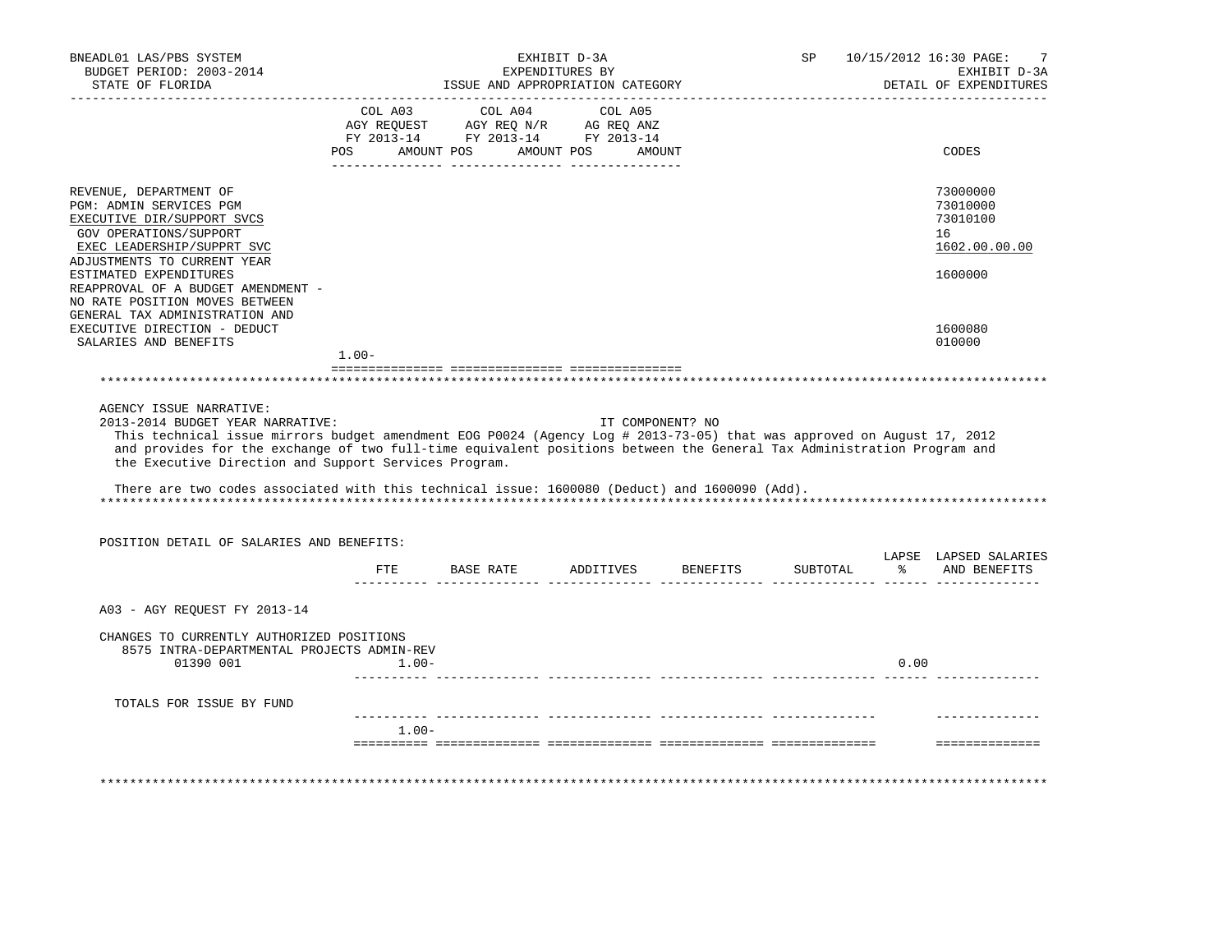| BNEADL01 LAS/PBS SYSTEM<br>BUDGET PERIOD: 2003-2014<br>STATE OF FLORIDA                                                                                                                                                                                                                                                                                                                                                                                 |            | ISSUE AND APPROPRIATION CATEGORY                                                                  | EXHIBIT D-3A<br>EXPENDITURES BY |          | SP       |      | 10/15/2012 16:30 PAGE:<br>8<br>EXHIBIT D-3A<br>DETAIL OF EXPENDITURES |
|---------------------------------------------------------------------------------------------------------------------------------------------------------------------------------------------------------------------------------------------------------------------------------------------------------------------------------------------------------------------------------------------------------------------------------------------------------|------------|---------------------------------------------------------------------------------------------------|---------------------------------|----------|----------|------|-----------------------------------------------------------------------|
|                                                                                                                                                                                                                                                                                                                                                                                                                                                         |            | COL A03 COL A04 COL A05<br>AGY REQUEST AGY REQ AVE AG REQ ANZ<br>FY 2013-14 FY 2013-14 FY 2013-14 |                                 |          |          |      |                                                                       |
|                                                                                                                                                                                                                                                                                                                                                                                                                                                         | <b>POS</b> | AMOUNT POS                                                                                        | AMOUNT POS AMOUNT               |          |          |      | CODES                                                                 |
| REVENUE, DEPARTMENT OF<br>PGM: ADMIN SERVICES PGM<br>EXECUTIVE DIR/SUPPORT SVCS<br>GOV OPERATIONS/SUPPORT<br>EXEC LEADERSHIP/SUPPRT SVC                                                                                                                                                                                                                                                                                                                 |            |                                                                                                   |                                 |          |          |      | 73000000<br>73010000<br>73010100<br>16<br>1602.00.00.00               |
| ADJUSTMENTS TO CURRENT YEAR<br>ESTIMATED EXPENDITURES<br>REAPPROVAL OF A BUDGET AMENDMENT -<br>NO RATE POSITION MOVES BETWEEN<br>GENERAL TAX ADMINISTRATION AND                                                                                                                                                                                                                                                                                         |            |                                                                                                   |                                 |          |          |      | 1600000                                                               |
| EXECUTIVE DIRECTION - ADD                                                                                                                                                                                                                                                                                                                                                                                                                               |            |                                                                                                   |                                 |          |          |      | 1600090                                                               |
| SALARIES AND BENEFITS                                                                                                                                                                                                                                                                                                                                                                                                                                   | 1.00       |                                                                                                   |                                 |          |          |      | 010000                                                                |
|                                                                                                                                                                                                                                                                                                                                                                                                                                                         |            |                                                                                                   |                                 |          |          |      |                                                                       |
| This technical issue mirrors budget amendment EOG P0024 (Agency Log # 2013-73-05) that was approved on August 17, 2012<br>and provides for the exchange of two full-time equivalent positions between the General Tax Administration Program and<br>the Executive Direction and Support Services Program.<br>There are two codes associated with this technical issue: 1600080 (Deduct) and 1600090 (Add).<br>POSITION DETAIL OF SALARIES AND BENEFITS: |            |                                                                                                   |                                 |          |          |      |                                                                       |
|                                                                                                                                                                                                                                                                                                                                                                                                                                                         | FTE        | BASE RATE ADDITIVES                                                                               |                                 | BENEFITS | SUBTOTAL |      | LAPSE LAPSED SALARIES<br>% AND BENEFITS                               |
| A03 - AGY REQUEST FY 2013-14                                                                                                                                                                                                                                                                                                                                                                                                                            |            |                                                                                                   |                                 |          |          |      |                                                                       |
| CHANGES TO CURRENTLY AUTHORIZED POSITIONS<br>0108 ADMINISTRATIVE SECRETARY                                                                                                                                                                                                                                                                                                                                                                              |            |                                                                                                   |                                 |          |          |      |                                                                       |
| 00363 001                                                                                                                                                                                                                                                                                                                                                                                                                                               | 1.00       |                                                                                                   |                                 |          |          | 0.00 |                                                                       |
| TOTALS FOR ISSUE BY FUND                                                                                                                                                                                                                                                                                                                                                                                                                                |            |                                                                                                   |                                 |          |          |      |                                                                       |
|                                                                                                                                                                                                                                                                                                                                                                                                                                                         | 1.00       |                                                                                                   |                                 |          |          |      | ---------------                                                       |
|                                                                                                                                                                                                                                                                                                                                                                                                                                                         |            |                                                                                                   |                                 |          |          |      |                                                                       |
|                                                                                                                                                                                                                                                                                                                                                                                                                                                         |            |                                                                                                   |                                 |          |          |      |                                                                       |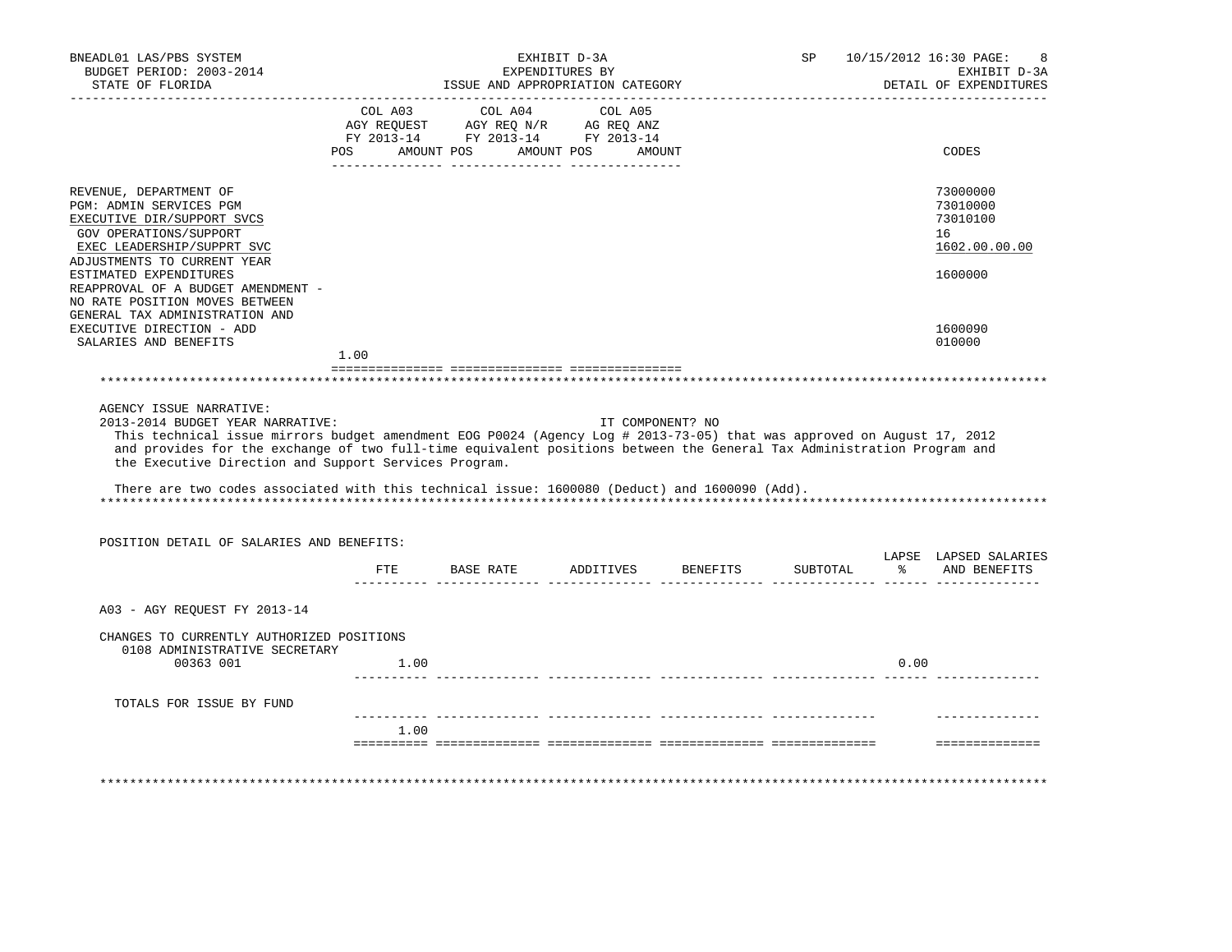| BNEADL01 LAS/PBS SYSTEM<br>BUDGET PERIOD: 2003-2014                                                                                                                                                                                                                                                                                                               |         | EXHIBIT D-3A<br>EXPENDITURES BY                                                                                       |                  | SP | 10/15/2012 16:30 PAGE:<br>9<br>EXHIBIT D-3A<br>DETAIL OF EXPENDITURES |
|-------------------------------------------------------------------------------------------------------------------------------------------------------------------------------------------------------------------------------------------------------------------------------------------------------------------------------------------------------------------|---------|-----------------------------------------------------------------------------------------------------------------------|------------------|----|-----------------------------------------------------------------------|
|                                                                                                                                                                                                                                                                                                                                                                   | COL A03 | COL A04<br>AGY REQUEST AGY REQ N/R AG REQ ANZ<br>FY 2013-14 FY 2013-14 FY 2013-14<br>POS AMOUNT POS AMOUNT POS AMOUNT | COL A05          |    | CODES                                                                 |
| REVENUE, DEPARTMENT OF<br>PGM: ADMIN SERVICES PGM<br>EXECUTIVE DIR/SUPPORT SVCS<br>GOV OPERATIONS/SUPPORT<br>EXEC LEADERSHIP/SUPPRT SVC<br>ADJUSTMENTS TO CURRENT YEAR                                                                                                                                                                                            |         |                                                                                                                       |                  |    | 73000000<br>73010000<br>73010100<br>16<br>1602.00.00.00               |
| ESTIMATED EXPENDITURES<br>REAPPROVAL OF A BUDGET AMENDMENT -<br>MOVES POSITIONS AND RATE BETWEEN<br>PROPERTY TAX OVERSIGHT AND<br>EXECUTIVE DIRECTION - ADD<br>SALARY RATE                                                                                                                                                                                        |         |                                                                                                                       |                  |    | 1600000<br>1600110<br>000000                                          |
| SALARY RATE 133,111                                                                                                                                                                                                                                                                                                                                               |         |                                                                                                                       |                  |    |                                                                       |
| SALARIES AND BENEFITS                                                                                                                                                                                                                                                                                                                                             | 3.00    |                                                                                                                       |                  |    | 010000                                                                |
| TOTAL: REAPPROVAL OF A BUDGET AMENDMENT -<br>MOVES POSITIONS AND RATE BETWEEN<br>PROPERTY TAX OVERSIGHT AND<br>EXECUTIVE DIRECTION - ADD<br>TOTAL POSITIONS 3.00<br>TOTAL ISSUE<br>TOTAL SALARY RATE 133,111                                                                                                                                                      |         |                                                                                                                       |                  |    | 1600110                                                               |
|                                                                                                                                                                                                                                                                                                                                                                   |         |                                                                                                                       |                  |    |                                                                       |
| AGENCY ISSUE NARRATIVE:<br>2013-2014 BUDGET YEAR NARRATIVE:<br>This technical issue is a reapproval of budget amendment EOG P0023 (Agency Log # 2013-73-02) that was approved on August<br>17, 2012 which moves three full-time equivalent positions and rate to the Executive Direction and Support Services<br>Program from the Property Tax Oversight Program. |         |                                                                                                                       | IT COMPONENT? NO |    |                                                                       |
| There are two codes associated with this technical issue: 1600100 (Deduct) and 1600110 (Add).                                                                                                                                                                                                                                                                     |         |                                                                                                                       |                  |    |                                                                       |
| These technical issues are companion issues to technical issues 160F340 (Deduct) and 160F350 (Add).                                                                                                                                                                                                                                                               |         |                                                                                                                       |                  |    |                                                                       |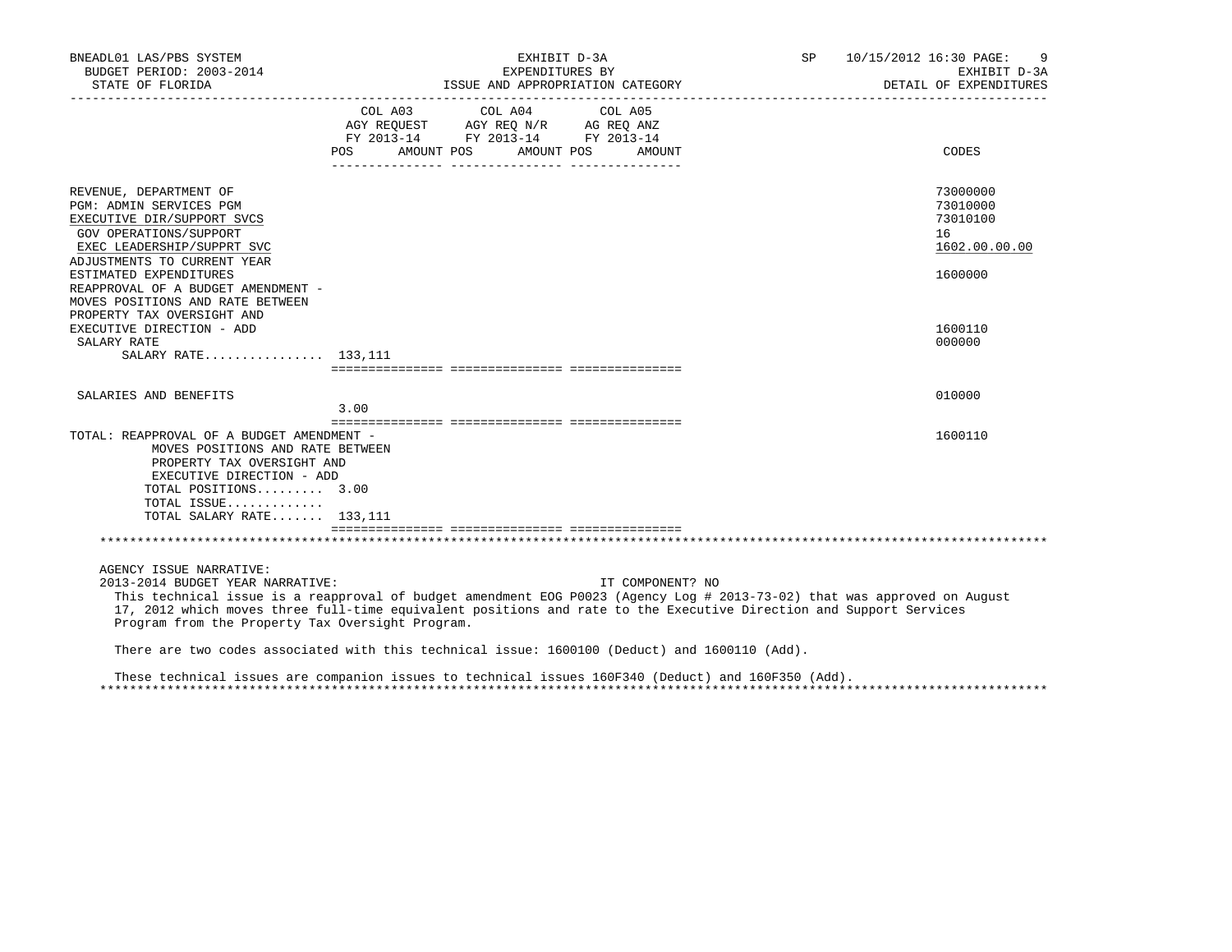| BNEADL01 LAS/PBS SYSTEM<br>BUDGET PERIOD: 2003-2014<br>STATE OF FLORIDA                                                                                                |              |                                                                                                                       | EXHIBIT D-3A<br>EXPENDITURES BY<br>ISSUE AND APPROPRIATION CATEGORY |          |          |                     | SP 10/15/2012 16:30 PAGE: 10<br>EXHIBIT D-3A<br>DETAIL OF EXPENDITURES |
|------------------------------------------------------------------------------------------------------------------------------------------------------------------------|--------------|-----------------------------------------------------------------------------------------------------------------------|---------------------------------------------------------------------|----------|----------|---------------------|------------------------------------------------------------------------|
|                                                                                                                                                                        | COL A03      | COL A04<br>AGY REQUEST AGY REQ N/R AG REQ ANZ<br>FY 2013-14 FY 2013-14 FY 2013-14<br>POS AMOUNT POS AMOUNT POS AMOUNT | COL A05                                                             |          |          |                     | CODES                                                                  |
|                                                                                                                                                                        |              |                                                                                                                       |                                                                     |          |          |                     |                                                                        |
| REVENUE, DEPARTMENT OF<br>PGM: ADMIN SERVICES PGM<br>EXECUTIVE DIR/SUPPORT SVCS<br>GOV OPERATIONS/SUPPORT<br>EXEC LEADERSHIP/SUPPRT SVC<br>ADJUSTMENTS TO CURRENT YEAR |              |                                                                                                                       |                                                                     |          |          |                     | 73000000<br>73010000<br>73010100<br>16<br>1602.00.00.00                |
| ESTIMATED EXPENDITURES<br>REAPPROVAL OF A BUDGET AMENDMENT -<br>MOVES POSITIONS AND RATE BETWEEN<br>PROPERTY TAX OVERSIGHT AND                                         |              |                                                                                                                       |                                                                     |          |          |                     | 1600000                                                                |
| EXECUTIVE DIRECTION - ADD                                                                                                                                              |              |                                                                                                                       |                                                                     |          |          |                     | 1600110                                                                |
| POSITION DETAIL OF SALARIES AND BENEFITS:                                                                                                                              |              |                                                                                                                       |                                                                     |          |          |                     | LAPSE LAPSED SALARIES                                                  |
|                                                                                                                                                                        | $_{\rm FTE}$ | BASE RATE                                                                                                             | ADDITIVES                                                           | BENEFITS | SUBTOTAL | 아이는 아이들이 아이들이 어려워요. | AND BENEFITS                                                           |
| A03 - AGY REOUEST FY 2013-14<br>CHANGES TO CURRENTLY AUTHORIZED POSITIONS<br>0709 ADMINISTRATIVE ASSISTANT I<br>00813 001                                              | 1.00         |                                                                                                                       |                                                                     |          |          | 0.00                |                                                                        |
| 02512 001<br>8575 INTRA-DEPARTMENTAL PROJECTS ADMIN-REV                                                                                                                | 1.00         |                                                                                                                       |                                                                     |          |          | 0.00                |                                                                        |
| 02405 001                                                                                                                                                              | 1.00         |                                                                                                                       |                                                                     |          |          | 0.00                |                                                                        |
| TOTALS FOR ISSUE BY FUND                                                                                                                                               |              |                                                                                                                       |                                                                     |          |          |                     |                                                                        |
|                                                                                                                                                                        | 3.00         |                                                                                                                       |                                                                     |          |          |                     | ==============                                                         |
|                                                                                                                                                                        |              |                                                                                                                       |                                                                     |          |          |                     |                                                                        |
| RA06 RATE ADJ - NO FTE - NO SALARY - NO BENEFITS<br>00813 002<br>02512 002                                                                                             |              | 25,480<br>25,480                                                                                                      |                                                                     |          |          |                     |                                                                        |
| 02405 002                                                                                                                                                              |              | 82,151                                                                                                                |                                                                     |          |          |                     |                                                                        |
| TOTAL SALARY RATE                                                                                                                                                      |              | 133,111                                                                                                               |                                                                     |          |          |                     |                                                                        |
|                                                                                                                                                                        |              |                                                                                                                       |                                                                     |          |          |                     | ==============                                                         |
|                                                                                                                                                                        |              |                                                                                                                       |                                                                     |          |          |                     |                                                                        |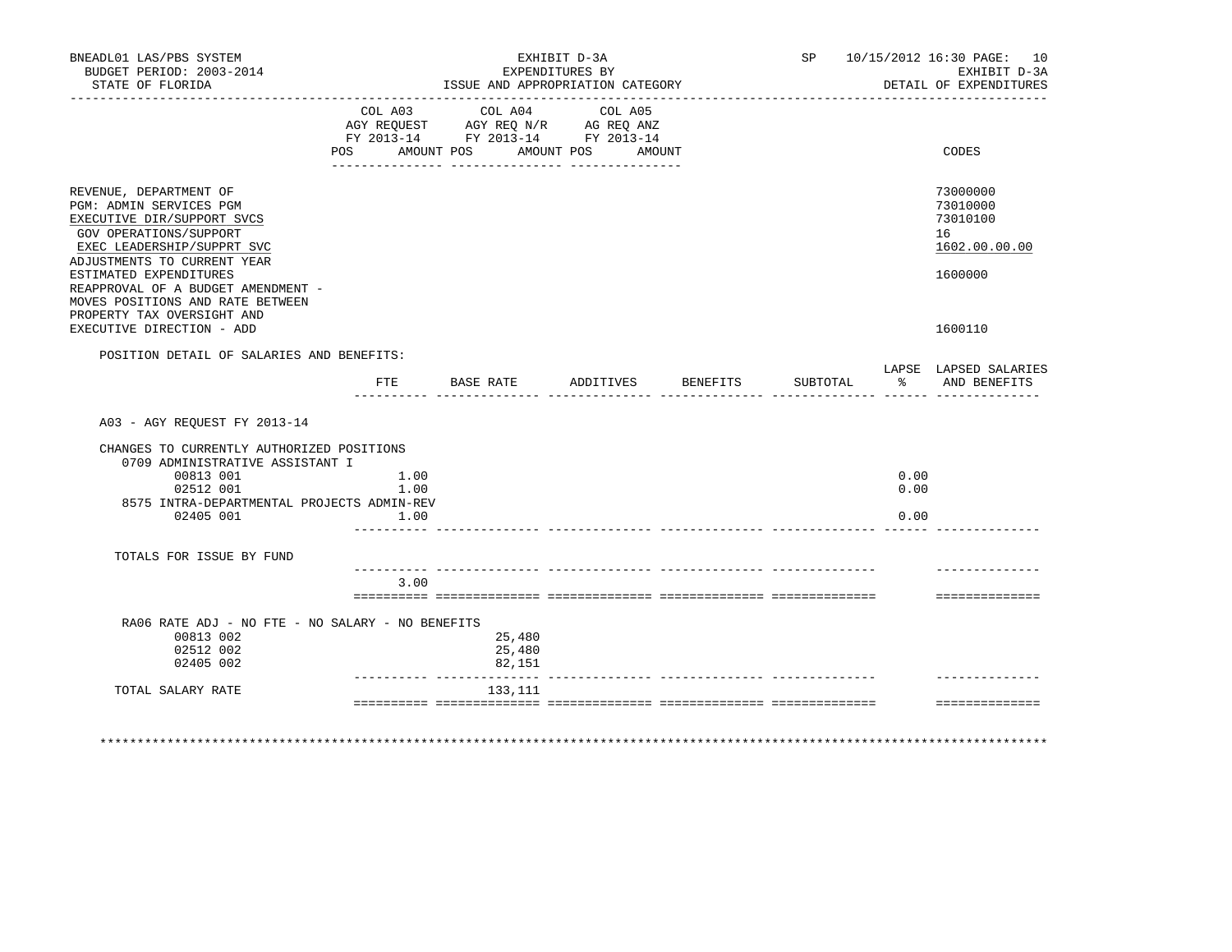| BNEADL01 LAS/PBS SYSTEM<br>BUDGET PERIOD: 2003-2014                                                                                                                                                                                                                                                                                                                               |         | EXHIBIT D-3A<br>EXPENDITURES BY                                                                                               |                  | SP 10/15/2012 16:30 PAGE: 11<br>EXHIBIT D-3A |                                                         |
|-----------------------------------------------------------------------------------------------------------------------------------------------------------------------------------------------------------------------------------------------------------------------------------------------------------------------------------------------------------------------------------|---------|-------------------------------------------------------------------------------------------------------------------------------|------------------|----------------------------------------------|---------------------------------------------------------|
|                                                                                                                                                                                                                                                                                                                                                                                   |         |                                                                                                                               |                  |                                              | DETAIL OF EXPENDITURES                                  |
|                                                                                                                                                                                                                                                                                                                                                                                   | POS     | COL A03 COL A04 COL A05<br>AGY REQUEST AGY REQ N/R AG REQ ANZ<br>FY 2013-14 FY 2013-14 FY 2013-14<br>AMOUNT POS<br>AMOUNT POS | AMOUNT           |                                              | CODES                                                   |
| REVENUE, DEPARTMENT OF<br>PGM: ADMIN SERVICES PGM<br>EXECUTIVE DIR/SUPPORT SVCS<br>GOV OPERATIONS/SUPPORT<br>EXEC LEADERSHIP/SUPPRT SVC                                                                                                                                                                                                                                           |         |                                                                                                                               |                  |                                              | 73000000<br>73010000<br>73010100<br>16<br>1602.00.00.00 |
| ADJUSTMENTS TO CURRENT YEAR<br>ESTIMATED EXPENDITURES<br>REAPPROVAL OF A BUDGET AMENDMENT -<br>RATE AND POSITION MOVES BETWEEN<br>GENERAL TAX ADMINISTRATION AND                                                                                                                                                                                                                  |         |                                                                                                                               |                  |                                              | 1600000                                                 |
| EXECUTIVE DIRECTION - DEDUCT<br>SALARY RATE<br>SALARY RATE 40,948-                                                                                                                                                                                                                                                                                                                |         |                                                                                                                               |                  |                                              | 1600120<br>000000                                       |
| SALARIES AND BENEFITS                                                                                                                                                                                                                                                                                                                                                             | $1.00-$ |                                                                                                                               |                  |                                              | 010000                                                  |
| TOTAL: REAPPROVAL OF A BUDGET AMENDMENT -<br>RATE AND POSITION MOVES BETWEEN<br>GENERAL TAX ADMINISTRATION AND<br>EXECUTIVE DIRECTION - DEDUCT<br>TOTAL POSITIONS 1.00-<br>TOTAL ISSUE<br>TOTAL SALARY RATE 40,948-                                                                                                                                                               |         |                                                                                                                               |                  |                                              | 1600120                                                 |
|                                                                                                                                                                                                                                                                                                                                                                                   |         |                                                                                                                               |                  |                                              |                                                         |
| AGENCY ISSUE NARRATIVE:<br>2013-2014 BUDGET YEAR NARRATIVE:<br>This technical issue mirrors budget amendment EOG P0025 (Agency Log # 2013-73-07) that was approved on October 8, 2012<br>and provides for the exchange of two full-time equivalent positions and rate between the General Tax Administration<br>Program and the Executive Direction and Support Services Program. |         |                                                                                                                               | IT COMPONENT? NO |                                              |                                                         |
| There are two codes associated with this technical issue: 1600120 (Deduct) and 1600130 (Add).                                                                                                                                                                                                                                                                                     |         |                                                                                                                               |                  |                                              |                                                         |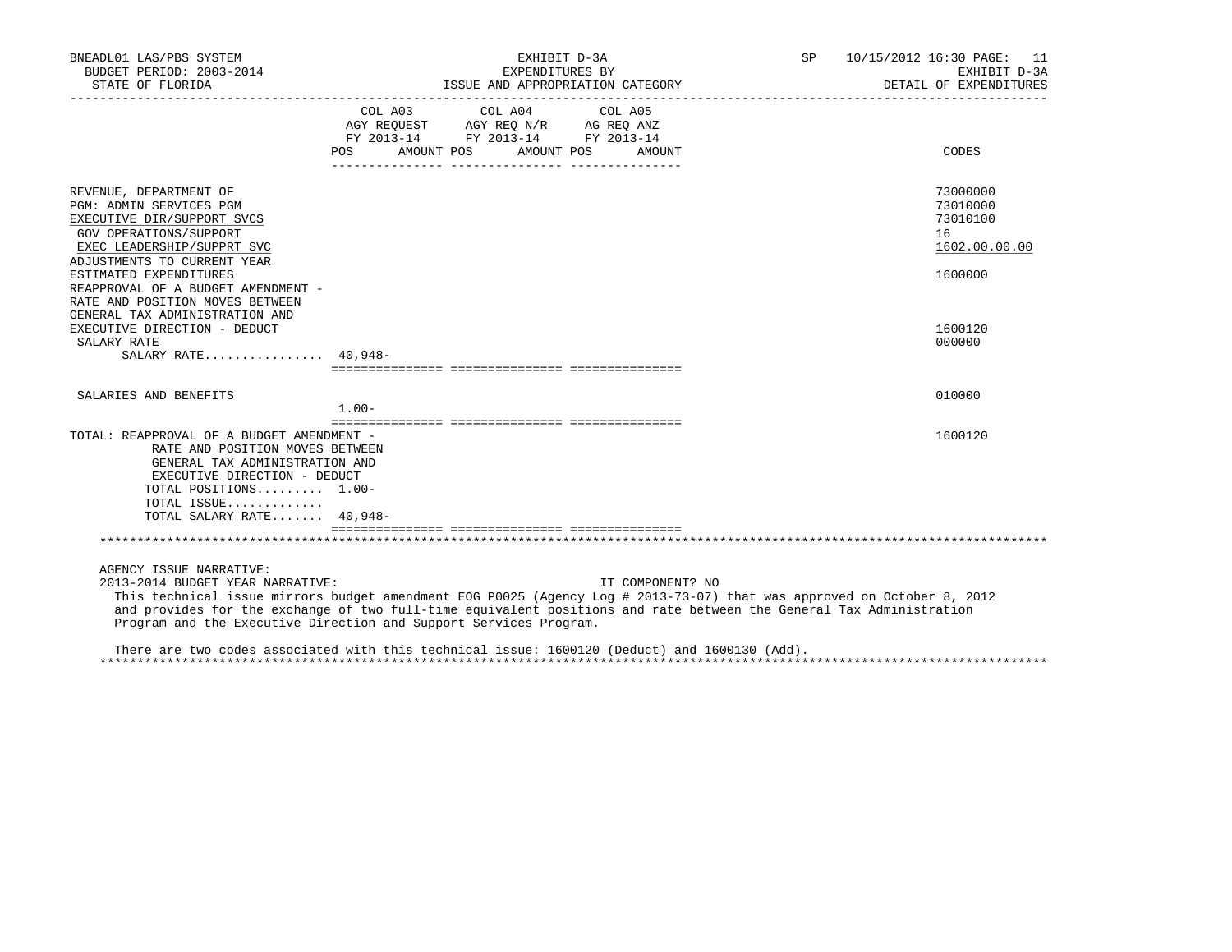| BNEADL01 LAS/PBS SYSTEM<br>BUDGET PERIOD: 2003-2014<br>STATE OF FLORIDA                                                                                                                          | EXHIBIT D-3A<br>EXPENDITURES BY<br>ISSUE AND APPROPRIATION CATEGORY |         |  |                                                                                                                                                                                                                               |            |        |                                  |      | SP 10/15/2012 16:30 PAGE: 12<br>EXHIBIT D-3A<br>DETAIL OF EXPENDITURES |
|--------------------------------------------------------------------------------------------------------------------------------------------------------------------------------------------------|---------------------------------------------------------------------|---------|--|-------------------------------------------------------------------------------------------------------------------------------------------------------------------------------------------------------------------------------|------------|--------|----------------------------------|------|------------------------------------------------------------------------|
|                                                                                                                                                                                                  | POS AMOUNT POS                                                      |         |  | COL A03 COL A04 COL A05<br>$\begin{tabular}{lllllll} \bf AGY \,\, REQUEST \,\, & \bf AGY \,\, REQ \,\, N/R & \,\, AG \,\, REQ \,\, ANZ \\ \bf FY \,\, 2013-14 & \,\, FY \,\, 2013-14 & \,\, FY \,\, 2013-14 \\ \end{tabular}$ | AMOUNT POS | AMOUNT |                                  |      | CODES                                                                  |
| REVENUE, DEPARTMENT OF<br>PGM: ADMIN SERVICES PGM<br>EXECUTIVE DIR/SUPPORT SVCS<br>GOV OPERATIONS/SUPPORT<br>EXEC LEADERSHIP/SUPPRT SVC<br>ADJUSTMENTS TO CURRENT YEAR<br>ESTIMATED EXPENDITURES |                                                                     |         |  |                                                                                                                                                                                                                               |            |        |                                  |      | 73000000<br>73010000<br>73010100<br>16<br>1602.00.00.00<br>1600000     |
| REAPPROVAL OF A BUDGET AMENDMENT -<br>RATE AND POSITION MOVES BETWEEN<br>GENERAL TAX ADMINISTRATION AND<br>EXECUTIVE DIRECTION - DEDUCT                                                          |                                                                     |         |  |                                                                                                                                                                                                                               |            |        |                                  |      | 1600120                                                                |
| POSITION DETAIL OF SALARIES AND BENEFITS:                                                                                                                                                        |                                                                     |         |  |                                                                                                                                                                                                                               |            |        | FTE BASE RATE ADDITIVES BENEFITS |      | LAPSE LAPSED SALARIES<br>SUBTOTAL % AND BENEFITS                       |
| A03 - AGY REQUEST FY 2013-14                                                                                                                                                                     |                                                                     |         |  |                                                                                                                                                                                                                               |            |        |                                  |      |                                                                        |
| CHANGES TO CURRENTLY AUTHORIZED POSITIONS<br>1457 ASST FINANCE & ACCOUNTING DIR III - SES<br>03376 001                                                                                           |                                                                     | $1.00-$ |  |                                                                                                                                                                                                                               |            |        |                                  | 0.00 |                                                                        |
| TOTALS FOR ISSUE BY FUND                                                                                                                                                                         |                                                                     |         |  |                                                                                                                                                                                                                               |            |        |                                  |      |                                                                        |
|                                                                                                                                                                                                  |                                                                     | $1.00-$ |  |                                                                                                                                                                                                                               |            |        |                                  |      | ==============                                                         |
| RA06 RATE ADJ - NO FTE - NO SALARY - NO BENEFITS<br>03376 002                                                                                                                                    |                                                                     |         |  | $40,948-$                                                                                                                                                                                                                     |            |        |                                  |      |                                                                        |
| TOTAL SALARY RATE                                                                                                                                                                                |                                                                     |         |  | $40,948-$                                                                                                                                                                                                                     |            |        |                                  |      | ==============                                                         |
|                                                                                                                                                                                                  |                                                                     |         |  |                                                                                                                                                                                                                               |            |        |                                  |      |                                                                        |
| REAPPROVAL OF A BUDGET AMENDMENT -<br>RATE AND POSITION MOVES BETWEEN<br>GENERAL TAX ADMINISTRATION AND<br>EXECUTIVE DIRECTION - ADD<br>SALARY RATE<br>SALARY RATE 40,948                        |                                                                     |         |  |                                                                                                                                                                                                                               |            |        |                                  |      | 1600130<br>000000                                                      |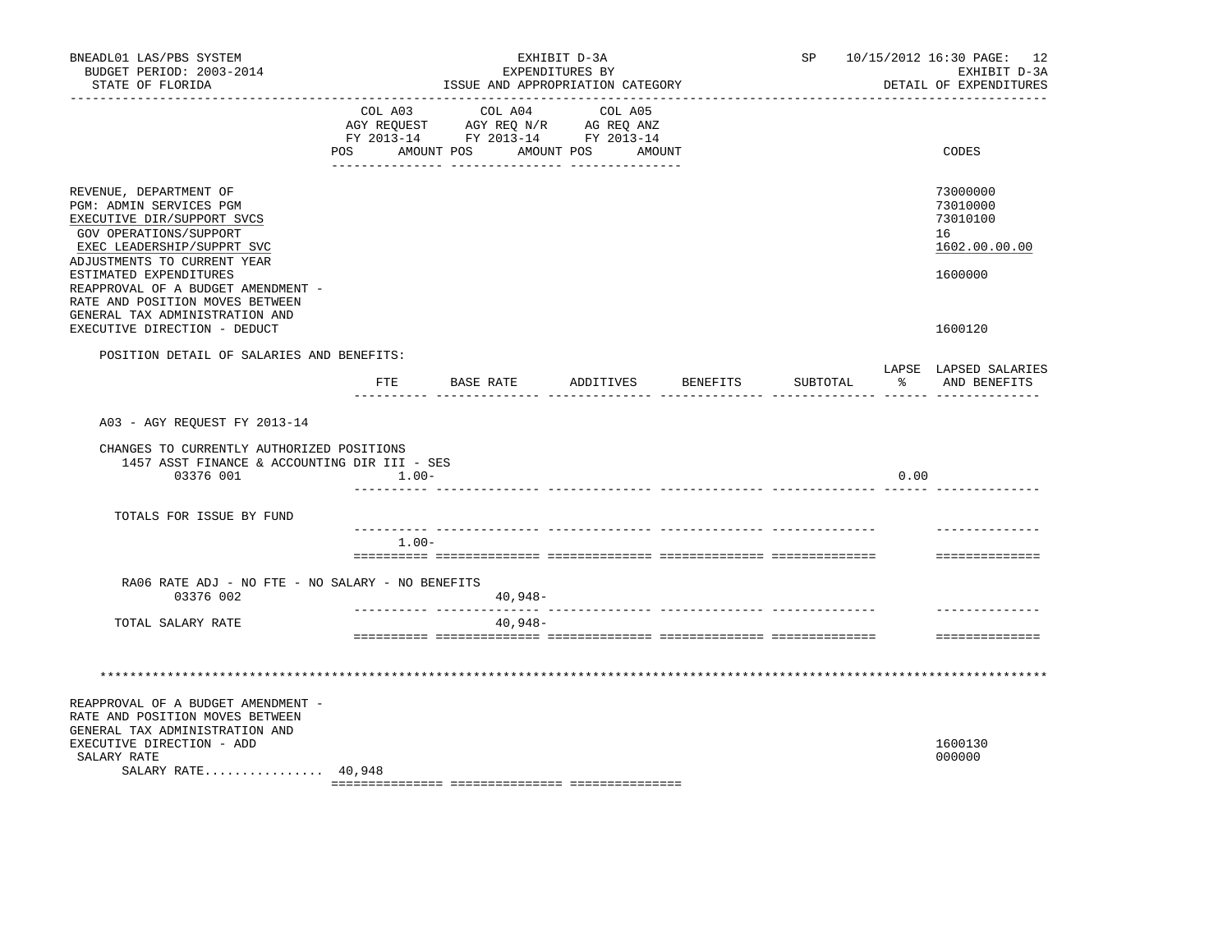| BNEADL01 LAS/PBS SYSTEM<br>BUDGET PERIOD: 2003-2014<br>STATE OF FLORIDA                                                                                                                                                                                                                                                                                                                                                                                                            |      | EXHIBIT D-3A<br>EXPENDITURES BY<br>ISSUE AND APPROPRIATION CATEGORY                                                                                                                                                                                                                                                                                                                                                                                               |                  | SP       |      | 10/15/2012 16:30 PAGE: 13<br>EXHIBIT D-3A<br>DETAIL OF EXPENDITURES |
|------------------------------------------------------------------------------------------------------------------------------------------------------------------------------------------------------------------------------------------------------------------------------------------------------------------------------------------------------------------------------------------------------------------------------------------------------------------------------------|------|-------------------------------------------------------------------------------------------------------------------------------------------------------------------------------------------------------------------------------------------------------------------------------------------------------------------------------------------------------------------------------------------------------------------------------------------------------------------|------------------|----------|------|---------------------------------------------------------------------|
|                                                                                                                                                                                                                                                                                                                                                                                                                                                                                    |      | COL A03 COL A04 COL A05<br>$\begin{array}{ccccccccc}\n\text{AGY REQUEST} & & \text{GUT} & \text{GUT} & & \text{GUT} & \text{GUT} & \text{GUT} & \text{GUT} & \text{GUT} & \text{GUT} & \text{GUT} & \text{GUT} & \text{GUT} & \text{GUT} & \text{GUT} & \text{GUT} & \text{GUT} & \text{GUT} & \text{GUT} & \text{GUT} & \text{GUT} & \text{GUT} & \text{GUT} & \text{GUT} & \text{GUT} & \text{GUT} & \text{GUT} & \text{GUT} & \text{GUT} & \text{GUT} & \text$ |                  |          |      |                                                                     |
|                                                                                                                                                                                                                                                                                                                                                                                                                                                                                    |      | POS AMOUNT POS AMOUNT POS AMOUNT                                                                                                                                                                                                                                                                                                                                                                                                                                  |                  |          |      | CODES                                                               |
| REVENUE, DEPARTMENT OF<br>PGM: ADMIN SERVICES PGM<br>EXECUTIVE DIR/SUPPORT SVCS<br>GOV OPERATIONS/SUPPORT<br>EXEC LEADERSHIP/SUPPRT SVC                                                                                                                                                                                                                                                                                                                                            |      |                                                                                                                                                                                                                                                                                                                                                                                                                                                                   |                  |          |      | 73000000<br>73010000<br>73010100<br>16<br>1602.00.00.00             |
| ADJUSTMENTS TO CURRENT YEAR<br>ESTIMATED EXPENDITURES<br>REAPPROVAL OF A BUDGET AMENDMENT -<br>RATE AND POSITION MOVES BETWEEN<br>GENERAL TAX ADMINISTRATION AND                                                                                                                                                                                                                                                                                                                   |      |                                                                                                                                                                                                                                                                                                                                                                                                                                                                   |                  |          |      | 1600000                                                             |
| EXECUTIVE DIRECTION - ADD                                                                                                                                                                                                                                                                                                                                                                                                                                                          |      |                                                                                                                                                                                                                                                                                                                                                                                                                                                                   |                  |          |      | 1600130                                                             |
| SALARIES AND BENEFITS                                                                                                                                                                                                                                                                                                                                                                                                                                                              | 1.00 |                                                                                                                                                                                                                                                                                                                                                                                                                                                                   |                  |          |      | 010000                                                              |
|                                                                                                                                                                                                                                                                                                                                                                                                                                                                                    |      |                                                                                                                                                                                                                                                                                                                                                                                                                                                                   |                  |          |      |                                                                     |
| RATE AND POSITION MOVES BETWEEN<br>GENERAL TAX ADMINISTRATION AND<br>EXECUTIVE DIRECTION - ADD<br>TOTAL POSITIONS 1.00<br>TOTAL ISSUE<br>TOTAL SALARY RATE 40,948                                                                                                                                                                                                                                                                                                                  |      |                                                                                                                                                                                                                                                                                                                                                                                                                                                                   |                  |          |      |                                                                     |
|                                                                                                                                                                                                                                                                                                                                                                                                                                                                                    |      |                                                                                                                                                                                                                                                                                                                                                                                                                                                                   |                  |          |      |                                                                     |
| AGENCY ISSUE NARRATIVE:<br>2013-2014 BUDGET YEAR NARRATIVE:<br>This technical issue mirrors budget amendment EOG P0025 (Agency Log # 2013-73-07) that was approved on October 8, 2012<br>and provides for the exchange of two full-time equivalent positions and rate between the General Tax Administration<br>Program and the Executive Direction and Support Services Program.<br>There are two codes associated with this technical issue: 1600120 (Deduct) and 1600130 (Add). |      |                                                                                                                                                                                                                                                                                                                                                                                                                                                                   | IT COMPONENT? NO |          |      |                                                                     |
|                                                                                                                                                                                                                                                                                                                                                                                                                                                                                    |      |                                                                                                                                                                                                                                                                                                                                                                                                                                                                   |                  |          |      |                                                                     |
| POSITION DETAIL OF SALARIES AND BENEFITS:                                                                                                                                                                                                                                                                                                                                                                                                                                          |      |                                                                                                                                                                                                                                                                                                                                                                                                                                                                   |                  |          |      |                                                                     |
|                                                                                                                                                                                                                                                                                                                                                                                                                                                                                    |      | FTE BASE RATE ADDITIVES BENEFITS                                                                                                                                                                                                                                                                                                                                                                                                                                  |                  | SUBTOTAL |      | LAPSE LAPSED SALARIES<br>% AND BENEFITS                             |
| A03 - AGY REQUEST FY 2013-14                                                                                                                                                                                                                                                                                                                                                                                                                                                       |      |                                                                                                                                                                                                                                                                                                                                                                                                                                                                   |                  |          |      |                                                                     |
| CHANGES TO CURRENTLY AUTHORIZED POSITIONS<br>2125 COMPUTER AUDIT ANALYST                                                                                                                                                                                                                                                                                                                                                                                                           |      |                                                                                                                                                                                                                                                                                                                                                                                                                                                                   |                  |          |      |                                                                     |
| 01943 001                                                                                                                                                                                                                                                                                                                                                                                                                                                                          | 1.00 |                                                                                                                                                                                                                                                                                                                                                                                                                                                                   |                  |          | 0.00 |                                                                     |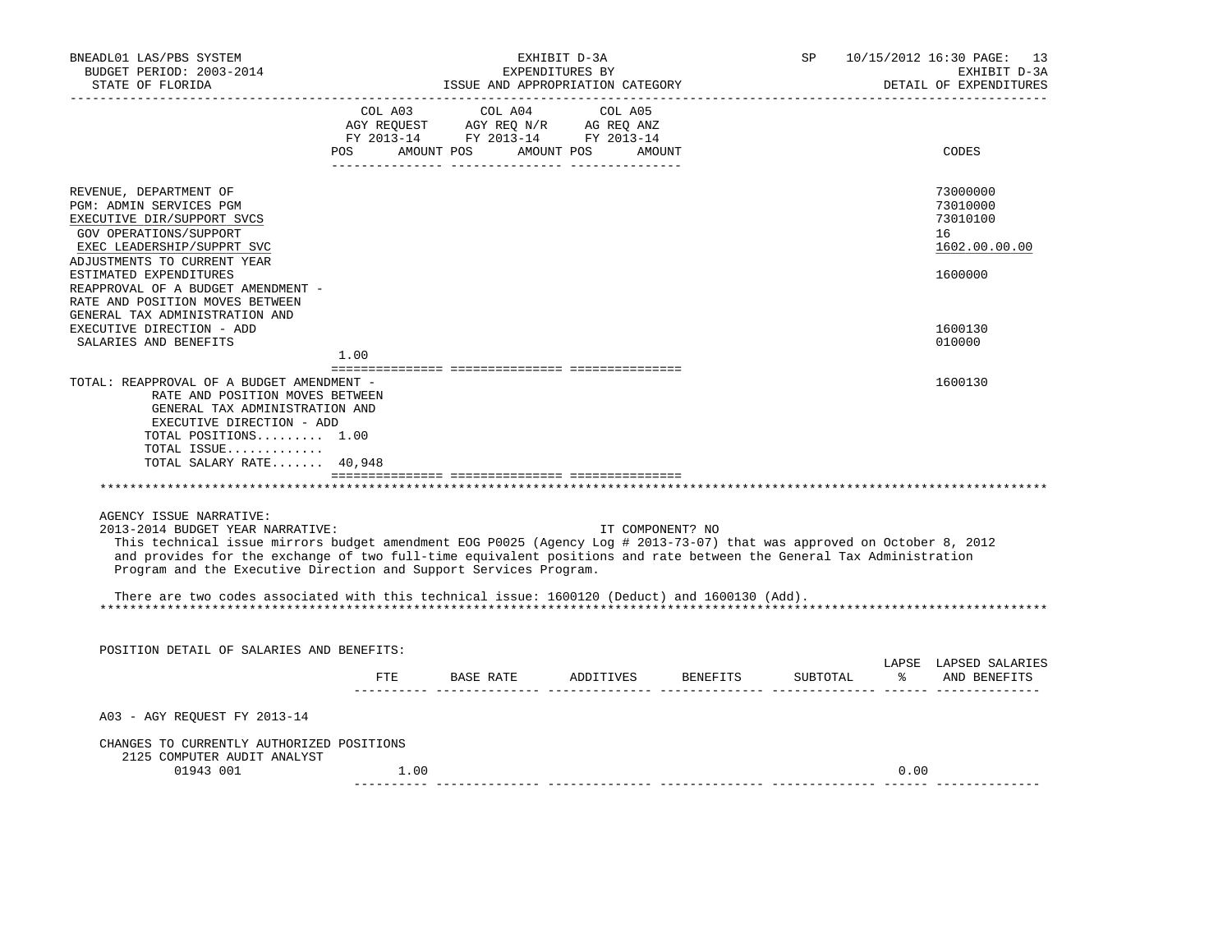| BNEADL01 LAS/PBS SYSTEM<br>BUDGET PERIOD: 2003-2014<br>STATE OF FLORIDA                                                                                                                                                                                                                                                                         |                                                                                          |      |           | EXHIBIT D-3A<br>EXPENDITURES BY | ISSUE AND APPROPRIATION CATEGORY             |          |          |                  | SP 10/15/2012 16:30 PAGE: 14<br>EXHIBIT D-3A<br>DETAIL OF EXPENDITURES        |
|-------------------------------------------------------------------------------------------------------------------------------------------------------------------------------------------------------------------------------------------------------------------------------------------------------------------------------------------------|------------------------------------------------------------------------------------------|------|-----------|---------------------------------|----------------------------------------------|----------|----------|------------------|-------------------------------------------------------------------------------|
|                                                                                                                                                                                                                                                                                                                                                 | AGY REQUEST AGY REQ N/R AG REQ ANZ<br>FY 2013-14 FY 2013-14 FY 2013-14<br>POS AMOUNT POS |      |           |                                 | COL A03 COL A04 COL A05<br>AMOUNT POS AMOUNT |          |          |                  | CODES                                                                         |
| REVENUE, DEPARTMENT OF<br><b>PGM: ADMIN SERVICES PGM</b><br>EXECUTIVE DIR/SUPPORT SVCS<br>GOV OPERATIONS/SUPPORT<br>EXEC LEADERSHIP/SUPPRT SVC<br>ADJUSTMENTS TO CURRENT YEAR<br>ESTIMATED EXPENDITURES<br>REAPPROVAL OF A BUDGET AMENDMENT -<br>RATE AND POSITION MOVES BETWEEN<br>GENERAL TAX ADMINISTRATION AND<br>EXECUTIVE DIRECTION - ADD |                                                                                          |      |           |                                 |                                              |          |          |                  | 73000000<br>73010000<br>73010100<br>16<br>1602.00.00.00<br>1600000<br>1600130 |
| POSITION DETAIL OF SALARIES AND BENEFITS:                                                                                                                                                                                                                                                                                                       |                                                                                          |      |           |                                 |                                              |          |          |                  |                                                                               |
|                                                                                                                                                                                                                                                                                                                                                 | FTE                                                                                      |      | BASE RATE |                                 | ADDITIVES                                    | BENEFITS | SUBTOTAL | $\sim$ $\approx$ | LAPSE LAPSED SALARIES<br>AND BENEFITS                                         |
| A03 - AGY REOUEST FY 2013-14                                                                                                                                                                                                                                                                                                                    |                                                                                          |      |           |                                 |                                              |          |          |                  |                                                                               |
| CHANGES TO CURRENTLY AUTHORIZED POSITIONS                                                                                                                                                                                                                                                                                                       |                                                                                          |      |           |                                 |                                              |          |          |                  |                                                                               |
| TOTALS FOR ISSUE BY FUND                                                                                                                                                                                                                                                                                                                        |                                                                                          |      |           |                                 |                                              |          |          |                  |                                                                               |
|                                                                                                                                                                                                                                                                                                                                                 |                                                                                          | 1.00 |           |                                 |                                              |          |          |                  |                                                                               |
| RA06 RATE ADJ - NO FTE - NO SALARY - NO BENEFITS<br>01943 002                                                                                                                                                                                                                                                                                   |                                                                                          |      |           | 40,948                          |                                              |          |          |                  | ==============                                                                |
| TOTAL SALARY RATE                                                                                                                                                                                                                                                                                                                               |                                                                                          |      |           | ------------<br>40,948          |                                              |          |          |                  |                                                                               |
|                                                                                                                                                                                                                                                                                                                                                 |                                                                                          |      |           |                                 |                                              |          |          |                  | ==============                                                                |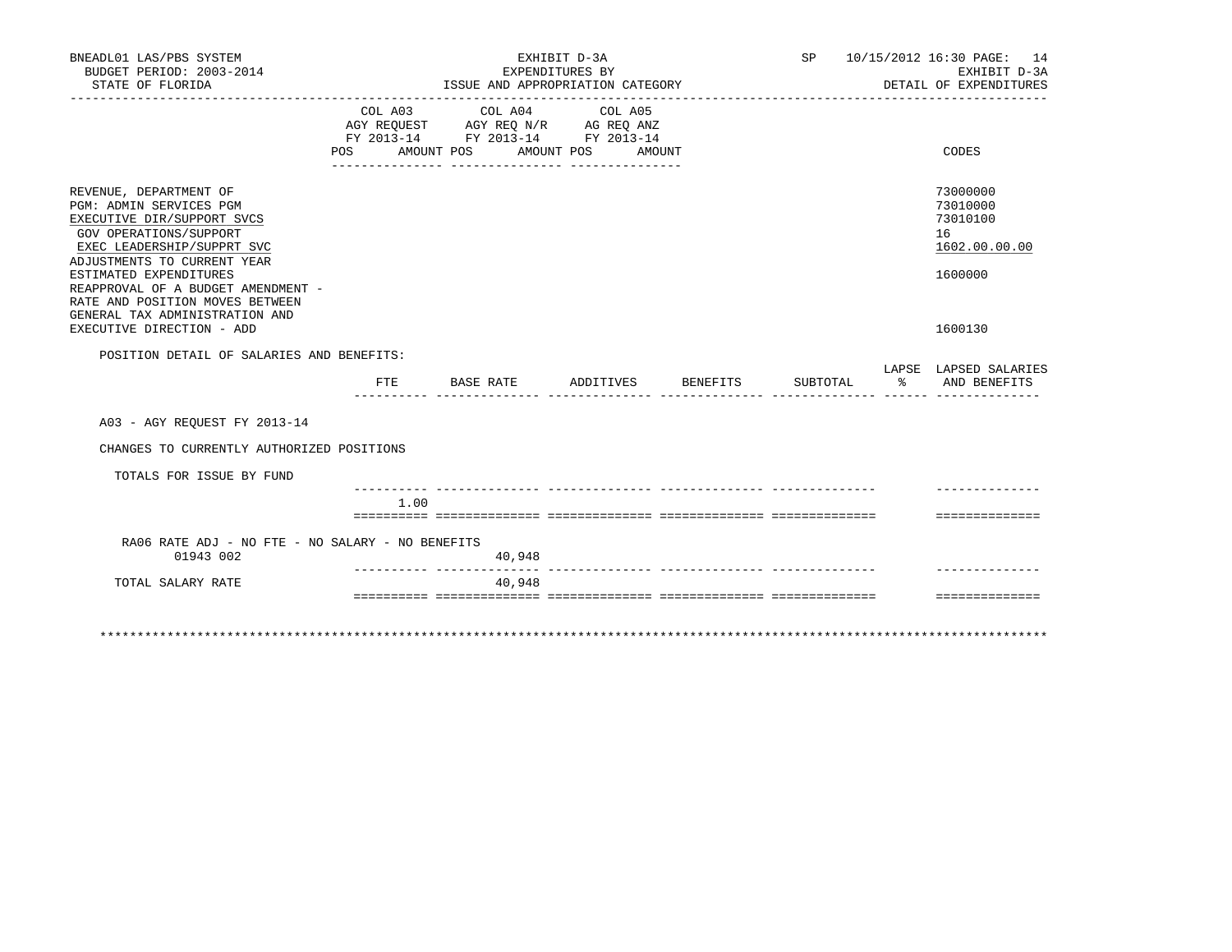| BNEADL01 LAS/PBS SYSTEM<br>BUDGET PERIOD: 2003-2014<br>STATE OF FLORIDA                                                                                                  |          |                                     | EXHIBIT D-3A<br>EXPENDITURES BY                                                                                       | ISSUE AND APPROPRIATION CATEGORY | SP and the set of the set of the set of the set of the set of the set of the set of the set of the set of the set of the set of the set of the set of the set of the set of the set of the set of the set of the set of the se | 10/15/2012 16:30 PAGE: 15<br>EXHIBIT D-3A<br>DETAIL OF EXPENDITURES |
|--------------------------------------------------------------------------------------------------------------------------------------------------------------------------|----------|-------------------------------------|-----------------------------------------------------------------------------------------------------------------------|----------------------------------|--------------------------------------------------------------------------------------------------------------------------------------------------------------------------------------------------------------------------------|---------------------------------------------------------------------|
|                                                                                                                                                                          |          | <b>POS</b>                          | COL A03 COL A04<br>AGY REQUEST AGY REQ N/R AG REQ ANZ<br>FY 2013-14 FY 2013-14 FY 2013-14<br>AMOUNT POS<br>AMOUNT POS | COL A05<br>AMOUNT                |                                                                                                                                                                                                                                | CODES                                                               |
| REVENUE, DEPARTMENT OF<br>PGM: ADMIN SERVICES PGM<br>EXECUTIVE DIR/SUPPORT SVCS<br>GOV OPERATIONS/SUPPORT<br>EXEC LEADERSHIP/SUPPRT SVC<br>ANNUALIZATION OF ADMINISTERED |          |                                     |                                                                                                                       |                                  |                                                                                                                                                                                                                                | 73000000<br>73010000<br>73010100<br>16<br>1602.00.00.00             |
| FUNDS APPROPRIATIONS<br>STATE HEALTH INSURANCE ADJUSTMENT<br>FOR FY 2012-13 - 10 MONTHS<br><b>ANNUALIZATION</b><br>SALARIES AND BENEFITS                                 |          |                                     |                                                                                                                       |                                  |                                                                                                                                                                                                                                | 26A0000<br>26A1830<br>010000                                        |
| GENERAL REVENUE FUND                                                                                                                                                     | $-MATCH$ | $-STATE$<br>85,495<br>2, 245        |                                                                                                                       |                                  |                                                                                                                                                                                                                                | 1000 1<br>1000 2                                                    |
| TOTAL GENERAL REVENUE FUND                                                                                                                                               |          | ---------------<br>87,740           | ---------------- ----------------                                                                                     |                                  |                                                                                                                                                                                                                                | 1000                                                                |
| FEDERAL GRANTS TRUST FUND -FEDERL                                                                                                                                        | -RECPNT  | 4,395<br>48,105<br>________________ |                                                                                                                       |                                  |                                                                                                                                                                                                                                | 2261 3<br>2261 9                                                    |
| TOTAL FEDERAL GRANTS TRUST FUND                                                                                                                                          |          | 52,500                              |                                                                                                                       |                                  |                                                                                                                                                                                                                                | 2261                                                                |
| OPERATING TRUST FUND -STATE                                                                                                                                              |          | 20,805                              |                                                                                                                       |                                  |                                                                                                                                                                                                                                | 2510 1                                                              |
| TOTAL APPRO $161,045$                                                                                                                                                    |          |                                     |                                                                                                                       |                                  |                                                                                                                                                                                                                                |                                                                     |
| TOTAL: EXEC LEADERSHIP/SUPPRT SVC<br>BY FUND TYPE                                                                                                                        |          |                                     |                                                                                                                       |                                  |                                                                                                                                                                                                                                | 1602.00.00.00                                                       |
| GENERAL REVENUE FUND<br>TRUST FUNDS                                                                                                                                      |          | 11,689,998<br>13,621,492            |                                                                                                                       |                                  |                                                                                                                                                                                                                                | 1000<br>2000                                                        |
| TOTAL POSITIONS 260.00<br>TOTAL PROG COMP 25,311,490<br>TOTAL SALARY RATE 13,325,398                                                                                     |          |                                     |                                                                                                                       |                                  |                                                                                                                                                                                                                                |                                                                     |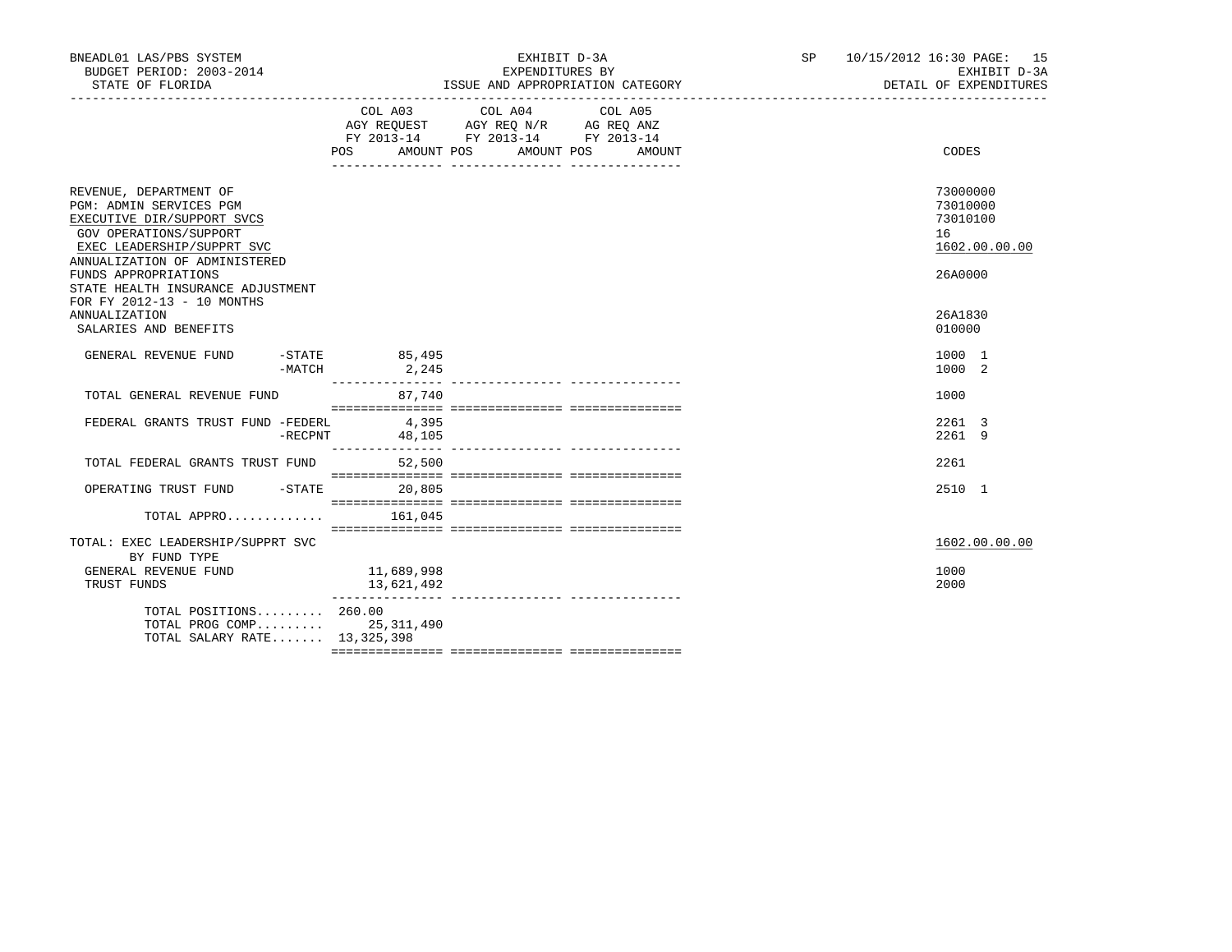| BNEADL01 LAS/PBS SYSTEM<br>BUDGET PERIOD: 2003-2014<br>STATE OF FLORIDA                                                                                                                                                                        |           |                                     | EXHIBIT D-3A<br>EXPENDITURES BY<br>ISSUE AND APPROPRIATION CATEGORY                             |                   | SP | 10/15/2012 16:30 PAGE: 16<br>EXHIBIT D-3A<br>DETAIL OF EXPENDITURES                     |
|------------------------------------------------------------------------------------------------------------------------------------------------------------------------------------------------------------------------------------------------|-----------|-------------------------------------|-------------------------------------------------------------------------------------------------|-------------------|----|-----------------------------------------------------------------------------------------|
|                                                                                                                                                                                                                                                |           | COL A03<br>AMOUNT POS<br><b>POS</b> | COL A04<br>AGY REQUEST AGY REQ N/R AG REQ ANZ<br>FY 2013-14 FY 2013-14 FY 2013-14<br>AMOUNT POS | COL A05<br>AMOUNT |    | CODES                                                                                   |
| REVENUE, DEPARTMENT OF<br>PGM: PROPERTY TAX OVRSIGHT<br>COMPLIANCE DETERMINATION<br>GOV OPERATIONS/SUPPORT<br>GOVERNMENTAL OPERATIONS<br>ESTIMATED EXPENDITURES<br>ESTIMATED EXPENDITURES - OPERATIONS<br>SALARY RATE<br>SALARY RATE 5,434,843 |           |                                     |                                                                                                 |                   |    | 73000000<br>73200000<br>73200500<br>16<br>1601.00.00.00<br>1000000<br>1001000<br>000000 |
| SALARIES AND BENEFITS                                                                                                                                                                                                                          |           |                                     |                                                                                                 |                   |    | 010000                                                                                  |
| GENERAL REVENUE FUND                                                                                                                                                                                                                           |           | 125.00<br>$-STATE$ 7,041,856        |                                                                                                 |                   |    | 1000 1                                                                                  |
| OTHER PERSONAL SERVICES                                                                                                                                                                                                                        |           |                                     |                                                                                                 |                   |    | 030000                                                                                  |
| GENERAL REVENUE FUND                                                                                                                                                                                                                           |           | $-$ STATE 11, 455                   |                                                                                                 |                   |    | 1000 1                                                                                  |
| <b>EXPENSES</b>                                                                                                                                                                                                                                |           |                                     |                                                                                                 |                   |    | 040000                                                                                  |
| GENERAL REVENUE FUND                                                                                                                                                                                                                           | $-$ STATE | 836,955                             |                                                                                                 |                   |    | 1000 1                                                                                  |
| OPERATING CAPITAL OUTLAY                                                                                                                                                                                                                       |           |                                     |                                                                                                 |                   |    | 060000                                                                                  |
| GENERAL REVENUE FUND                                                                                                                                                                                                                           | $-$ STATE | 16,012                              |                                                                                                 |                   |    | 1000 1                                                                                  |
| SPECIAL CATEGORIES<br>CONTRACTED SERVICES                                                                                                                                                                                                      |           |                                     |                                                                                                 |                   |    | 100000<br>100777                                                                        |
| GENERAL REVENUE FUND                                                                                                                                                                                                                           |           | $-$ STATE 138, 161                  |                                                                                                 |                   |    | 1000 1                                                                                  |
| RISK MANAGEMENT INSURANCE                                                                                                                                                                                                                      |           |                                     |                                                                                                 |                   |    | 103241                                                                                  |
| GENERAL REVENUE FUND                                                                                                                                                                                                                           |           | $-$ STATE 155,462                   |                                                                                                 |                   |    | 1000 1                                                                                  |
| LEASE/PURCHASE/EQUIPMENT                                                                                                                                                                                                                       |           |                                     |                                                                                                 |                   |    | 105281                                                                                  |
| GENERAL REVENUE FUND                                                                                                                                                                                                                           | $-$ STATE | 21,500                              |                                                                                                 |                   |    | 1000 1                                                                                  |
|                                                                                                                                                                                                                                                |           |                                     |                                                                                                 |                   |    |                                                                                         |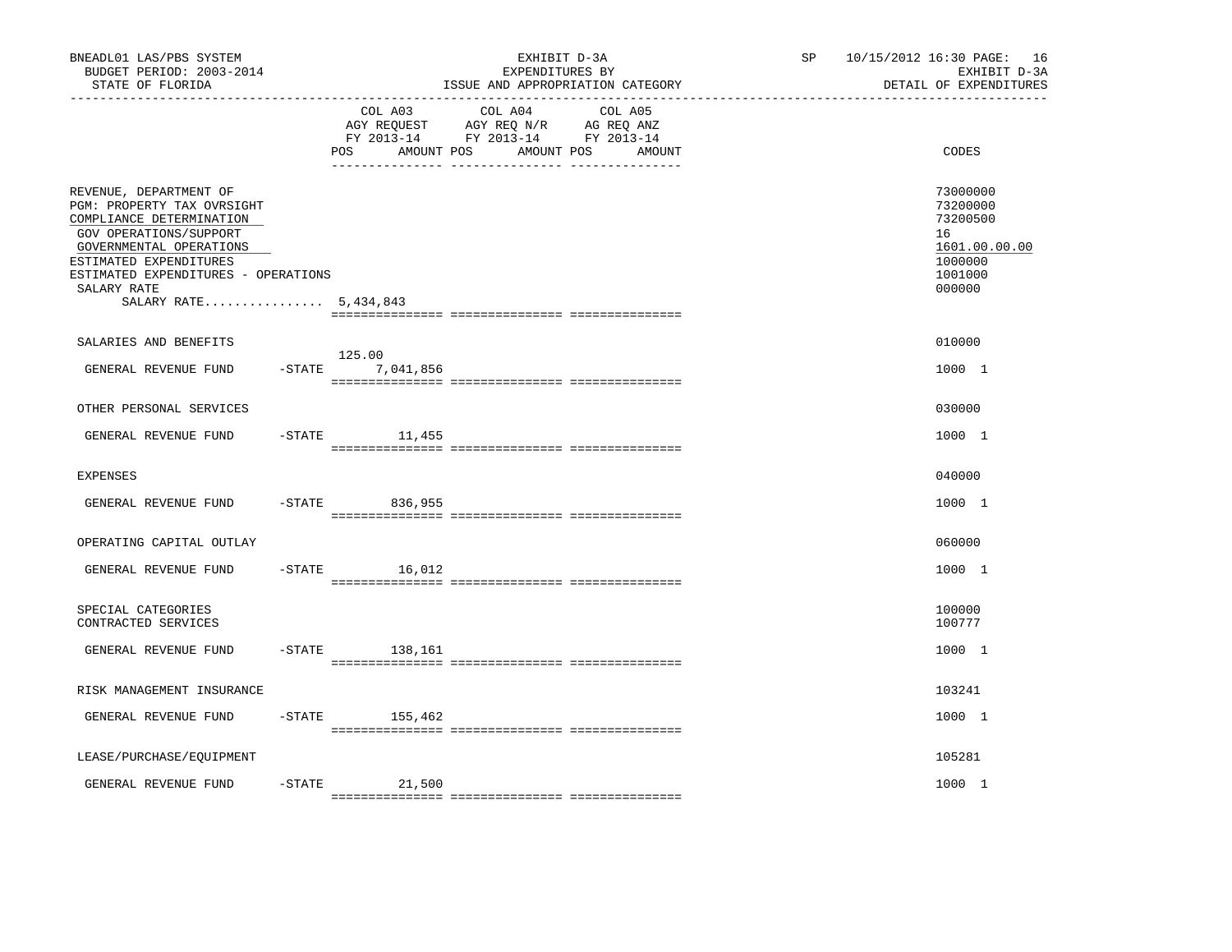| BNEADL01 LAS/PBS SYSTEM<br>BUDGET PERIOD: 2003-2014<br>STATE OF FLORIDA                                                                                                                                | EXHIBIT D-3A<br>EXPENDITURES BY<br>ISSUE AND APPROPRIATION CATEGORY                                                                   | SP 10/15/2012 16:30 PAGE: 17<br>EXHIBIT D-3A<br>DETAIL OF EXPENDITURES        |
|--------------------------------------------------------------------------------------------------------------------------------------------------------------------------------------------------------|---------------------------------------------------------------------------------------------------------------------------------------|-------------------------------------------------------------------------------|
|                                                                                                                                                                                                        | COL A03 COL A04 COL A05<br>AGY REQUEST AGY REQ N/R AG REQ ANZ<br>FY 2013-14 FY 2013-14 FY 2013-14<br>POS AMOUNT POS AMOUNT POS AMOUNT | CODES                                                                         |
| REVENUE, DEPARTMENT OF<br>PGM: PROPERTY TAX OVRSIGHT<br>COMPLIANCE DETERMINATION<br>GOV OPERATIONS/SUPPORT<br>GOVERNMENTAL OPERATIONS<br>ESTIMATED EXPENDITURES<br>ESTIMATED EXPENDITURES - OPERATIONS |                                                                                                                                       | 73000000<br>73200000<br>73200500<br>16<br>1601.00.00.00<br>1000000<br>1001000 |
| TOTAL: ESTIMATED EXPENDITURES - OPERATIONS<br>TOTAL POSITIONS 125.00<br>TOTAL ISSUE 8,221,401<br>TOTAL SALARY RATE $5,434,843$                                                                         |                                                                                                                                       | 1001000                                                                       |
| CASUALTY INSURANCE PREMIUM<br>ADJUSTMENT<br>SPECIAL CATEGORIES<br>RISK MANAGEMENT INSURANCE                                                                                                            |                                                                                                                                       | 1001090<br>100000<br>103241                                                   |
| GENERAL REVENUE FUND                                                                                                                                                                                   | -STATE 64,670-                                                                                                                        | 1000 1                                                                        |
| FLORIDA RETIREMENT SYSTEM<br>CONTRIBUTION ADJUSTMENT FOR<br>FISCAL YEAR 2012-2013<br>SALARIES AND BENEFITS                                                                                             |                                                                                                                                       | 1001240<br>010000                                                             |
| GENERAL REVENUE FUND                                                                                                                                                                                   | $-STATE$ 16,935                                                                                                                       | 1000 1                                                                        |
| ADJUSTMENT TO STATE HEALTH<br>INSURANCE PREMIUM CONTRIBUTION -<br>FISCAL YEAR 2012-13<br>SALARIES AND BENEFITS                                                                                         |                                                                                                                                       | 1001830<br>010000                                                             |
| GENERAL REVENUE FUND                                                                                                                                                                                   | $-STATE$ 17,366                                                                                                                       | 1000 1                                                                        |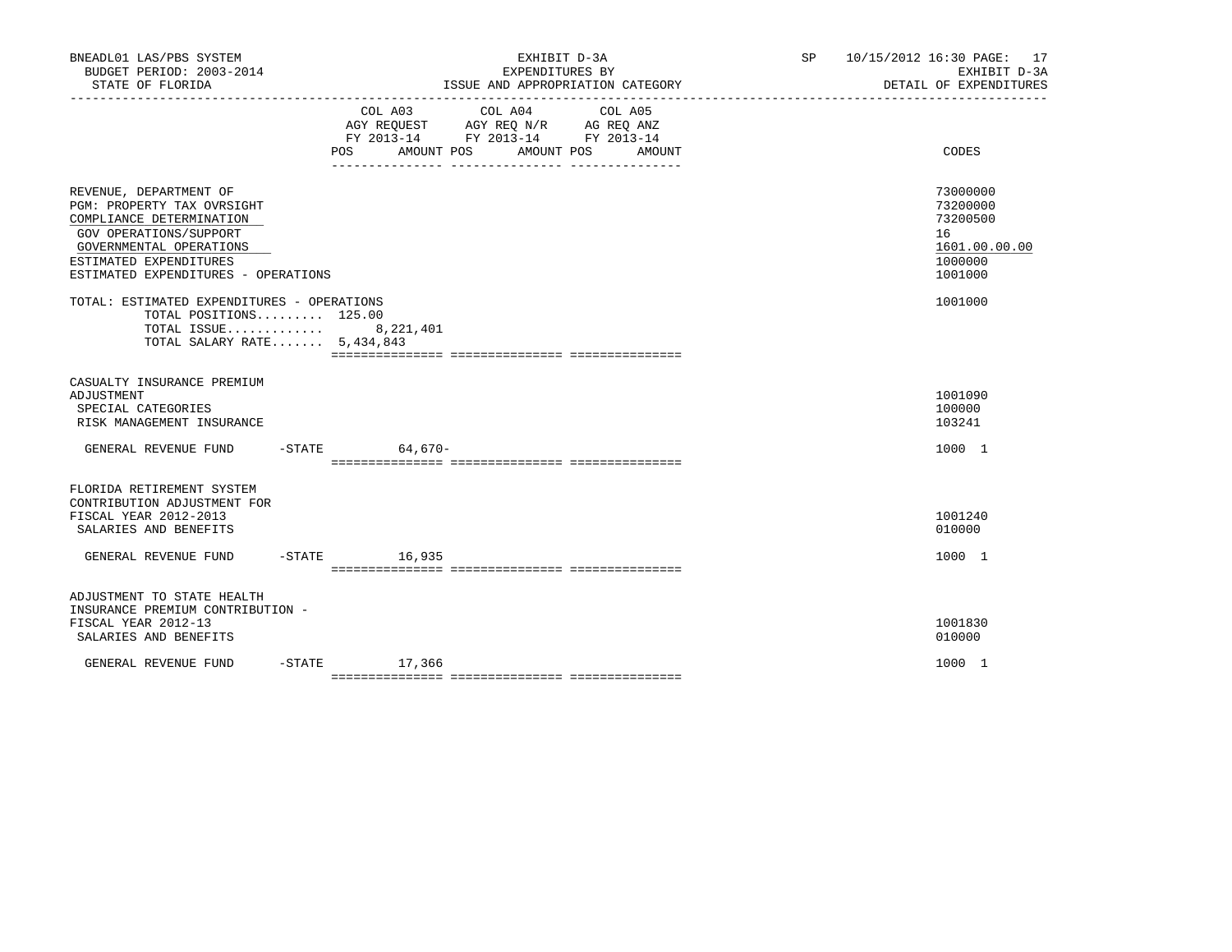| BNEADL01 LAS/PBS SYSTEM<br>BUDGET PERIOD: 2003-2014<br>STATE OF FLORIDA                                                                                                                                                                                                                                                                 |     | ISSUE AND APPROPRIATION CATEGORY                                                                                                                                                                     | EXHIBIT D-3A<br>EXPENDITURES BY                                            |                  | SP <sub>2</sub>                      | 10/15/2012 16:30 PAGE: 18<br>EXHIBIT D-3A<br>DETAIL OF EXPENDITURES |
|-----------------------------------------------------------------------------------------------------------------------------------------------------------------------------------------------------------------------------------------------------------------------------------------------------------------------------------------|-----|------------------------------------------------------------------------------------------------------------------------------------------------------------------------------------------------------|----------------------------------------------------------------------------|------------------|--------------------------------------|---------------------------------------------------------------------|
|                                                                                                                                                                                                                                                                                                                                         |     | COL A03 COL A04 COL A05                                                                                                                                                                              |                                                                            |                  |                                      |                                                                     |
|                                                                                                                                                                                                                                                                                                                                         |     |                                                                                                                                                                                                      |                                                                            |                  |                                      |                                                                     |
|                                                                                                                                                                                                                                                                                                                                         |     | $\begin{tabular}{lllllllll} \bf AGY & \bf REQUEST & \bf AGY & \bf REQ & \bf N/R & \bf AG & \bf REQ & \bf ANZ \\ \bf FY & \tt 2013-14 & \bf FY & \tt 2013-14 & \bf FY & \tt 2013-14 \\ \end{tabular}$ |                                                                            |                  |                                      |                                                                     |
|                                                                                                                                                                                                                                                                                                                                         | POS | AMOUNT POS                                                                                                                                                                                           | AMOUNT POS                                                                 | AMOUNT           |                                      | CODES                                                               |
|                                                                                                                                                                                                                                                                                                                                         |     |                                                                                                                                                                                                      |                                                                            |                  |                                      |                                                                     |
| REVENUE, DEPARTMENT OF<br>PGM: PROPERTY TAX OVRSIGHT                                                                                                                                                                                                                                                                                    |     |                                                                                                                                                                                                      |                                                                            |                  |                                      | 73000000<br>73200000                                                |
| COMPLIANCE DETERMINATION                                                                                                                                                                                                                                                                                                                |     |                                                                                                                                                                                                      |                                                                            |                  |                                      | 73200500                                                            |
| GOV OPERATIONS/SUPPORT                                                                                                                                                                                                                                                                                                                  |     |                                                                                                                                                                                                      |                                                                            |                  |                                      | 16                                                                  |
| GOVERNMENTAL OPERATIONS                                                                                                                                                                                                                                                                                                                 |     |                                                                                                                                                                                                      |                                                                            |                  |                                      | 1601.00.00.00                                                       |
| ADJUSTMENTS TO CURRENT YEAR                                                                                                                                                                                                                                                                                                             |     |                                                                                                                                                                                                      |                                                                            |                  |                                      |                                                                     |
| ESTIMATED EXPENDITURES                                                                                                                                                                                                                                                                                                                  |     |                                                                                                                                                                                                      |                                                                            |                  |                                      | 1600000                                                             |
| BUDGET AMENDMENT REAPPROVAL -                                                                                                                                                                                                                                                                                                           |     |                                                                                                                                                                                                      |                                                                            |                  |                                      |                                                                     |
| TRANSFER FUNDS FROM PROPERTY TAX                                                                                                                                                                                                                                                                                                        |     |                                                                                                                                                                                                      |                                                                            |                  |                                      |                                                                     |
| OVERSIGHT TO EXECUTIVE DIRECTION -<br><b>DEDUCT</b>                                                                                                                                                                                                                                                                                     |     |                                                                                                                                                                                                      |                                                                            |                  |                                      | 160F340                                                             |
| SALARIES AND BENEFITS                                                                                                                                                                                                                                                                                                                   |     |                                                                                                                                                                                                      |                                                                            |                  |                                      | 010000                                                              |
|                                                                                                                                                                                                                                                                                                                                         |     |                                                                                                                                                                                                      |                                                                            |                  |                                      |                                                                     |
| GENERAL REVENUE FUND -STATE 76,254-                                                                                                                                                                                                                                                                                                     |     |                                                                                                                                                                                                      |                                                                            |                  |                                      | 1000 1                                                              |
|                                                                                                                                                                                                                                                                                                                                         |     |                                                                                                                                                                                                      |                                                                            |                  |                                      |                                                                     |
|                                                                                                                                                                                                                                                                                                                                         |     |                                                                                                                                                                                                      |                                                                            |                  |                                      |                                                                     |
| AGENCY ISSUE NARRATIVE:<br>2013-2014 BUDGET YEAR NARRATIVE:<br>This technical issue is a reapproval of budget amendment EOG B7020 (Agency Log # 2013-73-03) that was approved on July<br>23, 2012 which moves Salaries and Benefits to the Executive Direction and Support Services Program from the Property Tax<br>Oversight Program. |     |                                                                                                                                                                                                      |                                                                            | IT COMPONENT? NO |                                      |                                                                     |
|                                                                                                                                                                                                                                                                                                                                         |     |                                                                                                                                                                                                      |                                                                            |                  |                                      |                                                                     |
| There are two codes associated with this technical issue: 160F340 (Deduct) and 160F350 (Add).                                                                                                                                                                                                                                           |     |                                                                                                                                                                                                      |                                                                            |                  |                                      |                                                                     |
| These technical issues are companion issues to technical issues 1600100 (Deduct) and 1600110 (Add).                                                                                                                                                                                                                                     |     |                                                                                                                                                                                                      |                                                                            |                  |                                      |                                                                     |
| POSITION DETAIL OF SALARIES AND BENEFITS:                                                                                                                                                                                                                                                                                               |     |                                                                                                                                                                                                      |                                                                            |                  |                                      |                                                                     |
|                                                                                                                                                                                                                                                                                                                                         | ETE |                                                                                                                                                                                                      |                                                                            |                  |                                      | LAPSE LAPSED SALARIES<br>% AND BENEFITS                             |
|                                                                                                                                                                                                                                                                                                                                         |     |                                                                                                                                                                                                      | $\begin{array}{ccccccccc} - & - & - & - & - & - & - \\ \hline \end{array}$ |                  | -------- --------------- ----- ----- |                                                                     |
| A03 - AGY REQUEST FY 2013-14                                                                                                                                                                                                                                                                                                            |     |                                                                                                                                                                                                      |                                                                            |                  |                                      |                                                                     |
| CHANGES TO CURRENTLY AUTHORIZED POSITIONS<br>OTHER SALARY AMOUNT                                                                                                                                                                                                                                                                        |     |                                                                                                                                                                                                      |                                                                            |                  |                                      |                                                                     |
| 1000 GENERAL REVENUE FUND                                                                                                                                                                                                                                                                                                               |     |                                                                                                                                                                                                      |                                                                            |                  |                                      | $76,254-$                                                           |
|                                                                                                                                                                                                                                                                                                                                         |     |                                                                                                                                                                                                      |                                                                            |                  |                                      | $76,254-$                                                           |
|                                                                                                                                                                                                                                                                                                                                         |     |                                                                                                                                                                                                      |                                                                            |                  |                                      | ==============                                                      |
|                                                                                                                                                                                                                                                                                                                                         |     |                                                                                                                                                                                                      |                                                                            |                  |                                      |                                                                     |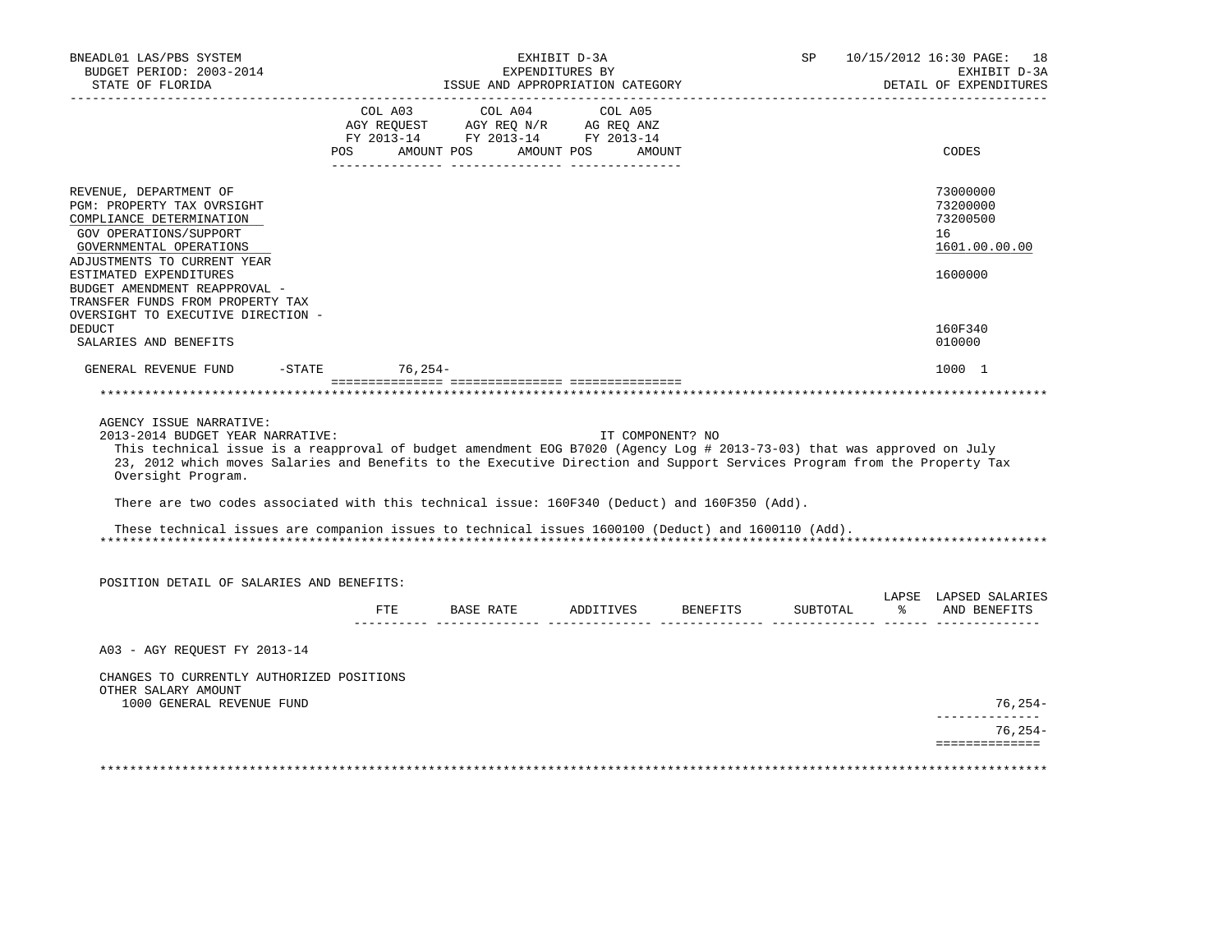| BNEADL01 LAS/PBS SYSTEM<br>BUDGET PERIOD: 2003-2014                                                                                                                                                                                                                                                                                                               |         | EXHIBIT D-3A<br>EXPENDITURES BY                                                                                       |         |                  | SP | 10/15/2012 16:30 PAGE: 19<br>EXHIBIT D-3A<br>DETAIL OF EXPENDITURES |
|-------------------------------------------------------------------------------------------------------------------------------------------------------------------------------------------------------------------------------------------------------------------------------------------------------------------------------------------------------------------|---------|-----------------------------------------------------------------------------------------------------------------------|---------|------------------|----|---------------------------------------------------------------------|
|                                                                                                                                                                                                                                                                                                                                                                   | COL A03 | COL A04<br>AGY REQUEST AGY REQ N/R AG REQ ANZ<br>FY 2013-14 FY 2013-14 FY 2013-14<br>POS AMOUNT POS AMOUNT POS AMOUNT | COL A05 |                  |    | CODES                                                               |
| REVENUE, DEPARTMENT OF<br>PGM: PROPERTY TAX OVRSIGHT<br>COMPLIANCE DETERMINATION<br>GOV OPERATIONS/SUPPORT<br>GOVERNMENTAL OPERATIONS<br>ADJUSTMENTS TO CURRENT YEAR<br>ESTIMATED EXPENDITURES                                                                                                                                                                    |         |                                                                                                                       |         |                  |    | 73000000<br>73200000<br>73200500<br>16<br>1601.00.00.00<br>1600000  |
| REAPPROVAL OF A BUDGET AMENDMENT -<br>MOVES POSITIONS AND RATE BETWEEN<br>PROPERTY TAX OVERSIGHT AND<br>EXECUTIVE DIRECTION - DEDUCT<br>SALARY RATE<br>SALARY RATE 50,960-                                                                                                                                                                                        |         |                                                                                                                       |         |                  |    | 1600100<br>000000                                                   |
| SALARIES AND BENEFITS                                                                                                                                                                                                                                                                                                                                             | $2.00-$ |                                                                                                                       |         |                  |    | 010000                                                              |
| TOTAL: REAPPROVAL OF A BUDGET AMENDMENT -<br>MOVES POSITIONS AND RATE BETWEEN<br>PROPERTY TAX OVERSIGHT AND<br>EXECUTIVE DIRECTION - DEDUCT<br>TOTAL POSITIONS 2.00-<br>TOTAL ISSUE<br>TOTAL SALARY RATE 50,960-                                                                                                                                                  |         |                                                                                                                       |         |                  |    | 1600100                                                             |
|                                                                                                                                                                                                                                                                                                                                                                   |         |                                                                                                                       |         |                  |    |                                                                     |
| AGENCY ISSUE NARRATIVE:<br>2013-2014 BUDGET YEAR NARRATIVE:<br>This technical issue is a reapproval of budget amendment EOG P0023 (Agency Log # 2013-73-02) that was approved on August<br>17, 2012 which moves three full-time equivalent positions and rate to the Executive Direction and Support Services<br>Program from the Property Tax Oversight Program. |         |                                                                                                                       |         | IT COMPONENT? NO |    |                                                                     |
| There are two codes associated with this technical issue: 1600100 (Deduct) and 1600110 (Add).                                                                                                                                                                                                                                                                     |         |                                                                                                                       |         |                  |    |                                                                     |
| These technical issues are companion issues to technical issues 160F340 (Deduct) and 160F350 (Add).                                                                                                                                                                                                                                                               |         |                                                                                                                       |         |                  |    |                                                                     |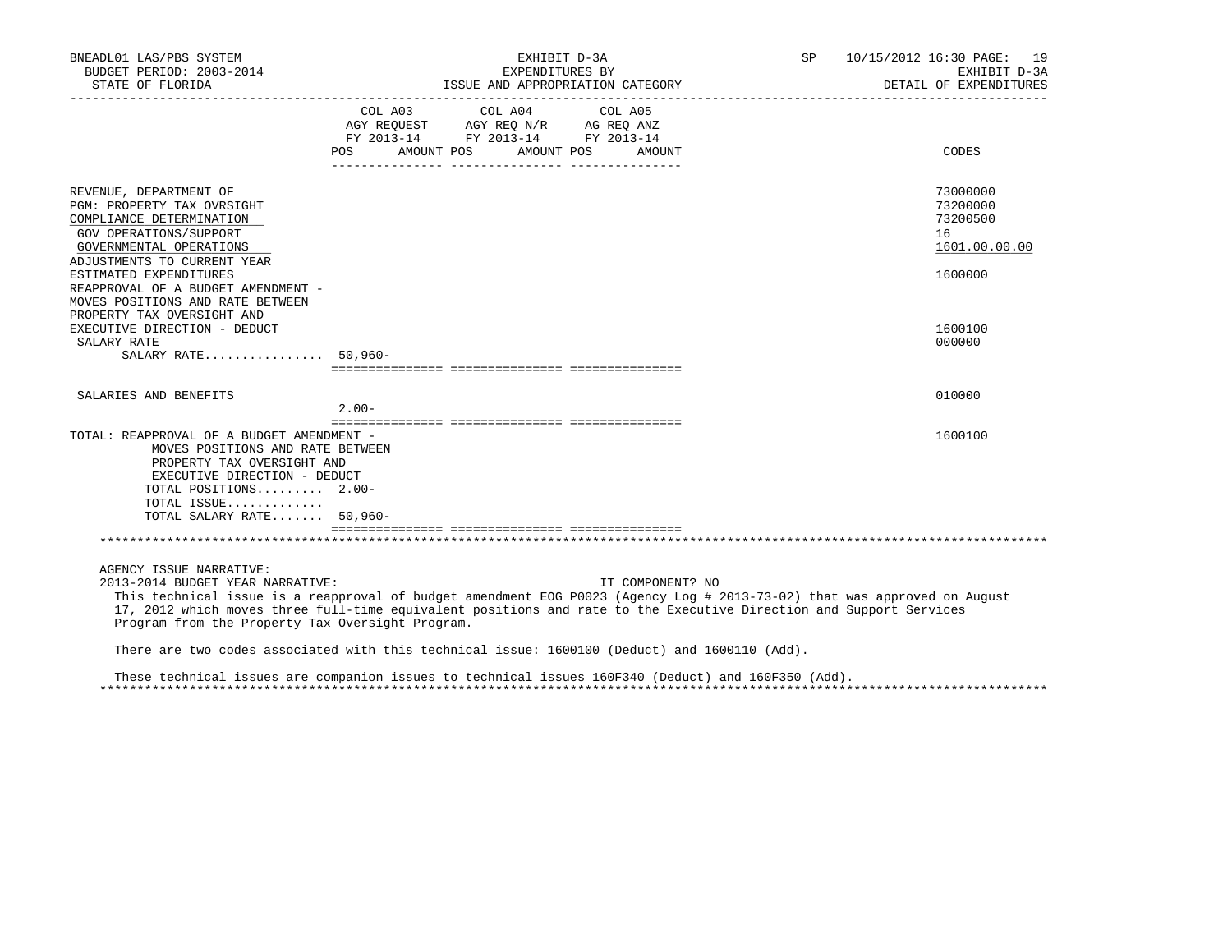| BNEADL01 LAS/PBS SYSTEM<br>BUDGET PERIOD: 2003-2014                                                                                                                                                                                                                                                           |                     | EXHIBIT D-3A<br>EXPENDITURES BY                                                                                                                     |                                  |          | SP 10/15/2012 16:30 PAGE:<br>20<br>EXHIBIT D-3A |                                                                    |
|---------------------------------------------------------------------------------------------------------------------------------------------------------------------------------------------------------------------------------------------------------------------------------------------------------------|---------------------|-----------------------------------------------------------------------------------------------------------------------------------------------------|----------------------------------|----------|-------------------------------------------------|--------------------------------------------------------------------|
| STATE OF FLORIDA                                                                                                                                                                                                                                                                                              |                     |                                                                                                                                                     | ISSUE AND APPROPRIATION CATEGORY |          |                                                 | DETAIL OF EXPENDITURES                                             |
|                                                                                                                                                                                                                                                                                                               | COL A03             | _________________________________<br>COL A04<br>AGY REQUEST AGY REQ N/R AG REQ ANZ<br>FY 2013-14 FY 2013-14 FY 2013-14<br>POS AMOUNT POS AMOUNT POS | COL A05<br>AMOUNT                |          |                                                 | CODES                                                              |
|                                                                                                                                                                                                                                                                                                               |                     |                                                                                                                                                     |                                  |          |                                                 |                                                                    |
| REVENUE, DEPARTMENT OF<br><b>PGM: PROPERTY TAX OVRSIGHT</b><br>COMPLIANCE DETERMINATION<br>GOV OPERATIONS/SUPPORT<br>GOVERNMENTAL OPERATIONS<br>ADJUSTMENTS TO CURRENT YEAR<br>ESTIMATED EXPENDITURES<br>REAPPROVAL OF A BUDGET AMENDMENT -<br>MOVES POSITIONS AND RATE BETWEEN<br>PROPERTY TAX OVERSIGHT AND |                     |                                                                                                                                                     |                                  |          |                                                 | 73000000<br>73200000<br>73200500<br>16<br>1601.00.00.00<br>1600000 |
| EXECUTIVE DIRECTION - DEDUCT                                                                                                                                                                                                                                                                                  |                     |                                                                                                                                                     |                                  |          |                                                 | 1600100                                                            |
| POSITION DETAIL OF SALARIES AND BENEFITS:                                                                                                                                                                                                                                                                     |                     |                                                                                                                                                     |                                  |          |                                                 | LAPSE LAPSED SALARIES                                              |
|                                                                                                                                                                                                                                                                                                               | FTE                 | BASE RATE ADDITIVES                                                                                                                                 |                                  | BENEFITS |                                                 | SUBTOTAL % AND BENEFITS                                            |
| A03 - AGY REOUEST FY 2013-14                                                                                                                                                                                                                                                                                  |                     |                                                                                                                                                     |                                  |          |                                                 |                                                                    |
| CHANGES TO CURRENTLY AUTHORIZED POSITIONS<br>0709 ADMINISTRATIVE ASSISTANT I<br>00813 001<br>02512 001                                                                                                                                                                                                        | $1.00-$<br>$1.00 -$ |                                                                                                                                                     |                                  |          |                                                 | 0.00<br>0.00                                                       |
| TOTALS FOR ISSUE BY FUND                                                                                                                                                                                                                                                                                      |                     |                                                                                                                                                     |                                  |          |                                                 |                                                                    |
|                                                                                                                                                                                                                                                                                                               | $2.00 -$            |                                                                                                                                                     |                                  |          |                                                 | ===============                                                    |
| RA06 RATE ADJ - NO FTE - NO SALARY - NO BENEFITS<br>00813 002<br>02512 002                                                                                                                                                                                                                                    |                     | $25,480-$<br>$25,480-$                                                                                                                              |                                  |          |                                                 |                                                                    |
| TOTAL SALARY RATE                                                                                                                                                                                                                                                                                             |                     | $50.960 -$                                                                                                                                          |                                  |          |                                                 |                                                                    |
|                                                                                                                                                                                                                                                                                                               |                     |                                                                                                                                                     |                                  |          |                                                 | --------------                                                     |
|                                                                                                                                                                                                                                                                                                               |                     |                                                                                                                                                     |                                  |          |                                                 |                                                                    |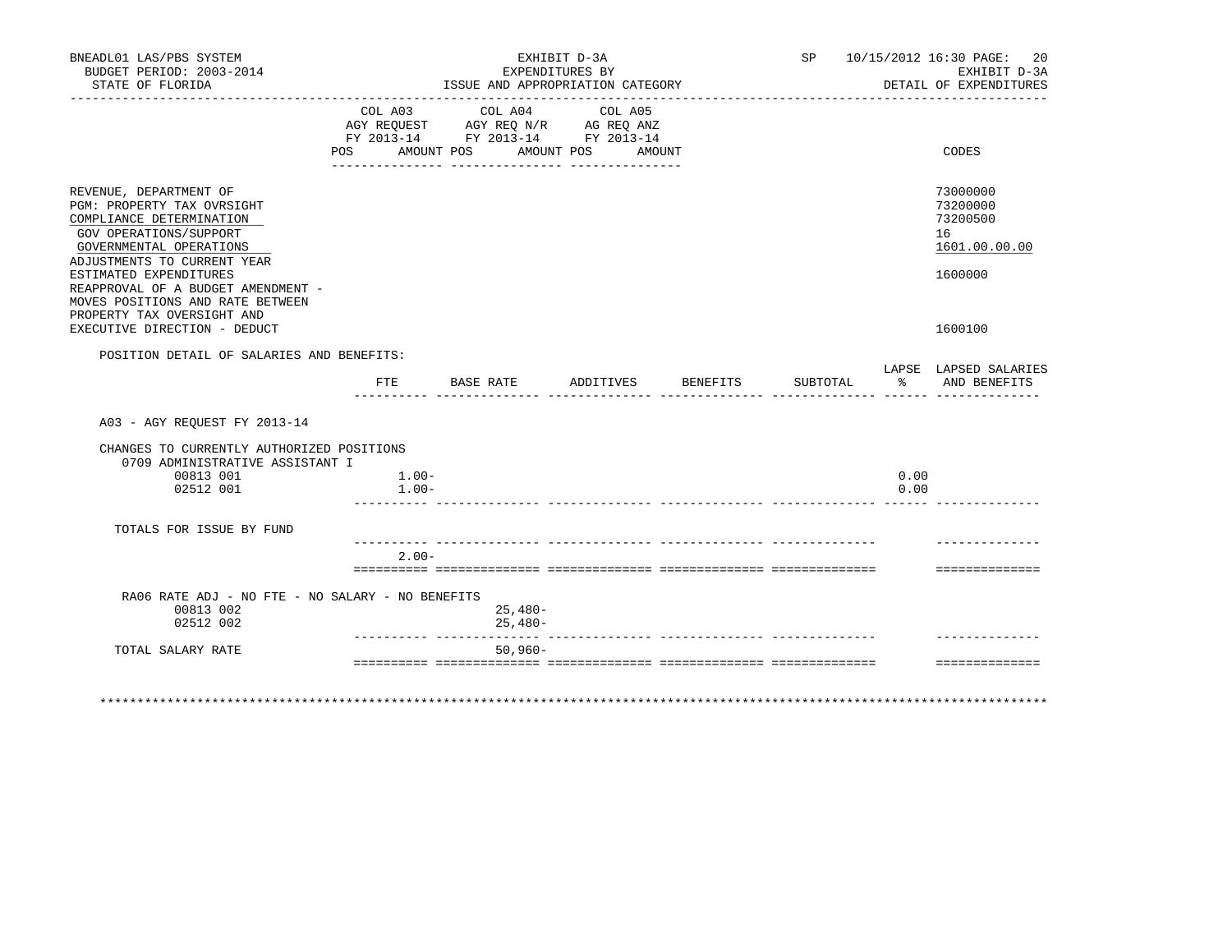| BNEADL01 LAS/PBS SYSTEM<br>BUDGET PERIOD: 2003-2014<br>STATE OF FLORIDA                                                                                                                                                                                                  | EXHIBIT D-3A<br>EXPENDITURES BY<br>ISSUE AND APPROPRIATION CATEGORY                                                                                                                                                                                                                                                 | <b>SP</b><br>10/15/2012 16:30 PAGE:<br>21<br>EXHIBIT D-3A<br>DETAIL OF EXPENDITURES |
|--------------------------------------------------------------------------------------------------------------------------------------------------------------------------------------------------------------------------------------------------------------------------|---------------------------------------------------------------------------------------------------------------------------------------------------------------------------------------------------------------------------------------------------------------------------------------------------------------------|-------------------------------------------------------------------------------------|
|                                                                                                                                                                                                                                                                          | COL A03 COL A04 COL A05<br>$\begin{tabular}{lllllll} \bf AGY \,\, &\bf REQUEST \,\, &\bf AGY \,\, &\bf REQ \,\, &\bf N/R \,\, &\bf AG \,\, &\bf REQ \,\, &\bf ANZ \,\, \\ \bf FY \,\, &\bf 2013-14 \,\, &\bf FY \,\, &\bf 2013-14 \,\, &\bf FY \,\, &\bf 2013-14 \end{tabular}$<br>POS AMOUNT POS AMOUNT POS AMOUNT | CODES                                                                               |
| REVENUE, DEPARTMENT OF<br><b>PGM: PROPERTY TAX OVRSIGHT</b><br>COMPLIANCE DETERMINATION<br>GOV OPERATIONS/SUPPORT<br>GOVERNMENTAL OPERATIONS<br>ANNUALIZATION OF ADMINISTERED<br>FUNDS APPROPRIATIONS<br>STATE HEALTH INSURANCE ADJUSTMENT<br>FOR FY 2012-13 - 10 MONTHS |                                                                                                                                                                                                                                                                                                                     | 73000000<br>73200000<br>73200500<br>16<br>1601.00.00.00<br>26A0000                  |
| <b>ANNUALIZATION</b><br>SALARIES AND BENEFITS                                                                                                                                                                                                                            |                                                                                                                                                                                                                                                                                                                     | 26A1830<br>010000                                                                   |
| GENERAL REVENUE FUND -STATE                                                                                                                                                                                                                                              | 86,830                                                                                                                                                                                                                                                                                                              | 1000 1                                                                              |
| TOTAL: GOVERNMENTAL OPERATIONS<br>BY FUND TYPE                                                                                                                                                                                                                           | 123.00                                                                                                                                                                                                                                                                                                              | 1601.00.00.00                                                                       |
| GENERAL REVENUE FUND 8,201,608<br>SALARY RATE 5,383,883                                                                                                                                                                                                                  |                                                                                                                                                                                                                                                                                                                     | 1000                                                                                |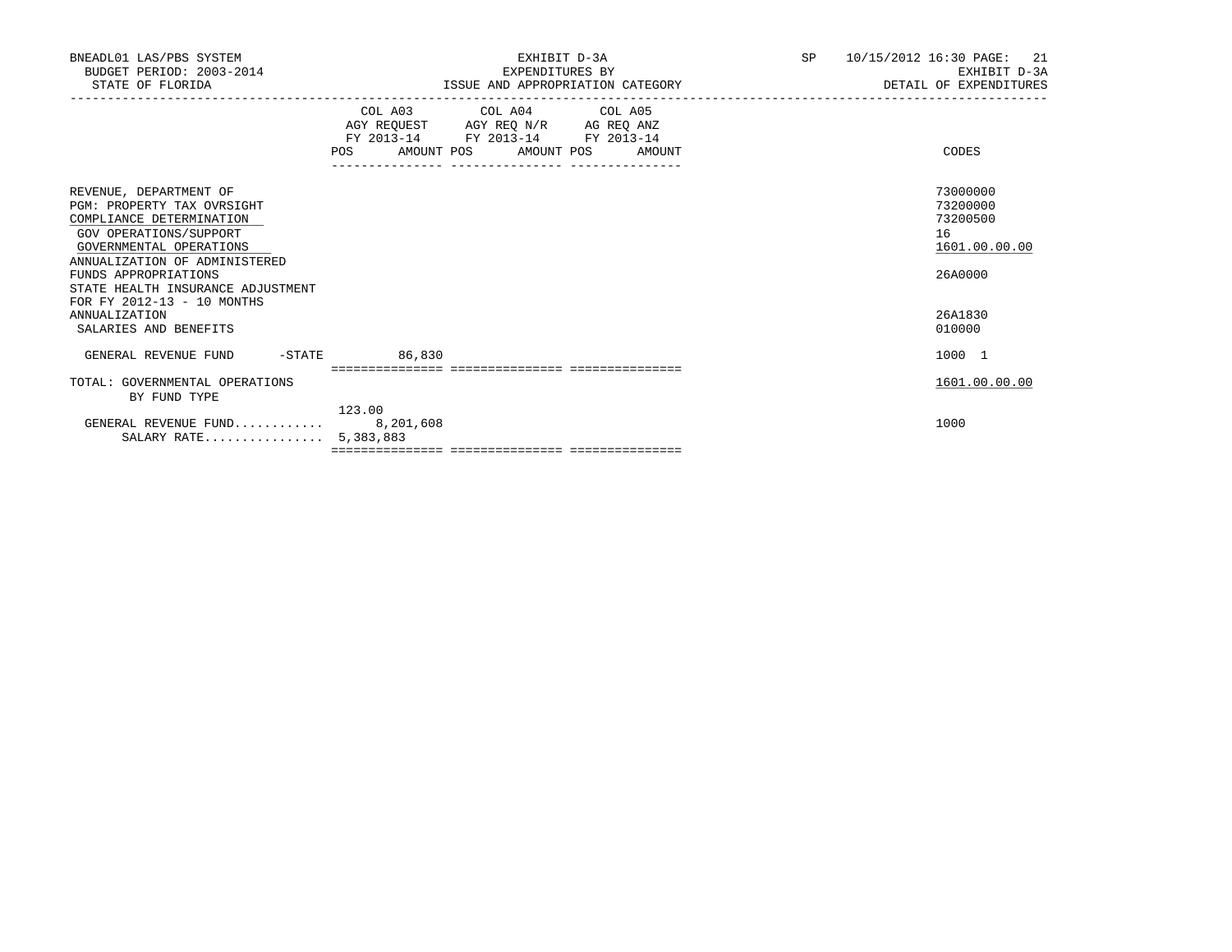| BNEADL01 LAS/PBS SYSTEM<br>BUDGET PERIOD: 2003-2014<br>STATE OF FLORIDA                                                                                                                                                                     |                                | EXHIBIT D-3A<br>EXPENDITURES BY<br>ISSUE AND APPROPRIATION CATEGORY                                                                                                                                                                             | SP <sub>2</sub> | 10/15/2012 16:30 PAGE: 22<br>EXHIBIT D-3A<br>DETAIL OF EXPENDITURES                     |
|---------------------------------------------------------------------------------------------------------------------------------------------------------------------------------------------------------------------------------------------|--------------------------------|-------------------------------------------------------------------------------------------------------------------------------------------------------------------------------------------------------------------------------------------------|-----------------|-----------------------------------------------------------------------------------------|
|                                                                                                                                                                                                                                             | POS AMOUNT POS                 | COL A03 COL A04 COL A05<br>$\begin{tabular}{lllllll} AGY & \texttt{REQUEST} & \texttt{AGY} & \texttt{REG} & \texttt{N/R} & \texttt{AG} & \texttt{REQ} & \texttt{ANZ} \end{tabular}$<br>FY 2013-14 FY 2013-14 FY 2013-14<br>AMOUNT POS<br>AMOUNT |                 | CODES                                                                                   |
| REVENUE, DEPARTMENT OF<br>PGM: PROPERTY TAX OVRSIGHT<br>COMPLIANCE ASSISTANCE<br>GOV OPERATIONS/SUPPORT<br>GOVERNMENTAL OPERATIONS<br>ESTIMATED EXPENDITURES<br>ESTIMATED EXPENDITURES - OPERATIONS<br>SALARY RATE<br>SALARY RATE 2,373,761 |                                |                                                                                                                                                                                                                                                 |                 | 73000000<br>73200000<br>73200700<br>16<br>1601.00.00.00<br>1000000<br>1001000<br>000000 |
| SALARIES AND BENEFITS                                                                                                                                                                                                                       |                                |                                                                                                                                                                                                                                                 |                 | 010000                                                                                  |
| GENERAL REVENUE FUND -STATE 3,116,318<br>CERTIFICATION PROGRAM TF - STATE 197,369                                                                                                                                                           |                                |                                                                                                                                                                                                                                                 |                 | 1000 1<br>2092 1                                                                        |
| TOTAL POSITIONS $49.00$<br>TOTAL APPRO 3,313,687                                                                                                                                                                                            |                                |                                                                                                                                                                                                                                                 |                 |                                                                                         |
| OTHER PERSONAL SERVICES                                                                                                                                                                                                                     |                                |                                                                                                                                                                                                                                                 |                 | 030000                                                                                  |
| GENERAL REVENUE FUND                                                                                                                                                                                                                        | $-$ STATE 9,715                |                                                                                                                                                                                                                                                 |                 | 1000 1                                                                                  |
| EXPENSES                                                                                                                                                                                                                                    |                                |                                                                                                                                                                                                                                                 |                 | 040000                                                                                  |
| GENERAL REVENUE FUND                                                                                                                                                                                                                        | $-$ STATE 90,945               |                                                                                                                                                                                                                                                 |                 | 1000 1                                                                                  |
| AID TO LOCAL GOVERNMENTS<br>AERIAL PHOTO AND MAPPING                                                                                                                                                                                        |                                |                                                                                                                                                                                                                                                 |                 | 050000<br>050021                                                                        |
| GENERAL REVENUE FUND -STATE 700,000<br>CERTIFICATION PROGRAM TF -STATE                                                                                                                                                                      | 876,266                        |                                                                                                                                                                                                                                                 |                 | 1000 1<br>2092 1                                                                        |
| TOTAL APPRO                                                                                                                                                                                                                                 | $- - - - - - - -$<br>1,576,266 | --------------- ---------------                                                                                                                                                                                                                 |                 |                                                                                         |
| SPECIAL CATEGORIES<br>PROP APP/TAX COLL CERT PRG                                                                                                                                                                                            |                                |                                                                                                                                                                                                                                                 |                 | 100000<br>100049                                                                        |
| CERTIFICATION PROGRAM TF -STATE                                                                                                                                                                                                             | 485,000                        |                                                                                                                                                                                                                                                 |                 | 2092 1                                                                                  |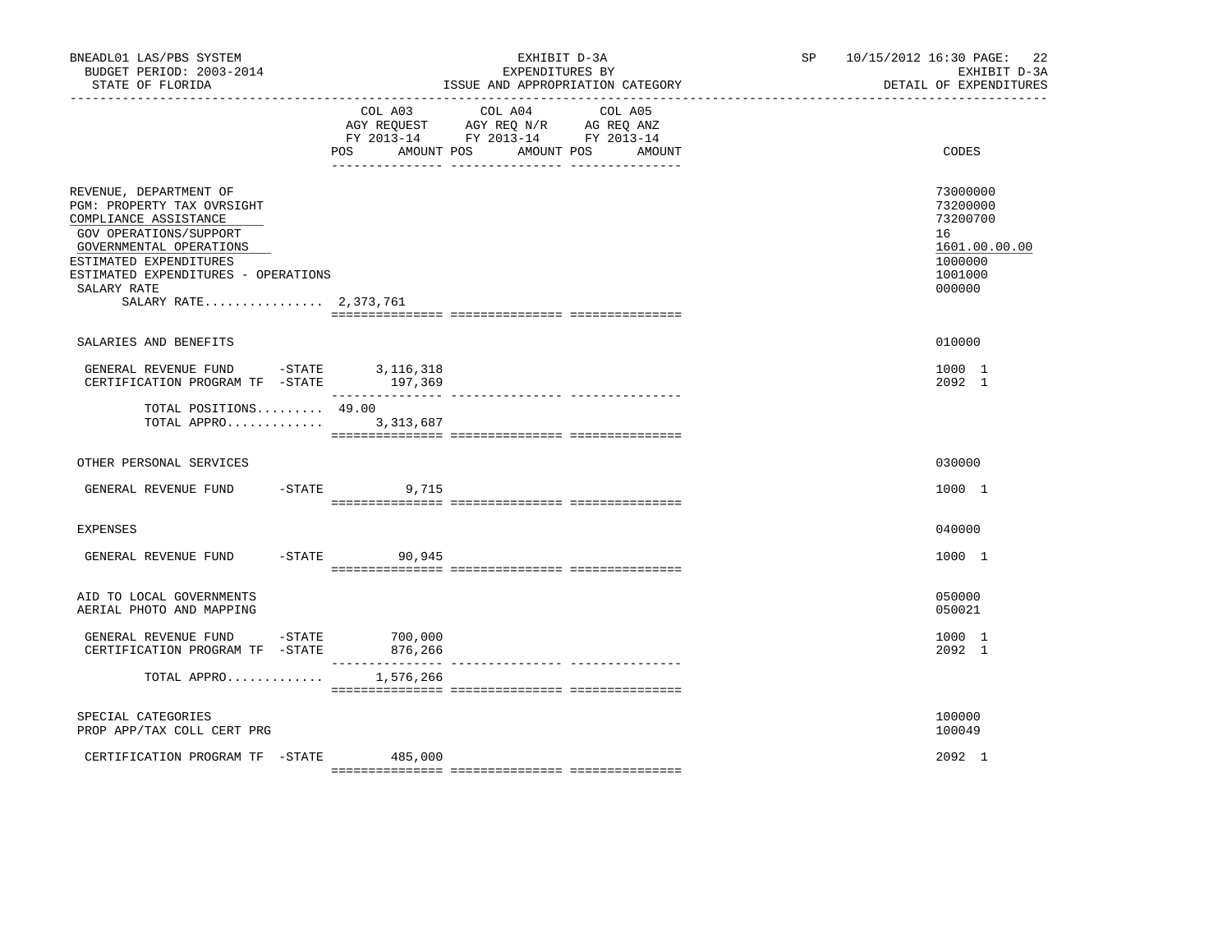| BNEADL01 LAS/PBS SYSTEM<br>BUDGET PERIOD: 2003-2014<br>STATE OF FLORIDA                                                                                                                                                                                 |           |                                     | EXHIBIT D-3A<br>EXPENDITURES BY<br>ISSUE AND APPROPRIATION CATEGORY                                                  | SP <sub>2</sub> | 10/15/2012 16:30 PAGE:<br>23<br>EXHIBIT D-3A<br>DETAIL OF EXPENDITURES                            |
|---------------------------------------------------------------------------------------------------------------------------------------------------------------------------------------------------------------------------------------------------------|-----------|-------------------------------------|----------------------------------------------------------------------------------------------------------------------|-----------------|---------------------------------------------------------------------------------------------------|
|                                                                                                                                                                                                                                                         |           | COL A03<br><b>POS</b><br>AMOUNT POS | COL A04<br>COL A05<br>AGY REQUEST AGY REQ N/R AG REQ ANZ<br>FY 2013-14 FY 2013-14 FY 2013-14<br>AMOUNT POS<br>AMOUNT |                 | CODES                                                                                             |
| REVENUE, DEPARTMENT OF<br>PGM: PROPERTY TAX OVRSIGHT<br>COMPLIANCE ASSISTANCE<br><b>GOV OPERATIONS/SUPPORT</b><br>GOVERNMENTAL OPERATIONS<br>ESTIMATED EXPENDITURES<br>ESTIMATED EXPENDITURES - OPERATIONS<br>SPECIAL CATEGORIES<br>CONTRACTED SERVICES |           |                                     |                                                                                                                      |                 | 73000000<br>73200000<br>73200700<br>16<br>1601.00.00.00<br>1000000<br>1001000<br>100000<br>100777 |
| GENERAL REVENUE FUND                                                                                                                                                                                                                                    |           | $-$ STATE 145,901                   |                                                                                                                      |                 | 1000 1                                                                                            |
| RISK MANAGEMENT INSURANCE                                                                                                                                                                                                                               |           |                                     |                                                                                                                      |                 | 103241                                                                                            |
| GENERAL REVENUE FUND                                                                                                                                                                                                                                    | $-$ STATE | 71,949                              |                                                                                                                      |                 | 1000 1                                                                                            |
| LEASE/PURCHASE/EQUIPMENT                                                                                                                                                                                                                                |           |                                     |                                                                                                                      |                 | 105281                                                                                            |
| GENERAL REVENUE FUND                                                                                                                                                                                                                                    | $-$ STATE | 500                                 |                                                                                                                      |                 | 1000 1                                                                                            |
| FIS CST COUNTIES CONS LAND                                                                                                                                                                                                                              |           |                                     |                                                                                                                      |                 | 107038                                                                                            |
| GENERAL REVENUE FUND                                                                                                                                                                                                                                    |           | -STATE 537,260                      |                                                                                                                      |                 | 1000 1                                                                                            |
| FISC CONSTRAINED COUNTIES                                                                                                                                                                                                                               |           |                                     |                                                                                                                      |                 | 107039                                                                                            |
| GENERAL REVENUE FUND                                                                                                                                                                                                                                    |           | $-$ STATE 25,800,000                |                                                                                                                      |                 | 1000 1                                                                                            |
| TOTAL: ESTIMATED EXPENDITURES - OPERATIONS<br>TOTAL POSITIONS 49.00<br>TOTAL ISSUE 32,031,223<br>TOTAL SALARY RATE 2,373,761                                                                                                                            |           |                                     |                                                                                                                      |                 | 1001000                                                                                           |
| CASUALTY INSURANCE PREMIUM<br>ADJUSTMENT<br>SPECIAL CATEGORIES<br>RISK MANAGEMENT INSURANCE                                                                                                                                                             |           |                                     |                                                                                                                      |                 | 1001090<br>100000<br>103241                                                                       |
| GENERAL REVENUE FUND                                                                                                                                                                                                                                    |           | $-STATE$ 29,930-                    |                                                                                                                      |                 | 1000 1                                                                                            |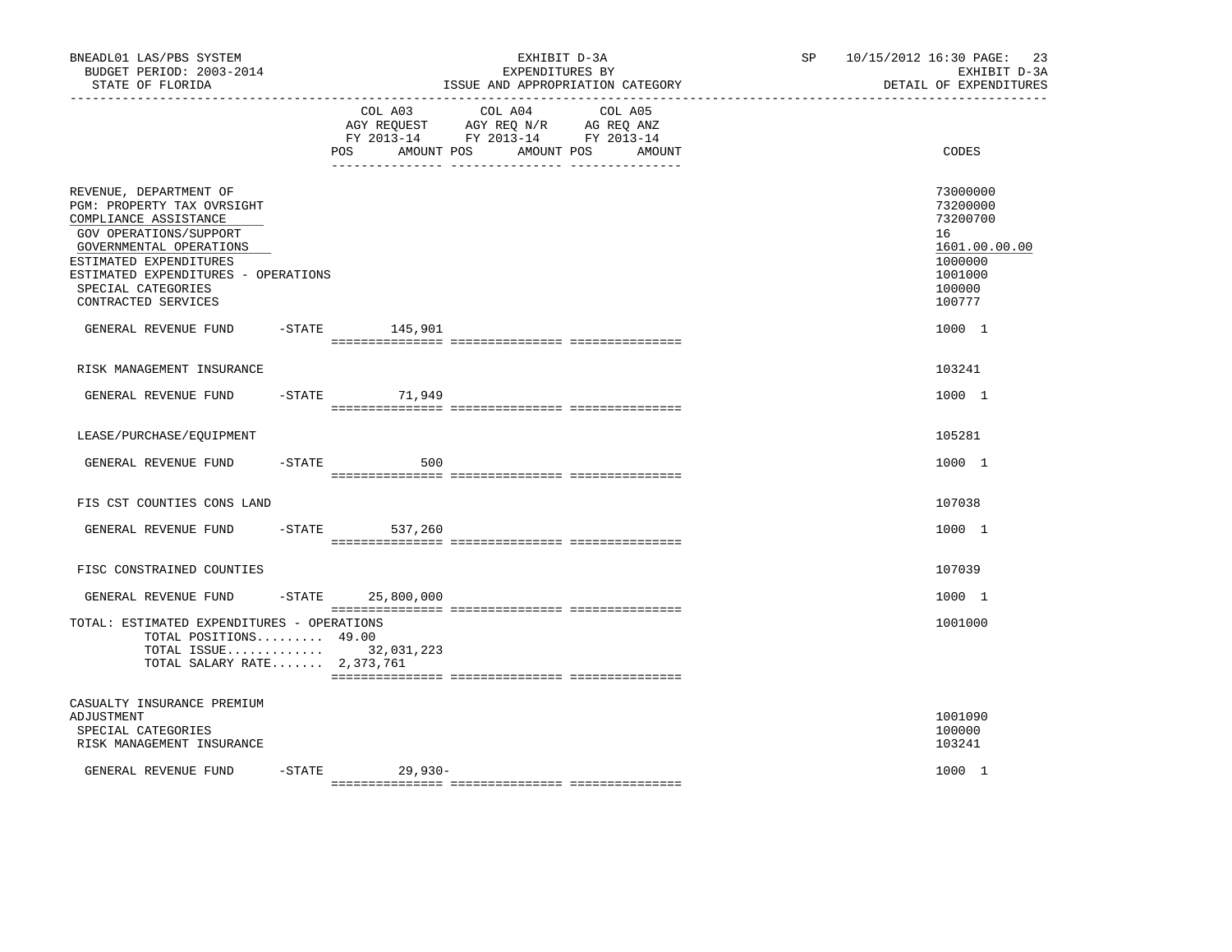| BNEADL01 LAS/PBS SYSTEM<br>BUDGET PERIOD: 2003-2014<br>STATE OF FLORIDA                                                                                                                   |                   | EXHIBIT D-3A<br>EXPENDITURES BY<br>ISSUE AND APPROPRIATION CATEGORY                                                                                                                                                                                                    | SP 10/15/2012 16:30 PAGE: 24 | EXHIBIT D-3A<br>DETAIL OF EXPENDITURES                             |  |
|-------------------------------------------------------------------------------------------------------------------------------------------------------------------------------------------|-------------------|------------------------------------------------------------------------------------------------------------------------------------------------------------------------------------------------------------------------------------------------------------------------|------------------------------|--------------------------------------------------------------------|--|
|                                                                                                                                                                                           | AMOUNT POS<br>POS | COL A03 COL A04 COL A05<br>AGY REQUEST AGY REQ N/R AG REQ ANZ<br>FY 2013-14 FY 2013-14 FY 2013-14<br>AMOUNT POS<br>AMOUNT                                                                                                                                              |                              | <b>CODES</b>                                                       |  |
|                                                                                                                                                                                           |                   | ____ ________________ _________                                                                                                                                                                                                                                        |                              |                                                                    |  |
| REVENUE, DEPARTMENT OF<br>PGM: PROPERTY TAX OVRSIGHT<br>COMPLIANCE ASSISTANCE<br>GOV OPERATIONS/SUPPORT<br>GOVERNMENTAL OPERATIONS<br>ESTIMATED EXPENDITURES<br>FLORIDA RETIREMENT SYSTEM |                   |                                                                                                                                                                                                                                                                        |                              | 73000000<br>73200000<br>73200700<br>16<br>1601.00.00.00<br>1000000 |  |
| CONTRIBUTION ADJUSTMENT FOR<br>FISCAL YEAR 2012-2013<br>SALARIES AND BENEFITS                                                                                                             |                   |                                                                                                                                                                                                                                                                        |                              | 1001240<br>010000                                                  |  |
| GENERAL REVENUE FUND -STATE<br>CERTIFICATION PROGRAM TF -STATE                                                                                                                            | 9,096<br>577      |                                                                                                                                                                                                                                                                        |                              | 1000 1<br>2092 1                                                   |  |
| TOTAL APPRO 9,673                                                                                                                                                                         |                   |                                                                                                                                                                                                                                                                        |                              |                                                                    |  |
| ADJUSTMENT TO STATE HEALTH<br>INSURANCE PREMIUM CONTRIBUTION -<br>FISCAL YEAR 2012-13<br>SALARIES AND BENEFITS                                                                            |                   |                                                                                                                                                                                                                                                                        |                              | 1001830<br>010000                                                  |  |
| GENERAL REVENUE FUND -STATE<br>CERTIFICATION PROGRAM TF -STATE                                                                                                                            | 5,097<br>323      |                                                                                                                                                                                                                                                                        |                              | 1000 1<br>2092 1                                                   |  |
| TOTAL APPRO                                                                                                                                                                               | 5,420             |                                                                                                                                                                                                                                                                        |                              |                                                                    |  |
| ADJUSTMENTS TO CURRENT YEAR<br>ESTIMATED EXPENDITURES<br>BUDGET AMENDMENT REAPPROVAL -<br>TRANSFER FUNDS FROM PROPERTY TAX                                                                |                   |                                                                                                                                                                                                                                                                        |                              | 1600000                                                            |  |
| OVERSIGHT TO EXECUTIVE DIRECTION -<br>DEDUCT<br>SALARIES AND BENEFITS                                                                                                                     |                   |                                                                                                                                                                                                                                                                        |                              | 160F340<br>010000                                                  |  |
| GENERAL REVENUE FUND -STATE 99,275-                                                                                                                                                       |                   |                                                                                                                                                                                                                                                                        |                              | 1000 1                                                             |  |
|                                                                                                                                                                                           |                   |                                                                                                                                                                                                                                                                        |                              |                                                                    |  |
| AGENCY ISSUE NARRATIVE:<br>2013-2014 BUDGET YEAR NARRATIVE:                                                                                                                               |                   | IT COMPONENT? NO<br>This technical issue is a reapproval of budget amendment EOG B7020 (Agency Log # 2013-73-03) that was approved on July<br>23, 2012 which moves Salaries and Benefits to the Executive Direction and Support Services Program from the Property Tax |                              |                                                                    |  |

Oversight Program.

There are two codes associated with this technical issue: 160F340 (Deduct) and 160F350 (Add).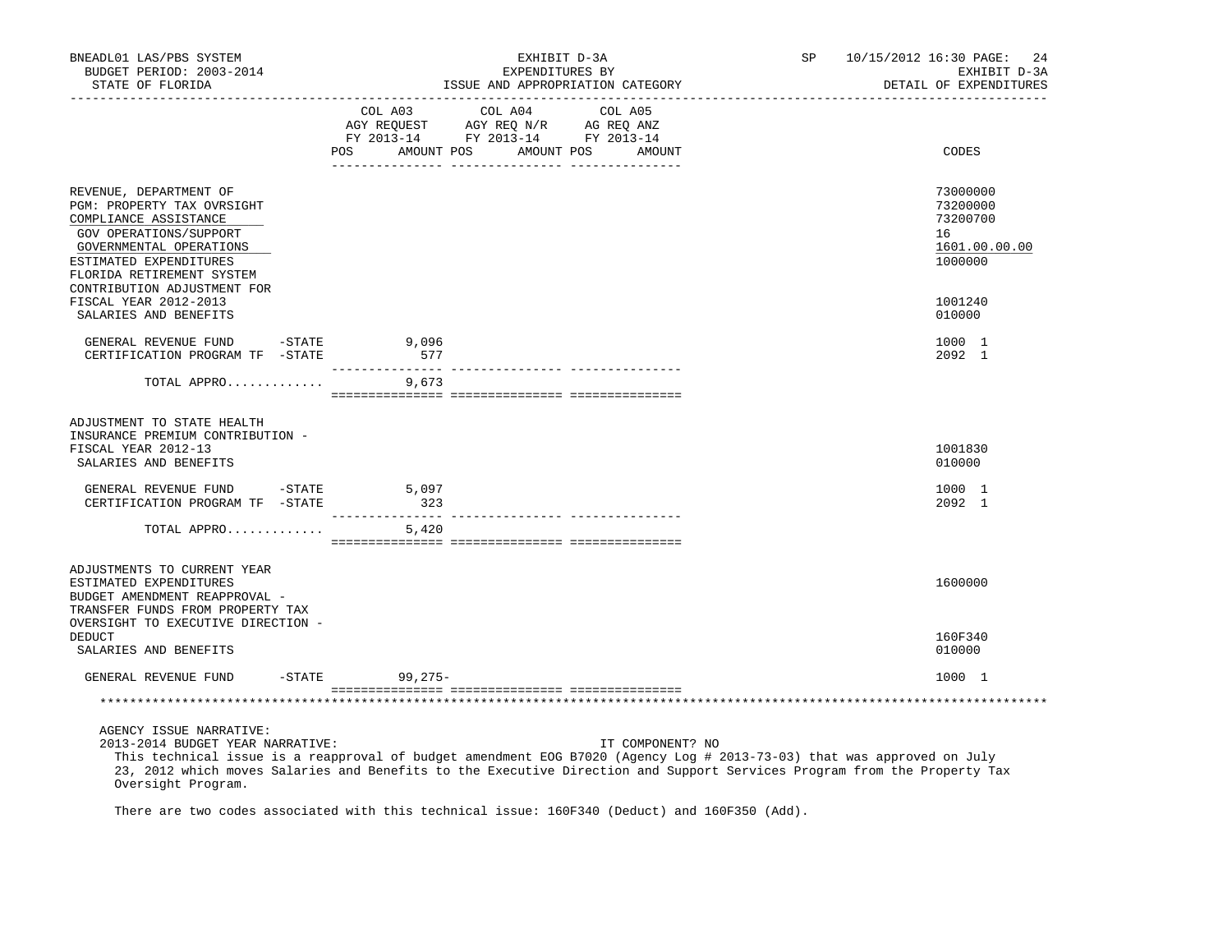| BNEADL01 LAS/PBS SYSTEM<br>BUDGET PERIOD: 2003-2014<br>STATE OF FLORIDA                                                                                                                                                                                                                                |         | ISSUE AND APPROPRIATION CATEGORY                                                                                                                                                                                                                                          | EXHIBIT D-3A<br>EXPENDITURES BY | SP       | 10/15/2012 16:30 PAGE: 25<br>EXHIBIT D-3A<br>DETAIL OF EXPENDITURES |
|--------------------------------------------------------------------------------------------------------------------------------------------------------------------------------------------------------------------------------------------------------------------------------------------------------|---------|---------------------------------------------------------------------------------------------------------------------------------------------------------------------------------------------------------------------------------------------------------------------------|---------------------------------|----------|---------------------------------------------------------------------|
|                                                                                                                                                                                                                                                                                                        | COL A03 | COL A04<br>$\begin{tabular}{lllllll} \bf AGY \;\; REQUEST \hspace{1cm} AGY \;\; REQ \;\; N/R \hspace{1cm} AG \;\; REQ \;\; ANZ \\ \hline \tt FY \;\; 2013-14 \hspace{1cm} FY \;\; 2013-14 \hspace{1cm} FY \;\; 2013-14 \end{tabular}$<br>POS AMOUNT POS AMOUNT POS AMOUNT | COL A05                         |          | CODES                                                               |
| REVENUE, DEPARTMENT OF<br>PGM: PROPERTY TAX OVRSIGHT<br>COMPLIANCE ASSISTANCE<br>GOV OPERATIONS/SUPPORT<br>GOVERNMENTAL OPERATIONS<br>ADJUSTMENTS TO CURRENT YEAR<br>ESTIMATED EXPENDITURES<br>BUDGET AMENDMENT REAPPROVAL -<br>TRANSFER FUNDS FROM PROPERTY TAX<br>OVERSIGHT TO EXECUTIVE DIRECTION - |         |                                                                                                                                                                                                                                                                           |                                 |          | 73000000<br>73200000<br>73200700<br>16<br>1601.00.00.00<br>1600000  |
| DEDUCT<br>These technical issues are companion issues to technical issues 1600100 (Deduct) and 1600110 (Add).                                                                                                                                                                                          |         |                                                                                                                                                                                                                                                                           |                                 |          | 160F340                                                             |
| POSITION DETAIL OF SALARIES AND BENEFITS:                                                                                                                                                                                                                                                              |         |                                                                                                                                                                                                                                                                           |                                 |          |                                                                     |
|                                                                                                                                                                                                                                                                                                        |         | FTE BASE RATE ADDITIVES BENEFITS                                                                                                                                                                                                                                          |                                 | SUBTOTAL | LAPSE LAPSED SALARIES<br>% AND BENEFITS                             |
| A03 - AGY REQUEST FY 2013-14<br>CHANGES TO CURRENTLY AUTHORIZED POSITIONS<br>OTHER SALARY AMOUNT<br>1000 GENERAL REVENUE FUND                                                                                                                                                                          |         |                                                                                                                                                                                                                                                                           |                                 |          | $99,275-$<br>$99,275-$                                              |
|                                                                                                                                                                                                                                                                                                        |         |                                                                                                                                                                                                                                                                           |                                 |          | ==============                                                      |
| REAPPROVAL OF A BUDGET AMENDMENT -<br>MOVES POSITIONS AND RATE BETWEEN<br>PROPERTY TAX OVERSIGHT AND<br>EXECUTIVE DIRECTION - DEDUCT<br>SALARY RATE<br>SALARY RATE 82,151-                                                                                                                             |         |                                                                                                                                                                                                                                                                           |                                 |          | 1600100<br>000000                                                   |
| SALARIES AND BENEFITS                                                                                                                                                                                                                                                                                  | $1.00-$ |                                                                                                                                                                                                                                                                           |                                 |          | 010000                                                              |
| TOTAL: REAPPROVAL OF A BUDGET AMENDMENT -<br>MOVES POSITIONS AND RATE BETWEEN<br>PROPERTY TAX OVERSIGHT AND<br>EXECUTIVE DIRECTION - DEDUCT<br>TOTAL POSITIONS 1.00-<br>TOTAL ISSUE<br>TOTAL SALARY RATE 82,151-                                                                                       |         |                                                                                                                                                                                                                                                                           |                                 |          | 1600100                                                             |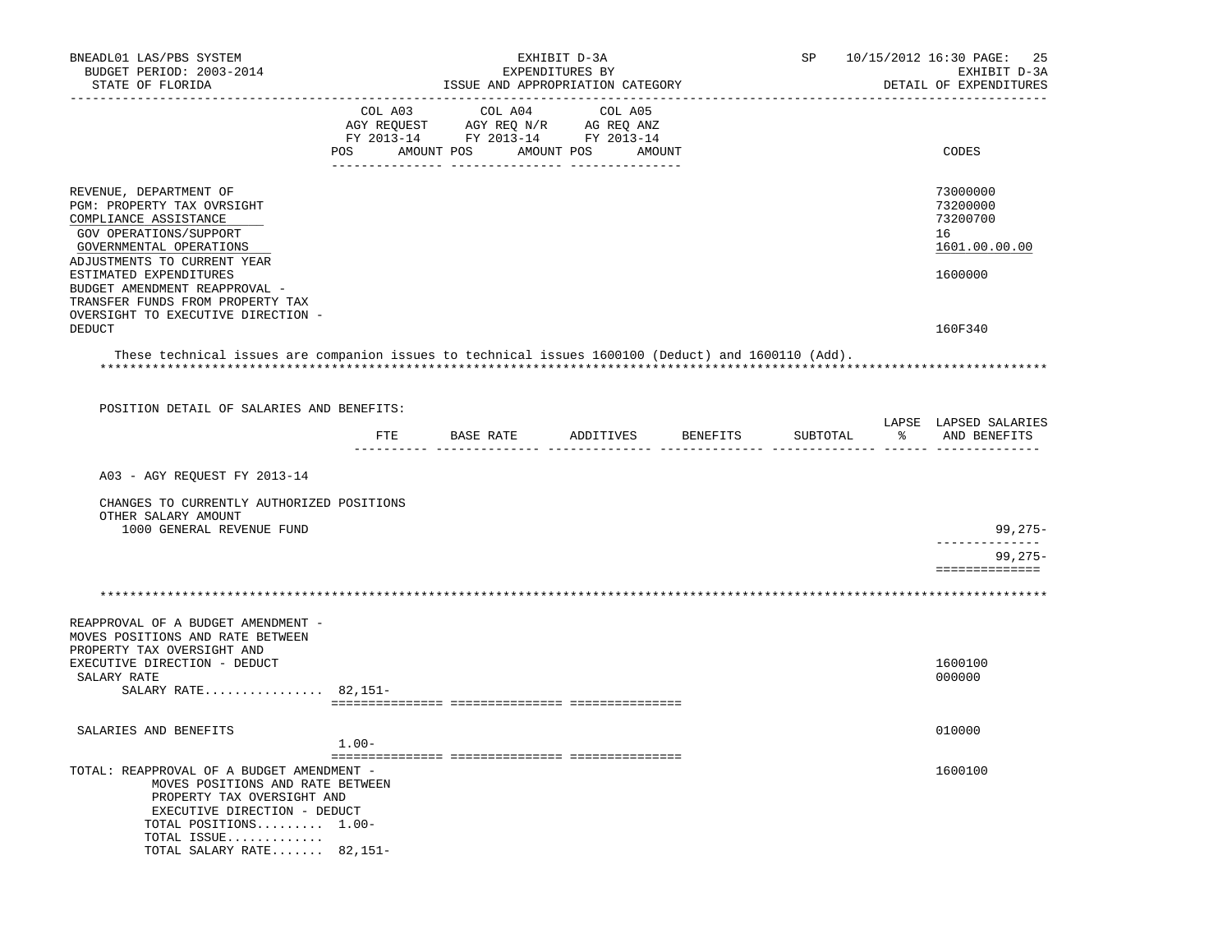| BNEADL01 LAS/PBS SYSTEM<br>BUDGET PERIOD: 2003-2014<br>STATE OF FLORIDA                                                                                                                                                                                                                                                                                                                                                                                                                                                                                                   |          |                                                                                                                                                                                                | EXHIBIT D-3A<br>EXPENDITURES BY | ISSUE AND APPROPRIATION CATEGORY | SP |      | 10/15/2012 16:30 PAGE:<br>-26<br>EXHIBIT D-3A<br>DETAIL OF EXPENDITURES |
|---------------------------------------------------------------------------------------------------------------------------------------------------------------------------------------------------------------------------------------------------------------------------------------------------------------------------------------------------------------------------------------------------------------------------------------------------------------------------------------------------------------------------------------------------------------------------|----------|------------------------------------------------------------------------------------------------------------------------------------------------------------------------------------------------|---------------------------------|----------------------------------|----|------|-------------------------------------------------------------------------|
|                                                                                                                                                                                                                                                                                                                                                                                                                                                                                                                                                                           |          | $\begin{tabular}{lcccc} COL A03 & COL A04 & COL A05 \\ AGY REQUEST & AGY REQ N/R & AG REQ ANZ \\ FY & 2013-14 & FY & 2013-14 & FY & 2013-14 \end{tabular}$<br>POS AMOUNT POS AMOUNT POS AMOUNT |                                 |                                  |    |      | CODES                                                                   |
| REVENUE, DEPARTMENT OF<br>PGM: PROPERTY TAX OVRSIGHT<br>COMPLIANCE ASSISTANCE<br>GOV OPERATIONS/SUPPORT<br>GOVERNMENTAL OPERATIONS<br>ADJUSTMENTS TO CURRENT YEAR                                                                                                                                                                                                                                                                                                                                                                                                         |          |                                                                                                                                                                                                |                                 |                                  |    |      | 73000000<br>73200000<br>73200700<br>16<br>1601.00.00.00                 |
| ESTIMATED EXPENDITURES<br>REAPPROVAL OF A BUDGET AMENDMENT -<br>MOVES POSITIONS AND RATE BETWEEN<br>PROPERTY TAX OVERSIGHT AND<br>EXECUTIVE DIRECTION - DEDUCT                                                                                                                                                                                                                                                                                                                                                                                                            |          |                                                                                                                                                                                                |                                 |                                  |    |      | 1600000<br>1600100                                                      |
|                                                                                                                                                                                                                                                                                                                                                                                                                                                                                                                                                                           |          |                                                                                                                                                                                                |                                 |                                  |    |      |                                                                         |
| AGENCY ISSUE NARRATIVE:<br>2013-2014 BUDGET YEAR NARRATIVE:<br>This technical issue is a reapproval of budget amendment EOG P0023 (Agency Log # 2013-73-02) that was approved on August<br>17, 2012 which moves three full-time equivalent positions and rate to the Executive Direction and Support Services<br>Program from the Property Tax Oversight Program.<br>There are two codes associated with this technical issue: 1600100 (Deduct) and 1600110 (Add).<br>These technical issues are companion issues to technical issues 160F340 (Deduct) and 160F350 (Add). |          |                                                                                                                                                                                                |                                 | IT COMPONENT? NO                 |    |      |                                                                         |
| POSITION DETAIL OF SALARIES AND BENEFITS:                                                                                                                                                                                                                                                                                                                                                                                                                                                                                                                                 |          |                                                                                                                                                                                                |                                 |                                  |    |      | LAPSE LAPSED SALARIES                                                   |
|                                                                                                                                                                                                                                                                                                                                                                                                                                                                                                                                                                           | ETE      | BASE RATE ADDITIVES BENEFITS                                                                                                                                                                   |                                 |                                  |    |      | SUBTOTAL % AND BENEFITS                                                 |
| A03 - AGY REOUEST FY 2013-14                                                                                                                                                                                                                                                                                                                                                                                                                                                                                                                                              |          |                                                                                                                                                                                                |                                 |                                  |    |      |                                                                         |
| CHANGES TO CURRENTLY AUTHORIZED POSITIONS<br>8575 INTRA-DEPARTMENTAL PROJECTS ADMIN-REV<br>02405 001                                                                                                                                                                                                                                                                                                                                                                                                                                                                      | $1.00-$  |                                                                                                                                                                                                |                                 |                                  |    | 0.00 |                                                                         |
| TOTALS FOR ISSUE BY FUND                                                                                                                                                                                                                                                                                                                                                                                                                                                                                                                                                  |          |                                                                                                                                                                                                |                                 |                                  |    |      |                                                                         |
|                                                                                                                                                                                                                                                                                                                                                                                                                                                                                                                                                                           | $1.00 -$ |                                                                                                                                                                                                |                                 |                                  |    |      | ==============                                                          |
|                                                                                                                                                                                                                                                                                                                                                                                                                                                                                                                                                                           |          |                                                                                                                                                                                                |                                 |                                  |    |      |                                                                         |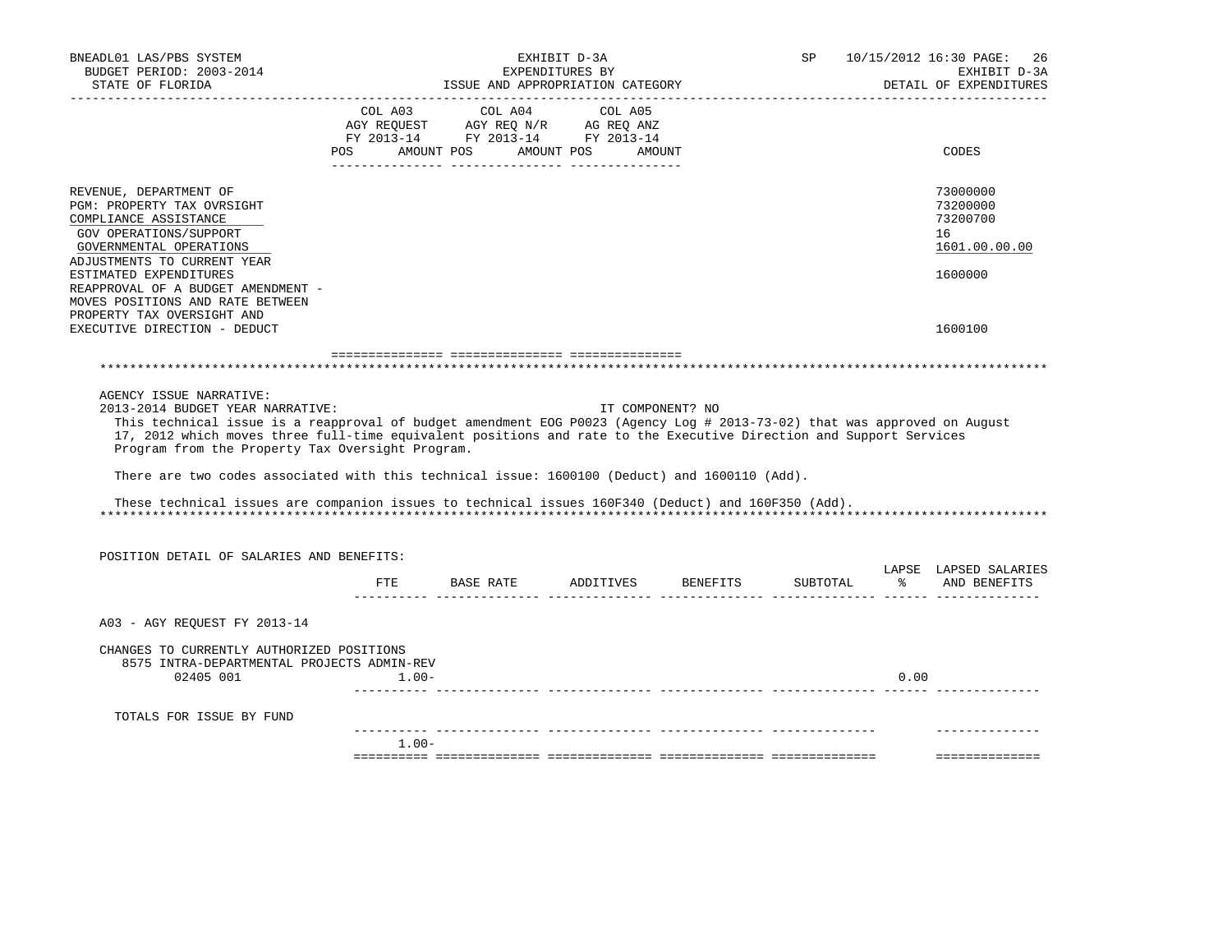| BNEADL01 LAS/PBS SYSTEM<br>BUDGET PERIOD: 2003-2014<br>STATE OF FLORIDA                                                                                           | EXHIBIT D-3A<br>EXPENDITURES BY<br>ISSUE AND APPROPRIATION CATEGORY |                                                                                                                 |            | SP     | 10/15/2012 16:30 PAGE:<br>27<br>EXHIBIT D-3A<br>DETAIL OF EXPENDITURES |                                                         |
|-------------------------------------------------------------------------------------------------------------------------------------------------------------------|---------------------------------------------------------------------|-----------------------------------------------------------------------------------------------------------------|------------|--------|------------------------------------------------------------------------|---------------------------------------------------------|
|                                                                                                                                                                   | POS                                                                 | COL A03 COL A04 COL A05<br>AGY REQUEST AGY REQ N/R AG REQ ANZ<br>FY 2013-14 FY 2013-14 FY 2013-14<br>AMOUNT POS | AMOUNT POS | AMOUNT |                                                                        | CODES                                                   |
| REVENUE, DEPARTMENT OF<br>PGM: PROPERTY TAX OVRSIGHT<br>COMPLIANCE ASSISTANCE<br>GOV OPERATIONS/SUPPORT<br>GOVERNMENTAL OPERATIONS<br>ADJUSTMENTS TO CURRENT YEAR |                                                                     |                                                                                                                 |            |        |                                                                        | 73000000<br>73200000<br>73200700<br>16<br>1601.00.00.00 |
| ESTIMATED EXPENDITURES<br>REAPPROVAL OF A BUDGET AMENDMENT -<br>MOVES POSITIONS AND RATE BETWEEN<br>PROPERTY TAX OVERSIGHT AND<br>EXECUTIVE DIRECTION - DEDUCT    |                                                                     |                                                                                                                 |            |        |                                                                        | 1600000<br>1600100                                      |
| POSITION DETAIL OF SALARIES AND BENEFITS:                                                                                                                         |                                                                     | FTE BASE RATE ADDITIVES BENEFITS                                                                                |            |        | SUBTOTAL                                                               | LAPSE LAPSED SALARIES<br>% AND BENEFITS                 |
| A03 - AGY REQUEST FY 2013-14<br>CHANGES TO CURRENTLY AUTHORIZED POSITIONS<br>RA06 RATE ADJ - NO FTE - NO SALARY - NO BENEFITS                                     |                                                                     |                                                                                                                 |            |        |                                                                        |                                                         |
| 02405 002<br>TOTAL SALARY RATE                                                                                                                                    |                                                                     | 82,151-<br>$82,151-$                                                                                            |            |        |                                                                        |                                                         |
|                                                                                                                                                                   |                                                                     |                                                                                                                 |            |        |                                                                        | ==============                                          |
|                                                                                                                                                                   |                                                                     |                                                                                                                 |            |        |                                                                        |                                                         |
| NONRECURRING EXPENDITURES<br>AID TO LOCAL GOVERNMENTS - AERIAL                                                                                                    |                                                                     |                                                                                                                 |            |        |                                                                        | 2100000                                                 |
| PHOTOGRAPHY/MAPPING<br>AID TO LOCAL GOVERNMENTS<br>AERIAL PHOTO AND MAPPING                                                                                       |                                                                     |                                                                                                                 |            |        |                                                                        | 2103004<br>050000<br>050021                             |
| GENERAL REVENUE FUND                                                                                                                                              | $-STATE$ 700,000-                                                   |                                                                                                                 |            |        |                                                                        | 1000 1                                                  |
| FISCALLY CONSTRAINED COUNTIES -<br>AD VALOREM TAX<br>SPECIAL CATEGORIES<br>FIS CST COUNTIES CONS LAND                                                             |                                                                     |                                                                                                                 |            |        |                                                                        | 2103066<br>100000<br>107038                             |
| GENERAL REVENUE FUND                                                                                                                                              | -STATE 537,260-                                                     |                                                                                                                 |            |        |                                                                        | 1000 1                                                  |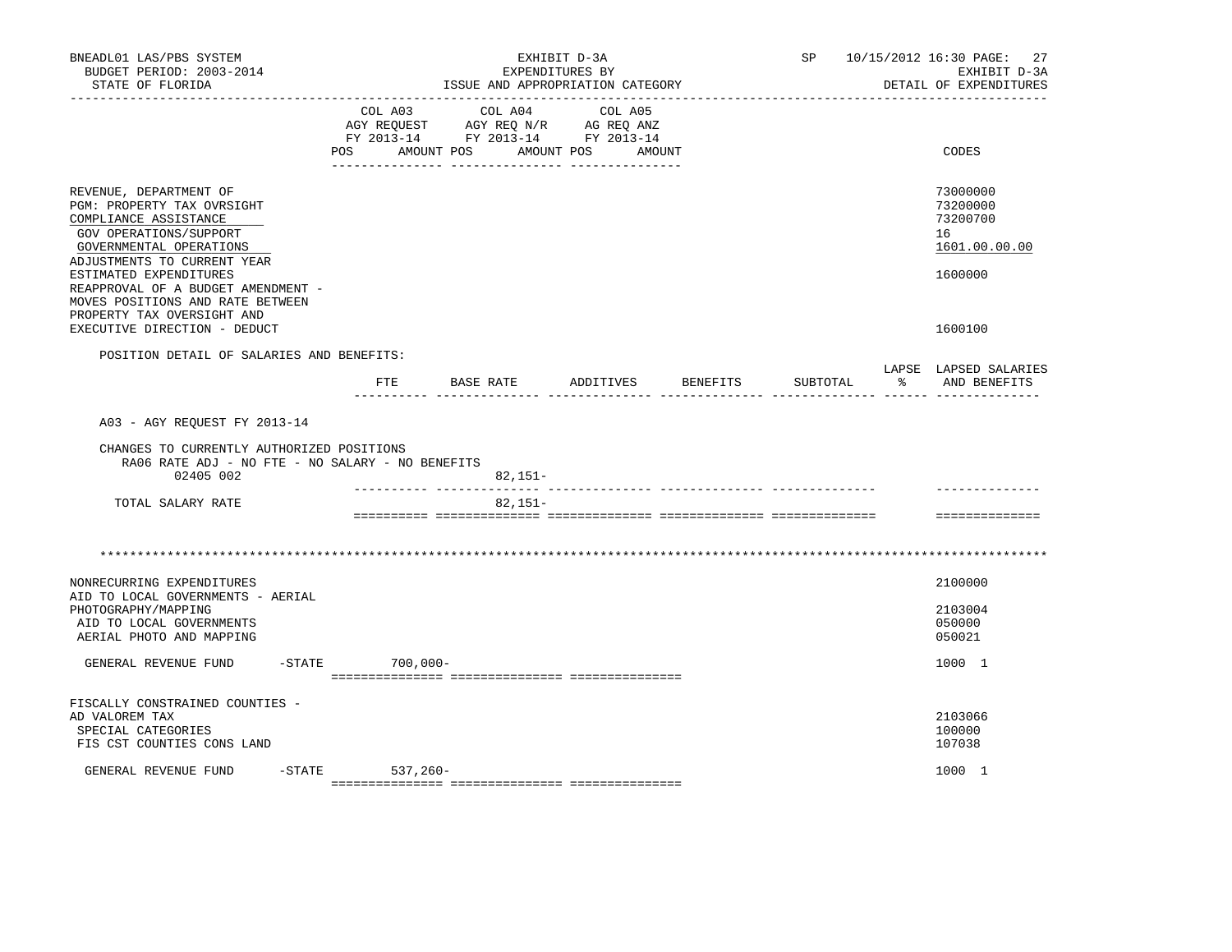| BNEADL01 LAS/PBS SYSTEM<br>BUDGET PERIOD: 2003-2014<br>STATE OF FLORIDA                                                                                                                            | EXHIBIT D-3A<br>SP<br>EXPENDITURES BY<br>ISSUE AND APPROPRIATION CATEGORY                                                                   | 10/15/2012 16:30 PAGE: 28<br>EXHIBIT D-3A<br>DETAIL OF EXPENDITURES |
|----------------------------------------------------------------------------------------------------------------------------------------------------------------------------------------------------|---------------------------------------------------------------------------------------------------------------------------------------------|---------------------------------------------------------------------|
|                                                                                                                                                                                                    | COL A03 COL A04 COL A05<br>AGY REQUEST AGY REQ N/R AG REQ ANZ<br>FY 2013-14 FY 2013-14 FY 2013-14<br>POS AMOUNT POS AMOUNT POS AMOUNT       | CODES                                                               |
| REVENUE, DEPARTMENT OF<br>PGM: PROPERTY TAX OVRSIGHT<br>COMPLIANCE ASSISTANCE<br>GOV OPERATIONS/SUPPORT<br>GOVERNMENTAL OPERATIONS<br>NONRECURRING EXPENDITURES<br>FISCALLY CONSTRAINED COUNTIES - |                                                                                                                                             | 73000000<br>73200000<br>73200700<br>16<br>1601.00.00.00<br>2100000  |
| AD VALOREM TAX<br>SPECIAL CATEGORIES<br>FISC CONSTRAINED COUNTIES                                                                                                                                  |                                                                                                                                             | 2103066<br>100000<br>107039                                         |
| GENERAL REVENUE FUND -STATE 25,800,000-                                                                                                                                                            |                                                                                                                                             | 1000 1                                                              |
| TOTAL: FISCALLY CONSTRAINED COUNTIES -<br>AD VALOREM TAX                                                                                                                                           | TOTAL ISSUE 26,337,260-                                                                                                                     | 2103066                                                             |
| ANNUALIZATION OF ADMINISTERED<br>FUNDS APPROPRIATIONS<br>STATE HEALTH INSURANCE ADJUSTMENT<br>FOR FY 2012-13 - 10 MONTHS<br><b>ANNUALIZATION</b><br>SALARIES AND BENEFITS                          |                                                                                                                                             | 26A0000<br>26A1830<br>010000                                        |
| GENERAL REVENUE FUND -STATE 25,485<br>CERTIFICATION PROGRAM TF -STATE                                                                                                                              | 1,615                                                                                                                                       | 1000 1<br>2092 1                                                    |
| TOTAL APPRO                                                                                                                                                                                        | 27,100                                                                                                                                      |                                                                     |
| PROPERTY TAX OVERSIGHT PROGRAM                                                                                                                                                                     |                                                                                                                                             | 4600000                                                             |
| LITIGATION OF CENTRALLY ASSESSED<br>RAILROAD AND PRIVATE CARLINES<br>SPECIAL CATEGORIES<br>CONTRACTED SERVICES                                                                                     |                                                                                                                                             | 4600210<br>100000<br>100777                                         |
| GENERAL REVENUE FUND -STATE                                                                                                                                                                        | 275,000                                                                                                                                     | 1000 1                                                              |
|                                                                                                                                                                                                    |                                                                                                                                             |                                                                     |
| AGENCY ISSUE NARRATIVE:<br>2013-2014 BUDGET YEAR NARRATIVE:<br>Oversight Program (PTO).                                                                                                            | IT COMPONENT? NO<br>This is a request for \$275,000 in General Revenue Contracted Services funding for litigation costs in the Property Tax |                                                                     |

 One of PTO's numerous responsibilities is its annual central assessment of all railroad and private car line property located in Florida. Pursuant to section 193.085, Florida Statutes, the Florida Administrative Code authorizes PTO to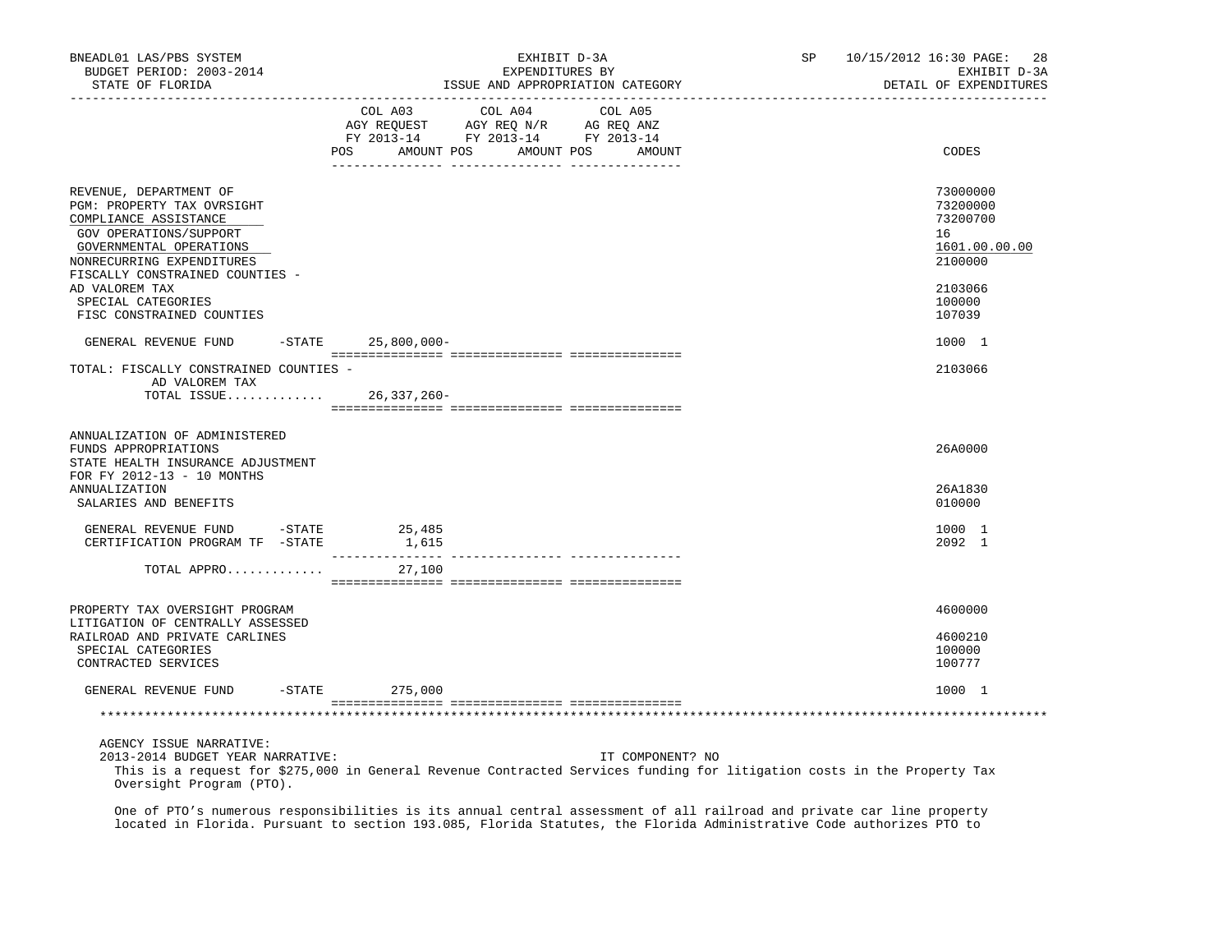| BNEADL01 LAS/PBS SYSTEM<br>BUDGET PERIOD: 2003-2014<br>STATE OF FLORIDA                                                                                                                                  | EXHIBIT D-3A<br>EXPENDITURES BY<br>ISSUE AND APPROPRIATION CATEGORY                                                                            | SP<br>10/15/2012 16:30 PAGE: 29<br>EXHIBIT D-3A<br>DETAIL OF EXPENDITURES |
|----------------------------------------------------------------------------------------------------------------------------------------------------------------------------------------------------------|------------------------------------------------------------------------------------------------------------------------------------------------|---------------------------------------------------------------------------|
|                                                                                                                                                                                                          | COL A03 COL A04 COL A05<br>AGY REQUEST AGY REO N/R AG REO ANZ<br>FY 2013-14 FY 2013-14 FY 2013-14<br>AMOUNT POS<br>AMOUNT POS<br>POS<br>AMOUNT | CODES                                                                     |
| REVENUE, DEPARTMENT OF<br>PGM: PROPERTY TAX OVRSIGHT<br>COMPLIANCE ASSISTANCE<br>GOV OPERATIONS/SUPPORT<br>GOVERNMENTAL OPERATIONS<br>PROPERTY TAX OVERSIGHT PROGRAM<br>LITIGATION OF CENTRALLY ASSESSED |                                                                                                                                                | 73000000<br>73200000<br>73200700<br>16<br>1601.00.00.00<br>4600000        |
| RAILROAD AND PRIVATE CARLINES                                                                                                                                                                            |                                                                                                                                                | 4600210                                                                   |

 maintain a property record on each parcel of railroad real property located in each county through which the respective railroad operates. All records are required to include the legal property description, county parcel number, railroad identification number, description of improvements, and any other pertinent information that might become necessary to properly identify and value a parcel.

 The program provides its assessments to property appraisers and railroad or railroad terminal companies. It also participates in informal conferences in an effort to resolve disputes over assessed values. When disputes cannot be otherwise resolved, litigation may result. PTO costs related to such litigation are covered from within the program's Contracted Services appropriation.

 Since Fiscal Year 2007-2008, budget reductions have decreased PTO's Contracted Services funding from \$1,173,993 to \$284,062. Differences in assessment methodologies may increase the potential for litigation that will require resources beyond those currently in PTO's recurring budget.

 The requested funding will prevent the need to divert current program resources that are necessary to provide statutorily required services and assistance to local governments in an efficient and effective manner. As such, this issue supports the following Statewide Economic Development Strategic Objectives: #19 - Ensure state, regional and local agencies provide collaborative, seamless, consistent and timely customer service to businesses; #25 - Improve the efficiency and effectiveness of government agencies at all levels.

\*\*\*\*\*\*\*\*\*\*\*\*\*\*\*\*\*\*\*\*\*\*\*\*\*\*\*\*\*\*\*\*\*\*\*\*\*\*\*\*\*\*\*\*\*\*\*\*\*\*\*\*\*\*\*\*\*\*\*\*\*\*\*\*\*\*\*\*\*\*\*\*\*\*\*\*\*\*\*\*\*\*\*\*\*\*\*\*\*\*\*\*\*\*\*\*\*\*\*\*\*\*\*\*\*\*\*\*\*\*\*\*\*\*\*\*\*\*\*\*\*\*\*\*\*\*\*

| TOTAL: GOVERNMENTAL OPERATIONS<br>BY FUND TYPE |           | 1601.00.00.00 |
|------------------------------------------------|-----------|---------------|
|                                                |           | 1000          |
| GENERAL REVENUE FUND                           | 3,620,801 |               |
| TRUST FUNDS                                    | 1,561,150 | 2000          |
|                                                |           |               |
| TOTAL POSITIONS 48.00                          |           |               |
| TOTAL PROG COMP 5,181,951                      |           |               |
| TOTAL SALARY RATE 2,291,610                    |           |               |
|                                                |           |               |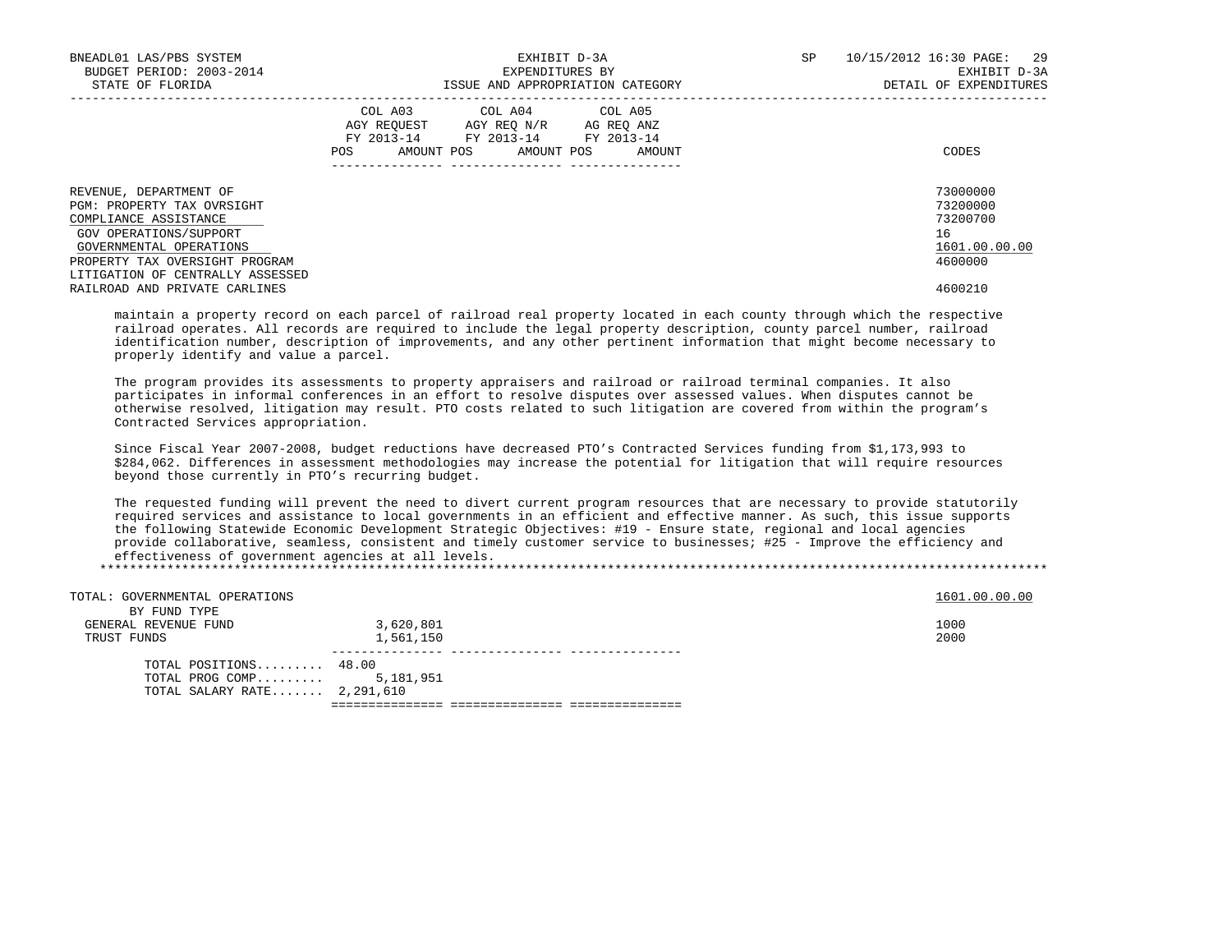| BNEADL01 LAS/PBS SYSTEM<br>BUDGET PERIOD: 2003-2014<br>STATE OF FLORIDA                                                                                                                                                                      | ____________________________                                                                                                                                                                                                                                                                                                                                                                                                                                                                      | EXHIBIT D-3A<br>EXPENDITURES BY<br>ISSUE AND APPROPRIATION CATEGORY |  | 10/15/2012 16:30 PAGE:<br>30<br>EXHIBIT D-3A<br>DETAIL OF EXPENDITURES                  |
|----------------------------------------------------------------------------------------------------------------------------------------------------------------------------------------------------------------------------------------------|---------------------------------------------------------------------------------------------------------------------------------------------------------------------------------------------------------------------------------------------------------------------------------------------------------------------------------------------------------------------------------------------------------------------------------------------------------------------------------------------------|---------------------------------------------------------------------|--|-----------------------------------------------------------------------------------------|
|                                                                                                                                                                                                                                              | COL A04<br>COL A03<br>AGY REQUEST AGY REQ N/R AG REQ ANZ<br>FY 2013-14 FY 2013-14 FY 2013-14<br>POS AMOUNT POS AMOUNT POS AMOUNT                                                                                                                                                                                                                                                                                                                                                                  | COL A05                                                             |  | CODES                                                                                   |
| REVENUE, DEPARTMENT OF<br>PGM: CHILD SUPPORT ENF PGM<br>CASE PROCESSING<br>HEALTH AND HUMAN SERVICES<br>SERVICES/MOST VULNERABLE<br>ESTIMATED EXPENDITURES<br>ESTIMATED EXPENDITURES - OPERATIONS<br>SALARY RATE<br>SALARY RATE 27, 139, 606 |                                                                                                                                                                                                                                                                                                                                                                                                                                                                                                   |                                                                     |  | 73000000<br>73300000<br>73300600<br>13<br>1304.00.00.00<br>1000000<br>1001000<br>000000 |
| SALARIES AND BENEFITS                                                                                                                                                                                                                        |                                                                                                                                                                                                                                                                                                                                                                                                                                                                                                   |                                                                     |  | 010000                                                                                  |
| GENERAL REVENUE FUND -MATCH 11,053,561<br>CSE APP FEE & PROG REV TF -MATCH<br>FEDERAL GRANTS TRUST FUND -FEDERL 23,879,803                                                                                                                   | 827,970<br>_________________                                                                                                                                                                                                                                                                                                                                                                                                                                                                      |                                                                     |  | 1000 2<br>2104 2<br>2261 3                                                              |
| TOTAL POSITIONS 931.00<br>TOTAL APPRO 35,761,334                                                                                                                                                                                             |                                                                                                                                                                                                                                                                                                                                                                                                                                                                                                   |                                                                     |  |                                                                                         |
| OTHER PERSONAL SERVICES                                                                                                                                                                                                                      |                                                                                                                                                                                                                                                                                                                                                                                                                                                                                                   |                                                                     |  | 030000                                                                                  |
| GENERAL REVENUE FUND -MATCH 10,059<br>CSE APP FEE & PROG REV TF -MATCH<br>FEDERAL GRANTS TRUST FUND -FEDERL                                                                                                                                  | 28,862<br>330,912<br>---------------                                                                                                                                                                                                                                                                                                                                                                                                                                                              |                                                                     |  | 1000 2<br>2104 2<br>2261 3                                                              |
| TOTAL APPRO                                                                                                                                                                                                                                  | 369,833                                                                                                                                                                                                                                                                                                                                                                                                                                                                                           |                                                                     |  |                                                                                         |
| <b>EXPENSES</b>                                                                                                                                                                                                                              |                                                                                                                                                                                                                                                                                                                                                                                                                                                                                                   |                                                                     |  | 040000                                                                                  |
| GENERAL REVENUE FUND -MATCH<br>CHILD SUPPORT INCENTIVE TF-MATCH<br>CSE APP FEE & PROG REV TF -MATCH<br>FEDERAL GRANTS TRUST FUND -FEDERL                                                                                                     | 3,806,492<br>843<br>7,014<br>7,590,352<br>________________                                                                                                                                                                                                                                                                                                                                                                                                                                        |                                                                     |  | 1000 2<br>2075 2<br>2104 2<br>2261 3                                                    |
| TOTAL APPRO $11,404,701$                                                                                                                                                                                                                     |                                                                                                                                                                                                                                                                                                                                                                                                                                                                                                   |                                                                     |  |                                                                                         |
| OPERATING CAPITAL OUTLAY                                                                                                                                                                                                                     |                                                                                                                                                                                                                                                                                                                                                                                                                                                                                                   |                                                                     |  | 060000                                                                                  |
| GENERAL REVENUE FUND -MATCH 67,563<br>FEDERAL GRANTS TRUST FUND -FEDERL                                                                                                                                                                      | 164,777<br>$\begin{array}{cccccccccc} \multicolumn{2}{c}{} & \multicolumn{2}{c}{} & \multicolumn{2}{c}{} & \multicolumn{2}{c}{} & \multicolumn{2}{c}{} & \multicolumn{2}{c}{} & \multicolumn{2}{c}{} & \multicolumn{2}{c}{} & \multicolumn{2}{c}{} & \multicolumn{2}{c}{} & \multicolumn{2}{c}{} & \multicolumn{2}{c}{} & \multicolumn{2}{c}{} & \multicolumn{2}{c}{} & \multicolumn{2}{c}{} & \multicolumn{2}{c}{} & \multicolumn{2}{c}{} & \multicolumn{2}{c}{} & \multicolumn{2}{c}{} & \mult$ |                                                                     |  | 1000 2<br>2261 3                                                                        |
| TOTAL APPRO                                                                                                                                                                                                                                  | 232,340                                                                                                                                                                                                                                                                                                                                                                                                                                                                                           |                                                                     |  |                                                                                         |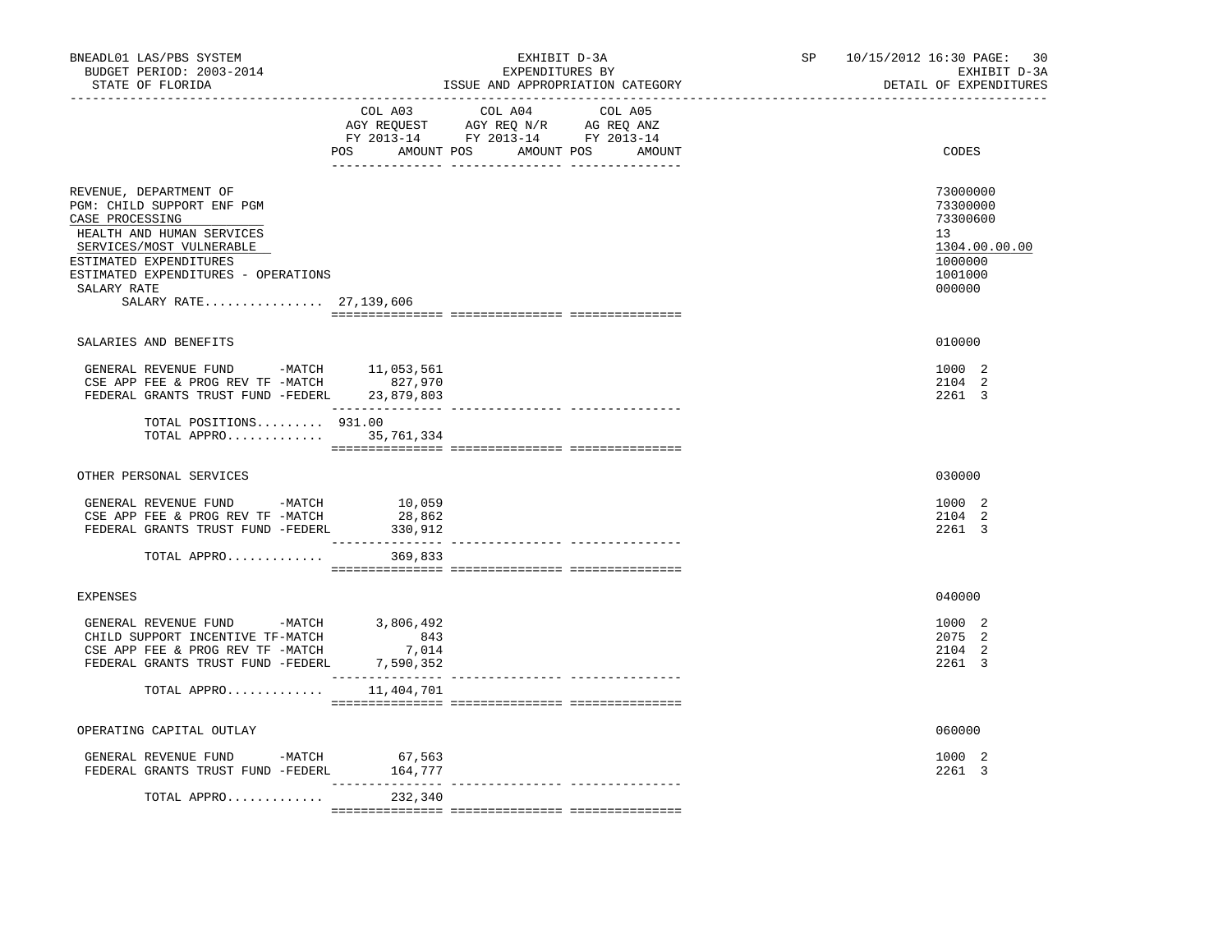| BNEADL01 LAS/PBS SYSTEM<br>BUDGET PERIOD: 2003-2014<br>STATE OF FLORIDA                                                                                                                                                                   | EXHIBIT D-3A<br>EXPENDITURES BY<br>ISSUE AND APPROPRIATION CATEGORY |                                                                                                                                          | SP 10/15/2012 16:30 PAGE: 31<br>EXHIBIT D-3A<br>DETAIL OF EXPENDITURES                            |
|-------------------------------------------------------------------------------------------------------------------------------------------------------------------------------------------------------------------------------------------|---------------------------------------------------------------------|------------------------------------------------------------------------------------------------------------------------------------------|---------------------------------------------------------------------------------------------------|
|                                                                                                                                                                                                                                           |                                                                     | COL A03 COL A04 COL A05<br>AGY REQUEST AGY REQ N/R AG REQ ANZ<br>FY 2013-14 FY 2013-14 FY 2013-14<br>POS AMOUNT POS AMOUNT POS<br>AMOUNT | CODES                                                                                             |
| REVENUE, DEPARTMENT OF<br>PGM: CHILD SUPPORT ENF PGM<br>CASE PROCESSING<br>HEALTH AND HUMAN SERVICES<br>SERVICES/MOST VULNERABLE<br>ESTIMATED EXPENDITURES<br>ESTIMATED EXPENDITURES - OPERATIONS<br>SPECIAL CATEGORIES<br>CSE ANNUAL FEE |                                                                     |                                                                                                                                          | 73000000<br>73300000<br>73300600<br>13<br>1304.00.00.00<br>1000000<br>1001000<br>100000<br>101137 |
| GENERAL REVENUE FUND -STATE                                                                                                                                                                                                               | 3,606,991                                                           |                                                                                                                                          | 1000 1                                                                                            |
| PUR/SVCS-CHILD SUPP ENF                                                                                                                                                                                                                   |                                                                     |                                                                                                                                          | 102877                                                                                            |
| $-MATCH$<br>GENERAL REVENUE FUND                                                                                                                                                                                                          | 4,860,269                                                           |                                                                                                                                          | 1000 2                                                                                            |
| CHILD SUPPORT INCENTIVE TF-MATCH<br>$-FEDERL$                                                                                                                                                                                             | 1,308,145<br>7,376,861                                              |                                                                                                                                          | 2075 2<br>2075 3                                                                                  |
| TOTAL CHILD SUPPORT INCENTIVE TF                                                                                                                                                                                                          | 8,685,006                                                           |                                                                                                                                          | 2075                                                                                              |
| FEDERAL GRANTS TRUST FUND -FEDERL                                                                                                                                                                                                         | 21,633,787                                                          |                                                                                                                                          | 2261 3                                                                                            |
| TOTAL APPRO                                                                                                                                                                                                                               | 35,179,062                                                          |                                                                                                                                          |                                                                                                   |
| RISK MANAGEMENT INSURANCE                                                                                                                                                                                                                 |                                                                     |                                                                                                                                          | 103241                                                                                            |
| GENERAL REVENUE FUND -MATCH<br>FEDERAL GRANTS TRUST FUND -FEDERL                                                                                                                                                                          | 127,591<br>247,673                                                  |                                                                                                                                          | 1000 2<br>2261 3                                                                                  |
| TOTAL APPRO                                                                                                                                                                                                                               | 375,264                                                             |                                                                                                                                          |                                                                                                   |
| LEASE/PURCHASE/EQUIPMENT                                                                                                                                                                                                                  |                                                                     |                                                                                                                                          | 105281                                                                                            |
| GENERAL REVENUE FUND -MATCH 46,713<br>FEDERAL GRANTS TRUST FUND -FEDERL                                                                                                                                                                   | 90,678<br><u> 11111111</u>                                          |                                                                                                                                          | 1000 2<br>2261 3                                                                                  |
| TOTAL APPRO                                                                                                                                                                                                                               | 137,391                                                             | ---------------- ----------------                                                                                                        |                                                                                                   |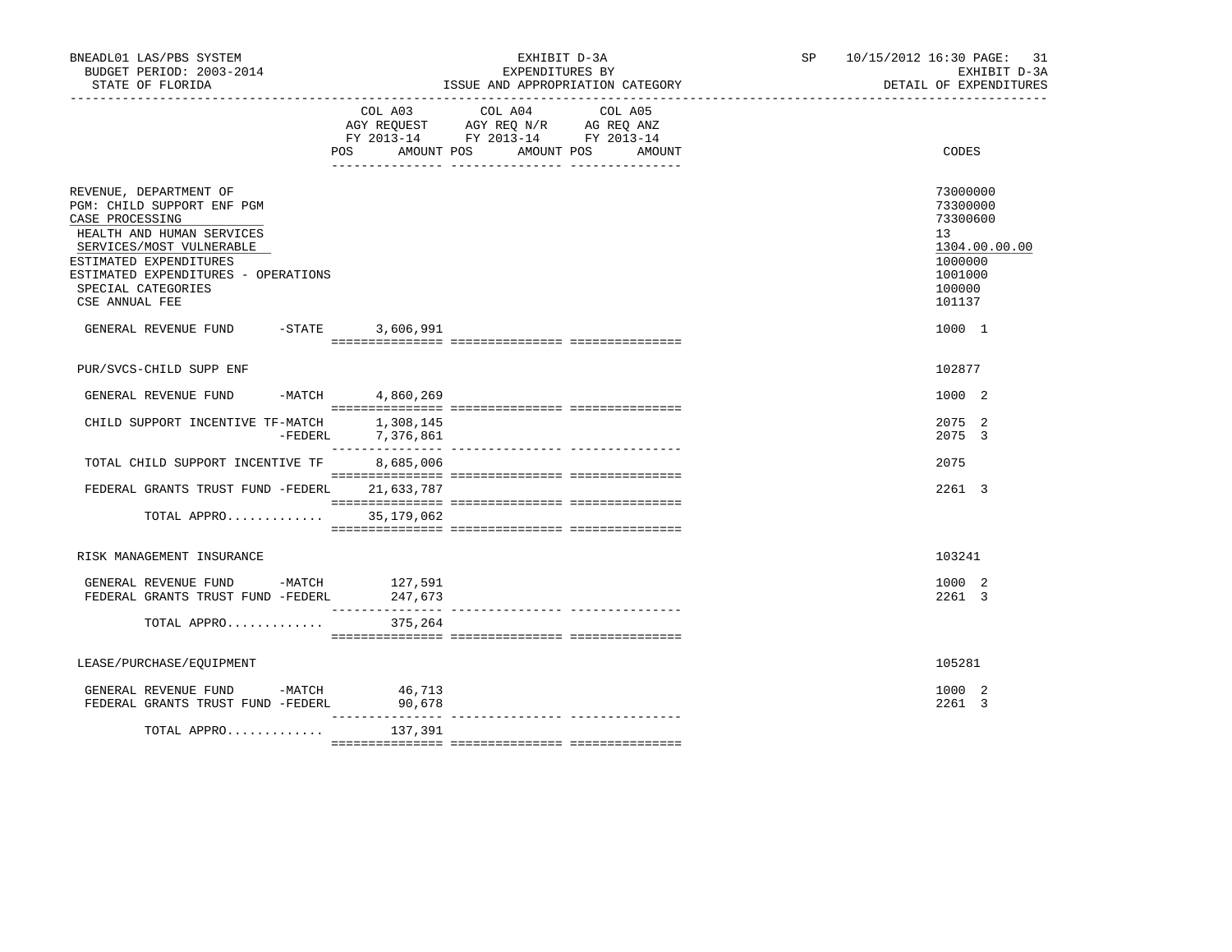| BUDGET PERIOD: 2003-2014<br>STATE OF FLORIDA                                                                                                                                                                                                     |                                      | ISSUE AND APPROPRIATION CATEGORY                                                  | EXPENDITURES BY                |  | EXHIBIT D-3A<br>DETAIL OF EXPENDITURES                                                            | SP 10/15/2012 16:30 PAGE: 32 |
|--------------------------------------------------------------------------------------------------------------------------------------------------------------------------------------------------------------------------------------------------|--------------------------------------|-----------------------------------------------------------------------------------|--------------------------------|--|---------------------------------------------------------------------------------------------------|------------------------------|
|                                                                                                                                                                                                                                                  | COL A03<br>POS AMOUNT POS AMOUNT POS | COL A04<br>AGY REQUEST AGY REQ N/R AG REQ ANZ<br>FY 2013-14 FY 2013-14 FY 2013-14 | COL A05<br>AMOUNT              |  | CODES                                                                                             |                              |
| REVENUE, DEPARTMENT OF<br>PGM: CHILD SUPPORT ENF PGM<br>CASE PROCESSING<br>HEALTH AND HUMAN SERVICES<br>SERVICES/MOST VULNERABLE<br>ESTIMATED EXPENDITURES<br>ESTIMATED EXPENDITURES - OPERATIONS<br>DATA PROCESSING SERVICES<br>DCF DATA CENTER |                                      |                                                                                   |                                |  | 73000000<br>73300000<br>73300600<br>13<br>1304.00.00.00<br>1000000<br>1001000<br>210000<br>210008 |                              |
| CHILD SUPPORT INCENTIVE TF-MATCH<br>FEDERAL GRANTS TRUST FUND -FEDERL 33,775                                                                                                                                                                     | 17,399                               |                                                                                   |                                |  | 2075 2<br>2261 3                                                                                  |                              |
| TOTAL APPRO                                                                                                                                                                                                                                      | 51,174                               |                                                                                   |                                |  |                                                                                                   |                              |
| NORTHWOOD SRC (NSRC)                                                                                                                                                                                                                             |                                      |                                                                                   |                                |  | 210022                                                                                            |                              |
| CHILD SUPPORT INCENTIVE TF-MATCH 16,760<br>FEDERAL GRANTS TRUST FUND -FEDERL                                                                                                                                                                     | 32,536                               |                                                                                   |                                |  | 2075 2<br>2261 3                                                                                  |                              |
| TOTAL APPRO                                                                                                                                                                                                                                      | 49,296                               |                                                                                   |                                |  |                                                                                                   |                              |
| TOTAL: ESTIMATED EXPENDITURES - OPERATIONS<br>TOTAL POSITIONS 931.00<br>TOTAL ISSUE 87,167,386<br>TOTAL SALARY RATE 27, 139, 606                                                                                                                 |                                      |                                                                                   |                                |  | 1001000                                                                                           |                              |
| CASUALTY INSURANCE PREMIUM<br>ADJUSTMENT<br>SPECIAL CATEGORIES<br>RISK MANAGEMENT INSURANCE                                                                                                                                                      |                                      |                                                                                   |                                |  | 1001090<br>100000<br>103241                                                                       |                              |
| GENERAL REVENUE FUND -MATCH 4,509<br>FEDERAL GRANTS TRUST FUND -FEDERL                                                                                                                                                                           | 8,753<br>__________                  |                                                                                   |                                |  | 1000 2<br>2261 3                                                                                  |                              |
| TOTAL APPRO                                                                                                                                                                                                                                      | 13,262                               |                                                                                   | ------------- ---------------- |  |                                                                                                   |                              |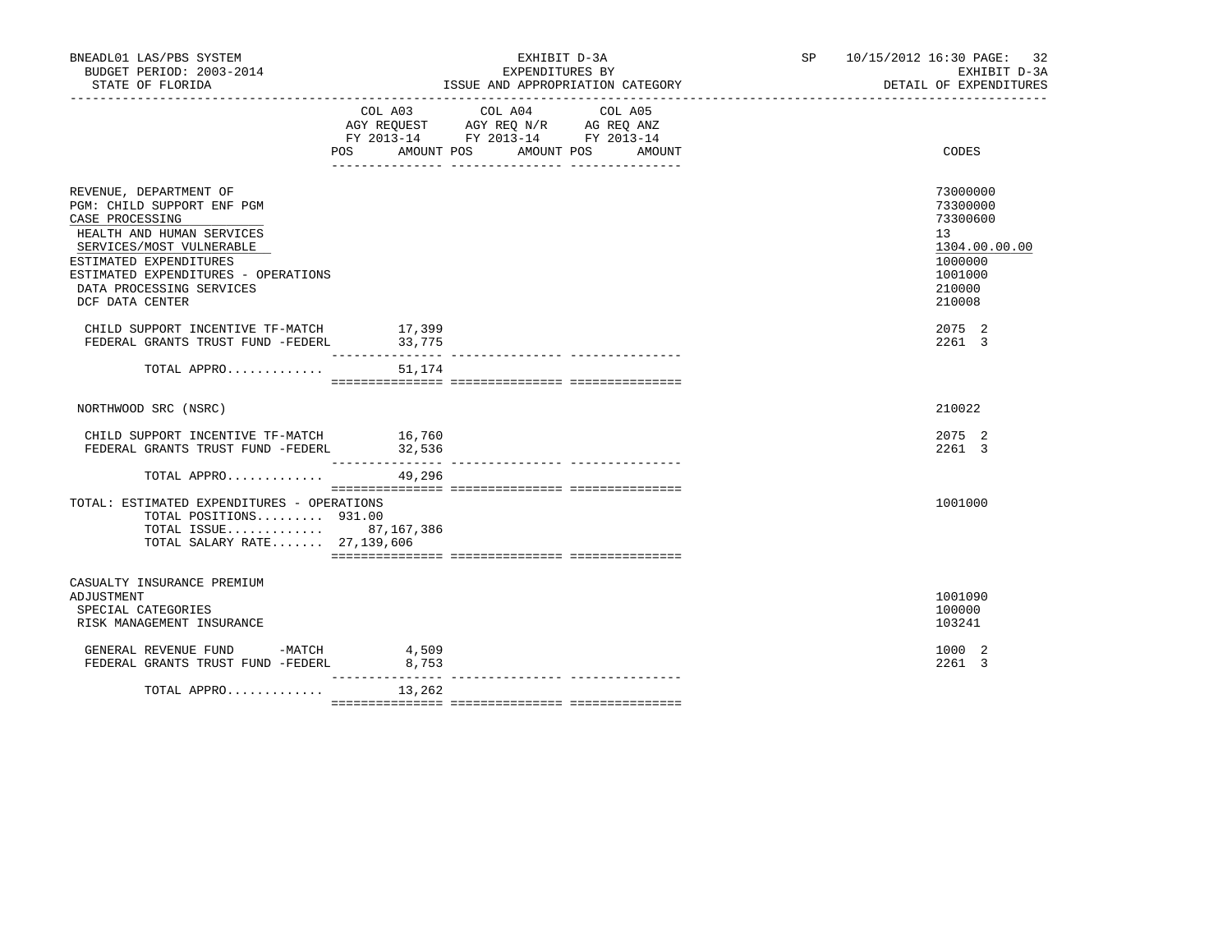| BNEADL01 LAS/PBS SYSTEM<br>BUDGET PERIOD: 2003-2014<br>STATE OF FLORIDA                                                                                                                                                                         | EXHIBIT D-3A<br>EXPENDITURES BY<br>ISSUE AND APPROPRIATION CATEGORY<br>----------------------------------                                                                                                                                    |                   | SP 10/15/2012 16:30 PAGE: 33<br>EXHIBIT D-3A<br>DETAIL OF EXPENDITURES        |
|-------------------------------------------------------------------------------------------------------------------------------------------------------------------------------------------------------------------------------------------------|----------------------------------------------------------------------------------------------------------------------------------------------------------------------------------------------------------------------------------------------|-------------------|-------------------------------------------------------------------------------|
|                                                                                                                                                                                                                                                 | COL A03 COL A04<br>$\begin{tabular}{lllllll} AGY & \texttt{REQUEST} & \texttt{AGY} & \texttt{REG} & \texttt{N/R} & \texttt{AG} & \texttt{REG} & \texttt{ANZ} \end{tabular}$<br>FY 2013-14 FY 2013-14 FY 2013-14<br>POS AMOUNT POS AMOUNT POS | COL A05<br>AMOUNT | CODES                                                                         |
| REVENUE, DEPARTMENT OF<br>PGM: CHILD SUPPORT ENF PGM<br>CASE PROCESSING<br>HEALTH AND HUMAN SERVICES<br>SERVICES/MOST VULNERABLE<br>ESTIMATED EXPENDITURES<br>FLORIDA RETIREMENT SYSTEM<br>CONTRIBUTION ADJUSTMENT FOR<br>FISCAL YEAR 2012-2013 |                                                                                                                                                                                                                                              |                   | 73000000<br>73300000<br>73300600<br>13<br>1304.00.00.00<br>1000000<br>1001240 |
| SALARIES AND BENEFITS<br>GENERAL REVENUE FUND -MATCH 27,580<br>CSE APP FEE & PROG REV TF -MATCH<br>FEDERAL GRANTS TRUST FUND -FEDERL                                                                                                            | 2,067<br>57,550                                                                                                                                                                                                                              |                   | 010000<br>1000 2<br>2104 2<br>2261 3                                          |
| TOTAL APPRO                                                                                                                                                                                                                                     | 87,197                                                                                                                                                                                                                                       |                   |                                                                               |
| SPECIAL CATEGORIES<br>PUR/SVCS-CHILD SUPP ENF                                                                                                                                                                                                   |                                                                                                                                                                                                                                              |                   | 100000<br>102877                                                              |
| GENERAL REVENUE FUND -MATCH 13,202<br>FEDERAL GRANTS TRUST FUND -FEDERL 25,626                                                                                                                                                                  |                                                                                                                                                                                                                                              |                   | 1000 2<br>2261 3                                                              |
| TOTAL APPRO                                                                                                                                                                                                                                     | 38,828                                                                                                                                                                                                                                       |                   |                                                                               |
| DATA PROCESSING SERVICES<br>NORTHWOOD SRC (NSRC)                                                                                                                                                                                                |                                                                                                                                                                                                                                              |                   | 210000<br>210022                                                              |
| CHILD SUPPORT INCENTIVE TF-MATCH<br>FEDERAL GRANTS TRUST FUND -FEDERL                                                                                                                                                                           | 8<br>16<br><u> --------------- ----</u>                                                                                                                                                                                                      |                   | 2075 2<br>2261 3                                                              |
| TOTAL APPRO                                                                                                                                                                                                                                     | 24                                                                                                                                                                                                                                           |                   |                                                                               |
| TOTAL: FLORIDA RETIREMENT SYSTEM<br>CONTRIBUTION ADJUSTMENT FOR<br>FISCAL YEAR 2012-2013<br>TOTAL ISSUE $126,049$                                                                                                                               |                                                                                                                                                                                                                                              |                   | 1001240                                                                       |
|                                                                                                                                                                                                                                                 |                                                                                                                                                                                                                                              |                   |                                                                               |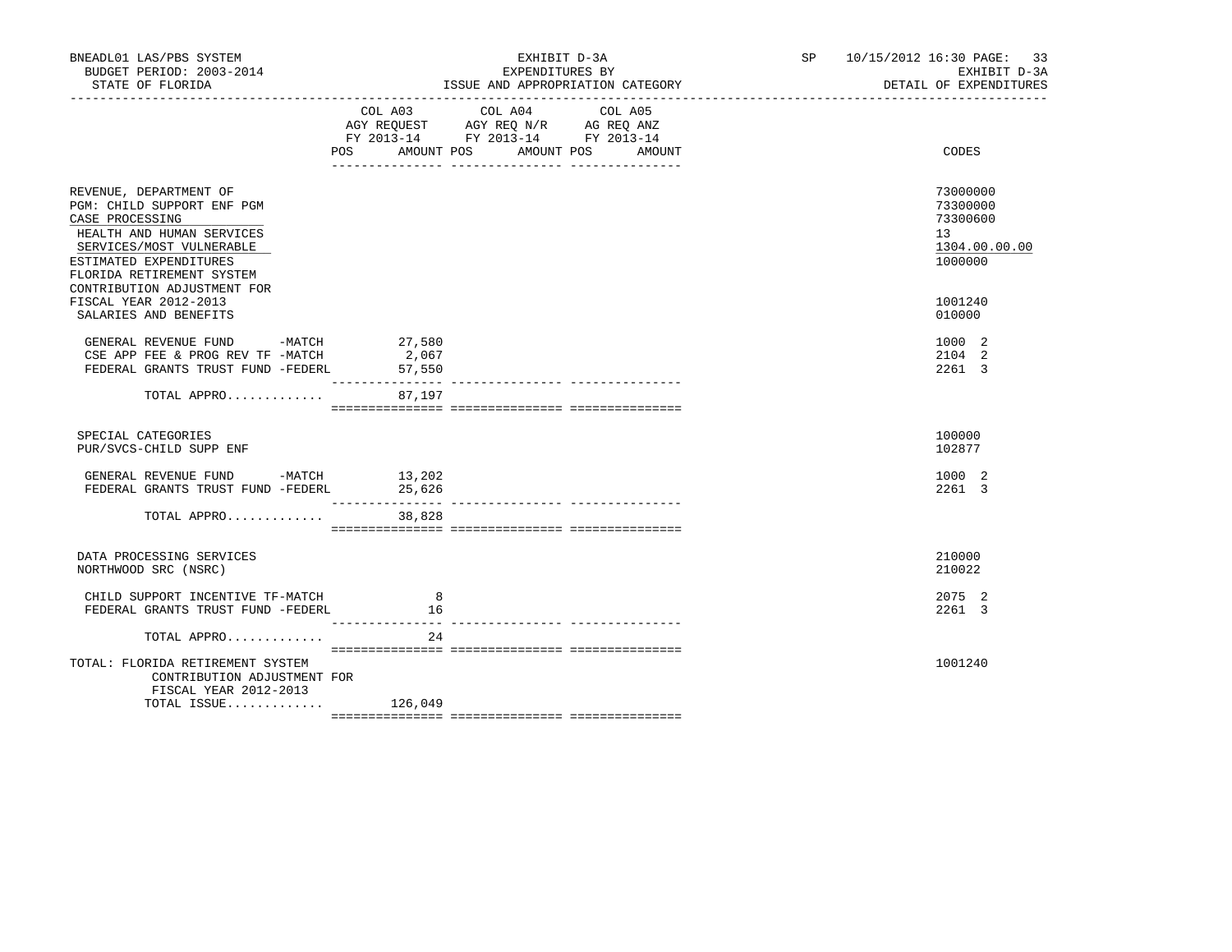| BNEADL01 LAS/PBS SYSTEM<br>BUDGET PERIOD: 2003-2014<br>STATE OF FLORIDA                                                                                                                                                                                                      | EXHIBIT D-3A<br>EXPENDITURES BY<br>ISSUE AND APPROPRIATION CATEGORY<br>------------------------------------- |                                                                                                                                                                                                                            | SP 10/15/2012 16:30 PAGE: 34<br>EXHIBIT D-3A<br>DETAIL OF EXPENDITURES                  |
|------------------------------------------------------------------------------------------------------------------------------------------------------------------------------------------------------------------------------------------------------------------------------|--------------------------------------------------------------------------------------------------------------|----------------------------------------------------------------------------------------------------------------------------------------------------------------------------------------------------------------------------|-----------------------------------------------------------------------------------------|
|                                                                                                                                                                                                                                                                              | COL A03 COL A04<br>POS AMOUNT POS AMOUNT POS<br>___________________________________                          | COL A05<br>$\begin{tabular}{lllllll} AGY & \texttt{REQUEST} & \texttt{AGY REQ} & \texttt{N/R} & \texttt{AG REQ} & \texttt{ANZ} \end{tabular}$<br>FY 2013-14 FY 2013-14 FY 2013-14<br>AMOUNT<br><u>-- ---------------</u> - | CODES                                                                                   |
| REVENUE, DEPARTMENT OF<br>PGM: CHILD SUPPORT ENF PGM<br>CASE PROCESSING<br>HEALTH AND HUMAN SERVICES<br>SERVICES/MOST VULNERABLE<br>ESTIMATED EXPENDITURES<br>ADJUSTMENT TO STATE HEALTH<br>INSURANCE PREMIUM CONTRIBUTION -<br>FISCAL YEAR 2012-13<br>SALARIES AND BENEFITS |                                                                                                              |                                                                                                                                                                                                                            | 73000000<br>73300000<br>73300600<br>13<br>1304.00.00.00<br>1000000<br>1001830<br>010000 |
| GENERAL REVENUE FUND -MATCH 32,928<br>CSE APP FEE & PROG REV TF -MATCH<br>FEDERAL GRANTS TRUST FUND -FEDERL                                                                                                                                                                  | 2,467<br>68,709                                                                                              |                                                                                                                                                                                                                            | 1000 2<br>2104 2<br>2261 3                                                              |
| TOTAL APPRO                                                                                                                                                                                                                                                                  | 104,104                                                                                                      |                                                                                                                                                                                                                            |                                                                                         |
| SPECIAL CATEGORIES<br>PUR/SVCS-CHILD SUPP ENF                                                                                                                                                                                                                                |                                                                                                              |                                                                                                                                                                                                                            | 100000<br>102877                                                                        |
| GENERAL REVENUE FUND -MATCH $2,577$<br>FEDERAL GRANTS TRUST FUND -FEDERL 5,003                                                                                                                                                                                               |                                                                                                              |                                                                                                                                                                                                                            | 1000 2<br>2261 3                                                                        |
| TOTAL APPRO                                                                                                                                                                                                                                                                  | 7,580                                                                                                        |                                                                                                                                                                                                                            |                                                                                         |
| DATA PROCESSING SERVICES<br>NORTHWOOD SRC (NSRC)                                                                                                                                                                                                                             |                                                                                                              |                                                                                                                                                                                                                            | 210000<br>210022                                                                        |
| CHILD SUPPORT INCENTIVE TF-MATCH<br>FEDERAL GRANTS TRUST FUND -FEDERL                                                                                                                                                                                                        | -7<br>14                                                                                                     |                                                                                                                                                                                                                            | 2075 2<br>2261 3                                                                        |
| TOTAL APPRO                                                                                                                                                                                                                                                                  | 21                                                                                                           |                                                                                                                                                                                                                            |                                                                                         |
| TOTAL: ADJUSTMENT TO STATE HEALTH<br>INSURANCE PREMIUM CONTRIBUTION -<br>FISCAL YEAR 2012-13<br>TOTAL ISSUE 111,705                                                                                                                                                          |                                                                                                              |                                                                                                                                                                                                                            | 1001830                                                                                 |
|                                                                                                                                                                                                                                                                              |                                                                                                              |                                                                                                                                                                                                                            |                                                                                         |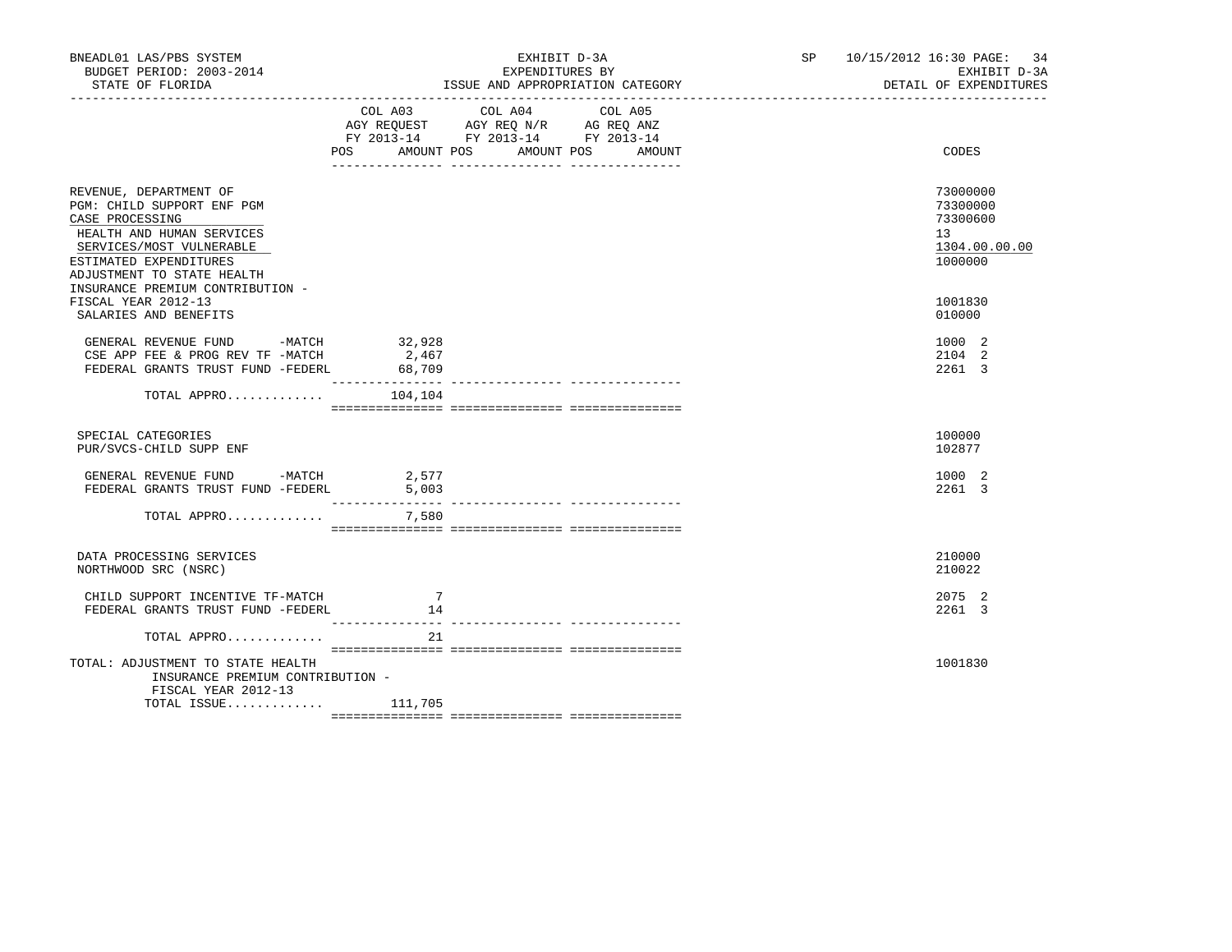| BNEADL01 LAS/PBS SYSTEM<br>BUDGET PERIOD: 2003-2014<br>STATE OF FLORIDA<br>---------------------------------                                                                                                                               | EXHIBIT D-3A<br>EXPENDITURES BY<br>ISSUE AND APPROPRIATION CATEGORY                                                                         | 35<br>SP <sub>2</sub><br>10/15/2012 16:30 PAGE:<br>EXHIBIT D-3A<br>DETAIL OF EXPENDITURES |
|--------------------------------------------------------------------------------------------------------------------------------------------------------------------------------------------------------------------------------------------|---------------------------------------------------------------------------------------------------------------------------------------------|-------------------------------------------------------------------------------------------|
|                                                                                                                                                                                                                                            | COL A03<br>COL A04<br>COL A05<br>AGY REQUEST AGY REQ N/R AG REQ ANZ<br>FY 2013-14 FY 2013-14 FY 2013-14<br>POS AMOUNT POS AMOUNT POS AMOUNT | CODES                                                                                     |
| REVENUE, DEPARTMENT OF<br>PGM: CHILD SUPPORT ENF PGM<br>CASE PROCESSING<br>HEALTH AND HUMAN SERVICES<br>SERVICES/MOST VULNERABLE<br>NONRECURRING EXPENDITURES<br>PROGRAM IMPLEMENTATION OF THE<br>FEDERAL DEFICIT REDUCTION ACT OF<br>2005 |                                                                                                                                             | 73000000<br>73300000<br>73300600<br>13<br>1304.00.00.00<br>2100000<br>2103009             |
| SPECIAL CATEGORIES<br>CSE ANNUAL FEE                                                                                                                                                                                                       |                                                                                                                                             | 100000<br>101137                                                                          |
| GENERAL REVENUE FUND -STATE 1,626,991-                                                                                                                                                                                                     |                                                                                                                                             | 1000 1                                                                                    |
| CHILD SUPPORT AUTOMATED MANAGEMENT<br>SYSTEM (CAMS) OPERATIONS AND<br>MAINTENANCE<br>EXPENSES                                                                                                                                              |                                                                                                                                             | 2103030<br>040000                                                                         |
| CHILD SUPPORT INCENTIVE TF-MATCH<br>FEDERAL GRANTS TRUST FUND -FEDERL                                                                                                                                                                      | 843-<br>1,637-                                                                                                                              | 2075 2<br>2261 3                                                                          |
| TOTAL APPRO                                                                                                                                                                                                                                | ___________________<br>------------- ---------------<br>2,480-                                                                              |                                                                                           |
| SPECIAL CATEGORIES<br>PUR/SVCS-CHILD SUPP ENF                                                                                                                                                                                              |                                                                                                                                             | 100000<br>102877                                                                          |
| CHILD SUPPORT INCENTIVE TF-MATCH<br>FEDERAL GRANTS TRUST FUND -FEDERL 956,889-                                                                                                                                                             | 492,943-                                                                                                                                    | 2075 2<br>2261 3                                                                          |
| TOTAL APPRO                                                                                                                                                                                                                                | 1,449,832-                                                                                                                                  |                                                                                           |
| DATA PROCESSING SERVICES<br>DCF DATA CENTER                                                                                                                                                                                                |                                                                                                                                             | 210000<br>210008                                                                          |
| CHILD SUPPORT INCENTIVE TF-MATCH<br>FEDERAL GRANTS TRUST FUND -FEDERL                                                                                                                                                                      | 17,399–<br>33,775–                                                                                                                          | 2075 2<br>2261 3                                                                          |
| TOTAL APPRO                                                                                                                                                                                                                                | 51,174-                                                                                                                                     |                                                                                           |
| NORTHWOOD SRC (NSRC)                                                                                                                                                                                                                       |                                                                                                                                             | 210022                                                                                    |
| CHILD SUPPORT INCENTIVE TF-MATCH<br>FEDERAL GRANTS TRUST FUND -FEDERL                                                                                                                                                                      | $16,760-$<br>32,536-                                                                                                                        | 2075 2<br>2261 3                                                                          |
|                                                                                                                                                                                                                                            |                                                                                                                                             |                                                                                           |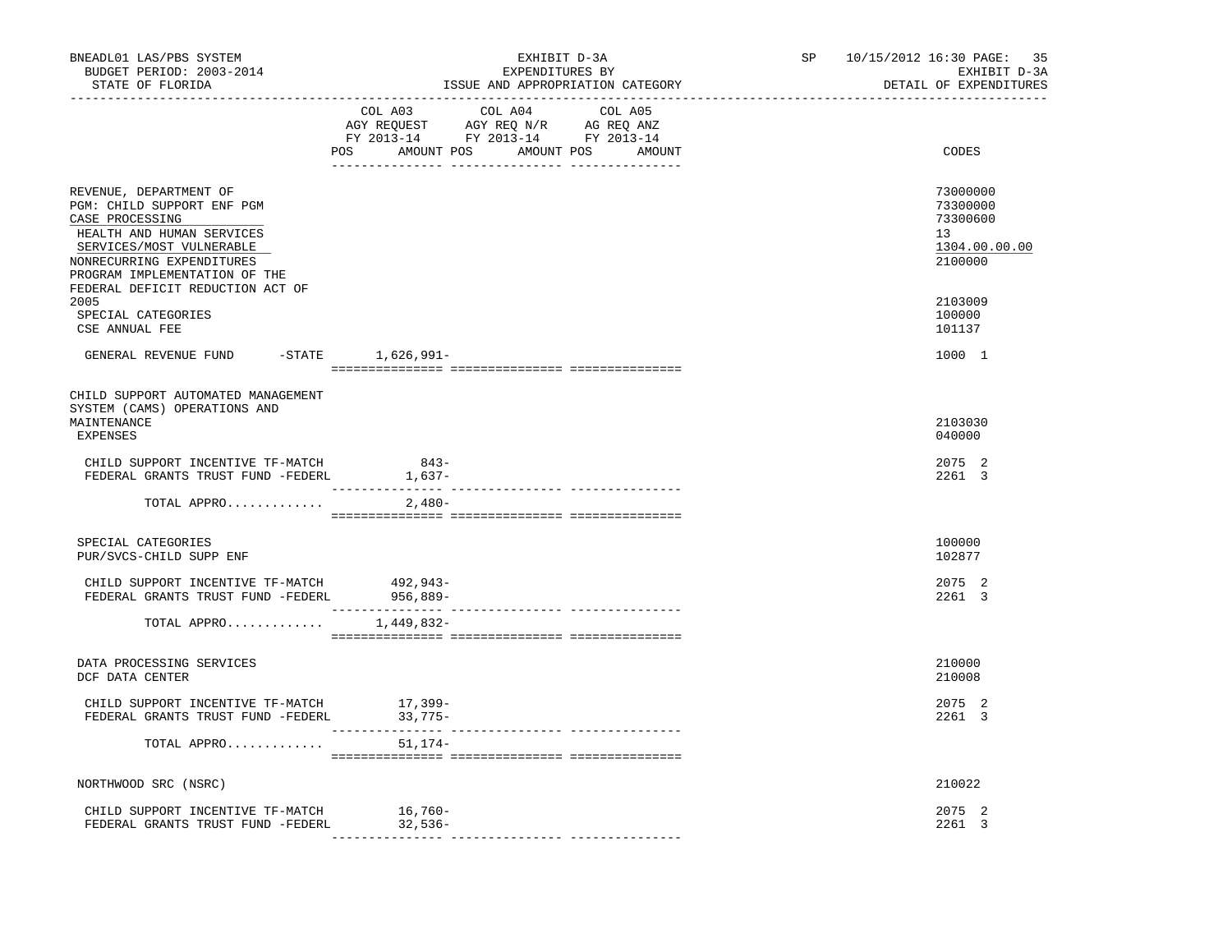| BNEADL01 LAS/PBS SYSTEM<br>BUDGET PERIOD: 2003-2014<br>STATE OF FLORIDA                                                                                                                             | EXHIBIT D-3A<br>EXPENDITURES BY<br>ISSUE AND APPROPRIATION CATEGORY |                                                                                                                                  | SP 10/15/2012 16:30 PAGE: 36<br>EXHIBIT D-3A<br>DETAIL OF EXPENDITURES |
|-----------------------------------------------------------------------------------------------------------------------------------------------------------------------------------------------------|---------------------------------------------------------------------|----------------------------------------------------------------------------------------------------------------------------------|------------------------------------------------------------------------|
|                                                                                                                                                                                                     | COL A03                                                             | COL A04<br>COL A05<br>AGY REQUEST AGY REQ N/R AG REQ ANZ<br>FY 2013-14 FY 2013-14 FY 2013-14<br>POS AMOUNT POS AMOUNT POS AMOUNT | CODES                                                                  |
| REVENUE, DEPARTMENT OF<br>PGM: CHILD SUPPORT ENF PGM<br>CASE PROCESSING<br>HEALTH AND HUMAN SERVICES<br>SERVICES/MOST VULNERABLE<br>NONRECURRING EXPENDITURES<br>CHILD SUPPORT AUTOMATED MANAGEMENT |                                                                     |                                                                                                                                  | 73000000<br>73300000<br>73300600<br>13<br>1304.00.00.00<br>2100000     |
| SYSTEM (CAMS) OPERATIONS AND<br>MAINTENANCE<br>DATA PROCESSING SERVICES<br>NORTHWOOD SRC (NSRC)<br>TOTAL APPRO                                                                                      | $49,296-$                                                           |                                                                                                                                  | 2103030<br>210000<br>210022                                            |
| TOTAL: CHILD SUPPORT AUTOMATED MANAGEMENT<br>SYSTEM (CAMS) OPERATIONS AND<br>MAINTENANCE<br>TOTAL ISSUE 1,552,782-                                                                                  |                                                                     |                                                                                                                                  | 2103030                                                                |
| RELOCATION OF CLEARWATER SERVICE<br>CENTER TO STATE-OWNED OFFICE SPACE<br>SPECIAL CATEGORIES<br>PUR/SVCS-CHILD SUPP ENF                                                                             |                                                                     |                                                                                                                                  | 2103037<br>100000<br>102877                                            |
| CHILD SUPPORT INCENTIVE TF-MATCH<br>FEDERAL GRANTS TRUST FUND -FEDERL                                                                                                                               | $219,619-$<br>426,319-                                              |                                                                                                                                  | 2075 2<br>2261 3                                                       |
| TOTAL APPRO                                                                                                                                                                                         | 645,938-                                                            |                                                                                                                                  |                                                                        |
| CHILD SUPPORT AUTOMATED MANAGEMENT<br>SYSTEM (CAMS) - PHASE II<br>SPECIAL CATEGORIES<br>PUR/SVCS-CHILD SUPP ENF                                                                                     |                                                                     |                                                                                                                                  | 2103067<br>100000<br>102877                                            |
| CHILD SUPPORT INCENTIVE TF-MATCH 539,838-<br>FEDERAL GRANTS TRUST FUND -FEDERL                                                                                                                      | $1,047,920-$                                                        |                                                                                                                                  | 2075 2<br>2261 3                                                       |
| TOTAL APPRO                                                                                                                                                                                         | 1,587,758-                                                          |                                                                                                                                  |                                                                        |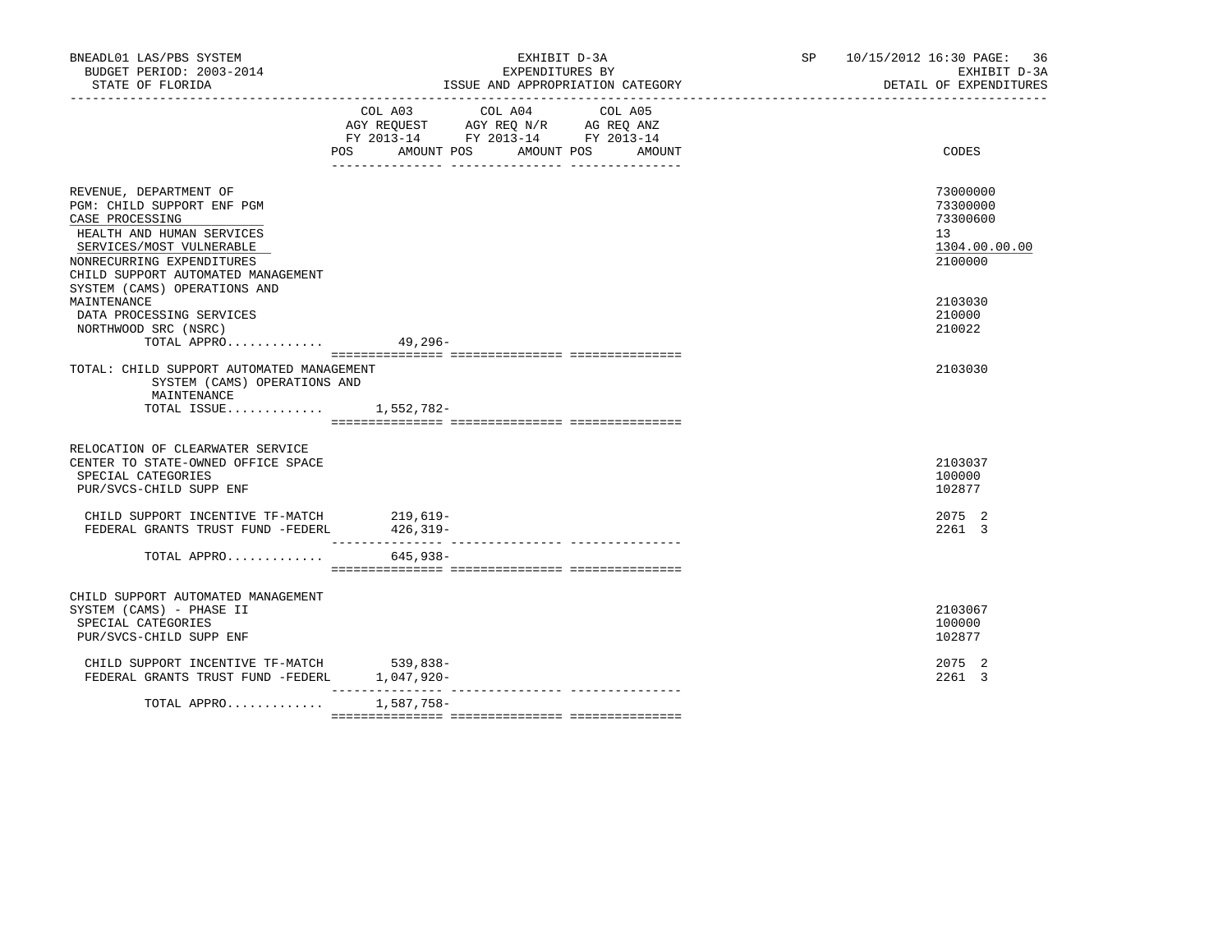| BNEADL01 LAS/PBS SYSTEM<br>BUDGET PERIOD: 2003-2014<br>STATE OF FLORIDA                                                                                                                                                                                      |                   | EXHIBIT D-3A<br>EXPENDITURES BY<br>ISSUE AND APPROPRIATION CATEGORY<br>__________________________________                        | SP 10/15/2012 16:30 PAGE: 37<br>EXHIBIT D-3A<br>DETAIL OF EXPENDITURES |  |
|--------------------------------------------------------------------------------------------------------------------------------------------------------------------------------------------------------------------------------------------------------------|-------------------|----------------------------------------------------------------------------------------------------------------------------------|------------------------------------------------------------------------|--|
|                                                                                                                                                                                                                                                              | COL A03           | COL A04<br>COL A05<br>AGY REQUEST AGY REQ N/R AG REQ ANZ<br>FY 2013-14 FY 2013-14 FY 2013-14<br>POS AMOUNT POS AMOUNT POS AMOUNT | CODES                                                                  |  |
| REVENUE, DEPARTMENT OF<br>PGM: CHILD SUPPORT ENF PGM<br>CASE PROCESSING<br>HEALTH AND HUMAN SERVICES<br>SERVICES/MOST VULNERABLE<br>ANNUALIZATION OF ADMINISTERED<br>FUNDS APPROPRIATIONS<br>STATE HEALTH INSURANCE ADJUSTMENT<br>FOR FY 2012-13 - 10 MONTHS |                   |                                                                                                                                  | 73000000<br>73300000<br>73300600<br>13<br>1304.00.00.00<br>26A0000     |  |
| <b>ANNUALIZATION</b><br>SALARIES AND BENEFITS                                                                                                                                                                                                                |                   |                                                                                                                                  | 26A1830<br>010000                                                      |  |
| GENERAL REVENUE FUND -MATCH 164,640<br>CSE APP FEE & PROG REV TF -MATCH<br>FEDERAL GRANTS TRUST FUND -FEDERL                                                                                                                                                 | 12,335<br>343,545 |                                                                                                                                  | 1000 2<br>2104 2<br>2261 3                                             |  |
| TOTAL APPRO                                                                                                                                                                                                                                                  | 520,520           |                                                                                                                                  |                                                                        |  |
| SPECIAL CATEGORIES<br>PUR/SVCS-CHILD SUPP ENF                                                                                                                                                                                                                |                   |                                                                                                                                  | 100000<br>102877                                                       |  |
| GENERAL REVENUE FUND -MATCH 12,885<br>FEDERAL GRANTS TRUST FUND -FEDERL                                                                                                                                                                                      | 25,015            |                                                                                                                                  | 1000 2<br>2261 3                                                       |  |
| TOTAL APPRO                                                                                                                                                                                                                                                  | 37,900            |                                                                                                                                  |                                                                        |  |
| DATA PROCESSING SERVICES<br>NORTHWOOD SRC (NSRC)                                                                                                                                                                                                             |                   |                                                                                                                                  | 210000<br>210022                                                       |  |
| CHILD SUPPORT INCENTIVE TF-MATCH<br>FEDERAL GRANTS TRUST FUND -FEDERL                                                                                                                                                                                        | 35<br>70          |                                                                                                                                  | 2075 2<br>2261 3                                                       |  |
| TOTAL APPRO                                                                                                                                                                                                                                                  | 105               |                                                                                                                                  |                                                                        |  |
| TOTAL: STATE HEALTH INSURANCE ADJUSTMENT<br>FOR FY 2012-13 - 10 MONTHS<br>ANNUALIZATION                                                                                                                                                                      |                   |                                                                                                                                  | 26A1830                                                                |  |
| TOTAL ISSUE $558,525$                                                                                                                                                                                                                                        |                   |                                                                                                                                  |                                                                        |  |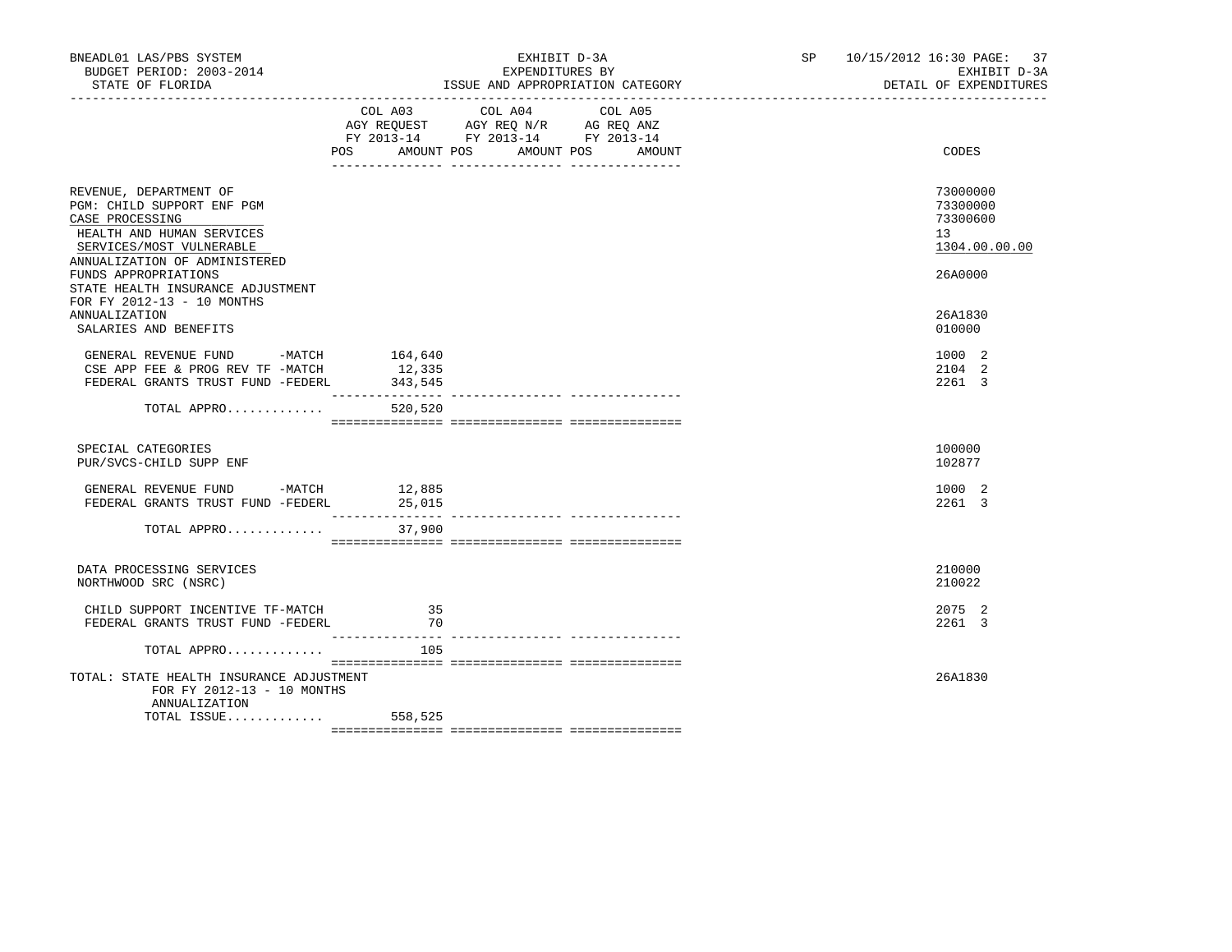| BNEADL01 LAS/PBS SYSTEM<br>BUDGET PERIOD: 2003-2014<br>STATE OF FLORIDA                                                                                                                                                                                                                                                                                         |                                                                                                                                                                                                                                                   | EXHIBIT D-3A<br>EXPENDITURES BY | ISSUE AND APPROPRIATION CATEGORY | SP | 10/15/2012 16:30 PAGE:<br>-38<br>EXHIBIT D-3A<br>DETAIL OF EXPENDITURES |
|-----------------------------------------------------------------------------------------------------------------------------------------------------------------------------------------------------------------------------------------------------------------------------------------------------------------------------------------------------------------|---------------------------------------------------------------------------------------------------------------------------------------------------------------------------------------------------------------------------------------------------|---------------------------------|----------------------------------|----|-------------------------------------------------------------------------|
|                                                                                                                                                                                                                                                                                                                                                                 | COL A03 COL A04 COL A05<br>$\begin{array}{ccccccccc}\n\text{AGY REQUEST} & & \text{AGY REQ} & \text{N/R} & & \text{AG REQ} & \text{ANZ} \\ \text{RY} & 2013-14 & & \text{FY} & 2013-14 & & \text{FY} & 2013-14\n\end{array}$<br>AMOUNT POS<br>POS | AMOUNT POS                      | AMOUNT                           |    | CODES                                                                   |
| REVENUE, DEPARTMENT OF<br>PGM: CHILD SUPPORT ENF PGM<br>CASE PROCESSING<br>HEALTH AND HUMAN SERVICES<br>SERVICES/MOST VULNERABLE<br>STATE FUNDING REDUCTIONS<br>CORRECT ADMINISTERED FUNDS                                                                                                                                                                      |                                                                                                                                                                                                                                                   |                                 |                                  |    | 73000000<br>73300000<br>73300600<br>13<br>1304.00.00.00<br>3300000      |
| ADJUSTMENT<br>DATA PROCESSING SERVICES<br>NORTHWOOD SRC (NSRC)                                                                                                                                                                                                                                                                                                  |                                                                                                                                                                                                                                                   |                                 |                                  |    | 3302110<br>210000<br>210022                                             |
| CHILD SUPPORT INCENTIVE TF-MATCH<br>FEDERAL GRANTS TRUST FUND -FEDERL                                                                                                                                                                                                                                                                                           | $50 -$<br>$100-$                                                                                                                                                                                                                                  |                                 |                                  |    | 2075 2<br>2261 3                                                        |
| TOTAL APPRO                                                                                                                                                                                                                                                                                                                                                     | $150 -$                                                                                                                                                                                                                                           |                                 |                                  |    |                                                                         |
|                                                                                                                                                                                                                                                                                                                                                                 |                                                                                                                                                                                                                                                   |                                 |                                  |    |                                                                         |
| AGENCY ISSUE NARRATIVE:<br>2013-2014 BUDGET YEAR NARRATIVE:<br>This request is for a reduction of an administered funds allocation that was inadvertently calculated on non-recurring<br>appropriation. These funds are not needed by the agency. The total amount of the reduction is \$150 in Incentive Trust<br>Fund and \$300 in Federal Grants Trust Fund. |                                                                                                                                                                                                                                                   |                                 | IT COMPONENT? NO                 |    |                                                                         |
| PROGRAM OR SERVICE-LEVEL<br>INFORMATION TECHNOLOGY<br>CHILD SUPPORT AUTOMATED MANAGEMENT<br>SYSTEM (CAMS) OPERATIONS AND                                                                                                                                                                                                                                        |                                                                                                                                                                                                                                                   |                                 |                                  |    | 3630000                                                                 |
| MAINTENANCE<br>SPECIAL CATEGORIES<br>PUR/SVCS-CHILD SUPP ENF                                                                                                                                                                                                                                                                                                    |                                                                                                                                                                                                                                                   |                                 |                                  |    | 36332C0<br>100000<br>102877                                             |
| CHILD SUPPORT INCENTIVE TF-MATCH 518,997 518,997                                                                                                                                                                                                                                                                                                                |                                                                                                                                                                                                                                                   |                                 |                                  |    | 2075 2<br>2261 3                                                        |
| TOTAL APPRO 1,526,461 1,526,461                                                                                                                                                                                                                                                                                                                                 |                                                                                                                                                                                                                                                   |                                 |                                  |    |                                                                         |
|                                                                                                                                                                                                                                                                                                                                                                 |                                                                                                                                                                                                                                                   |                                 |                                  |    |                                                                         |
| AGENCY ISSUE NARRATIVE:<br>2013-2014 BUDGET YEAR NARRATIVE:<br>The Department of Revenue requests non-recurring funding to support the anticipated maintenance of the Child Support                                                                                                                                                                             |                                                                                                                                                                                                                                                   |                                 | IT COMPONENT? YES                |    |                                                                         |

Automated Management System (CAMS) during the second year of statewide implementation.

 The second phase of CAMS was deployed statewide in January 2012. The design and development contractor was required to provide a 180 day warranty period. During this period, any defects or incidents are logged and the contractor is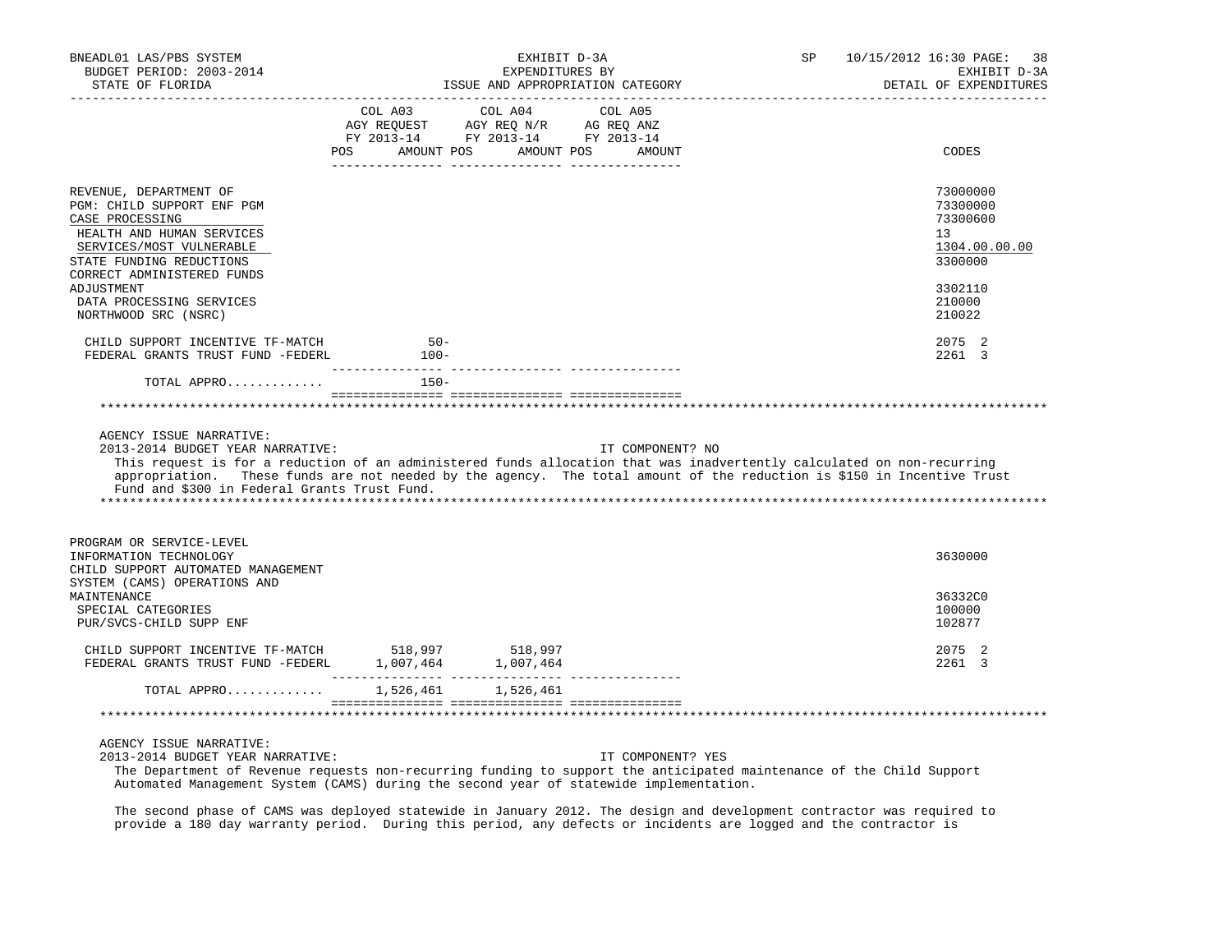| BNEADL01 LAS/PBS SYSTEM<br>BUDGET PERIOD: 2003-2014<br>STATE OF FLORIDA                                                          | EXHIBIT D-3A<br>EXPENDITURES BY<br>ISSUE AND APPROPRIATION CATEGORY |                                                                                                                            |        | <b>SP</b> | 10/15/2012 16:30 PAGE: 39<br>EXHIBIT D-3A<br>DETAIL OF EXPENDITURES |  |
|----------------------------------------------------------------------------------------------------------------------------------|---------------------------------------------------------------------|----------------------------------------------------------------------------------------------------------------------------|--------|-----------|---------------------------------------------------------------------|--|
|                                                                                                                                  | <b>POS</b>                                                          | COL A03 COL A04 COL A05<br>AGY REQUEST AGY REQ N/R AG REQ ANZ<br>FY 2013-14 FY 2013-14 FY 2013-14<br>AMOUNT POS AMOUNT POS | AMOUNT |           | CODES                                                               |  |
| REVENUE, DEPARTMENT OF<br>PGM: CHILD SUPPORT ENF PGM<br>CASE PROCESSING<br>HEALTH AND HUMAN SERVICES<br>SERVICES/MOST VULNERABLE |                                                                     |                                                                                                                            |        |           | 73000000<br>73300000<br>73300600<br>13<br>1304.00.00.00             |  |
| PROGRAM OR SERVICE-LEVEL<br>INFORMATION TECHNOLOGY<br>CHILD SUPPORT AUTOMATED MANAGEMENT                                         |                                                                     |                                                                                                                            |        |           | 3630000                                                             |  |
| SYSTEM (CAMS) OPERATIONS AND<br>MAINTENANCE                                                                                      |                                                                     |                                                                                                                            |        |           | 36332C0                                                             |  |

 responsible to correct the incidents. The Department is responsible for incidents that occur after the warranty period as well as new development or refinements to system functionality.

 The Americas' SAP User's Group (ASUG) is a group of American companies that have implemented the SAP product that share best practices and experiences with the SAP product. The Department conducted research through this group to better understand the recurring operations and maintenance resources need and the non-recurring need for maintenance during the initial two to three years of operation. The research identified system staff requirements needs based upon a ratio of users of various SAP system components and system staff required to support the functionality. Using this research as a guide, the Department leveraged its staff knowledge of the SAP product suite to reduce the steady state staffing requirements from 148 to 125 recurring resources consisting of current FTE and contractor support. In its Fiscal Year 2012-2013 Legislative Budget Request (LBR), the Department requested and was appropriated a base budget realignment to support the steady state operations and maintenance of CAMS, which included CAMS support staffing, hardware and software maintenance, hardware replacement, training and professional development, and travel.

 The SAP User Group research also indicated that the implementation of a major system such as CAMS requires additional maintenance during the system's initial two to three years of operation. After this period, the system transitions to a mature, steady state. To meet the need for additional maintenance, the Department requested and received \$4,264,208 in non-recurring funds for Fiscal Year 2012-2013. This amount assumed 5 technical/BASIS/security contractors at \$150 per hour and 16 tester/business analyst contractors at \$88 per hour. For Fiscal Year 2013-2014, the Department is requesting \$6,105,840 in non-recurring funds to support system maintenance during the second year of statewide implementation. This will fund approximately 30 contractor positions at an hourly rate of \$103. The non-recurring resources for the second year are based on the average hourly rate the Child Support Enforcement Program (CSE) contracts for technical/BASIS/functional/security resources.

 The resources requested for the second year of statewide implementation will allow the Department to continue to focus on system refinements and handling increased maintenance as the system matures and stabilizes. In addition, the Department identified the following new system development work, which was not part of the original design and development contract.

 - Batch processing for electronic filing (e-filing) of legal documents. New CAMS development would allow batch filing of new and existing cases and documents through the statewide portal versus each filing being manually entered on the portal. Batch processing would provide a more efficient use of attorney resources due to the high volume of judicial filings generated by the Child Support Program.

 - SAP software upgrades are being planned to stay current with technology. These upgrades allow the Department to implement SAP provided enhanced functionality and additional features.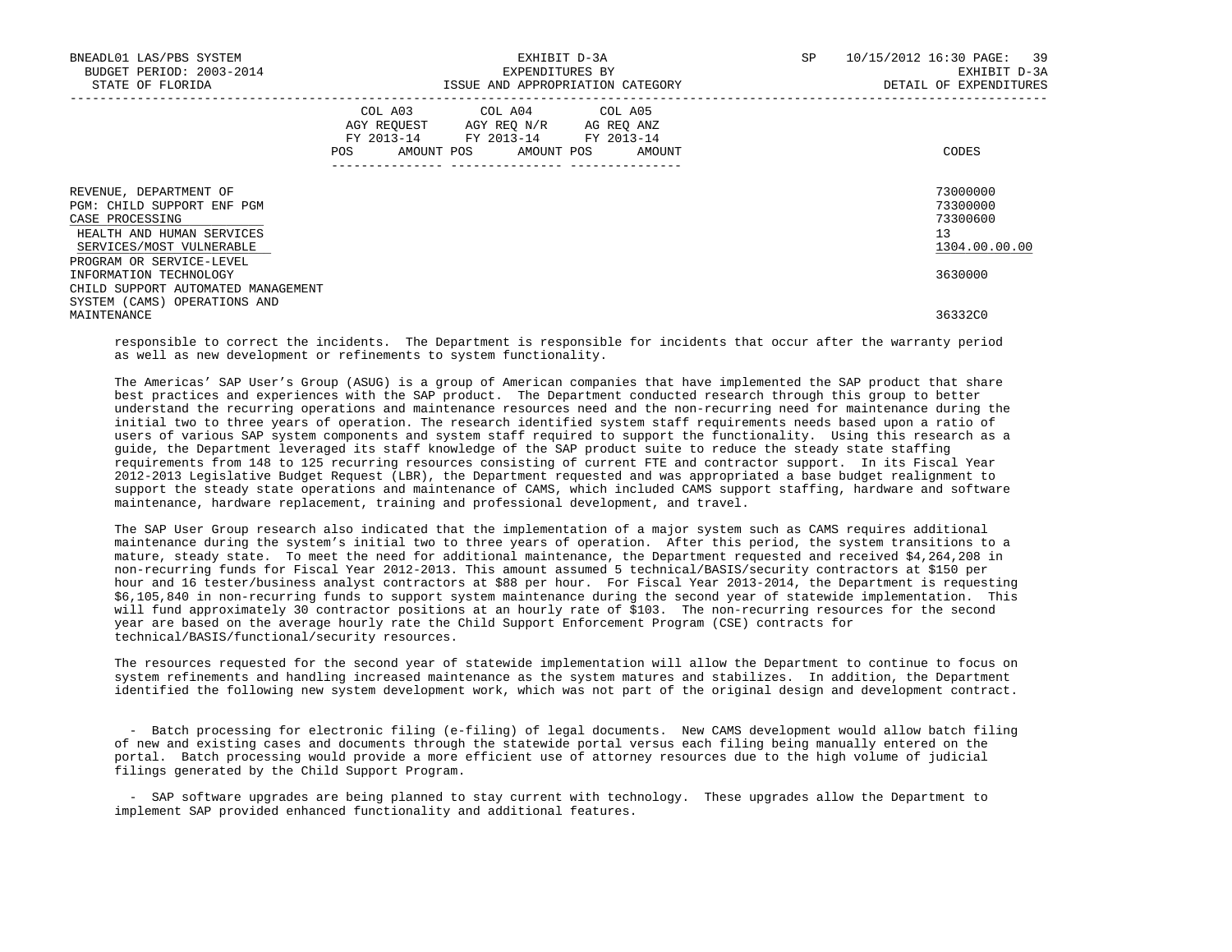| BNEADL01 LAS/PBS SYSTEM<br>BUDGET PERIOD: 2003-2014<br>STATE OF FLORIDA                                                          |            | EXHIBIT D-3A<br>EXPENDITURES BY<br>ISSUE AND APPROPRIATION CATEGORY                                                                                     | SP | 10/15/2012 16:30 PAGE: 40<br>EXHIBIT D-3A<br>DETAIL OF EXPENDITURES |
|----------------------------------------------------------------------------------------------------------------------------------|------------|---------------------------------------------------------------------------------------------------------------------------------------------------------|----|---------------------------------------------------------------------|
|                                                                                                                                  | <b>POS</b> | COL A03 COL A04 COL A05<br>AGY REQUEST AGY REO N/R AG REO ANZ<br>FY 2013-14 FY 2013-14 FY 2013-14<br>AMOUNT POS AMOUNT POS<br>AMOUNT<br>--------------- |    | CODES                                                               |
| REVENUE, DEPARTMENT OF<br>PGM: CHILD SUPPORT ENF PGM<br>CASE PROCESSING<br>HEALTH AND HUMAN SERVICES<br>SERVICES/MOST VULNERABLE |            |                                                                                                                                                         |    | 73000000<br>73300000<br>73300600<br>13<br>1304.00.00.00             |
| PROGRAM OR SERVICE-LEVEL<br>INFORMATION TECHNOLOGY<br>CHILD SUPPORT AUTOMATED MANAGEMENT<br>SYSTEM (CAMS) OPERATIONS AND         |            |                                                                                                                                                         |    | 3630000                                                             |
| MAINTENANCE                                                                                                                      |            |                                                                                                                                                         |    | 36332C0                                                             |

 - The current contract for the State Disbursement Unit services expires in August 2014. A contract or contracts for state disbursement services may require changes to daily interface files to and from CAMS in order to process child support payments.

 - An archiving solution for CAMS system data will need to be designed and developed. As the system stabilizes, analysis of the data produced is able to be projected and archiving rules defined.

 - E-services expansion to increase opportunities for customers to use self-service options and to enable employers to more easily meet requirements through electronic means if the employer would prefer to do business electronically.

Cost Analysis:

 The cost for each contractual position is based upon 1,976 hours being worked annually. The 30 FTE equivalent positions for technical/BASIS/functional/security contractors are requested at an average cost of \$103 per hour for a total non-recurring cost of \$6,105,840. It should be noted that more than one additional year may be required to reach the steady state, and additional non-recurring resources may be requested again in the Department's FY 2014-15 LBR. Funding of this issue will support the State's five year Strategic Plan by enabling CSE to improve the efficiency and effectiveness of its efforts to get more support to the children of Florida. Specifically, this request supports Strategic Objective #25 Improve the efficiency and effectiveness of government agencies at all levels. If this issue is not funded, required operations and maintenance tasks may not be completed timely, resulting in increased time for the system to reach maturity and a steady state. \*\*\*\*\*\*\*\*\*\*\*\*\*\*\*\*\*\*\*\*\*\*\*\*\*\*\*\*\*\*\*\*\*\*\*\*\*\*\*\*\*\*\*\*\*\*\*\*\*\*\*\*\*\*\*\*\*\*\*\*\*\*\*\*\*\*\*\*\*\*\*\*\*\*\*\*\*\*\*\*\*\*\*\*\*\*\*\*\*\*\*\*\*\*\*\*\*\*\*\*\*\*\*\*\*\*\*\*\*\*\*\*\*\*\*\*\*\*\*\*\*\*\*\*\*\*\*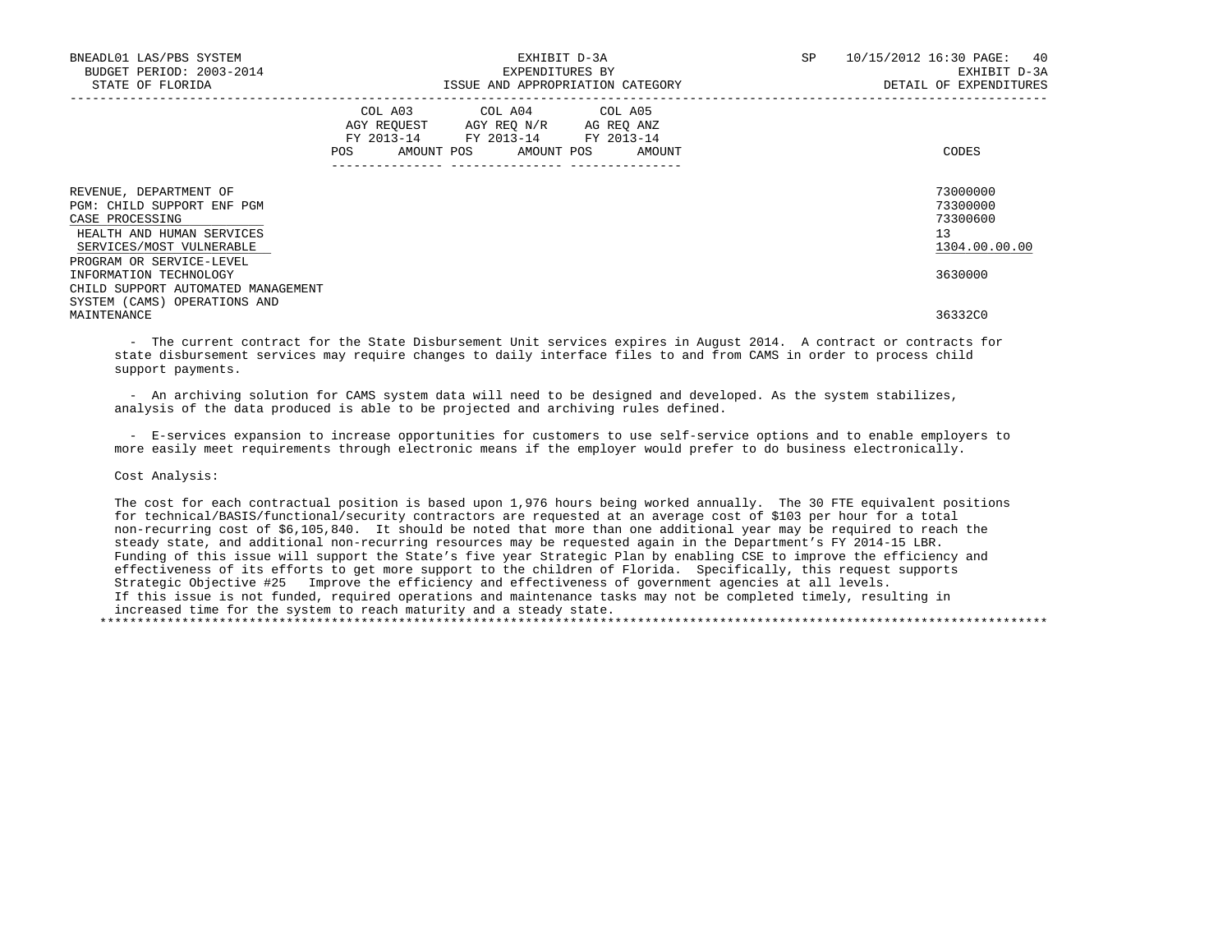| BNEADL01 LAS/PBS SYSTEM<br>BUDGET PERIOD: 2003-2014<br>STATE OF FLORIDA                                                                                                                                                                                                                                                                 | EXHIBIT D-3A<br>EXPENDITURES BY<br>ISSUE AND APPROPRIATION CATEGORY                                                                             | 10/15/2012 16:30 PAGE: 41<br>SP and the set of the set of the set of the set of the set of the set of the set of the set of the set of the set of the set of the set of the set of the set of the set of the set of the set of the set of the set of the se<br>EXHIBIT D-3A<br>DETAIL OF EXPENDITURES |
|-----------------------------------------------------------------------------------------------------------------------------------------------------------------------------------------------------------------------------------------------------------------------------------------------------------------------------------------|-------------------------------------------------------------------------------------------------------------------------------------------------|-------------------------------------------------------------------------------------------------------------------------------------------------------------------------------------------------------------------------------------------------------------------------------------------------------|
|                                                                                                                                                                                                                                                                                                                                         | COL A03 COL A04 COL A05<br>AGY REQUEST AGY REQ N/R AG REQ ANZ<br>FY 2013-14 FY 2013-14 FY 2013-14<br><b>POS</b><br>AMOUNT POS AMOUNT POS AMOUNT | CODES                                                                                                                                                                                                                                                                                                 |
| REVENUE, DEPARTMENT OF<br>PGM: CHILD SUPPORT ENF PGM<br>CASE PROCESSING<br>HEALTH AND HUMAN SERVICES<br>SERVICES/MOST VULNERABLE<br>CHILD SUPPORT ENFORCEMENT PROGRAM<br>INITIATIVES<br>INCREASED COST TO STATE ATTORNEY'S<br>OFFICE CONTRACT WITH CHILD SUPPORT<br><b>ENFORCEMENT</b><br>SPECIAL CATEGORIES<br>PUR/SVCS-CHILD SUPP ENF |                                                                                                                                                 | 73000000<br>73300000<br>73300600<br>13<br>1304.00.00.00<br>4400000<br>4401120<br>100000<br>102877                                                                                                                                                                                                     |
| GENERAL REVENUE FUND<br>FEDERAL GRANTS TRUST FUND -FEDERL<br>TOTAL APPRO                                                                                                                                                                                                                                                                | $-MATCH$ 24,866<br>48,269<br>73,135                                                                                                             | 1000 2<br>2261 3                                                                                                                                                                                                                                                                                      |
|                                                                                                                                                                                                                                                                                                                                         |                                                                                                                                                 |                                                                                                                                                                                                                                                                                                       |

AGENCY ISSUE NARRATIVE:

2013-2014 BUDGET YEAR NARRATIVE: IT COMPONENT? NO

 This issue requests \$213,844 in funding to reimburse the State Attorney's Office (SAO) for operational cost increases based on its partnership with the Department of Revenue's Child Support Enforcement Program.

\*\*\*\*\*\*\*\*\*\*\*\*\*\*\*\*\*\*\*\*\*\*\*\*\*\*\*\*\*\*\*\*\*\*\*\*\*\*\*\*\*\*\*\*\*\*\*\*\*\*\*\*\*\*\*\*\*\*\*\*\*\*\*\*\*\*\*\*\*\*\*\*\*\*\*\*\*\*\*\*\*\*\*\*\*\*\*\*\*\*\*\*\*\*\*\*\*\*\*\*\*\*\*\*\*\*\*\*\*\*\*\*\*\*\*\*\*\*\*\*\*\*\*\*\*\*\*

 The State Attorney's Office (SAO) provides child support enforcement Services in Miami-Dade County pursuant to a cost reimbursable contract with the Department of Revenue (DOR).

 Due to non-renewal of the facility lease in December 2011, all SAO child support enforcement staff in the Miami-Dade office moved to new offices in the county owned Miami-Dade Overtown Transit Village Tower II.

 Miami-Dade County has established a Single Unified Network for all network users occupying the facility and charges a \$10 per active network port fee. The Single Unified Network includes management, maintenance and support for the main core router and floor switches; monitoring of equipment operations; securing the SAO's network traffic; and maintaining a resilient network infrastructure. Technical support personnel are on site to troubleshoot, configure, manage and complete network support requests, and to respond to network failures. Miami-Dade County personnel are required to obtain permission from the State Attorney's Office in order to access any portion of the child support enforcement network. The Miami-Dade SAO estimates that 700 active network ports will support all servers, pc's, printers, copiers and fax machines at \$10 each per month for a total annual cost of \$84,000.

 Additionally, the lease cost for the new facility is greater than the cost of the previous office space. Office space in the new facility for the main child support enforcement location and records storage is 90,774 square feet and accommodates 400 employees plus waiting areas to conduct child support enforcement administrative and legal activities. Additional funding needed to cover the annual rental rate increase from State Fiscal Year (SFY) 2011-12 (\$1,901,587) to SFY 2013-14 (\$2,031,431) is \$129,844.

The total of both SAO issues is \$213,844,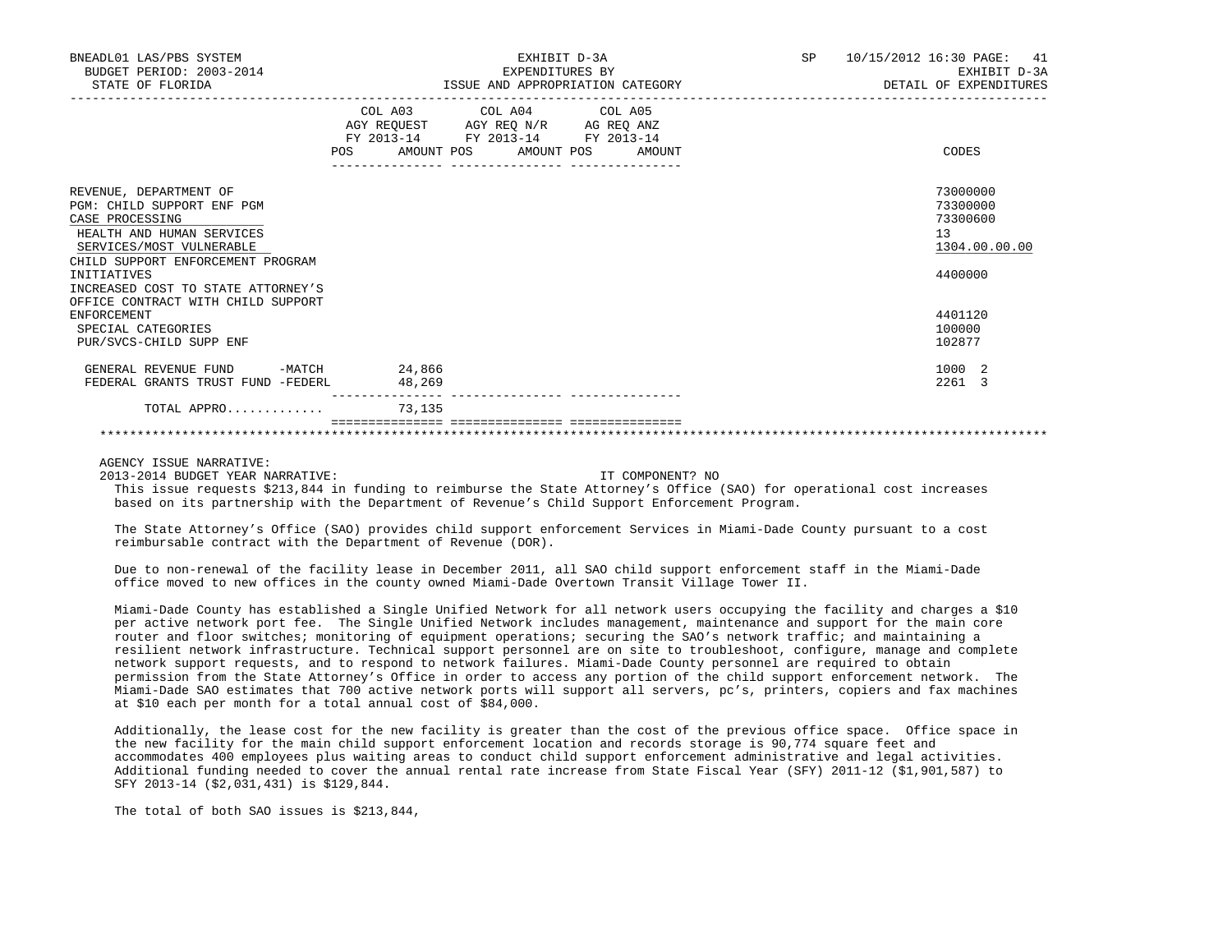| BNEADL01 LAS/PBS SYSTEM<br>BUDGET PERIOD: 2003-2014<br>STATE OF FLORIDA                                                                                               | EXHIBIT D-3A<br>EXPENDITURES BY<br>ISSUE AND APPROPRIATION CATEGORY                                                                   | SP<br>10/15/2012 16:30 PAGE: 42<br>EXHIBIT D-3A<br>DETAIL OF EXPENDITURES |
|-----------------------------------------------------------------------------------------------------------------------------------------------------------------------|---------------------------------------------------------------------------------------------------------------------------------------|---------------------------------------------------------------------------|
|                                                                                                                                                                       | COL A03 COL A04 COL A05<br>AGY REQUEST AGY REQ N/R AG REQ ANZ<br>FY 2013-14 FY 2013-14 FY 2013-14<br>POS AMOUNT POS AMOUNT POS AMOUNT | CODES                                                                     |
| REVENUE, DEPARTMENT OF<br>PGM: CHILD SUPPORT ENF PGM<br>CASE PROCESSING<br>HEALTH AND HUMAN SERVICES<br>SERVICES/MOST VULNERABLE<br>CHILD SUPPORT ENFORCEMENT PROGRAM |                                                                                                                                       | 73000000<br>73300000<br>73300600<br>13<br>1304.00.00.00                   |
| INITIATIVES<br>INCREASED COST TO STATE ATTORNEY'S<br>OFFICE CONTRACT WITH CHILD SUPPORT<br>ENFORCEMENT                                                                |                                                                                                                                       | 4400000<br>4401120                                                        |

 Funding to support these cost increases is not currently available in the State Attorney's child support contract with the Department of Revenue. The State Attorney's Office is submitting Legislative Budget Request issues 36240C0 and 2301900 to request funding for these cost increases. This amount requested in this issue mirrors the State Attorney's Office issues 36240C0 and 2301900.

 If this issue is not funded, the SAO will be required to continue absorbing these fixed cost increases within their existing contract, mostly through further delaying filling vacant positions. This in turn could adversely affect services to customers and ultimately adversely impact child support collections.

 Funding of this issue will support the Florida Strategic Plan for Economic Development by maintaining the efficiency and effectiveness of the Miami-Dade child support enforcement office. Specifically, this request aligns with Strategy #25 - Improve the efficiency and effectiveness of government agencies at all levels. \*\*\*\*\*\*\*\*\*\*\*\*\*\*\*\*\*\*\*\*\*\*\*\*\*\*\*\*\*\*\*\*\*\*\*\*\*\*\*\*\*\*\*\*\*\*\*\*\*\*\*\*\*\*\*\*\*\*\*\*\*\*\*\*\*\*\*\*\*\*\*\*\*\*\*\*\*\*\*\*\*\*\*\*\*\*\*\*\*\*\*\*\*\*\*\*\*\*\*\*\*\*\*\*\*\*\*\*\*\*\*\*\*\*\*\*\*\*\*\*\*\*\*\*\*\*\*

| TOTAL: SERVICES/MOST VULNERABLE<br>BY FUND TYPE                                      |                          |           | 1304.00.00.00 |
|--------------------------------------------------------------------------------------|--------------------------|-----------|---------------|
| GENERAL REVENUE FUND<br>TRUST FUNDS                                                  | 22,235,435<br>61,927,469 | 1,526,461 | 1000<br>2000  |
| TOTAL POSITIONS 931.00<br>TOTAL PROG COMP 84,162,904<br>TOTAL SALARY RATE 27,139,606 |                          | 1,526,461 |               |

=============== =============== ===============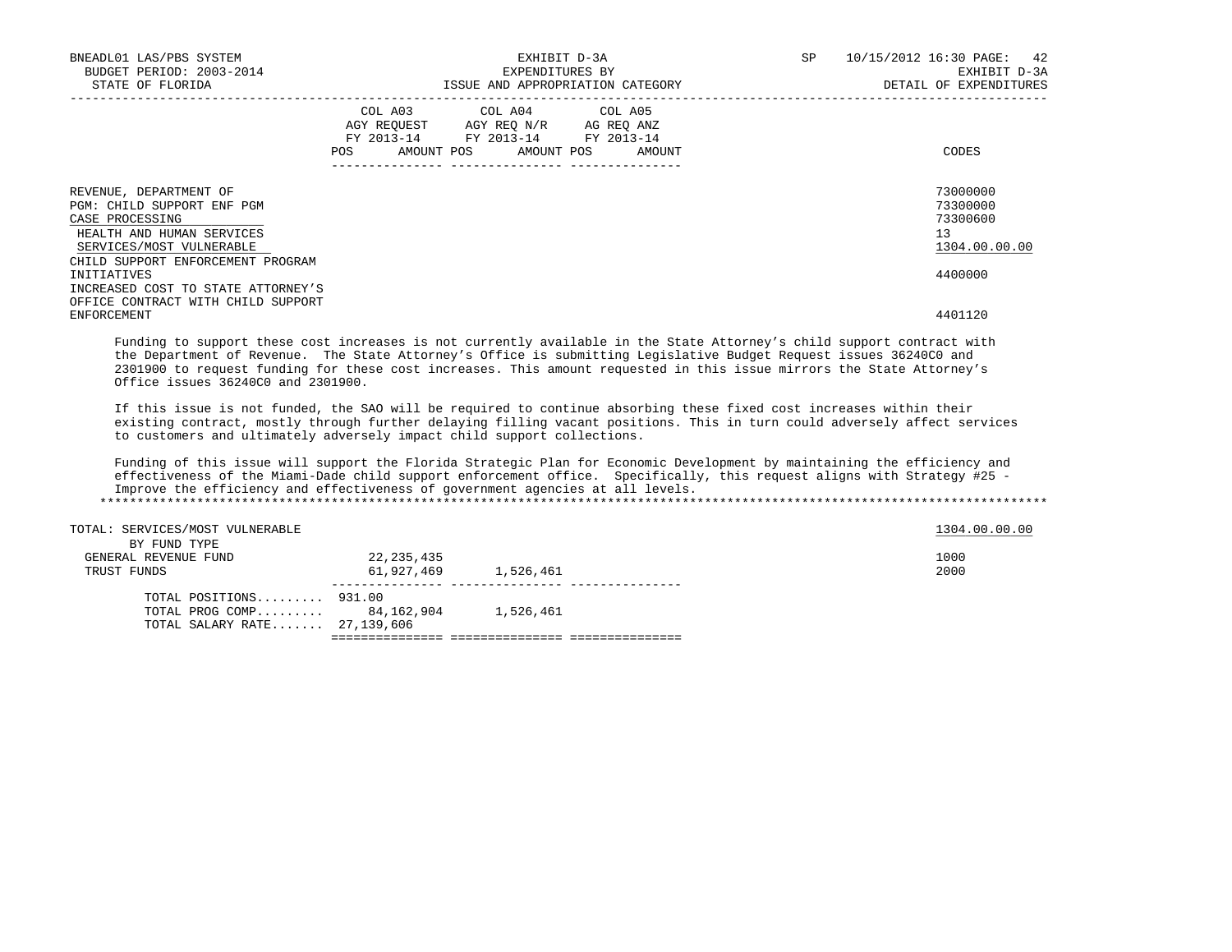| BUDGET PERIOD: 2003-2014<br>STATE OF FLORIDA                                                                                                                                                                                                   | _____________________________                                                                                                                                                                                                                                                                                                                                                                                                       | EXHIBIT D-3A<br>EXPENDITURES BY<br>ISSUE AND APPROPRIATION CATEGORY                                                   |         | SP <sub>2</sub> | 10/15/2012 16:30 PAGE:<br>43<br>EXHIBIT D-3A<br>DETAIL OF EXPENDITURES                  |
|------------------------------------------------------------------------------------------------------------------------------------------------------------------------------------------------------------------------------------------------|-------------------------------------------------------------------------------------------------------------------------------------------------------------------------------------------------------------------------------------------------------------------------------------------------------------------------------------------------------------------------------------------------------------------------------------|-----------------------------------------------------------------------------------------------------------------------|---------|-----------------|-----------------------------------------------------------------------------------------|
|                                                                                                                                                                                                                                                | COL A03                                                                                                                                                                                                                                                                                                                                                                                                                             | COL A04<br>AGY REQUEST AGY REQ N/R AG REQ ANZ<br>FY 2013-14 FY 2013-14 FY 2013-14<br>POS AMOUNT POS AMOUNT POS AMOUNT | COL A05 |                 | CODES                                                                                   |
| REVENUE, DEPARTMENT OF<br>PGM: CHILD SUPPORT ENF PGM<br>REMITTANCE AND DISTN<br>HEALTH AND HUMAN SERVICES<br>SERVICES/MOST VULNERABLE<br>ESTIMATED EXPENDITURES<br>ESTIMATED EXPENDITURES - OPERATIONS<br>SALARY RATE<br>SALARY RATE 2,513,762 |                                                                                                                                                                                                                                                                                                                                                                                                                                     |                                                                                                                       |         |                 | 73000000<br>73300000<br>73300700<br>13<br>1304.00.00.00<br>1000000<br>1001000<br>000000 |
| SALARIES AND BENEFITS                                                                                                                                                                                                                          |                                                                                                                                                                                                                                                                                                                                                                                                                                     |                                                                                                                       |         |                 | 010000                                                                                  |
| GENERAL REVENUE FUND -MATCH 1,231,497<br>CSE APP FEE & PROG REV TF -MATCH 27,673<br>FEDERAL GRANTS TRUST FUND -FEDERL 2,447,299                                                                                                                | _______________                                                                                                                                                                                                                                                                                                                                                                                                                     |                                                                                                                       |         |                 | 1000 2<br>2104 2<br>2261 3                                                              |
| TOTAL POSITIONS 79.00<br>TOTAL APPRO 3,706,469                                                                                                                                                                                                 | $\begin{minipage}{0.03\textwidth} \begin{tabular}{l} \textbf{1} & \textbf{2} & \textbf{3} & \textbf{5} & \textbf{5} & \textbf{6} & \textbf{6} & \textbf{7} & \textbf{8} & \textbf{9} & \textbf{9} & \textbf{9} & \textbf{9} & \textbf{9} & \textbf{9} & \textbf{9} & \textbf{9} & \textbf{9} & \textbf{9} & \textbf{9} & \textbf{9} & \textbf{9} & \textbf{9} & \textbf{9} & \textbf{9} & \textbf{9} & \textbf{9} & \textbf{9} & \$ |                                                                                                                       |         |                 |                                                                                         |
| OTHER PERSONAL SERVICES                                                                                                                                                                                                                        |                                                                                                                                                                                                                                                                                                                                                                                                                                     |                                                                                                                       |         |                 | 030000                                                                                  |
| GENERAL REVENUE FUND -MATCH<br>CSE APP FEE & PROG REV TF -MATCH<br>FEDERAL GRANTS TRUST FUND -FEDERL                                                                                                                                           | 8,298<br>8,720<br>33,036                                                                                                                                                                                                                                                                                                                                                                                                            |                                                                                                                       |         |                 | 1000 2<br>2104 2<br>2261 3                                                              |
| TOTAL APPRO                                                                                                                                                                                                                                    | 50,054                                                                                                                                                                                                                                                                                                                                                                                                                              |                                                                                                                       |         |                 |                                                                                         |
| <b>EXPENSES</b>                                                                                                                                                                                                                                |                                                                                                                                                                                                                                                                                                                                                                                                                                     |                                                                                                                       |         |                 | 040000                                                                                  |
| GENERAL REVENUE FUND -MATCH<br>CHILD SUPPORT INCENTIVE TF-MATCH<br>CSE APP FEE & PROG REV TF -MATCH<br>FEDERAL GRANTS TRUST FUND -FEDERL                                                                                                       | 597,867<br>819<br>786<br>1,175,194                                                                                                                                                                                                                                                                                                                                                                                                  |                                                                                                                       |         |                 | 1000 2<br>2075 2<br>2104 2<br>2261 3                                                    |
| TOTAL APPRO                                                                                                                                                                                                                                    | 1,774,666                                                                                                                                                                                                                                                                                                                                                                                                                           |                                                                                                                       |         |                 |                                                                                         |
| OPERATING CAPITAL OUTLAY                                                                                                                                                                                                                       |                                                                                                                                                                                                                                                                                                                                                                                                                                     |                                                                                                                       |         |                 | 060000                                                                                  |
| GENERAL REVENUE FUND -MATCH<br>FEDERAL GRANTS TRUST FUND -FEDERL                                                                                                                                                                               | 54,748<br>108,663                                                                                                                                                                                                                                                                                                                                                                                                                   |                                                                                                                       |         |                 | 1000 2<br>2261 3                                                                        |
| TOTAL APPRO                                                                                                                                                                                                                                    | $- - -$<br>163,411                                                                                                                                                                                                                                                                                                                                                                                                                  |                                                                                                                       |         |                 |                                                                                         |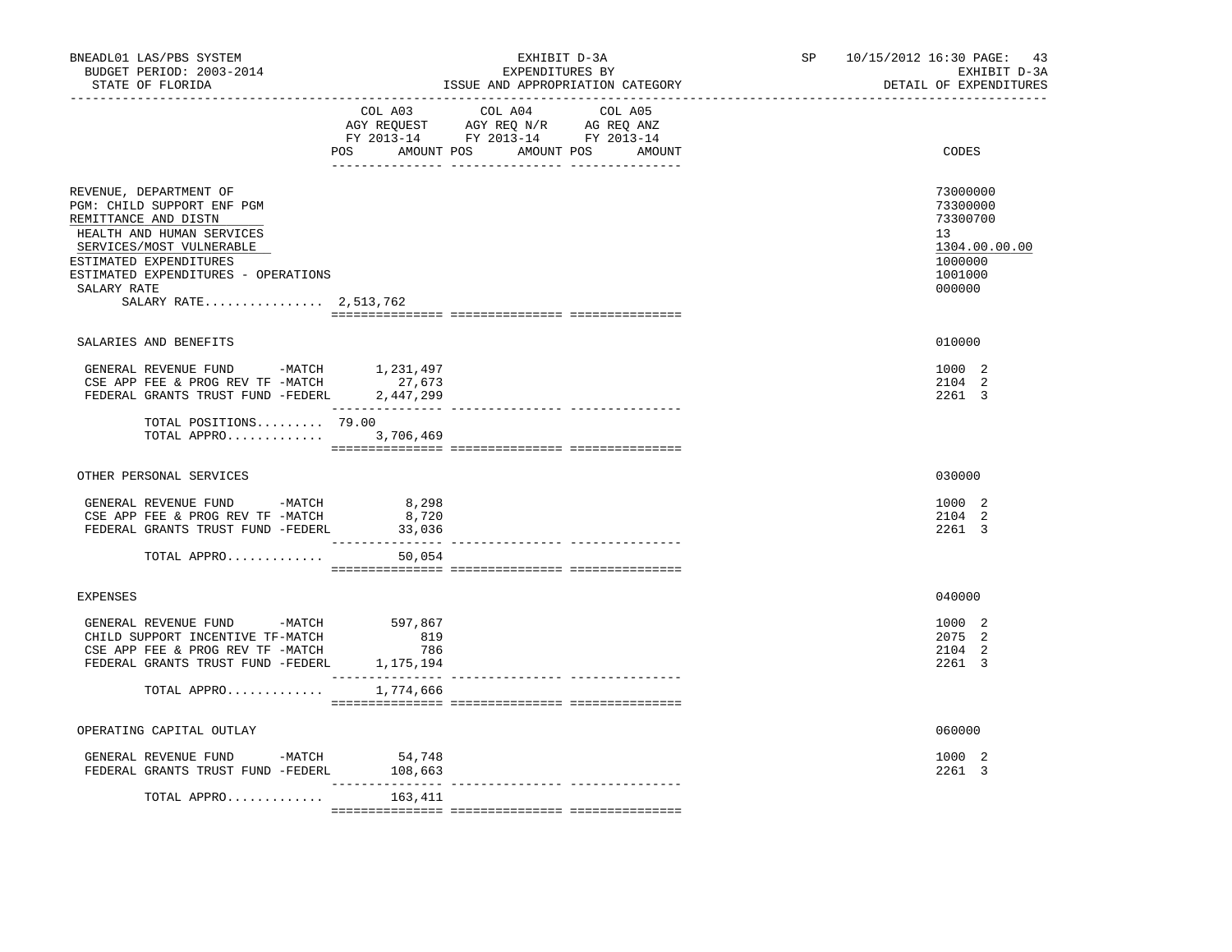| BNEADL01 LAS/PBS SYSTEM<br>BUDGET PERIOD: 2003-2014<br>STATE OF FLORIDA<br>. _ _ _ _ _ _ _ _ _ _ _ _ _ _ _ _ _                                                                                                                                             |           |                              | EXHIBIT D-3A<br>EXPENDITURES BY                                                                 | ISSUE AND APPROPRIATION CATEGORY |  | SP 10/15/2012 16:30 PAGE:<br>44<br>EXHIBIT D-3A<br>DETAIL OF EXPENDITURES                         |
|------------------------------------------------------------------------------------------------------------------------------------------------------------------------------------------------------------------------------------------------------------|-----------|------------------------------|-------------------------------------------------------------------------------------------------|----------------------------------|--|---------------------------------------------------------------------------------------------------|
|                                                                                                                                                                                                                                                            |           | COL A03<br>AMOUNT POS<br>POS | COL A04<br>AGY REQUEST AGY REQ N/R AG REQ ANZ<br>FY 2013-14 FY 2013-14 FY 2013-14<br>AMOUNT POS | COL A05<br>AMOUNT                |  | CODES                                                                                             |
| REVENUE, DEPARTMENT OF<br>PGM: CHILD SUPPORT ENF PGM<br>REMITTANCE AND DISTN<br>HEALTH AND HUMAN SERVICES<br>SERVICES/MOST VULNERABLE<br>ESTIMATED EXPENDITURES<br>ESTIMATED EXPENDITURES - OPERATIONS<br>SPECIAL CATEGORIES<br>TR GR TO CHILD SUPP ENFORC |           |                              |                                                                                                 |                                  |  | 73000000<br>73300000<br>73300700<br>13<br>1304.00.00.00<br>1000000<br>1001000<br>100000<br>101133 |
| GENERAL REVENUE FUND -STATE 2,241,987                                                                                                                                                                                                                      |           |                              |                                                                                                 |                                  |  | 1000 1                                                                                            |
| PUR/SVCS-CHILD SUPP ENF                                                                                                                                                                                                                                    |           |                              |                                                                                                 |                                  |  | 102877                                                                                            |
| GENERAL REVENUE FUND                                                                                                                                                                                                                                       | $-MATCH$  | 3,814,074                    |                                                                                                 |                                  |  | 1000 2                                                                                            |
| CHILD SUPPORT INCENTIVE TF-MATCH                                                                                                                                                                                                                           | $-FEDERL$ | 1,002,404<br>6,759,997       |                                                                                                 |                                  |  | 2075 2<br>2075 3                                                                                  |
| TOTAL CHILD SUPPORT INCENTIVE TF 7,762,401                                                                                                                                                                                                                 |           |                              |                                                                                                 |                                  |  | 2075                                                                                              |
| COURT/CSE COLL SYS TF -MATCH                                                                                                                                                                                                                               |           | 1,457,098                    |                                                                                                 |                                  |  | 2115 2                                                                                            |
| FEDERAL GRANTS TRUST FUND -FEDERL 18,962,014                                                                                                                                                                                                               |           |                              |                                                                                                 |                                  |  | 2261 3                                                                                            |
| TOTAL APPRO 31,995,587                                                                                                                                                                                                                                     |           |                              |                                                                                                 |                                  |  |                                                                                                   |
| RISK MANAGEMENT INSURANCE                                                                                                                                                                                                                                  |           |                              |                                                                                                 |                                  |  | 103241                                                                                            |
| GENERAL REVENUE FUND -MATCH<br>FEDERAL GRANTS TRUST FUND -FEDERL                                                                                                                                                                                           |           | 11,025<br>21,401             |                                                                                                 |                                  |  | 1000 2<br>2261 3                                                                                  |
| TOTAL APPRO                                                                                                                                                                                                                                                |           | 32,426                       |                                                                                                 |                                  |  |                                                                                                   |
| LEASE/PURCHASE/EQUIPMENT                                                                                                                                                                                                                                   |           |                              |                                                                                                 |                                  |  | 105281                                                                                            |
| GENERAL REVENUE FUND -MATCH<br>FEDERAL GRANTS TRUST FUND -FEDERL                                                                                                                                                                                           |           | 2,026<br>3,933<br>_________  |                                                                                                 | ------------- ----------------   |  | 1000 2<br>2261 3                                                                                  |
| TOTAL APPRO                                                                                                                                                                                                                                                |           | 5,959                        |                                                                                                 |                                  |  |                                                                                                   |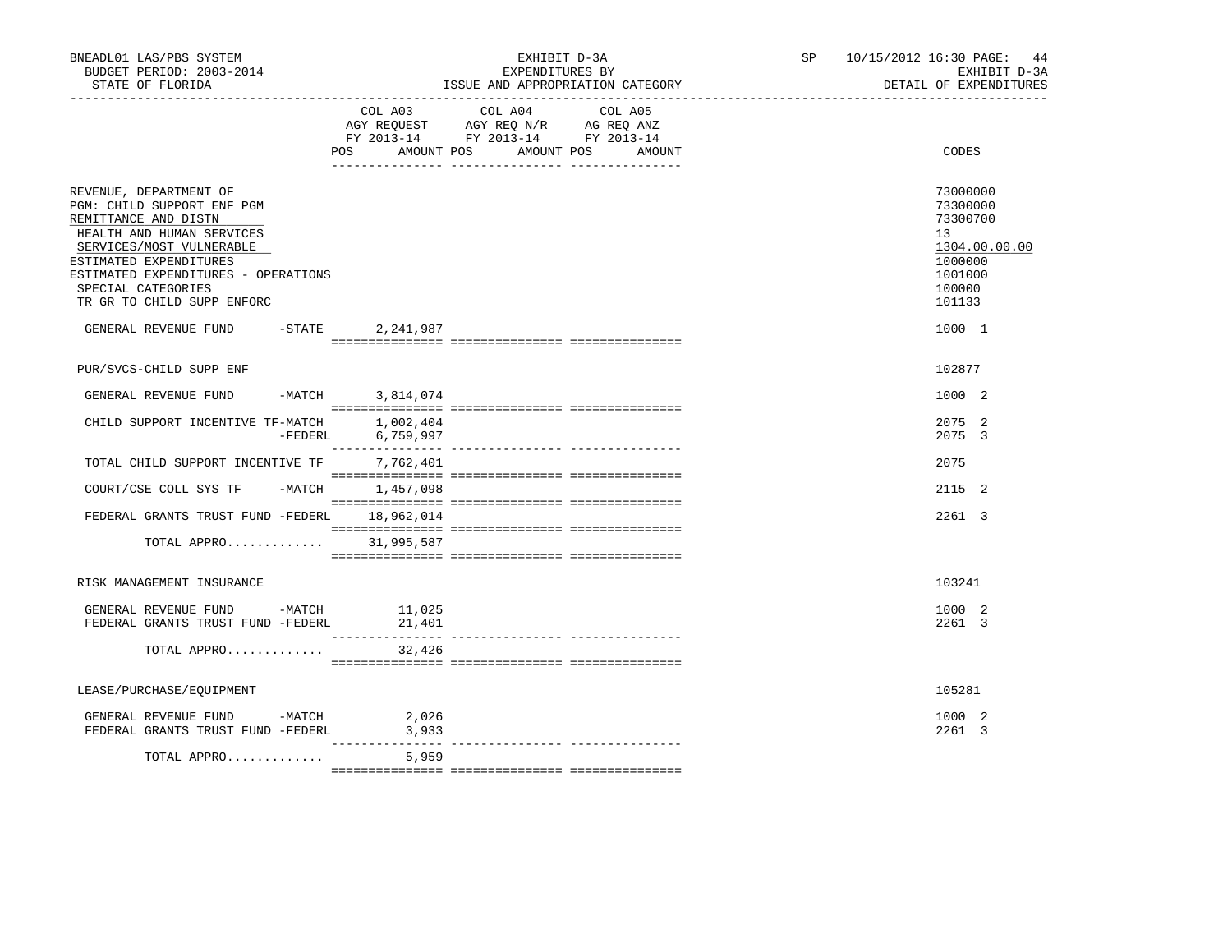| BNEADL01 LAS/PBS SYSTEM<br>BUDGET PERIOD: 2003-2014<br>STATE OF FLORIDA<br>------------------                                                                                                                                                                  |                            | EXHIBIT D-3A<br>EXPENDITURES BY<br>ISSUE AND APPROPRIATION CATEGORY                                                       | SP <sub>2</sub> | 10/15/2012 16:30 PAGE: 45<br>EXHIBIT D-3A<br>DETAIL OF EXPENDITURES                               |  |
|----------------------------------------------------------------------------------------------------------------------------------------------------------------------------------------------------------------------------------------------------------------|----------------------------|---------------------------------------------------------------------------------------------------------------------------|-----------------|---------------------------------------------------------------------------------------------------|--|
|                                                                                                                                                                                                                                                                | POS<br>AMOUNT POS          | COL A03 COL A04 COL A05<br>AGY REQUEST AGY REQ N/R AG REQ ANZ<br>FY 2013-14 FY 2013-14 FY 2013-14<br>AMOUNT POS<br>AMOUNT |                 | CODES                                                                                             |  |
| REVENUE, DEPARTMENT OF<br>PGM: CHILD SUPPORT ENF PGM<br>REMITTANCE AND DISTN<br>HEALTH AND HUMAN SERVICES<br>SERVICES/MOST VULNERABLE<br>ESTIMATED EXPENDITURES<br>ESTIMATED EXPENDITURES - OPERATIONS<br>FINANCIAL ASSISTANCE PAYMT<br>CHILD SUPPORT-POL SUBD |                            |                                                                                                                           |                 | 73000000<br>73300000<br>73300700<br>13<br>1304.00.00.00<br>1000000<br>1001000<br>110000<br>110042 |  |
| CHILD SUPPORT INCENTIVE TF-FEDERL                                                                                                                                                                                                                              | 750,000                    |                                                                                                                           |                 | 2075 3                                                                                            |  |
| DATA PROCESSING SERVICES<br>DCF DATA CENTER                                                                                                                                                                                                                    |                            |                                                                                                                           |                 | 210000<br>210008                                                                                  |  |
| CHILD SUPPORT INCENTIVE TF-MATCH 16,887<br>FEDERAL GRANTS TRUST FUND -FEDERL                                                                                                                                                                                   | 32,781<br>________________ |                                                                                                                           |                 | 2075 2<br>2261 3                                                                                  |  |
| TOTAL APPRO                                                                                                                                                                                                                                                    | 49,668                     |                                                                                                                           |                 |                                                                                                   |  |
| NORTHWOOD SRC (NSRC)                                                                                                                                                                                                                                           |                            |                                                                                                                           |                 | 210022                                                                                            |  |
| CHILD SUPPORT INCENTIVE TF-MATCH<br>FEDERAL GRANTS TRUST FUND -FEDERL                                                                                                                                                                                          | 16,268<br>31,578           |                                                                                                                           |                 | 2075 2<br>2261 3                                                                                  |  |
| TOTAL APPRO                                                                                                                                                                                                                                                    | 47,846                     |                                                                                                                           |                 |                                                                                                   |  |
| TOTAL: ESTIMATED EXPENDITURES - OPERATIONS<br>TOTAL POSITIONS 79.00<br>TOTAL ISSUE 40,818,073<br>TOTAL SALARY RATE $2,513,762$                                                                                                                                 |                            |                                                                                                                           |                 | 1001000                                                                                           |  |
| CASUALTY INSURANCE PREMIUM<br>ADJUSTMENT<br>SPECIAL CATEGORIES<br>RISK MANAGEMENT INSURANCE                                                                                                                                                                    |                            |                                                                                                                           |                 | 1001090<br>100000<br>103241                                                                       |  |
| GENERAL REVENUE FUND -MATCH<br>FEDERAL GRANTS TRUST FUND -FEDERL                                                                                                                                                                                               | 390<br>756                 |                                                                                                                           |                 | 1000 2<br>2261 3                                                                                  |  |
| TOTAL APPRO                                                                                                                                                                                                                                                    | 1,146                      |                                                                                                                           |                 |                                                                                                   |  |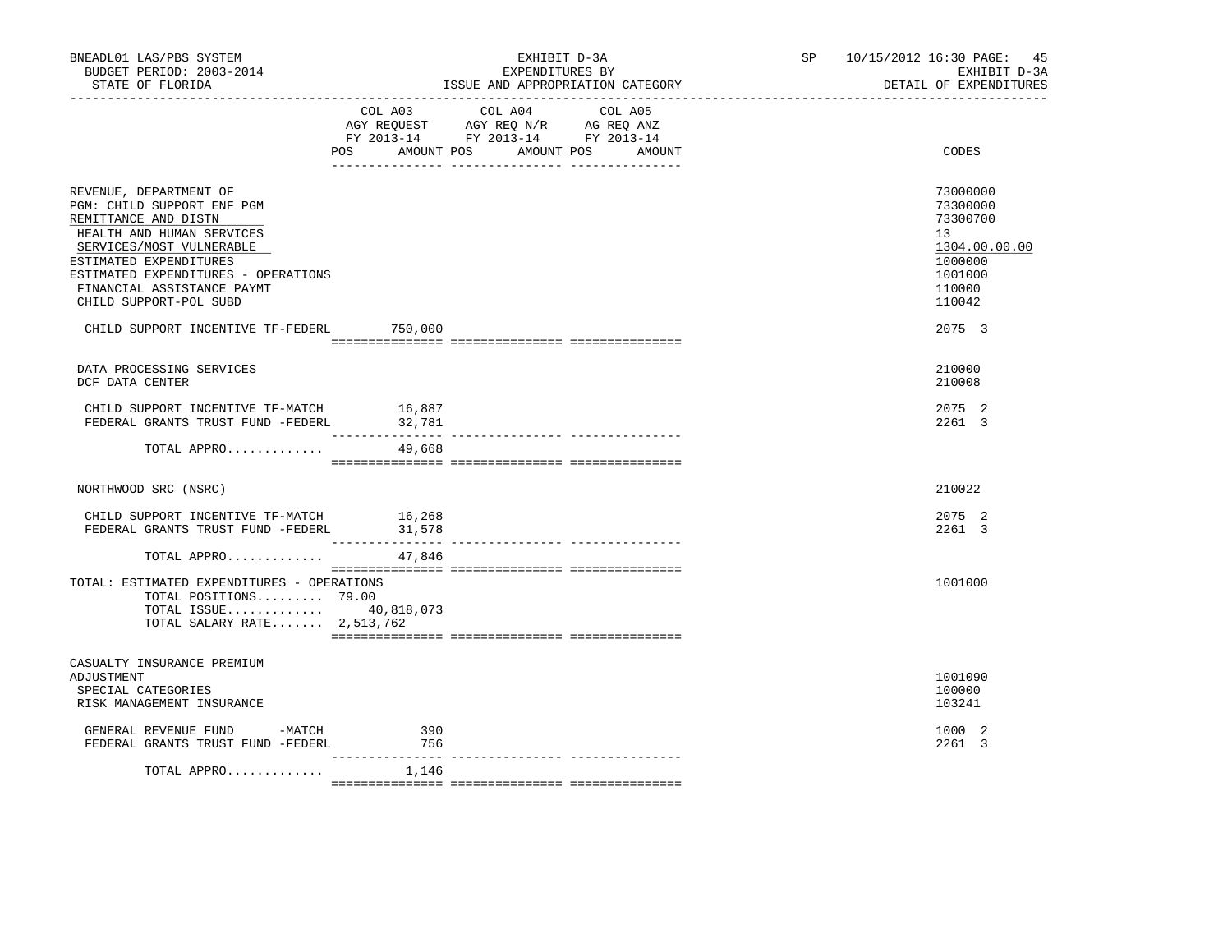| BNEADL01 LAS/PBS SYSTEM<br>BUDGET PERIOD: 2003-2014<br>STATE OF FLORIDA                                                                                                                      | EXHIBIT D-3A<br>EXPENDITURES BY<br>ISSUE AND APPROPRIATION CATEGORY                                                                         | SP 10/15/2012 16:30 PAGE: 46<br>EXHIBIT D-3A<br>DETAIL OF EXPENDITURES |
|----------------------------------------------------------------------------------------------------------------------------------------------------------------------------------------------|---------------------------------------------------------------------------------------------------------------------------------------------|------------------------------------------------------------------------|
|                                                                                                                                                                                              | COL A04<br>COL A03<br>COL A05<br>AGY REQUEST AGY REQ N/R AG REQ ANZ<br>FY 2013-14 FY 2013-14 FY 2013-14<br>POS AMOUNT POS AMOUNT POS AMOUNT | CODES                                                                  |
| REVENUE, DEPARTMENT OF<br>PGM: CHILD SUPPORT ENF PGM<br>REMITTANCE AND DISTN<br>HEALTH AND HUMAN SERVICES<br>SERVICES/MOST VULNERABLE<br>ESTIMATED EXPENDITURES<br>FLORIDA RETIREMENT SYSTEM |                                                                                                                                             | 73000000<br>73300000<br>73300700<br>13<br>1304.00.00.00<br>1000000     |
| CONTRIBUTION ADJUSTMENT FOR<br>FISCAL YEAR 2012-2013<br>SALARIES AND BENEFITS                                                                                                                |                                                                                                                                             | 1001240<br>010000                                                      |
| GENERAL REVENUE FUND -MATCH<br>CSE APP FEE & PROG REV TF -MATCH<br>FEDERAL GRANTS TRUST FUND -FEDERL                                                                                         | 2,540<br>57<br>5,042                                                                                                                        | 1000 2<br>2104 2<br>2261 3                                             |
| TOTAL APPRO                                                                                                                                                                                  | 7,639                                                                                                                                       |                                                                        |
| DATA PROCESSING SERVICES<br>NORTHWOOD SRC (NSRC)                                                                                                                                             |                                                                                                                                             | 210000<br>210022                                                       |
| CHILD SUPPORT INCENTIVE TF-MATCH<br>FEDERAL GRANTS TRUST FUND -FEDERL                                                                                                                        | 8<br>16                                                                                                                                     | 2075 2<br>2261 3                                                       |
| TOTAL APPRO                                                                                                                                                                                  | 24                                                                                                                                          |                                                                        |
| TOTAL: FLORIDA RETIREMENT SYSTEM<br>CONTRIBUTION ADJUSTMENT FOR<br>FISCAL YEAR 2012-2013<br>TOTAL ISSUE                                                                                      | 7,663                                                                                                                                       | 1001240                                                                |
| ADJUSTMENT TO STATE HEALTH<br>INSURANCE PREMIUM CONTRIBUTION -<br>FISCAL YEAR 2012-13                                                                                                        |                                                                                                                                             | 1001830                                                                |
| SALARIES AND BENEFITS<br>GENERAL REVENUE FUND -MATCH<br>CSE APP FEE & PROG REV TF -MATCH<br>FEDERAL GRANTS TRUST FUND -FEDERL                                                                | 2,752<br>62<br>5,462                                                                                                                        | 010000<br>1000 2<br>2104 2<br>2261 3                                   |
| TOTAL APPRO                                                                                                                                                                                  | 8,276                                                                                                                                       |                                                                        |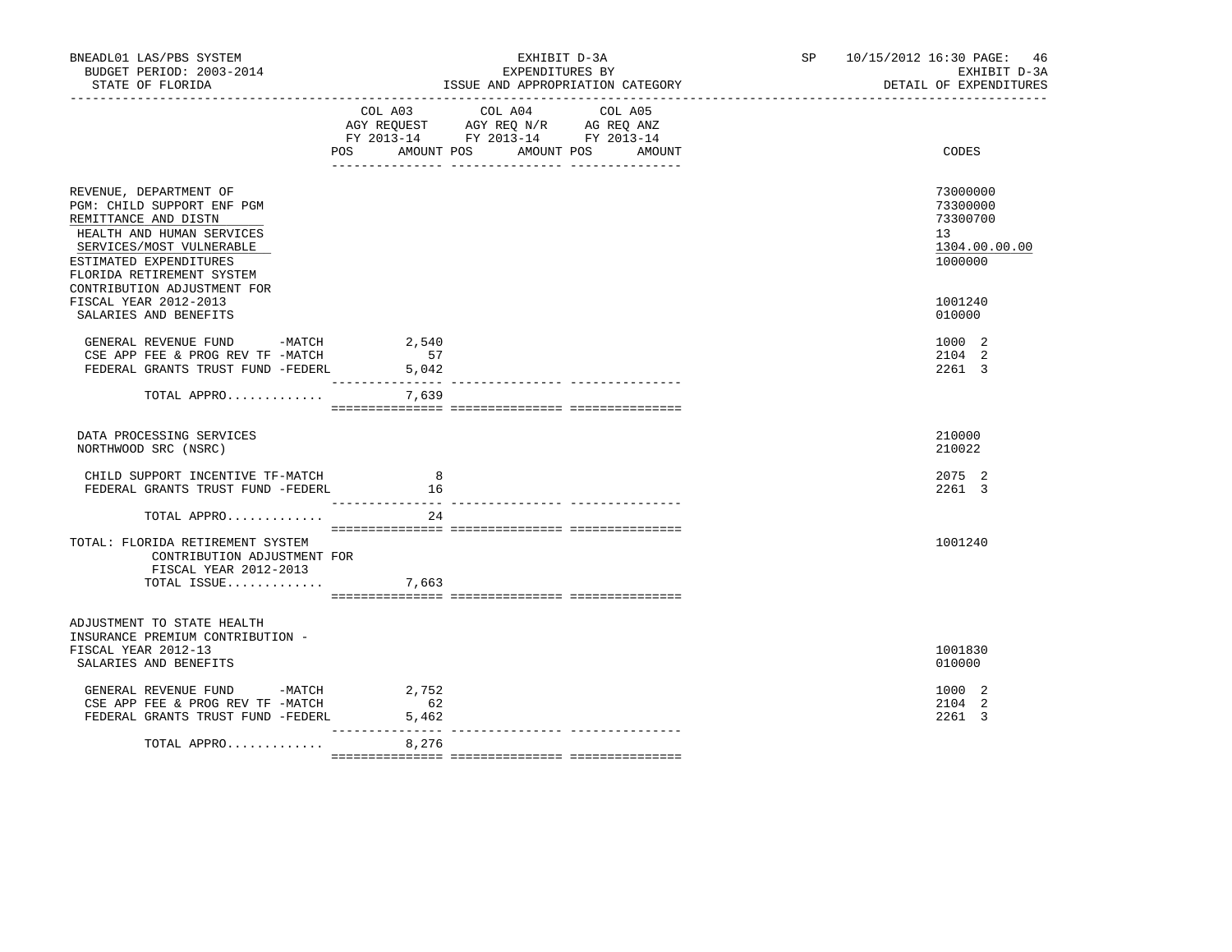| BNEADL01 LAS/PBS SYSTEM<br>BUDGET PERIOD: 2003-2014<br>STATE OF FLORIDA                                                                                                                                                                                                                                                                                                                                                                                                                                                    |                                                                                     | EXPENDITURES BY                                                                                   | EXHIBIT D-3A<br>ISSUE AND APPROPRIATION CATEGORY | SP<br>DETAIL OF EXPENDITURES | 10/15/2012 16:30 PAGE: 47<br>EXHIBIT D-3A                          |
|----------------------------------------------------------------------------------------------------------------------------------------------------------------------------------------------------------------------------------------------------------------------------------------------------------------------------------------------------------------------------------------------------------------------------------------------------------------------------------------------------------------------------|-------------------------------------------------------------------------------------|---------------------------------------------------------------------------------------------------|--------------------------------------------------|------------------------------|--------------------------------------------------------------------|
|                                                                                                                                                                                                                                                                                                                                                                                                                                                                                                                            |                                                                                     | COL A03 COL A04 COL A05<br>AGY REQUEST AGY REQ N/R AG REQ ANZ<br>FY 2013-14 FY 2013-14 FY 2013-14 | POS AMOUNT POS AMOUNT POS AMOUNT                 |                              | CODES                                                              |
| REVENUE, DEPARTMENT OF<br>PGM: CHILD SUPPORT ENF PGM<br>REMITTANCE AND DISTN<br>HEALTH AND HUMAN SERVICES<br>SERVICES/MOST VULNERABLE<br>ESTIMATED EXPENDITURES<br>ADJUSTMENT TO STATE HEALTH<br>INSURANCE PREMIUM CONTRIBUTION -                                                                                                                                                                                                                                                                                          |                                                                                     |                                                                                                   |                                                  |                              | 73000000<br>73300000<br>73300700<br>13<br>1304.00.00.00<br>1000000 |
| FISCAL YEAR 2012-13<br>DATA PROCESSING SERVICES<br>NORTHWOOD SRC (NSRC)                                                                                                                                                                                                                                                                                                                                                                                                                                                    |                                                                                     |                                                                                                   |                                                  |                              | 1001830<br>210000<br>210022                                        |
| CHILD SUPPORT INCENTIVE TF-MATCH<br>FEDERAL GRANTS TRUST FUND -FEDERL                                                                                                                                                                                                                                                                                                                                                                                                                                                      | $\overline{7}$<br>$\begin{array}{c} \n \overline{\phantom{0}} \\  14\n \end{array}$ |                                                                                                   |                                                  |                              | 2075 2<br>2261 3                                                   |
| TOTAL APPRO<br>TOTAL: ADJUSTMENT TO STATE HEALTH<br>INSURANCE PREMIUM CONTRIBUTION -<br>FISCAL YEAR 2012-13<br>TOTAL ISSUE 8,297                                                                                                                                                                                                                                                                                                                                                                                           | 21                                                                                  |                                                                                                   |                                                  |                              | 1001830                                                            |
| ADJUSTMENTS TO CURRENT YEAR<br>ESTIMATED EXPENDITURES<br>FUNDING SOURCE IDENTIFIER<br>CORRECTION - ADD<br>SPECIAL CATEGORIES<br>PUR/SVCS-CHILD SUPP ENF                                                                                                                                                                                                                                                                                                                                                                    |                                                                                     |                                                                                                   |                                                  |                              | 1600000<br>160S250<br>100000<br>102877                             |
| COURT/CSE COLL SYS TF -STATE 1,457,098                                                                                                                                                                                                                                                                                                                                                                                                                                                                                     |                                                                                     |                                                                                                   |                                                  |                              | 2115 1                                                             |
| AGENCY ISSUE NARRATIVE:<br>2013-2014 BUDGET YEAR NARRATIVE:<br>This is one half of a technical request to correct the funding source identifier (FSI) code for this appropriation. This<br>change is needed to correctly reflect the manner in which the funds are expended in support of the CSE Local Entity<br>Repository of Collection (CLERC) System for non-Title IV-D payments not required to be processed through the State<br>Disbursement Unit (SDU). See issue 160S260 for the deduct portion of this request. |                                                                                     |                                                                                                   | IT COMPONENT? NO                                 |                              |                                                                    |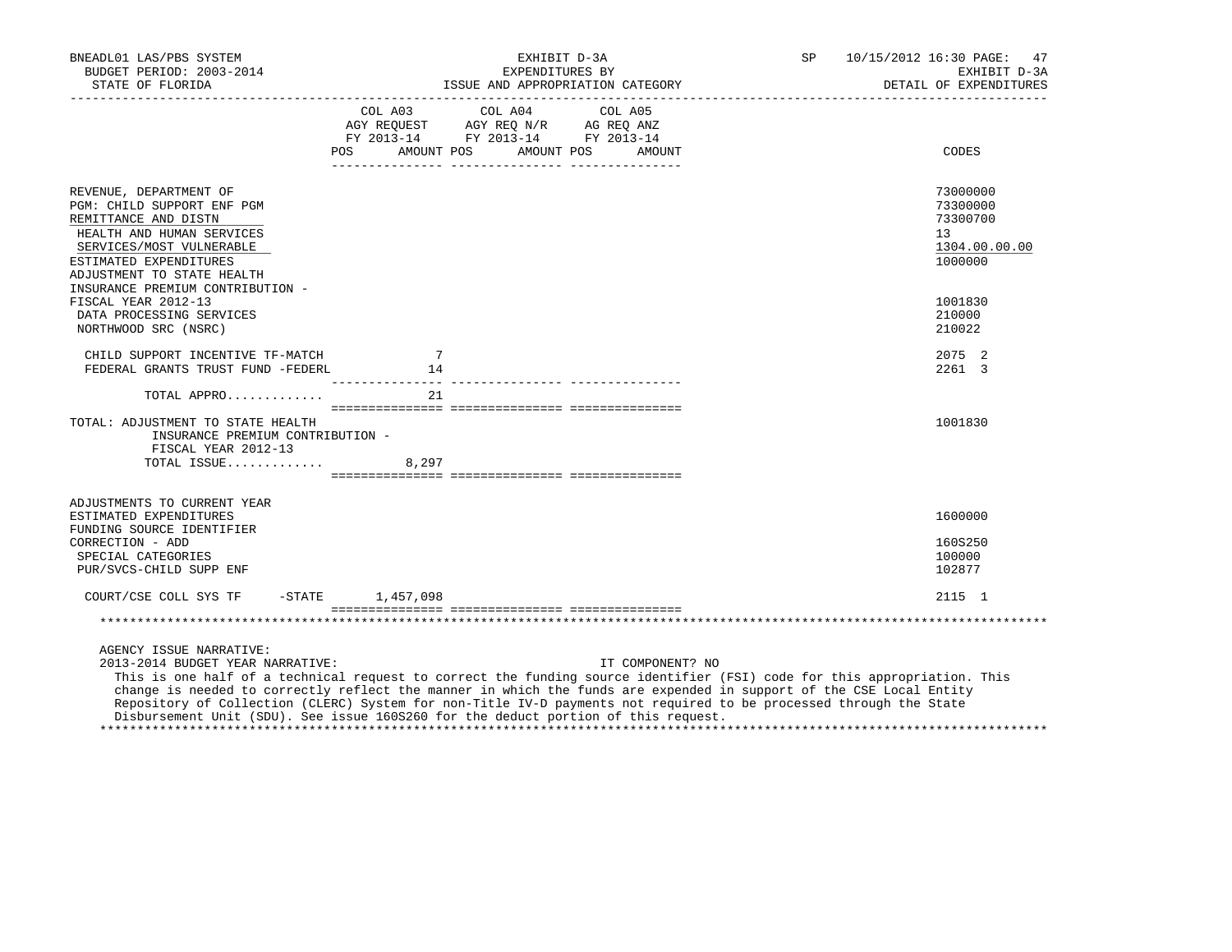| BNEADL01 LAS/PBS SYSTEM<br>BUDGET PERIOD: 2003-2014<br>STATE OF FLORIDA                                                                                              | EXHIBIT D-3A<br>EXPENDITURES BY<br>ISSUE AND APPROPRIATION CATEGORY                                                                                                                                                                                                                                                                                                                                                                                                               | 10/15/2012 16:30 PAGE:<br>SP<br>48<br>EXHIBIT D-3A<br>DETAIL OF EXPENDITURES |
|----------------------------------------------------------------------------------------------------------------------------------------------------------------------|-----------------------------------------------------------------------------------------------------------------------------------------------------------------------------------------------------------------------------------------------------------------------------------------------------------------------------------------------------------------------------------------------------------------------------------------------------------------------------------|------------------------------------------------------------------------------|
|                                                                                                                                                                      | FY 2013-14 FY 2013-14 FY 2013-14<br>AMOUNT POS<br>AMOUNT POS<br>POS.<br>AMOUNT                                                                                                                                                                                                                                                                                                                                                                                                    | <b>CODES</b>                                                                 |
| REVENUE, DEPARTMENT OF<br>PGM: CHILD SUPPORT ENF PGM<br>REMITTANCE AND DISTN<br>HEALTH AND HUMAN SERVICES<br>SERVICES/MOST VULNERABLE<br>ADJUSTMENTS TO CURRENT YEAR |                                                                                                                                                                                                                                                                                                                                                                                                                                                                                   | 73000000<br>73300000<br>73300700<br>13<br>1304.00.00.00                      |
| ESTIMATED EXPENDITURES<br>FUNDING SOURCE IDENTIFIER<br>CORRECTION - DEDUCT<br>SPECIAL CATEGORIES<br>PUR/SVCS-CHILD SUPP ENF                                          |                                                                                                                                                                                                                                                                                                                                                                                                                                                                                   | 1600000<br>160S260<br>100000<br>102877                                       |
| COURT/CSE COLL SYS TF                                                                                                                                                | -MATCH 1,457,098-                                                                                                                                                                                                                                                                                                                                                                                                                                                                 | 2115 2                                                                       |
|                                                                                                                                                                      |                                                                                                                                                                                                                                                                                                                                                                                                                                                                                   |                                                                              |
| AGENCY ISSUE NARRATIVE:<br>2013-2014 BUDGET YEAR NARRATIVE:                                                                                                          | IT COMPONENT? NO<br>This is one half of a technical request to correct the funding source identifier (FSI) code for this appropriation. This<br>change is needed to correctly reflect the manner in which the funds are expended in support of the CSE Local Entity<br>Repository of Collection (CLERC) System for non-Title IV-D payments not required to be processed through the State<br>Disbursement Unit (SDU). See issue 160S250 for the add back portion of this request. |                                                                              |
| NONRECURRING EXPENDITURES<br>CHILD SUPPORT AUTOMATED MANAGEMENT<br>SYSTEM (CAMS) OPERATIONS AND                                                                      |                                                                                                                                                                                                                                                                                                                                                                                                                                                                                   | 2100000                                                                      |
| MAINTENANCE<br><b>EXPENSES</b>                                                                                                                                       |                                                                                                                                                                                                                                                                                                                                                                                                                                                                                   | 2103030<br>040000                                                            |
| CHILD SUPPORT INCENTIVE TF-MATCH 819-<br>FEDERAL GRANTS TRUST FUND -FEDERL                                                                                           | 1,589-                                                                                                                                                                                                                                                                                                                                                                                                                                                                            | 2075 2<br>2261 3                                                             |
| TOTAL APPRO                                                                                                                                                          | 2,408-                                                                                                                                                                                                                                                                                                                                                                                                                                                                            |                                                                              |
| SPECIAL CATEGORIES<br>PUR/SVCS-CHILD SUPP ENF                                                                                                                        |                                                                                                                                                                                                                                                                                                                                                                                                                                                                                   | 100000<br>102877                                                             |
| CHILD SUPPORT INCENTIVE TF-MATCH 478,444-<br>FEDERAL GRANTS TRUST FUND -FEDERL 928,744-                                                                              |                                                                                                                                                                                                                                                                                                                                                                                                                                                                                   | 2075<br>2<br>$2261 \quad 3$                                                  |
| TOTAL APPRO                                                                                                                                                          | 1,407,188-                                                                                                                                                                                                                                                                                                                                                                                                                                                                        |                                                                              |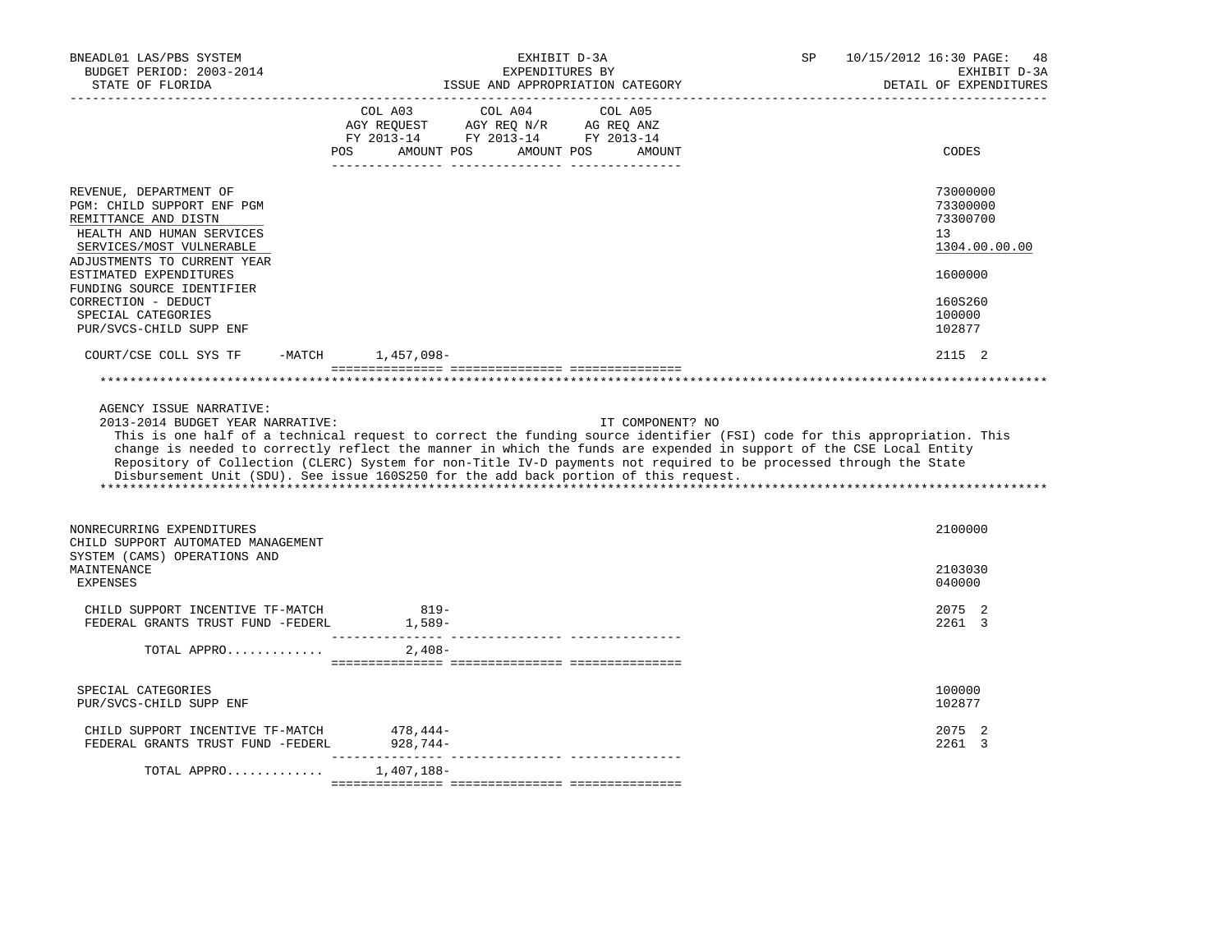| BNEADL01 LAS/PBS SYSTEM<br>BUDGET PERIOD: 2003-2014<br>STATE OF FLORIDA                                                                                                                                  | EXHIBIT D-3A<br>EXPENDITURES BY<br>ISSUE AND APPROPRIATION CATEGORY                                    |         |                                  | SP 10/15/2012 16:30 PAGE: 49<br>EXHIBIT D-3A<br>DETAIL OF EXPENDITURES |  |
|----------------------------------------------------------------------------------------------------------------------------------------------------------------------------------------------------------|--------------------------------------------------------------------------------------------------------|---------|----------------------------------|------------------------------------------------------------------------|--|
|                                                                                                                                                                                                          | COL A03<br>AGY REQUEST AGY REQ N/R AG REQ ANZ<br>FY 2013-14 FY 2013-14 FY 2013-14<br>POS<br>AMOUNT POS | COL A04 | COL A05<br>AMOUNT POS<br>AMOUNT  | CODES                                                                  |  |
| REVENUE, DEPARTMENT OF<br>PGM: CHILD SUPPORT ENF PGM<br>REMITTANCE AND DISTN<br>HEALTH AND HUMAN SERVICES<br>SERVICES/MOST VULNERABLE<br>NONRECURRING EXPENDITURES<br>CHILD SUPPORT AUTOMATED MANAGEMENT |                                                                                                        |         |                                  | 73000000<br>73300000<br>73300700<br>13<br>1304.00.00.00<br>2100000     |  |
| SYSTEM (CAMS) OPERATIONS AND<br>MAINTENANCE<br>DATA PROCESSING SERVICES<br>DCF DATA CENTER                                                                                                               |                                                                                                        |         |                                  | 2103030<br>210000<br>210008                                            |  |
| CHILD SUPPORT INCENTIVE TF-MATCH<br>FEDERAL GRANTS TRUST FUND -FEDERL                                                                                                                                    | $16,887-$<br>32,781-                                                                                   |         |                                  | 2075 2<br>2261 3                                                       |  |
| TOTAL APPRO                                                                                                                                                                                              | $49,668-$                                                                                              |         |                                  |                                                                        |  |
| NORTHWOOD SRC (NSRC)                                                                                                                                                                                     |                                                                                                        |         |                                  | 210022                                                                 |  |
| CHILD SUPPORT INCENTIVE TF-MATCH<br>FEDERAL GRANTS TRUST FUND -FEDERL                                                                                                                                    | $16, 268 -$<br>$31,578-$                                                                               |         |                                  | 2075 2<br>2261 3                                                       |  |
| TOTAL APPRO                                                                                                                                                                                              | $47,846-$                                                                                              |         |                                  |                                                                        |  |
| TOTAL: CHILD SUPPORT AUTOMATED MANAGEMENT<br>SYSTEM (CAMS) OPERATIONS AND<br>MAINTENANCE<br>TOTAL ISSUE $1,507,110-$                                                                                     |                                                                                                        |         |                                  | 2103030                                                                |  |
| CHILD SUPPORT AUTOMATED MANAGEMENT<br>SYSTEM (CAMS) - PHASE II<br>SPECIAL CATEGORIES<br>PUR/SVCS-CHILD SUPP ENF                                                                                          |                                                                                                        |         |                                  | 2103067<br>100000<br>102877                                            |  |
| CHILD SUPPORT INCENTIVE TF-MATCH 523,960-<br>FEDERAL GRANTS TRUST FUND -FEDERL 1,017,099-                                                                                                                |                                                                                                        |         |                                  | 2075 2<br>2261 3                                                       |  |
| TOTAL APPRO                                                                                                                                                                                              | 1,541,059-                                                                                             |         | -------------- ----------------- |                                                                        |  |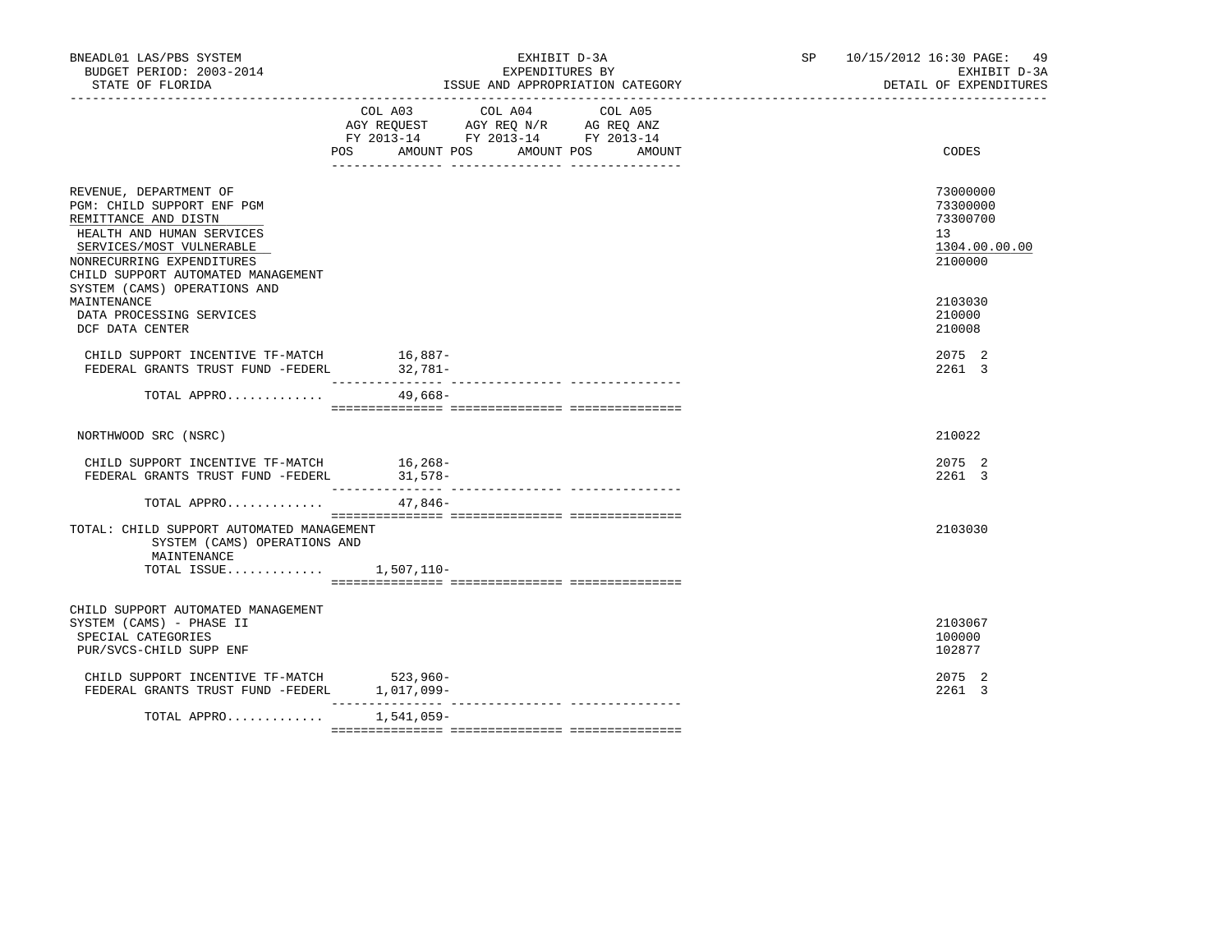| BNEADL01 LAS/PBS SYSTEM<br>BUDGET PERIOD: 2003-2014<br>STATE OF FLORIDA                                                                                                |                                            | EXHIBIT D-3A<br>EXPENDITURES BY<br>ISSUE AND APPROPRIATION CATEGORY                                    | SP | 10/15/2012 16:30 PAGE: 50<br>EXHIBIT D-3A<br>DETAIL OF EXPENDITURES |
|------------------------------------------------------------------------------------------------------------------------------------------------------------------------|--------------------------------------------|--------------------------------------------------------------------------------------------------------|----|---------------------------------------------------------------------|
|                                                                                                                                                                        | COL A03<br>POS AMOUNT POS AMOUNT POS       | COL A04<br>COL A05<br>AGY REQUEST AGY REQ N/R AG REQ ANZ<br>FY 2013-14 FY 2013-14 FY 2013-14<br>AMOUNT |    | CODES                                                               |
| REVENUE, DEPARTMENT OF<br>PGM: CHILD SUPPORT ENF PGM<br>REMITTANCE AND DISTN<br>HEALTH AND HUMAN SERVICES<br>SERVICES/MOST VULNERABLE<br>ANNUALIZATION OF ADMINISTERED |                                            |                                                                                                        |    | 73000000<br>73300000<br>73300700<br>13<br>1304.00.00.00             |
| FUNDS APPROPRIATIONS<br>STATE HEALTH INSURANCE ADJUSTMENT<br>FOR FY 2012-13 - 10 MONTHS<br>ANNUALIZATION<br>SALARIES AND BENEFITS                                      |                                            |                                                                                                        |    | 26A0000<br>26A1830<br>010000                                        |
| GENERAL REVENUE FUND -MATCH<br>CSE APP FEE & PROG REV TF -MATCH<br>FEDERAL GRANTS TRUST FUND -FEDERL                                                                   | 13,760<br>310<br>27,310<br>--------------- | ---------------- ----------------                                                                      |    | 1000 2<br>2104 2<br>2261 3                                          |
| TOTAL APPRO                                                                                                                                                            | 41,380                                     |                                                                                                        |    |                                                                     |
| DATA PROCESSING SERVICES<br>NORTHWOOD SRC (NSRC)                                                                                                                       |                                            |                                                                                                        |    | 210000<br>210022                                                    |
| CHILD SUPPORT INCENTIVE TF-MATCH<br>FEDERAL GRANTS TRUST FUND -FEDERL                                                                                                  | 35<br>70                                   |                                                                                                        |    | 2075 2<br>2261 3                                                    |
| TOTAL APPRO                                                                                                                                                            | 105                                        |                                                                                                        |    |                                                                     |
| TOTAL: STATE HEALTH INSURANCE ADJUSTMENT<br>FOR FY 2012-13 - 10 MONTHS<br>ANNUALIZATION<br>TOTAL ISSUE                                                                 | 41,485                                     |                                                                                                        |    | 26A1830                                                             |
| STATE FUNDING REDUCTIONS                                                                                                                                               |                                            |                                                                                                        |    | 3300000                                                             |
| CORRECT ADMINISTERED FUNDS<br>ADJUSTMENT<br>DATA PROCESSING SERVICES<br>NORTHWOOD SRC (NSRC)                                                                           |                                            |                                                                                                        |    | 3302110<br>210000<br>210022                                         |
| CHILD SUPPORT INCENTIVE TF-MATCH<br>FEDERAL GRANTS TRUST FUND -FEDERL                                                                                                  | $50 -$<br>$100-$                           |                                                                                                        |    | 2075 2<br>2261 3                                                    |
| TOTAL APPRO                                                                                                                                                            | $150 -$                                    |                                                                                                        |    |                                                                     |
|                                                                                                                                                                        |                                            |                                                                                                        |    |                                                                     |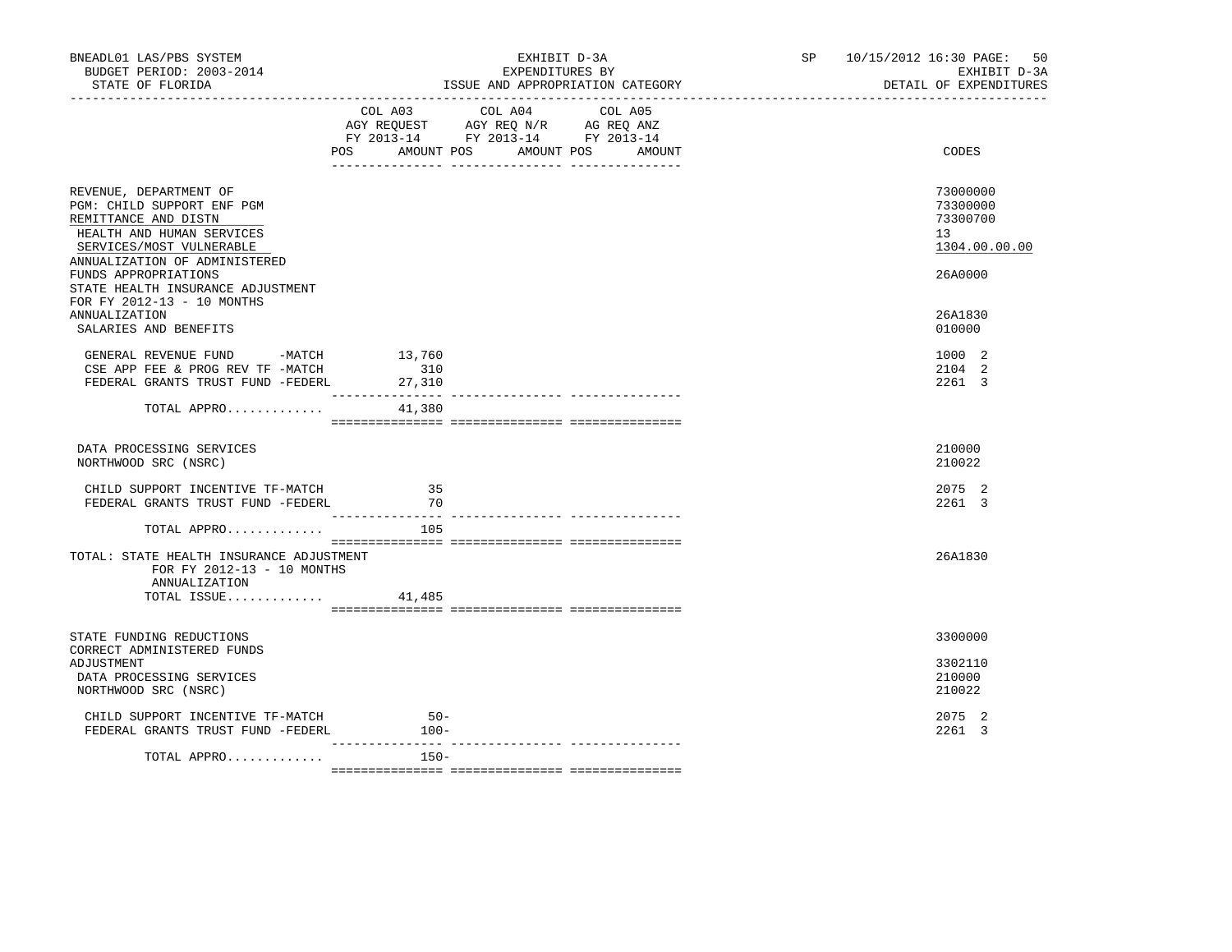| BNEADL01 LAS/PBS SYSTEM<br>BUDGET PERIOD: 2003-2014                                                                                                                                                                                                                                                                                  |                                     | EXHIBIT D-3A<br>EXPENDITURES BY                                                                                |                  | SP 10/15/2012 16:30 PAGE: 51<br>EXHIBIT D-3A                       |
|--------------------------------------------------------------------------------------------------------------------------------------------------------------------------------------------------------------------------------------------------------------------------------------------------------------------------------------|-------------------------------------|----------------------------------------------------------------------------------------------------------------|------------------|--------------------------------------------------------------------|
| STATE OF FLORIDA                                                                                                                                                                                                                                                                                                                     |                                     | ISSUE AND APPROPRIATION CATEGORY                                                                               |                  | DETAIL OF EXPENDITURES                                             |
|                                                                                                                                                                                                                                                                                                                                      | COL A03<br><b>POS</b><br>AMOUNT POS | COL A04 COL A05<br>AGY REQUEST AGY REQ N/R AG REQ ANZ<br>FY 2013-14 FY 2013-14 FY 2013-14<br>AMOUNT POS AMOUNT |                  | CODES                                                              |
| REVENUE, DEPARTMENT OF<br>PGM: CHILD SUPPORT ENF PGM<br>REMITTANCE AND DISTN<br>HEALTH AND HUMAN SERVICES<br>SERVICES/MOST VULNERABLE<br>STATE FUNDING REDUCTIONS<br>CORRECT ADMINISTERED FUNDS                                                                                                                                      |                                     |                                                                                                                |                  | 73000000<br>73300000<br>73300700<br>13<br>1304.00.00.00<br>3300000 |
| ADJUSTMENT                                                                                                                                                                                                                                                                                                                           |                                     |                                                                                                                |                  | 3302110                                                            |
| 2013-2014 BUDGET YEAR NARRATIVE:<br>This request is for a reduction of an administered funds allocation that was inadvertently calculated on non-recurring<br>appropriation. These funds are not needed by the agency. The total amount of the reduction is \$150 in Incentive Trust<br>Fund and \$300 in Federal Grants Trust Fund. |                                     |                                                                                                                | IT COMPONENT? NO |                                                                    |
| PROGRAM OR SERVICE-LEVEL<br>INFORMATION TECHNOLOGY<br>CHILD SUPPORT AUTOMATED MANAGEMENT<br>SYSTEM (CAMS) OPERATIONS AND                                                                                                                                                                                                             |                                     |                                                                                                                |                  | 3630000                                                            |
| MAINTENANCE<br>SPECIAL CATEGORIES<br>PUR/SVCS-CHILD SUPP ENF                                                                                                                                                                                                                                                                         |                                     |                                                                                                                |                  | 36332C0<br>100000<br>102877                                        |
| CHILD SUPPORT INCENTIVE TF-MATCH 518,997 518,997<br>FEDERAL GRANTS TRUST FUND -FEDERL                                                                                                                                                                                                                                                |                                     | 1,007,464 1,007,464                                                                                            |                  | 2075 2<br>2261 3                                                   |
| TOTAL APPRO                                                                                                                                                                                                                                                                                                                          |                                     | 1,526,461 1,526,461                                                                                            |                  |                                                                    |
|                                                                                                                                                                                                                                                                                                                                      |                                     |                                                                                                                |                  |                                                                    |
| ACEMOV ICCUR TRADDATIVE                                                                                                                                                                                                                                                                                                              |                                     |                                                                                                                |                  |                                                                    |

AGENCY ISSUE NARRATIVE:

2013-2014 BUDGET YEAR NARRATIVE: IT COMPONENT? YES

 The Department of Revenue requests non-recurring funding to support the anticipated maintenance of the Child Support Automated Management System (CAMS) during the second year of statewide implementation.

 The second phase of CAMS was deployed statewide in January 2012. The design and development contractor was required to provide a 180 day warranty period. During this period, any defects or incidents are logged and the contractor is responsible to correct the incidents. The Department is responsible for incidents that occur after the warranty period as well as new development or refinements to system functionality.

 The Americas' SAP User's Group (ASUG) is a group of American companies that have implemented the SAP product that share best practices and experiences with the SAP product. The Department conducted research through this group to better understand the recurring operations and maintenance resources need and the non-recurring need for maintenance during the initial two to three years of operation. The research identified system staff requirements needs based upon a ratio of users of various SAP system components and system staff required to support the functionality. Using this research as a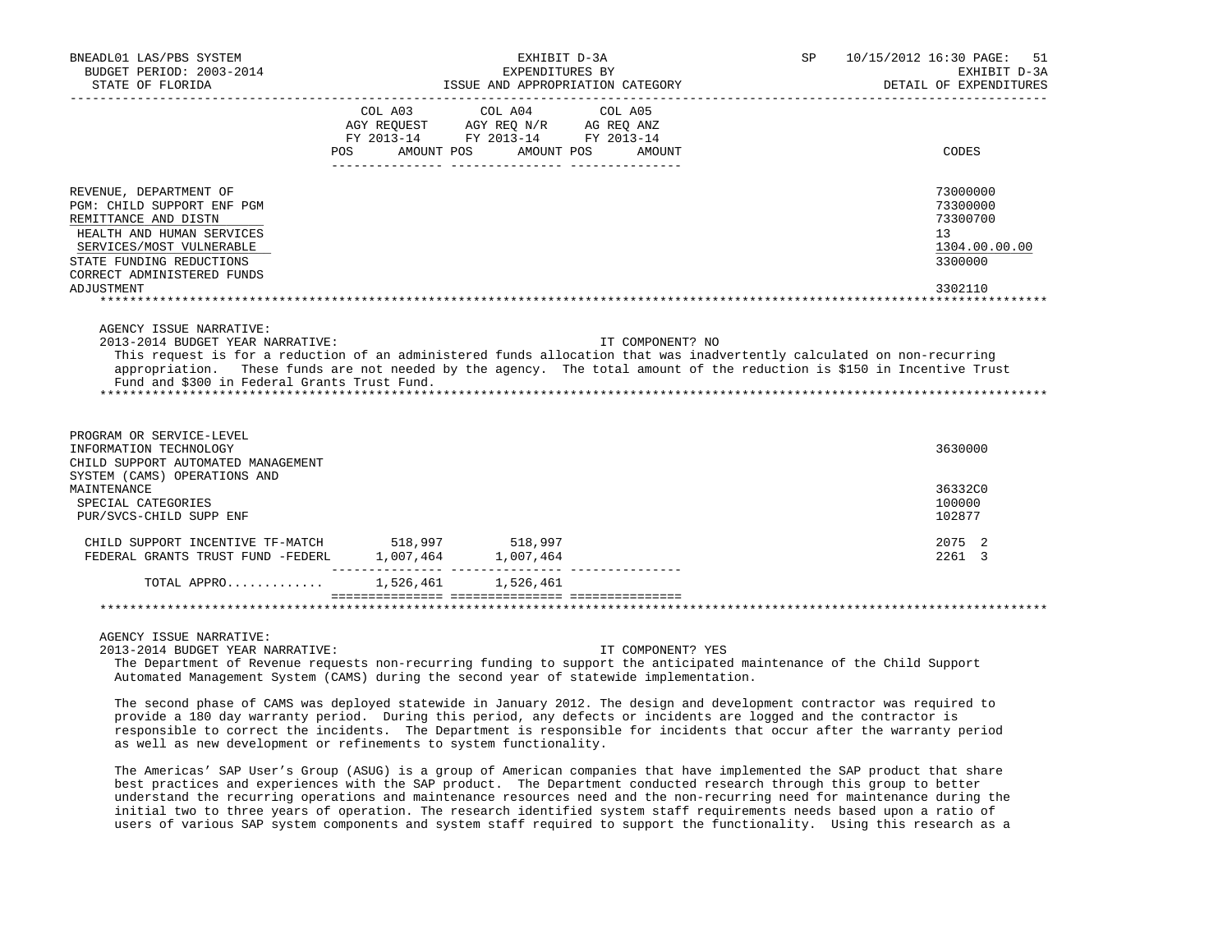| BNEADL01 LAS/PBS SYSTEM<br>BUDGET PERIOD: 2003-2014<br>STATE OF FLORIDA                                                               | EXPENDITURES BY                                                                                                       | EXHIBIT D-3A<br>ISSUE AND APPROPRIATION CATEGORY | SP | 52<br>10/15/2012 16:30 PAGE:<br>EXHIBIT D-3A<br>DETAIL OF EXPENDITURES |
|---------------------------------------------------------------------------------------------------------------------------------------|-----------------------------------------------------------------------------------------------------------------------|--------------------------------------------------|----|------------------------------------------------------------------------|
|                                                                                                                                       | COL A03 COL A04 COL A05<br>AGY REQUEST AGY REO N/R AG REO ANZ<br>FY 2013-14 FY 2013-14 FY 2013-14<br>---------------- | POS AMOUNT POS AMOUNT POS AMOUNT                 |    | CODES                                                                  |
| REVENUE, DEPARTMENT OF<br>PGM: CHILD SUPPORT ENF PGM<br>REMITTANCE AND DISTN<br>HEALTH AND HUMAN SERVICES<br>SERVICES/MOST VULNERABLE |                                                                                                                       |                                                  |    | 73000000<br>73300000<br>73300700<br>13<br>1304.00.00.00                |
| PROGRAM OR SERVICE-LEVEL<br>INFORMATION TECHNOLOGY<br>CHILD SUPPORT AUTOMATED MANAGEMENT<br>SYSTEM (CAMS) OPERATIONS AND              |                                                                                                                       |                                                  |    | 3630000                                                                |
| MAINTENANCE                                                                                                                           |                                                                                                                       |                                                  |    | 36332C0                                                                |

 guide, the Department leveraged its staff knowledge of the SAP product suite to reduce the steady state staffing requirements from 148 to 125 recurring resources consisting of current FTE and contractor support. In its Fiscal Year 2012-2013 Legislative Budget Request (LBR), the Department requested and was appropriated a base budget realignment to support the steady state operations and maintenance of CAMS, which included CAMS support staffing, hardware and software maintenance, hardware replacement, training and professional development, and travel.

 The SAP User Group research also indicated that the implementation of a major system such as CAMS requires additional maintenance during the system's initial two to three years of operation. After this period, the system transitions to a mature, steady state. To meet the need for additional maintenance, the Department requested and received \$4,264,208 in non-recurring funds for Fiscal Year 2012-2013. This amount assumed 5 technical/BASIS/security contractors at \$150 per hour and 16 tester/business analyst contractors at \$88 per hour. For Fiscal Year 2013-2014, the Department is requesting \$6,105,840 in non-recurring funds to support system maintenance during the second year of statewide implementation. This will fund approximately 30 contractor positions at an hourly rate of \$103. The non-recurring resources for the second year are based on the average hourly rate the Child Support Enforcement Program (CSE) contracts for technical/BASIS/functional/security resources.

 The resources requested for the second year of statewide implementation will allow the Department to continue to focus on system refinements and handling increased maintenance as the system matures and stabilizes. In addition, the Department identified the following new system development work, which was not part of the original design and development contract.

 - Batch processing for electronic filing (e-filing) of legal documents. New CAMS development would allow batch filing of new and existing cases and documents through the statewide portal versus each filing being manually entered on the portal. Batch processing would provide a more efficient use of attorney resources due to the high volume of judicial filings generated by the Child Support Program.

 - SAP software upgrades are being planned to stay current with technology. These upgrades allow the Department to implement SAP provided enhanced functionality and additional features.

 - The current contract for the State Disbursement Unit services expires in August 2014. A contract or contracts for state disbursement services may require changes to daily interface files to and from CAMS in order to process child support payments.

 - An archiving solution for CAMS system data will need to be designed and developed. As the system stabilizes, analysis of the data produced is able to be projected and archiving rules defined.

- E-services expansion to increase opportunities for customers to use self-service options and to enable employers to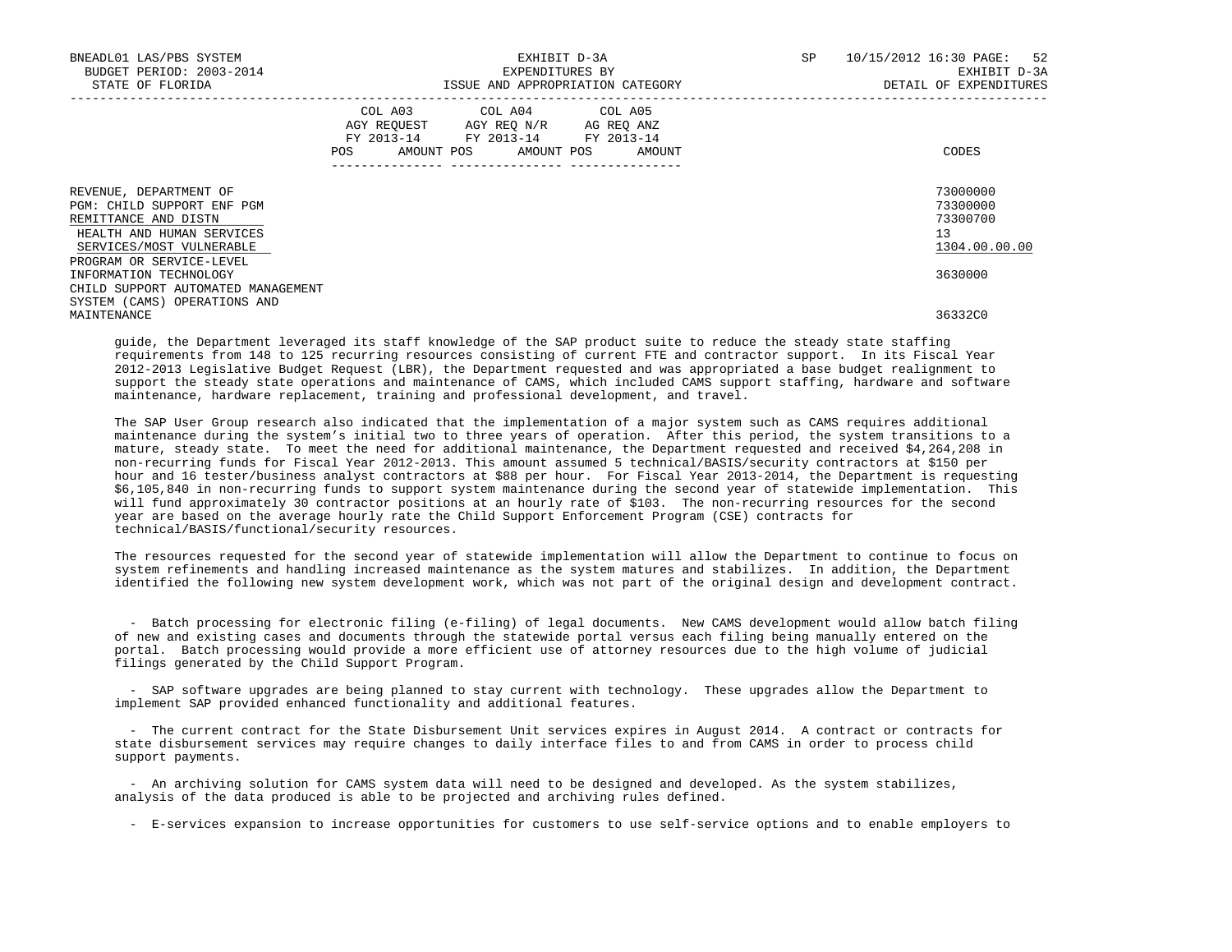| BNEADL01 LAS/PBS SYSTEM<br>BUDGET PERIOD: 2003-2014<br>STATE OF FLORIDA                                                                 |            |                                                                                                                                   | EXHIBIT D-3A<br>EXPENDITURES BY<br>ISSUE AND APPROPRIATION CATEGORY | SP | 10/15/2012 16:30 PAGE: 53<br>EXHIBIT D-3A<br>DETAIL OF EXPENDITURES |
|-----------------------------------------------------------------------------------------------------------------------------------------|------------|-----------------------------------------------------------------------------------------------------------------------------------|---------------------------------------------------------------------|----|---------------------------------------------------------------------|
|                                                                                                                                         | <b>POS</b> | COL A03 COL A04 COL A05<br>AGY REOUEST AGY REO N/R AG REO ANZ<br>FY 2013-14 FY 2013-14 FY 2013-14<br>AMOUNT POS AMOUNT POS AMOUNT |                                                                     |    | CODES                                                               |
| REVENUE, DEPARTMENT OF<br>PGM: CHILD SUPPORT ENF PGM<br>REMITTANCE AND DISTN<br>HEALTH AND HUMAN SERVICES<br>SERVICES/MOST VULNERABLE   |            |                                                                                                                                   |                                                                     |    | 73000000<br>73300000<br>73300700<br>13<br>1304.00.00.00             |
| PROGRAM OR SERVICE-LEVEL<br>INFORMATION TECHNOLOGY<br>CHILD SUPPORT AUTOMATED MANAGEMENT<br>SYSTEM (CAMS) OPERATIONS AND<br>MAINTENANCE |            |                                                                                                                                   |                                                                     |    | 3630000<br>36332C0                                                  |

more easily meet requirements through electronic means if the employer would prefer to do business electronically.

Cost Analysis:

 The cost for each contractual position is based upon 1,976 hours being worked annually. The 30 FTE equivalent positions for technical/BASIS/functional/security contractors are requested at an average cost of \$103 per hour for a total non-recurring cost of \$6,105,840. It should be noted that more than one additional year may be required to reach the steady state, and additional non-recurring resources may be requested again in the Department's FY 2014-15 LBR. Funding of this issue will support the State's five year Strategic Plan by enabling CSE to improve the efficiency and effectiveness of its efforts to get more support to the children of Florida. Specifically, this request supports Strategic Objective #25 Improve the efficiency and effectiveness of government agencies at all levels. If this issue is not funded, required operations and maintenance tasks may not be completed timely, resulting in increased time for the system to reach maturity and a steady state. \*\*\*\*\*\*\*\*\*\*\*\*\*\*\*\*\*\*\*\*\*\*\*\*\*\*\*\*\*\*\*\*\*\*\*\*\*\*\*\*\*\*\*\*\*\*\*\*\*\*\*\*\*\*\*\*\*\*\*\*\*\*\*\*\*\*\*\*\*\*\*\*\*\*\*\*\*\*\*\*\*\*\*\*\*\*\*\*\*\*\*\*\*\*\*\*\*\*\*\*\*\*\*\*\*\*\*\*\*\*\*\*\*\*\*\*\*\*\*\*\*\*\*\*\*\*\*

 CHILD SUPPORT ENFORCEMENT PROGRAM INITIATIVES 4400000 INCREASED COST TO STATE ATTORNEY'S OFFICE CONTRACT WITH CHILD SUPPORT<br>ENFORCEMENT ENFORCEMENT 4401120 SPECIAL CATEGORIES 100000 100000 100000 100000 100000 100000 100000 100000 100000 100000 100000 100000 100000 1<br>PUR/SVCS-CHILD SUPP ENF PUR/SVCS-CHILD SUPP ENF GENERAL REVENUE FUND -MATCH 1,963<br>FEDERAL GRANTS TRUST FUND -FEDERL 3.811 3.11 FEDERAL GRANTS TRUST FUND -FEDERL 3,811 TOTAL APPRO............. 5,774 =============== =============== =============== \*\*\*\*\*\*\*\*\*\*\*\*\*\*\*\*\*\*\*\*\*\*\*\*\*\*\*\*\*\*\*\*\*\*\*\*\*\*\*\*\*\*\*\*\*\*\*\*\*\*\*\*\*\*\*\*\*\*\*\*\*\*\*\*\*\*\*\*\*\*\*\*\*\*\*\*\*\*\*\*\*\*\*\*\*\*\*\*\*\*\*\*\*\*\*\*\*\*\*\*\*\*\*\*\*\*\*\*\*\*\*\*\*\*\*\*\*\*\*\*\*\*\*\*\*\*\*

AGENCY ISSUE NARRATIVE:

2013-2014 BUDGET YEAR NARRATIVE: IT COMPONENT? NO

 This issue requests \$213,844 in funding to reimburse the State Attorney's Office (SAO) for operational cost increases based on its partnership with the Department of Revenue's Child Support Enforcement Program.

The State Attorney's Office (SAO) provides child support enforcement Services in Miami-Dade County pursuant to a cost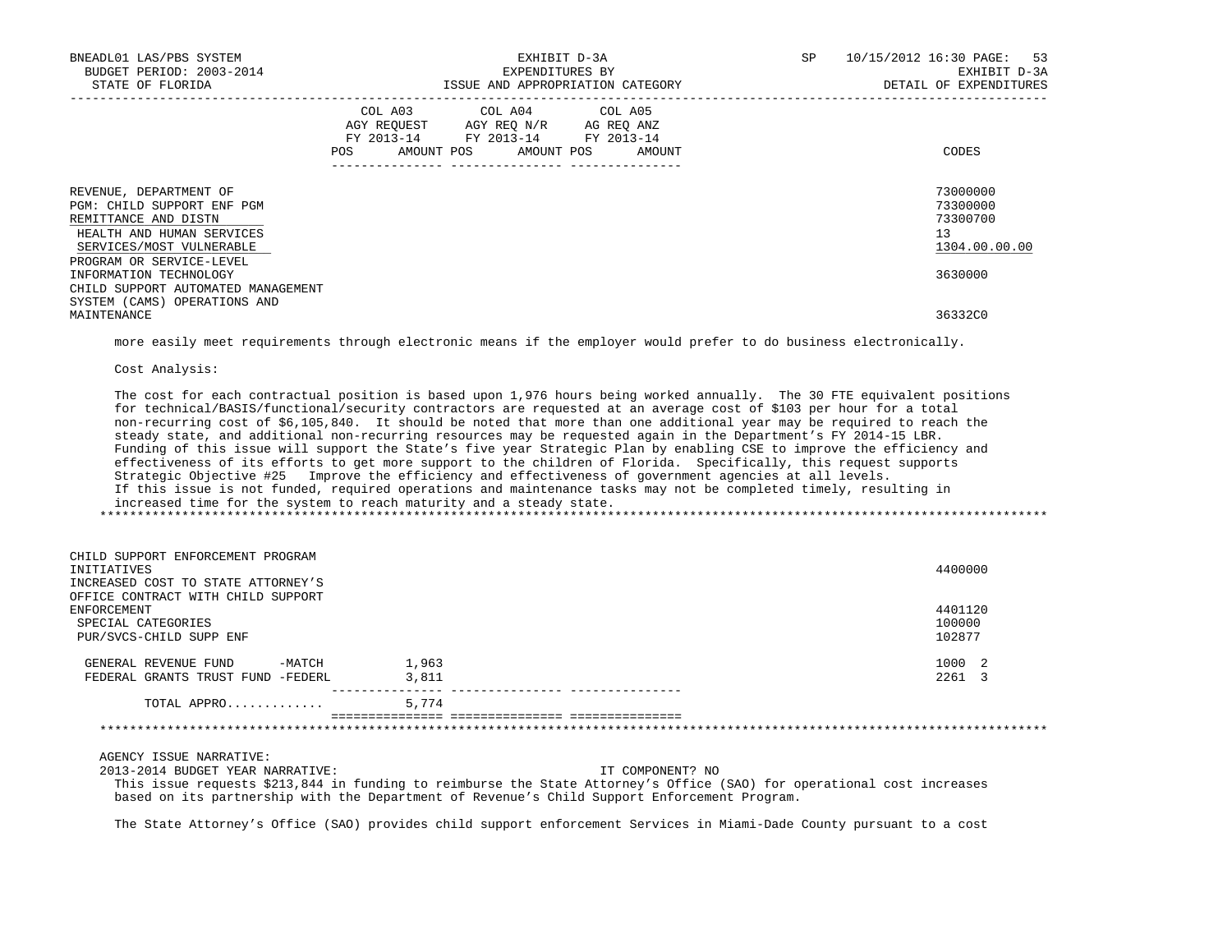| BNEADL01 LAS/PBS SYSTEM<br>BUDGET PERIOD: 2003-2014<br>STATE OF FLORIDA                                                                     | EXHIBIT D-3A<br>EXPENDITURES BY<br>ISSUE AND APPROPRIATION CATEGORY                                                                                            | SP<br>10/15/2012 16:30 PAGE: 54<br>EXHIBIT D-3A<br>DETAIL OF EXPENDITURES |
|---------------------------------------------------------------------------------------------------------------------------------------------|----------------------------------------------------------------------------------------------------------------------------------------------------------------|---------------------------------------------------------------------------|
|                                                                                                                                             | COL A03 COL A04 COL A05<br>AGY REQUEST AGY REQ N/R AG REQ ANZ<br>FY 2013-14 FY 2013-14 FY 2013-14<br>POS<br>AMOUNT POS AMOUNT POS<br>AMOUNT<br>--------------- | CODES                                                                     |
| REVENUE, DEPARTMENT OF<br>PGM: CHILD SUPPORT ENF PGM<br>REMITTANCE AND DISTN<br>HEALTH AND HUMAN SERVICES<br>SERVICES/MOST VULNERABLE       |                                                                                                                                                                | 73000000<br>73300000<br>73300700<br>13<br>1304.00.00.00                   |
| CHILD SUPPORT ENFORCEMENT PROGRAM<br>INITIATIVES<br>INCREASED COST TO STATE ATTORNEY'S<br>OFFICE CONTRACT WITH CHILD SUPPORT<br>ENFORCEMENT |                                                                                                                                                                | 4400000<br>4401120                                                        |

reimbursable contract with the Department of Revenue (DOR).

 Due to non-renewal of the facility lease in December 2011, all SAO child support enforcement staff in the Miami-Dade office moved to new offices in the county owned Miami-Dade Overtown Transit Village Tower II.

 Miami-Dade County has established a Single Unified Network for all network users occupying the facility and charges a \$10 per active network port fee. The Single Unified Network includes management, maintenance and support for the main core router and floor switches; monitoring of equipment operations; securing the SAO's network traffic; and maintaining a resilient network infrastructure. Technical support personnel are on site to troubleshoot, configure, manage and complete network support requests, and to respond to network failures. Miami-Dade County personnel are required to obtain permission from the State Attorney's Office in order to access any portion of the child support enforcement network. The Miami-Dade SAO estimates that 700 active network ports will support all servers, pc's, printers, copiers and fax machines at \$10 each per month for a total annual cost of \$84,000.

 Additionally, the lease cost for the new facility is greater than the cost of the previous office space. Office space in the new facility for the main child support enforcement location and records storage is 90,774 square feet and accommodates 400 employees plus waiting areas to conduct child support enforcement administrative and legal activities. Additional funding needed to cover the annual rental rate increase from State Fiscal Year (SFY) 2011-12 (\$1,901,587) to SFY 2013-14 (\$2,031,431) is \$129,844.

The total of both SAO issues is \$213,844,

 Funding to support these cost increases is not currently available in the State Attorney's child support contract with the Department of Revenue. The State Attorney's Office is submitting Legislative Budget Request issues 36240C0 and 2301900 to request funding for these cost increases. This amount requested in this issue mirrors the State Attorney's Office issues 36240C0 and 2301900.

 If this issue is not funded, the SAO will be required to continue absorbing these fixed cost increases within their existing contract, mostly through further delaying filling vacant positions. This in turn could adversely affect services to customers and ultimately adversely impact child support collections.

 Funding of this issue will support the Florida Strategic Plan for Economic Development by maintaining the efficiency and effectiveness of the Miami-Dade child support enforcement office. Specifically, this request aligns with Strategy #25 - Improve the efficiency and effectiveness of government agencies at all levels. \*\*\*\*\*\*\*\*\*\*\*\*\*\*\*\*\*\*\*\*\*\*\*\*\*\*\*\*\*\*\*\*\*\*\*\*\*\*\*\*\*\*\*\*\*\*\*\*\*\*\*\*\*\*\*\*\*\*\*\*\*\*\*\*\*\*\*\*\*\*\*\*\*\*\*\*\*\*\*\*\*\*\*\*\*\*\*\*\*\*\*\*\*\*\*\*\*\*\*\*\*\*\*\*\*\*\*\*\*\*\*\*\*\*\*\*\*\*\*\*\*\*\*\*\*\*\*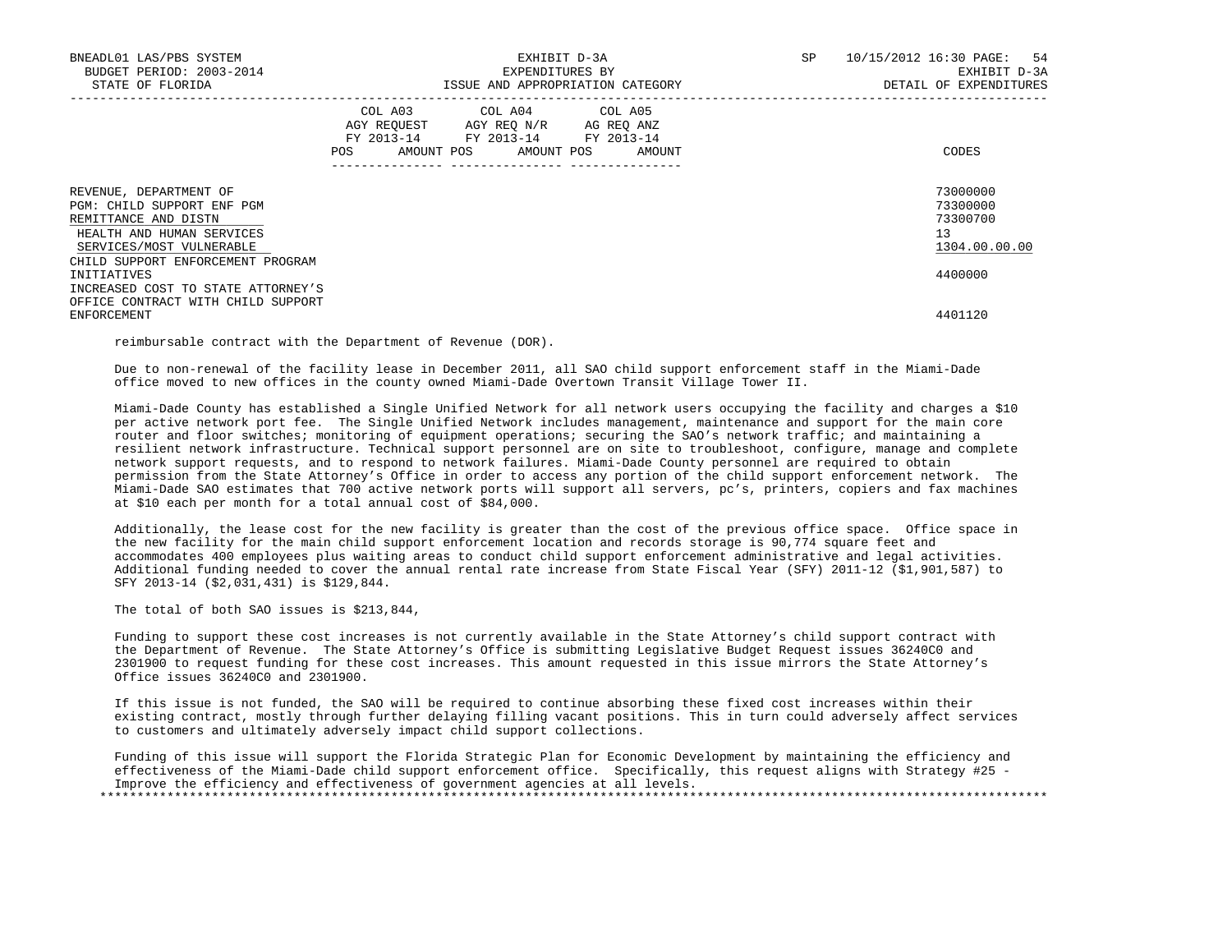| BNEADL01 LAS/PBS SYSTEM<br>BUDGET PERIOD: 2003-2014<br>STATE OF FLORIDA                                                               |                                       | EXHIBIT D-3A<br>EXPENDITURES BY                                                                                                       | ISSUE AND APPROPRIATION CATEGORY | SP 10/15/2012 16:30 PAGE: 55<br>EXHIBIT D-3A<br>DETAIL OF EXPENDITURES |
|---------------------------------------------------------------------------------------------------------------------------------------|---------------------------------------|---------------------------------------------------------------------------------------------------------------------------------------|----------------------------------|------------------------------------------------------------------------|
|                                                                                                                                       |                                       | COL A03 COL A04 COL A05<br>AGY REQUEST AGY REQ N/R AG REQ ANZ<br>FY 2013-14 FY 2013-14 FY 2013-14<br>POS AMOUNT POS AMOUNT POS AMOUNT |                                  | CODES                                                                  |
| REVENUE, DEPARTMENT OF<br>PGM: CHILD SUPPORT ENF PGM<br>REMITTANCE AND DISTN<br>HEALTH AND HUMAN SERVICES<br>SERVICES/MOST VULNERABLE |                                       |                                                                                                                                       |                                  | 73000000<br>73300000<br>73300700<br>13<br>1304.00.00.00                |
| TOTAL: SERVICES/MOST VULNERABLE<br>BY FUND TYPE                                                                                       |                                       |                                                                                                                                       |                                  | 1304.00.00.00                                                          |
| GENERAL REVENUE FUND<br>TRUST FUNDS                                                                                                   | 7,982,927<br>31, 377, 653 1, 526, 461 |                                                                                                                                       |                                  | 1000<br>2000                                                           |
| TOTAL POSITIONS 79.00<br>TOTAL PROG COMP 39,360,580 1,526,461<br>TOTAL SALARY RATE $2,513,762$                                        |                                       |                                                                                                                                       |                                  |                                                                        |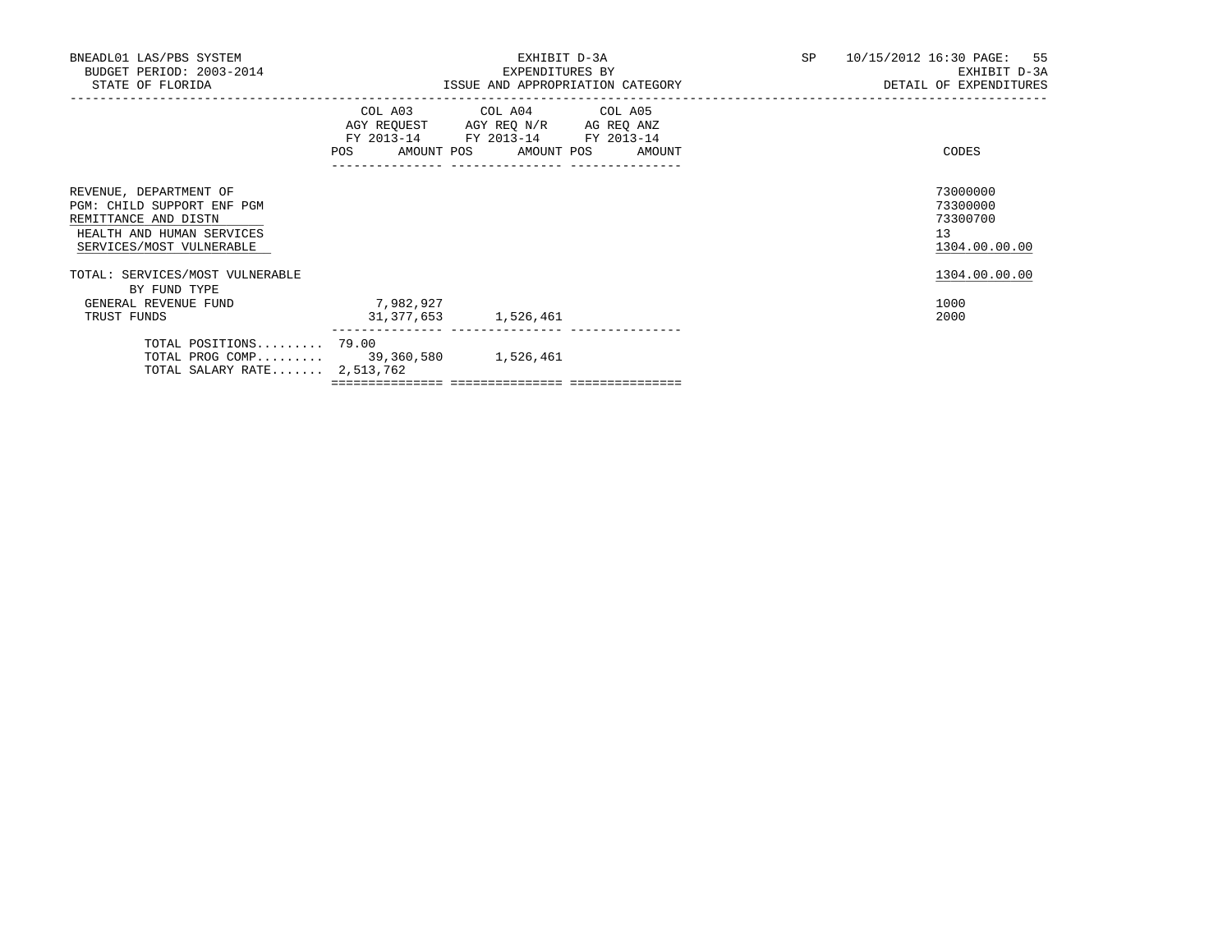| BNEADL01 LAS/PBS SYSTEM<br>BUDGET PERIOD: 2003-2014<br>STATE OF FLORIDA                                                                                                                                                                  | EXHIBIT D-3A<br>EXPENDITURES BY<br>ISSUE AND APPROPRIATION CATEGORY                                                                                                                                                                                                                                                                                                                                                                                                                                                                   | SP 10/15/2012 16:30 PAGE:<br>56<br>EXHIBIT D-3A<br>DETAIL OF EXPENDITURES               |
|------------------------------------------------------------------------------------------------------------------------------------------------------------------------------------------------------------------------------------------|---------------------------------------------------------------------------------------------------------------------------------------------------------------------------------------------------------------------------------------------------------------------------------------------------------------------------------------------------------------------------------------------------------------------------------------------------------------------------------------------------------------------------------------|-----------------------------------------------------------------------------------------|
|                                                                                                                                                                                                                                          | COL A03<br>COL A04<br>COL A05<br>AGY REQUEST AGY REQ N/R AG REQ ANZ<br>FY 2013-14 FY 2013-14 FY 2013-14<br>POS AMOUNT POS AMOUNT POS<br>AMOUNT                                                                                                                                                                                                                                                                                                                                                                                        | CODES                                                                                   |
| REVENUE, DEPARTMENT OF<br>PGM: CHILD SUPPORT ENF PGM<br>ESTABLISHMENT<br>HEALTH AND HUMAN SERVICES<br>SERVICES/MOST VULNERABLE<br>ESTIMATED EXPENDITURES<br>ESTIMATED EXPENDITURES - OPERATIONS<br>SALARY RATE<br>SALARY RATE 21,956,221 |                                                                                                                                                                                                                                                                                                                                                                                                                                                                                                                                       | 73000000<br>73300000<br>73300800<br>13<br>1304.00.00.00<br>1000000<br>1001000<br>000000 |
| SALARIES AND BENEFITS                                                                                                                                                                                                                    |                                                                                                                                                                                                                                                                                                                                                                                                                                                                                                                                       | 010000                                                                                  |
| GENERAL REVENUE FUND -MATCH 9,837,722<br>CSE APP FEE & PROG REV TF -MATCH<br>FEDERAL GRANTS TRUST FUND -FEDERL 19,730,108                                                                                                                | 273,383                                                                                                                                                                                                                                                                                                                                                                                                                                                                                                                               | 1000 2<br>2104 2<br>2261 3                                                              |
| TOTAL POSITIONS 659.00<br>TOTAL APPRO                                                                                                                                                                                                    | 29,841,213                                                                                                                                                                                                                                                                                                                                                                                                                                                                                                                            |                                                                                         |
| OTHER PERSONAL SERVICES                                                                                                                                                                                                                  |                                                                                                                                                                                                                                                                                                                                                                                                                                                                                                                                       | 030000                                                                                  |
| GENERAL REVENUE FUND -MATCH 54,935<br>CSE APP FEE & PROG REV TF -MATCH<br>FEDERAL GRANTS TRUST FUND -FEDERL<br>TOTAL APPRO                                                                                                               | 36,844<br>178,158<br>---------------<br>269,937                                                                                                                                                                                                                                                                                                                                                                                                                                                                                       | 1000 2<br>2104 2<br>2261 3                                                              |
| <b>EXPENSES</b>                                                                                                                                                                                                                          |                                                                                                                                                                                                                                                                                                                                                                                                                                                                                                                                       | 040000                                                                                  |
| GENERAL REVENUE FUND -MATCH<br>CHILD SUPPORT INCENTIVE TF-MATCH<br>CSE APP FEE & PROG REV TF -MATCH<br>FEDERAL GRANTS TRUST FUND -FEDERL                                                                                                 | 2,060,369<br>819<br>2,411<br>4,097,415<br>________________                                                                                                                                                                                                                                                                                                                                                                                                                                                                            | 1000 2<br>2075 2<br>2104 2<br>2261 3                                                    |
| TOTAL APPRO                                                                                                                                                                                                                              | 6,161,014                                                                                                                                                                                                                                                                                                                                                                                                                                                                                                                             |                                                                                         |
| OPERATING CAPITAL OUTLAY                                                                                                                                                                                                                 |                                                                                                                                                                                                                                                                                                                                                                                                                                                                                                                                       | 060000                                                                                  |
| GENERAL REVENUE FUND -MATCH 60,474<br>FEDERAL GRANTS TRUST FUND -FEDERL                                                                                                                                                                  | 185,890<br>$\begin{array}{cccccccccc} \multicolumn{2}{c}{} & \multicolumn{2}{c}{} & \multicolumn{2}{c}{} & \multicolumn{2}{c}{} & \multicolumn{2}{c}{} & \multicolumn{2}{c}{} & \multicolumn{2}{c}{} & \multicolumn{2}{c}{} & \multicolumn{2}{c}{} & \multicolumn{2}{c}{} & \multicolumn{2}{c}{} & \multicolumn{2}{c}{} & \multicolumn{2}{c}{} & \multicolumn{2}{c}{} & \multicolumn{2}{c}{} & \multicolumn{2}{c}{} & \multicolumn{2}{c}{} & \multicolumn{2}{c}{} & \multicolumn{2}{c}{} & \mult$<br>--------------- ---------------- | 1000 2<br>2261 3                                                                        |
| TOTAL APPRO                                                                                                                                                                                                                              | 246,364                                                                                                                                                                                                                                                                                                                                                                                                                                                                                                                               |                                                                                         |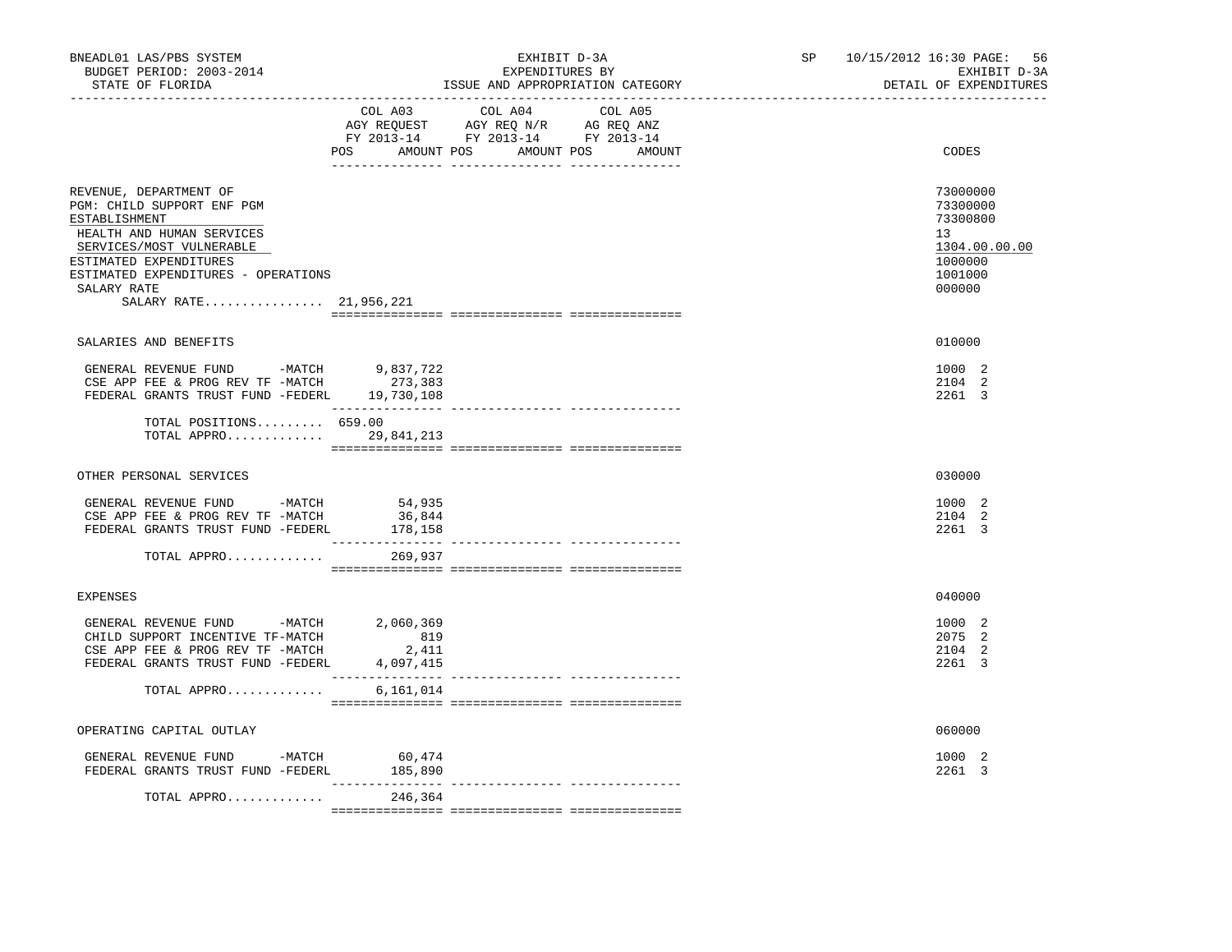| BNEADL01 LAS/PBS SYSTEM<br>BUDGET PERIOD: 2003-2014<br>STATE OF FLORIDA                                                                                                                                                                          | EXHIBIT D-3A<br>EXPENDITURES BY<br>ISSUE AND APPROPRIATION CATEGORY |                                                                                                                       |         | SP | 10/15/2012 16:30 PAGE:<br>57<br>EXHIBIT D-3A<br>DETAIL OF EXPENDITURES                                      |
|--------------------------------------------------------------------------------------------------------------------------------------------------------------------------------------------------------------------------------------------------|---------------------------------------------------------------------|-----------------------------------------------------------------------------------------------------------------------|---------|----|-------------------------------------------------------------------------------------------------------------|
|                                                                                                                                                                                                                                                  | COL A03                                                             | COL A04<br>AGY REQUEST AGY REQ N/R AG REQ ANZ<br>FY 2013-14 FY 2013-14 FY 2013-14<br>POS AMOUNT POS AMOUNT POS AMOUNT | COL A05 |    | CODES                                                                                                       |
| REVENUE, DEPARTMENT OF<br>PGM: CHILD SUPPORT ENF PGM<br>ESTABLISHMENT<br>HEALTH AND HUMAN SERVICES<br>SERVICES/MOST VULNERABLE<br>ESTIMATED EXPENDITURES<br>ESTIMATED EXPENDITURES - OPERATIONS<br>SPECIAL CATEGORIES<br>PUR/SVCS-CHILD SUPP ENF | -MATCH 5,037,684                                                    |                                                                                                                       |         |    | 73000000<br>73300000<br>73300800<br>13<br>1304.00.00.00<br>1000000<br>1001000<br>100000<br>102877<br>1000 2 |
| GENERAL REVENUE FUND                                                                                                                                                                                                                             |                                                                     |                                                                                                                       |         |    | 2075 2                                                                                                      |
| CHILD SUPPORT INCENTIVE TF-MATCH                                                                                                                                                                                                                 | 1,031,057<br>-FEDERL 7,741,480                                      |                                                                                                                       |         |    | 2075 3                                                                                                      |
| TOTAL CHILD SUPPORT INCENTIVE TF 8,772,537                                                                                                                                                                                                       |                                                                     |                                                                                                                       |         |    | 2075                                                                                                        |
| CSE APP FEE & PROG REV TF -MATCH 710,773                                                                                                                                                                                                         |                                                                     |                                                                                                                       |         |    | 2104 2                                                                                                      |
| FEDERAL GRANTS TRUST FUND -FEDERL 18,973,601                                                                                                                                                                                                     |                                                                     |                                                                                                                       |         |    | 2261 3                                                                                                      |
| TOTAL APPRO 33,494,595                                                                                                                                                                                                                           |                                                                     |                                                                                                                       |         |    |                                                                                                             |
| RISK MANAGEMENT INSURANCE                                                                                                                                                                                                                        |                                                                     |                                                                                                                       |         |    | 103241                                                                                                      |
| GENERAL REVENUE FUND -MATCH<br>FEDERAL GRANTS TRUST FUND -FEDERL                                                                                                                                                                                 | 90,882<br>176,420                                                   |                                                                                                                       |         |    | 1000 2<br>2261 3                                                                                            |
| TOTAL APPRO                                                                                                                                                                                                                                      | 267,302                                                             |                                                                                                                       |         |    |                                                                                                             |
| LEASE/PURCHASE/EOUIPMENT                                                                                                                                                                                                                         |                                                                     |                                                                                                                       |         |    | 105281                                                                                                      |
| GENERAL REVENUE FUND -MATCH<br>FEDERAL GRANTS TRUST FUND -FEDERL                                                                                                                                                                                 | 20,391<br>39,582                                                    |                                                                                                                       |         |    | 1000 2<br>2261 3                                                                                            |
| TOTAL APPRO                                                                                                                                                                                                                                      | 59,973                                                              |                                                                                                                       |         |    |                                                                                                             |
| DATA PROCESSING SERVICES<br>DCF DATA CENTER                                                                                                                                                                                                      |                                                                     |                                                                                                                       |         |    | 210000<br>210008                                                                                            |
| CHILD SUPPORT INCENTIVE TF-MATCH 16,887<br>FEDERAL GRANTS TRUST FUND -FEDERL                                                                                                                                                                     | 32,781                                                              |                                                                                                                       |         |    | 2075 2<br>2261 3                                                                                            |
| TOTAL APPRO                                                                                                                                                                                                                                      | 49,668                                                              |                                                                                                                       |         |    |                                                                                                             |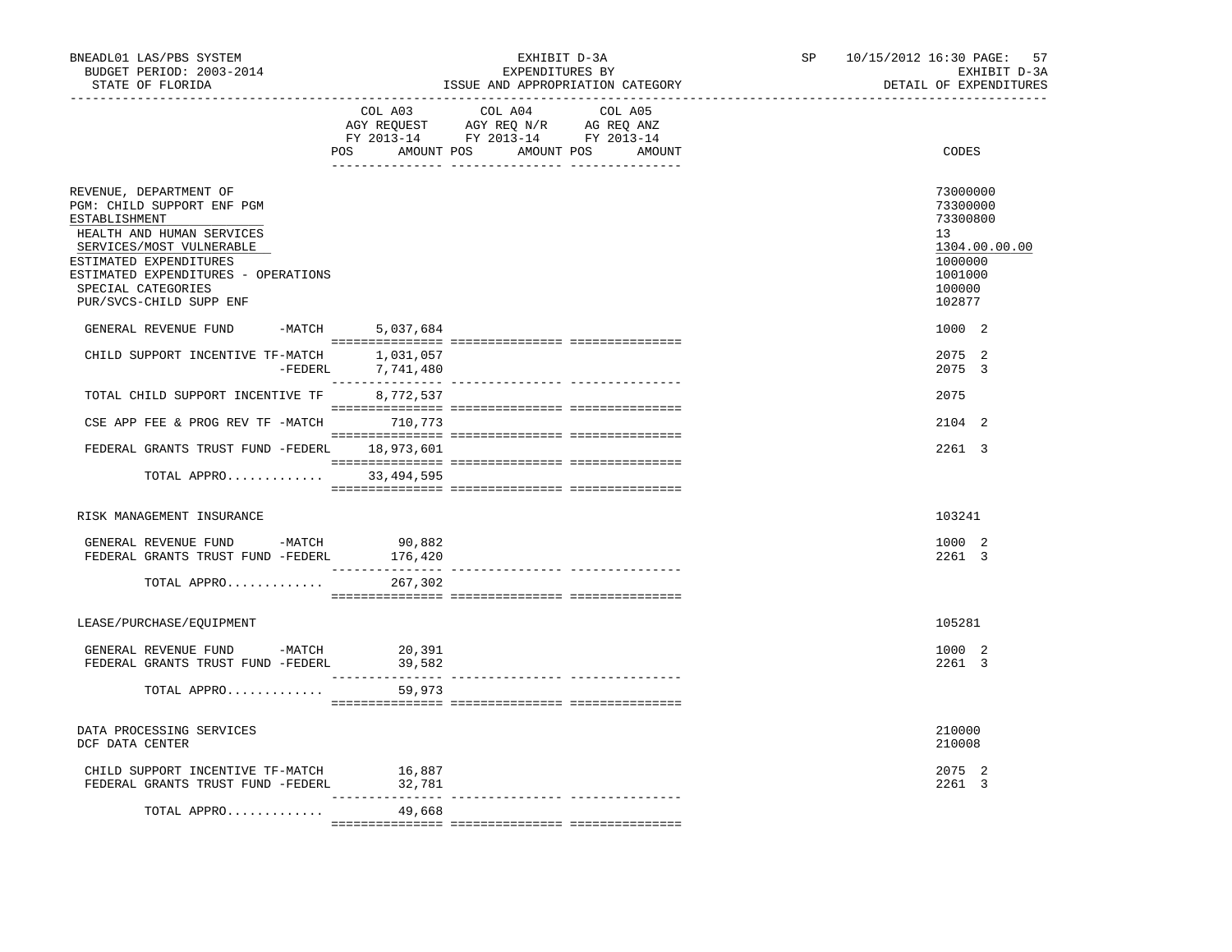| BNEADL01 LAS/PBS SYSTEM<br>BUDGET PERIOD: 2003-2014<br>STATE OF FLORIDA                                                                                                                                                                      |                          | EXHIBIT D-3A<br>EXPENDITURES BY<br>ISSUE AND APPROPRIATION CATEGORY                                                                      | SP 10/15/2012 16:30 PAGE:<br>58<br>EXHIBIT D-3A<br>DETAIL OF EXPENDITURES                         |
|----------------------------------------------------------------------------------------------------------------------------------------------------------------------------------------------------------------------------------------------|--------------------------|------------------------------------------------------------------------------------------------------------------------------------------|---------------------------------------------------------------------------------------------------|
|                                                                                                                                                                                                                                              |                          | COL A03 COL A04<br>COL A05<br>AGY REQUEST AGY REQ N/R AG REQ ANZ<br>FY 2013-14 FY 2013-14 FY 2013-14<br>POS AMOUNT POS AMOUNT POS AMOUNT | CODES                                                                                             |
| REVENUE, DEPARTMENT OF<br>PGM: CHILD SUPPORT ENF PGM<br>ESTABLISHMENT<br>HEALTH AND HUMAN SERVICES<br>SERVICES/MOST VULNERABLE<br>ESTIMATED EXPENDITURES<br>ESTIMATED EXPENDITURES - OPERATIONS<br>DATA PROCESSING SERVICES<br>SOUTHWOOD SRC |                          |                                                                                                                                          | 73000000<br>73300000<br>73300800<br>13<br>1304.00.00.00<br>1000000<br>1001000<br>210000<br>210021 |
| GENERAL REVENUE FUND -MATCH<br>FEDERAL GRANTS TRUST FUND -FEDERL                                                                                                                                                                             | 67,008<br>130,091        |                                                                                                                                          | 1000 2<br>2261 3                                                                                  |
| TOTAL APPRO $197,099$                                                                                                                                                                                                                        |                          |                                                                                                                                          |                                                                                                   |
| NORTHWOOD SRC (NSRC)                                                                                                                                                                                                                         |                          |                                                                                                                                          | 210022                                                                                            |
| CHILD SUPPORT INCENTIVE TF-MATCH<br>FEDERAL GRANTS TRUST FUND -FEDERL                                                                                                                                                                        | 16,268<br>31,578         |                                                                                                                                          | 2075 2<br>2261 3                                                                                  |
| TOTAL APPRO                                                                                                                                                                                                                                  | 47,846                   |                                                                                                                                          |                                                                                                   |
| NORTHWEST REGIONAL DC                                                                                                                                                                                                                        |                          |                                                                                                                                          | 210023                                                                                            |
| GENERAL REVENUE FUND -MATCH<br>FEDERAL GRANTS TRUST FUND -FEDERL                                                                                                                                                                             | 207,617<br>403,020       |                                                                                                                                          | 1000 2<br>2261 3                                                                                  |
| TOTAL APPRO                                                                                                                                                                                                                                  | 610,637                  |                                                                                                                                          |                                                                                                   |
| TOTAL: ESTIMATED EXPENDITURES - OPERATIONS<br>TOTAL POSITIONS 659.00<br>TOTAL ISSUE 71,245,648<br>TOTAL SALARY RATE 21,956,221                                                                                                               |                          |                                                                                                                                          | 1001000                                                                                           |
| CASUALTY INSURANCE PREMIUM<br>ADJUSTMENT<br>SPECIAL CATEGORIES<br>RISK MANAGEMENT INSURANCE                                                                                                                                                  |                          |                                                                                                                                          | 1001090<br>100000<br>103241                                                                       |
| GENERAL REVENUE FUND -MATCH<br>FEDERAL GRANTS TRUST FUND -FEDERL                                                                                                                                                                             | 3,211<br>6,235           |                                                                                                                                          | 1000 2<br>2261 3                                                                                  |
| TOTAL APPRO                                                                                                                                                                                                                                  | _______________<br>9,446 |                                                                                                                                          |                                                                                                   |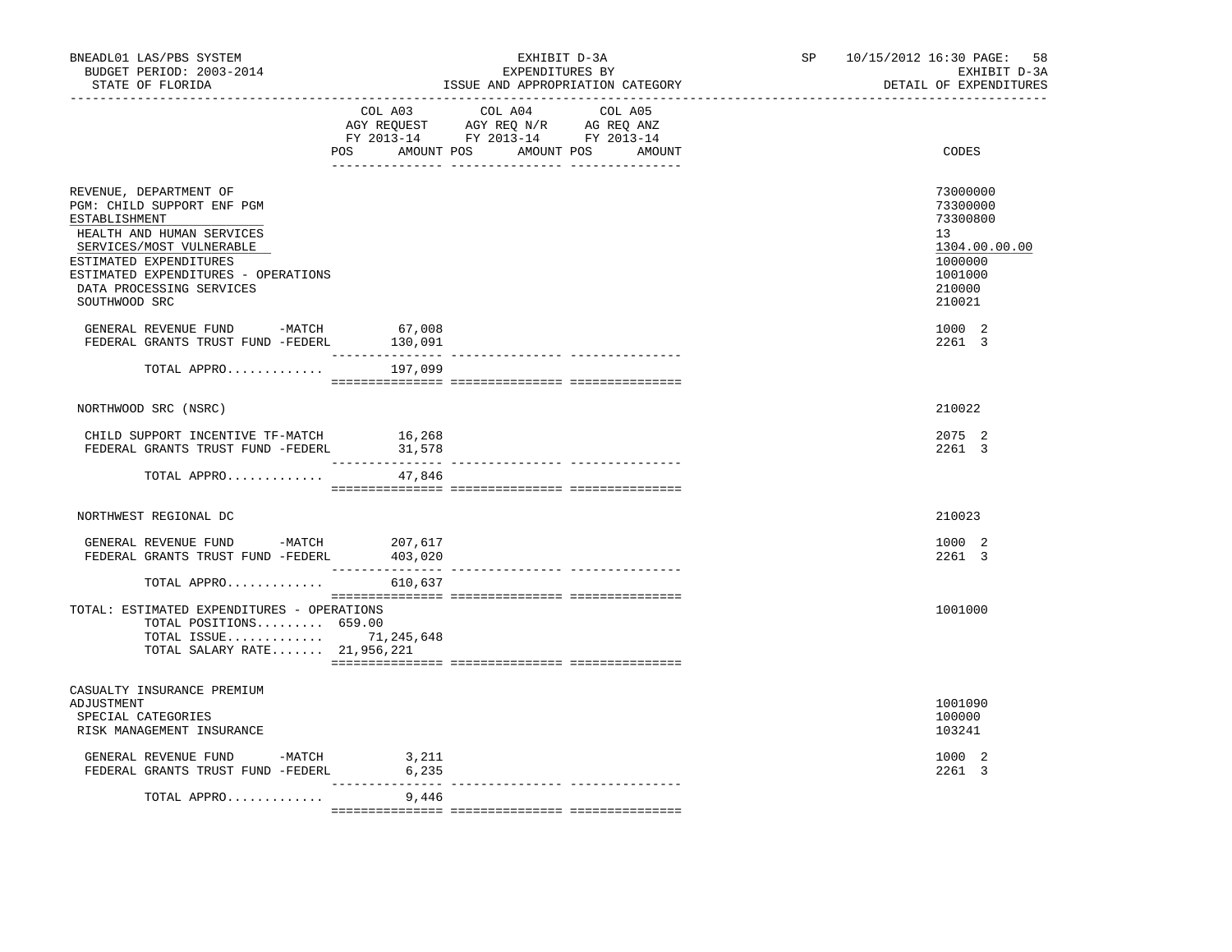| BNEADL01 LAS/PBS SYSTEM<br>BUDGET PERIOD: 2003-2014<br>STATE OF FLORIDA                                                                                                               |                                            | EXHIBIT D-3A<br>EXPENDITURES BY<br>ISSUE AND APPROPRIATION CATEGORY                                                                   | SP | 59<br>10/15/2012 16:30 PAGE:<br>EXHIBIT D-3A<br>DETAIL OF EXPENDITURES |
|---------------------------------------------------------------------------------------------------------------------------------------------------------------------------------------|--------------------------------------------|---------------------------------------------------------------------------------------------------------------------------------------|----|------------------------------------------------------------------------|
|                                                                                                                                                                                       |                                            | COL A03 COL A04 COL A05<br>AGY REQUEST AGY REQ N/R AG REQ ANZ<br>FY 2013-14 FY 2013-14 FY 2013-14<br>POS AMOUNT POS AMOUNT POS AMOUNT |    | CODES                                                                  |
| REVENUE, DEPARTMENT OF<br>PGM: CHILD SUPPORT ENF PGM<br>ESTABLISHMENT<br>HEALTH AND HUMAN SERVICES<br>SERVICES/MOST VULNERABLE<br>ESTIMATED EXPENDITURES<br>FLORIDA RETIREMENT SYSTEM |                                            |                                                                                                                                       |    | 73000000<br>73300000<br>73300800<br>13<br>1304.00.00.00<br>1000000     |
| CONTRIBUTION ADJUSTMENT FOR<br>FISCAL YEAR 2012-2013<br>SALARIES AND BENEFITS                                                                                                         |                                            |                                                                                                                                       |    | 1001240<br>010000                                                      |
| GENERAL REVENUE FUND -MATCH<br>CSE APP FEE & PROG REV TF -MATCH<br>FEDERAL GRANTS TRUST FUND -FEDERL                                                                                  | 25,326<br>704<br>50,530<br>_______________ |                                                                                                                                       |    | 1000 2<br>2104 2<br>2261 3                                             |
| TOTAL APPRO                                                                                                                                                                           | 76,560                                     |                                                                                                                                       |    |                                                                        |
| SPECIAL CATEGORIES<br>PUR/SVCS-CHILD SUPP ENF                                                                                                                                         |                                            |                                                                                                                                       |    | 100000<br>102877                                                       |
| GENERAL REVENUE FUND -MATCH<br>FEDERAL GRANTS TRUST FUND -FEDERL                                                                                                                      | 7,045<br>13,675                            |                                                                                                                                       |    | 1000 2<br>2261 3                                                       |
| TOTAL APPRO                                                                                                                                                                           | 20,720                                     |                                                                                                                                       |    |                                                                        |
| DATA PROCESSING SERVICES<br>SOUTHWOOD SRC                                                                                                                                             |                                            |                                                                                                                                       |    | 210000<br>210021                                                       |
| GENERAL REVENUE FUND -MATCH<br>FEDERAL GRANTS TRUST FUND -FEDERL                                                                                                                      | 38<br>73                                   |                                                                                                                                       |    | 1000 2<br>2261 3                                                       |
| TOTAL APPRO                                                                                                                                                                           | - 111                                      |                                                                                                                                       |    |                                                                        |
| NORTHWOOD SRC (NSRC)                                                                                                                                                                  |                                            |                                                                                                                                       |    | 210022                                                                 |
| CHILD SUPPORT INCENTIVE TF-MATCH<br>FEDERAL GRANTS TRUST FUND -FEDERL                                                                                                                 | 8<br>16                                    |                                                                                                                                       |    | 2075 2<br>2261 3                                                       |
| TOTAL APPRO<br>TOTAL: FLORIDA RETIREMENT SYSTEM<br>CONTRIBUTION ADJUSTMENT FOR<br>FISCAL YEAR 2012-2013                                                                               | 24                                         |                                                                                                                                       |    | 1001240                                                                |
| TOTAL ISSUE                                                                                                                                                                           | 97,415                                     |                                                                                                                                       |    |                                                                        |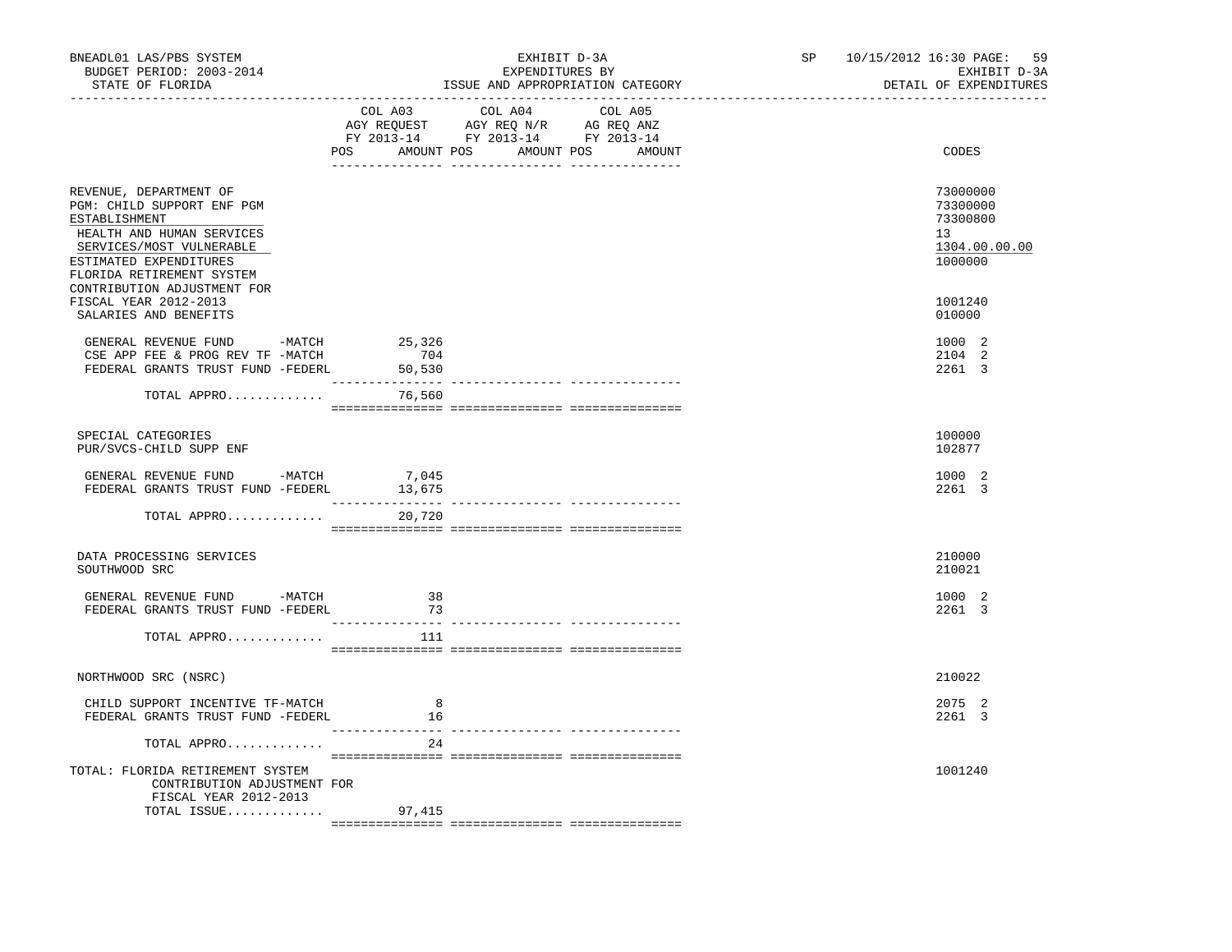| BNEADL01 LAS/PBS SYSTEM<br>BUDGET PERIOD: 2003-2014<br>STATE OF FLORIDA                                                                                                                                                    |                                                                                                                                  | EXHIBIT D-3A<br>EXPENDITURES BY<br>ISSUE AND APPROPRIATION CATEGORY | SP 10/15/2012 16:30 PAGE: 60<br>EXHIBIT D-3A<br>DETAIL OF EXPENDITURES          |
|----------------------------------------------------------------------------------------------------------------------------------------------------------------------------------------------------------------------------|----------------------------------------------------------------------------------------------------------------------------------|---------------------------------------------------------------------|---------------------------------------------------------------------------------|
|                                                                                                                                                                                                                            | COL A03<br>COL A04<br>AGY REQUEST AGY REQ N/R AG REQ ANZ<br>FY 2013-14 FY 2013-14 FY 2013-14<br>POS AMOUNT POS AMOUNT POS AMOUNT | COL A05                                                             | CODES                                                                           |
| REVENUE, DEPARTMENT OF<br>PGM: CHILD SUPPORT ENF PGM<br>ESTABLISHMENT<br>HEALTH AND HUMAN SERVICES<br>SERVICES/MOST VULNERABLE<br>ESTIMATED EXPENDITURES<br>ADJUSTMENT TO STATE HEALTH<br>INSURANCE PREMIUM CONTRIBUTION - |                                                                                                                                  |                                                                     | 73000000<br>73300000<br>73300800<br>13 <sup>7</sup><br>1304.00.00.00<br>1000000 |
| FISCAL YEAR 2012-13<br>SALARIES AND BENEFITS                                                                                                                                                                               |                                                                                                                                  |                                                                     | 1001830<br>010000                                                               |
| GENERAL REVENUE FUND -MATCH<br>CSE APP FEE & PROG REV TF -MATCH<br>FEDERAL GRANTS TRUST FUND -FEDERL                                                                                                                       | 24,821<br>690<br>49,522                                                                                                          |                                                                     | 1000 2<br>2104 2<br>2261 3                                                      |
| TOTAL APPRO                                                                                                                                                                                                                | 75,033                                                                                                                           |                                                                     |                                                                                 |
| SPECIAL CATEGORIES<br>PUR/SVCS-CHILD SUPP ENF                                                                                                                                                                              |                                                                                                                                  |                                                                     | 100000<br>102877                                                                |
| GENERAL REVENUE FUND -MATCH<br>FEDERAL GRANTS TRUST FUND -FEDERL                                                                                                                                                           | 1,162<br>2,255<br>$\frac{1}{2}$                                                                                                  | -------------- ------------                                         | 1000 2<br>2261 3                                                                |
| TOTAL APPRO                                                                                                                                                                                                                | 3,417                                                                                                                            |                                                                     |                                                                                 |
| DATA PROCESSING SERVICES<br>SOUTHWOOD SRC                                                                                                                                                                                  |                                                                                                                                  |                                                                     | 210000<br>210021                                                                |
| GENERAL REVENUE FUND -MATCH<br>FEDERAL GRANTS TRUST FUND -FEDERL                                                                                                                                                           | 34<br>66                                                                                                                         |                                                                     | 1000 2<br>2261 3                                                                |
| TOTAL APPRO                                                                                                                                                                                                                | 100                                                                                                                              |                                                                     |                                                                                 |
| NORTHWOOD SRC (NSRC)                                                                                                                                                                                                       |                                                                                                                                  |                                                                     | 210022                                                                          |
| CHILD SUPPORT INCENTIVE TF-MATCH<br>FEDERAL GRANTS TRUST FUND -FEDERL                                                                                                                                                      | 7<br>14                                                                                                                          |                                                                     | 2075 2<br>2261 3                                                                |
| TOTAL APPRO                                                                                                                                                                                                                | 21                                                                                                                               |                                                                     |                                                                                 |
| TOTAL: ADJUSTMENT TO STATE HEALTH<br>INSURANCE PREMIUM CONTRIBUTION -<br>FISCAL YEAR 2012-13                                                                                                                               |                                                                                                                                  |                                                                     | 1001830                                                                         |
| TOTAL ISSUE $78,571$                                                                                                                                                                                                       |                                                                                                                                  |                                                                     |                                                                                 |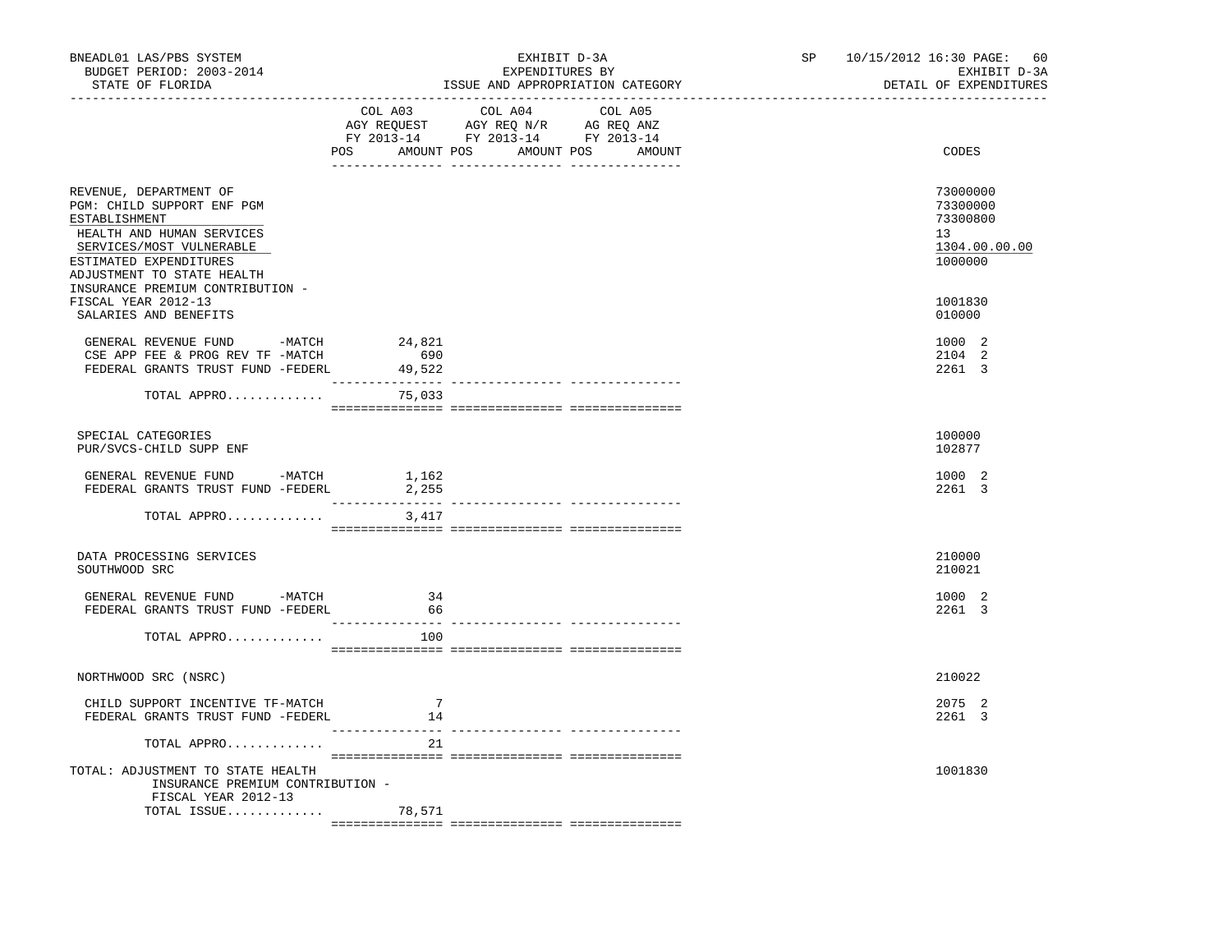| BNEADL01 LAS/PBS SYSTEM<br>BUDGET PERIOD: 2003-2014<br>STATE OF FLORIDA                                                                                                                           |                          | EXHIBIT D-3A<br>EXPENDITURES BY<br>ISSUE AND APPROPRIATION CATEGORY                                                                      | SP and the set of the set of the set of the set of the set of the set of the set of the set of the set of the set of the set of the set of the set of the set of the set of the set of the set of the set of the set of the se | 10/15/2012 16:30 PAGE: 61<br>EXHIBIT D-3A<br>DETAIL OF EXPENDITURES |
|---------------------------------------------------------------------------------------------------------------------------------------------------------------------------------------------------|--------------------------|------------------------------------------------------------------------------------------------------------------------------------------|--------------------------------------------------------------------------------------------------------------------------------------------------------------------------------------------------------------------------------|---------------------------------------------------------------------|
|                                                                                                                                                                                                   |                          | COL A03 COL A04<br>COL A05<br>AGY REQUEST AGY REQ N/R AG REQ ANZ<br>FY 2013-14 FY 2013-14 FY 2013-14<br>POS AMOUNT POS AMOUNT POS AMOUNT |                                                                                                                                                                                                                                | CODES                                                               |
| REVENUE, DEPARTMENT OF<br>PGM: CHILD SUPPORT ENF PGM<br>ESTABLISHMENT<br>HEALTH AND HUMAN SERVICES<br>SERVICES/MOST VULNERABLE<br>NONRECURRING EXPENDITURES<br>CHILD SUPPORT AUTOMATED MANAGEMENT |                          |                                                                                                                                          |                                                                                                                                                                                                                                | 73000000<br>73300000<br>73300800<br>13<br>1304.00.00.00<br>2100000  |
| SYSTEM (CAMS) OPERATIONS AND<br>MAINTENANCE<br>EXPENSES                                                                                                                                           |                          |                                                                                                                                          |                                                                                                                                                                                                                                | 2103030<br>040000                                                   |
| CHILD SUPPORT INCENTIVE TF-MATCH<br>-CHILD SUPPORT INCENTIVE IF-MAICH<br>FEDERAL GRANTS TRUST FUND -FEDERL 1,589-                                                                                 | 819-<br>________________ |                                                                                                                                          |                                                                                                                                                                                                                                | 2075 2<br>2261 3                                                    |
| TOTAL APPRO                                                                                                                                                                                       | 2,408-                   | ------------- ---------------                                                                                                            |                                                                                                                                                                                                                                |                                                                     |
| SPECIAL CATEGORIES<br>PUR/SVCS-CHILD SUPP ENF                                                                                                                                                     |                          |                                                                                                                                          |                                                                                                                                                                                                                                | 100000<br>102877                                                    |
| CHILD SUPPORT INCENTIVE TF-MATCH<br>FEDERAL GRANTS TRUST FUND -FEDERL 928,744-                                                                                                                    | 478,444-                 |                                                                                                                                          |                                                                                                                                                                                                                                | 2075 2<br>2261 3                                                    |
| TOTAL APPRO $1,407,188-$                                                                                                                                                                          |                          |                                                                                                                                          |                                                                                                                                                                                                                                |                                                                     |
| DATA PROCESSING SERVICES<br>DCF DATA CENTER                                                                                                                                                       |                          |                                                                                                                                          |                                                                                                                                                                                                                                | 210000<br>210008                                                    |
| CHILD SUPPORT INCENTIVE TF-MATCH<br>FEDERAL GRANTS TRUST FUND -FEDERL                                                                                                                             | $16,887-$<br>32,781-     |                                                                                                                                          |                                                                                                                                                                                                                                | 2075 2<br>2261 3                                                    |
| TOTAL APPRO                                                                                                                                                                                       | 49,668-                  |                                                                                                                                          |                                                                                                                                                                                                                                |                                                                     |
| NORTHWOOD SRC (NSRC)                                                                                                                                                                              |                          |                                                                                                                                          |                                                                                                                                                                                                                                | 210022                                                              |
| CHILD SUPPORT INCENTIVE TF-MATCH 16,268-<br>FEDERAL GRANTS TRUST FUND -FEDERL 31,578-                                                                                                             |                          |                                                                                                                                          |                                                                                                                                                                                                                                | 2075 2<br>2261 3                                                    |
| TOTAL APPRO                                                                                                                                                                                       | $47,846-$                |                                                                                                                                          |                                                                                                                                                                                                                                |                                                                     |
| TOTAL: CHILD SUPPORT AUTOMATED MANAGEMENT<br>SYSTEM (CAMS) OPERATIONS AND<br>MAINTENANCE                                                                                                          |                          |                                                                                                                                          |                                                                                                                                                                                                                                | 2103030                                                             |
| TOTAL ISSUE 1,507,110-                                                                                                                                                                            |                          |                                                                                                                                          |                                                                                                                                                                                                                                |                                                                     |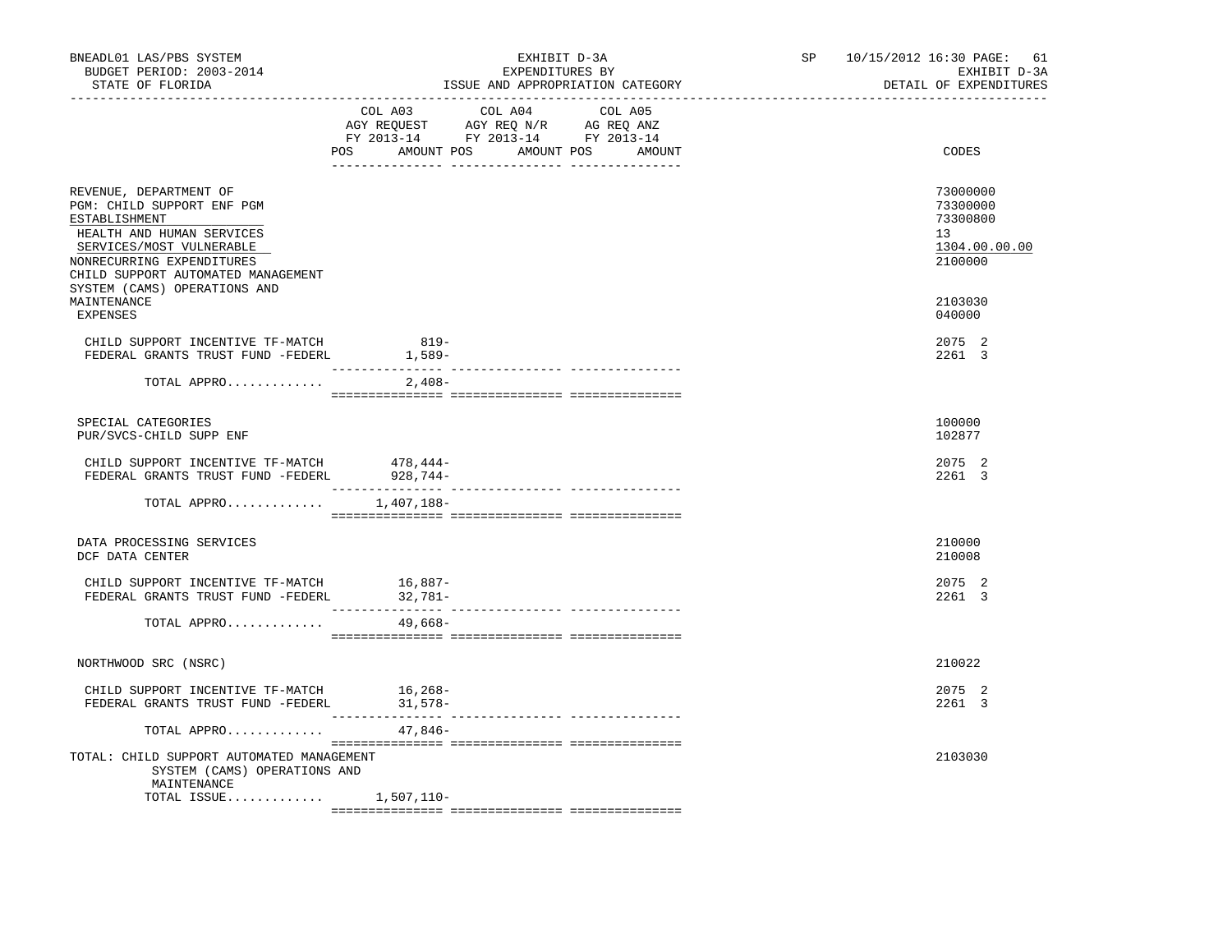| BNEADL01 LAS/PBS SYSTEM<br>BUDGET PERIOD: 2003-2014<br>STATE OF FLORIDA                                                                                                                                                                                     | EXHIBIT D-3A<br>EXPENDITURES BY<br>ISSUE AND APPROPRIATION CATEGORY<br>_______________________________                                      | SP<br>10/15/2012 16:30 PAGE:<br>-62<br>EXHIBIT D-3A<br>DETAIL OF EXPENDITURES<br>_______________________ |
|-------------------------------------------------------------------------------------------------------------------------------------------------------------------------------------------------------------------------------------------------------------|---------------------------------------------------------------------------------------------------------------------------------------------|----------------------------------------------------------------------------------------------------------|
|                                                                                                                                                                                                                                                             | COL A03<br>COL A04<br>COL A05<br>AGY REQUEST AGY REQ N/R AG REQ ANZ<br>FY 2013-14 FY 2013-14 FY 2013-14<br>POS AMOUNT POS AMOUNT POS AMOUNT | CODES                                                                                                    |
| REVENUE, DEPARTMENT OF<br>PGM: CHILD SUPPORT ENF PGM<br>ESTABLISHMENT<br>HEALTH AND HUMAN SERVICES<br>SERVICES/MOST VULNERABLE<br>NONRECURRING EXPENDITURES<br>RELOCATION OF CLEARWATER SERVICE<br>CENTER TO STATE-OWNED OFFICE SPACE<br>SPECIAL CATEGORIES |                                                                                                                                             | 73000000<br>73300000<br>73300800<br>13<br>1304.00.00.00<br>2100000<br>2103037<br>100000                  |
| PUR/SVCS-CHILD SUPP ENF<br>CHILD SUPPORT INCENTIVE TF-MATCH<br>FEDERAL GRANTS TRUST FUND -FEDERL                                                                                                                                                            | 19,097-<br>$37,071-$                                                                                                                        | 102877<br>2075 2<br>2261 3                                                                               |
| TOTAL APPRO                                                                                                                                                                                                                                                 | $56, 168 -$                                                                                                                                 |                                                                                                          |
| CHILD SUPPORT AUTOMATED MANAGEMENT<br>SYSTEM (CAMS) - PHASE II<br>SPECIAL CATEGORIES<br>PUR/SVCS-CHILD SUPP ENF                                                                                                                                             |                                                                                                                                             | 2103067<br>100000<br>102877                                                                              |
| CHILD SUPPORT INCENTIVE TF-MATCH<br>FEDERAL GRANTS TRUST FUND -FEDERL 1,017,099-                                                                                                                                                                            | 523,960-                                                                                                                                    | 2075 2<br>2261 3                                                                                         |
| TOTAL APPRO                                                                                                                                                                                                                                                 | 1,541,059–                                                                                                                                  |                                                                                                          |
| ANNUALIZATION OF ADMINISTERED<br>FUNDS APPROPRIATIONS<br>STATE HEALTH INSURANCE ADJUSTMENT<br>FOR FY 2012-13 - 10 MONTHS                                                                                                                                    |                                                                                                                                             | 26A0000                                                                                                  |
| ANNUALIZATION<br>SALARIES AND BENEFITS                                                                                                                                                                                                                      |                                                                                                                                             | 26A1830<br>010000                                                                                        |
| GENERAL REVENUE FUND -MATCH $124, 105$<br>CSE APP FEE & PROG REV TF -MATCH<br>FEDERAL GRANTS TRUST FUND -FEDERL                                                                                                                                             | 3,450<br>247,610                                                                                                                            | 1000 2<br>2104 2<br>2261 3                                                                               |
| TOTAL APPRO                                                                                                                                                                                                                                                 | 375,165                                                                                                                                     |                                                                                                          |
| SPECIAL CATEGORIES<br>PUR/SVCS-CHILD SUPP ENF                                                                                                                                                                                                               |                                                                                                                                             | 100000<br>102877                                                                                         |
| GENERAL REVENUE FUND<br>-MATCH<br>FEDERAL GRANTS TRUST FUND -FEDERL                                                                                                                                                                                         | 5,810<br>11,275                                                                                                                             | 1000 2<br>2261 3                                                                                         |
|                                                                                                                                                                                                                                                             |                                                                                                                                             |                                                                                                          |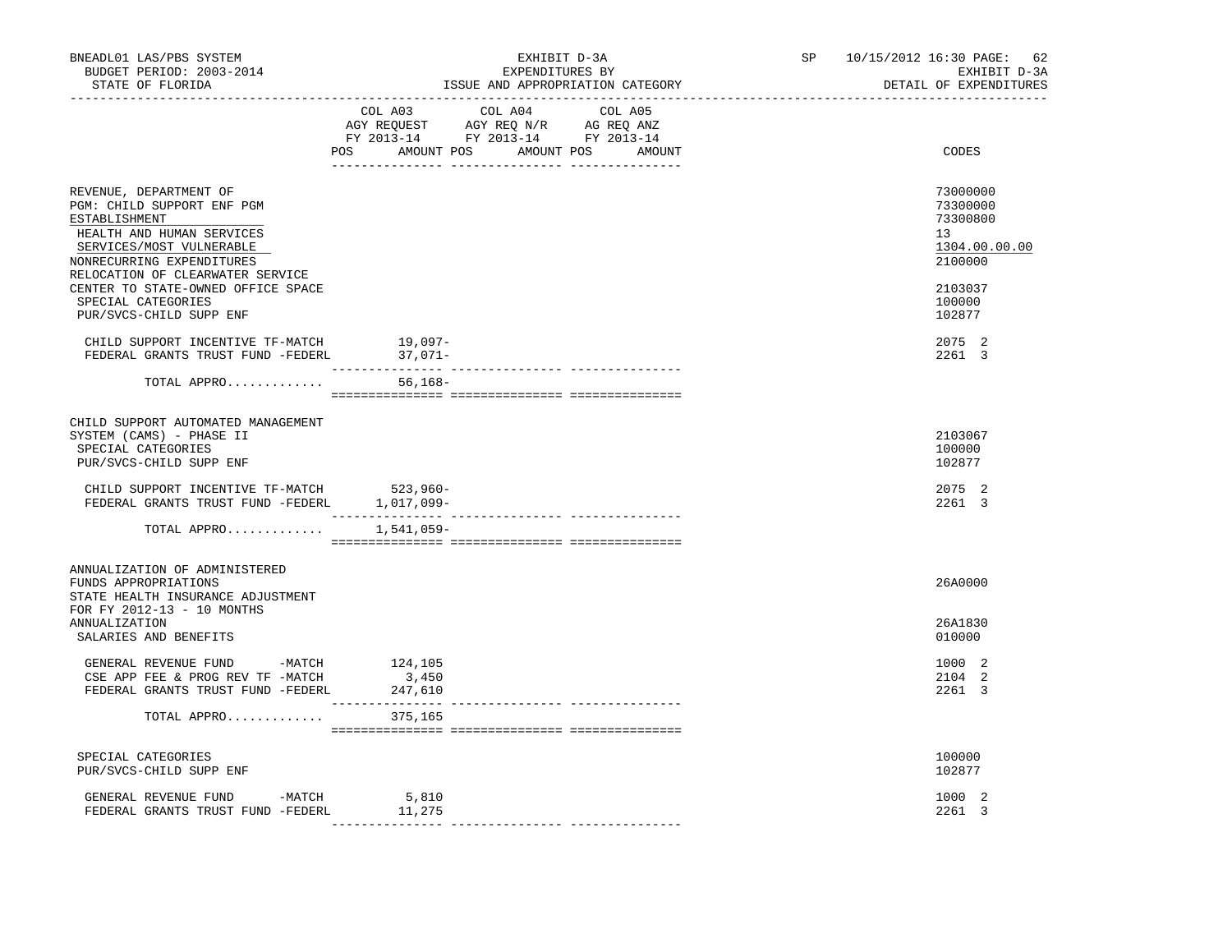| BNEADL01 LAS/PBS SYSTEM<br>BUDGET PERIOD: 2003-2014<br>STATE OF FLORIDA                                                        |                   | EXHIBIT D-3A<br>EXPENDITURES BY<br>ISSUE AND APPROPRIATION CATEGORY                                                       | SP 10/15/2012 16:30 PAGE: 63<br>EXHIBIT D-3A<br>DETAIL OF EXPENDITURES |
|--------------------------------------------------------------------------------------------------------------------------------|-------------------|---------------------------------------------------------------------------------------------------------------------------|------------------------------------------------------------------------|
|                                                                                                                                | AMOUNT POS<br>POS | COL A03 COL A04 COL A05<br>AGY REQUEST AGY REQ N/R AG REQ ANZ<br>FY 2013-14 FY 2013-14 FY 2013-14<br>AMOUNT POS<br>AMOUNT | CODES                                                                  |
| REVENUE, DEPARTMENT OF<br>PGM: CHILD SUPPORT ENF PGM<br>ESTABLISHMENT<br>HEALTH AND HUMAN SERVICES<br>SERVICES/MOST VULNERABLE |                   |                                                                                                                           | 73000000<br>73300000<br>73300800<br>13<br>1304.00.00.00                |
| ANNUALIZATION OF ADMINISTERED<br>FUNDS APPROPRIATIONS<br>STATE HEALTH INSURANCE ADJUSTMENT<br>FOR FY 2012-13 - 10 MONTHS       |                   |                                                                                                                           | 26A0000                                                                |
| ANNUALIZATION<br>SPECIAL CATEGORIES<br>PUR/SVCS-CHILD SUPP ENF<br>TOTAL APPRO $17,085$                                         |                   |                                                                                                                           | 26A1830<br>100000<br>102877                                            |
|                                                                                                                                |                   |                                                                                                                           |                                                                        |
| DATA PROCESSING SERVICES<br>SOUTHWOOD SRC                                                                                      |                   |                                                                                                                           | 210000<br>210021                                                       |
| GENERAL REVENUE FUND -MATCH 170<br>FEDERAL GRANTS TRUST FUND -FEDERL                                                           | 330               |                                                                                                                           | 1000 2<br>2261 3                                                       |
| TOTAL APPRO                                                                                                                    | 500               |                                                                                                                           |                                                                        |
|                                                                                                                                |                   |                                                                                                                           |                                                                        |
| NORTHWOOD SRC (NSRC)                                                                                                           |                   |                                                                                                                           | 210022                                                                 |
| CHILD SUPPORT INCENTIVE TF-MATCH<br>FEDERAL GRANTS TRUST FUND -FEDERL                                                          | 35<br>70          |                                                                                                                           | 2075 2<br>2261 3                                                       |
| TOTAL APPRO                                                                                                                    | 105               |                                                                                                                           |                                                                        |
| TOTAL: STATE HEALTH INSURANCE ADJUSTMENT<br>FOR FY 2012-13 - 10 MONTHS<br>ANNUALIZATION                                        |                   |                                                                                                                           | 26A1830                                                                |
| TOTAL ISSUE 392,855                                                                                                            |                   |                                                                                                                           |                                                                        |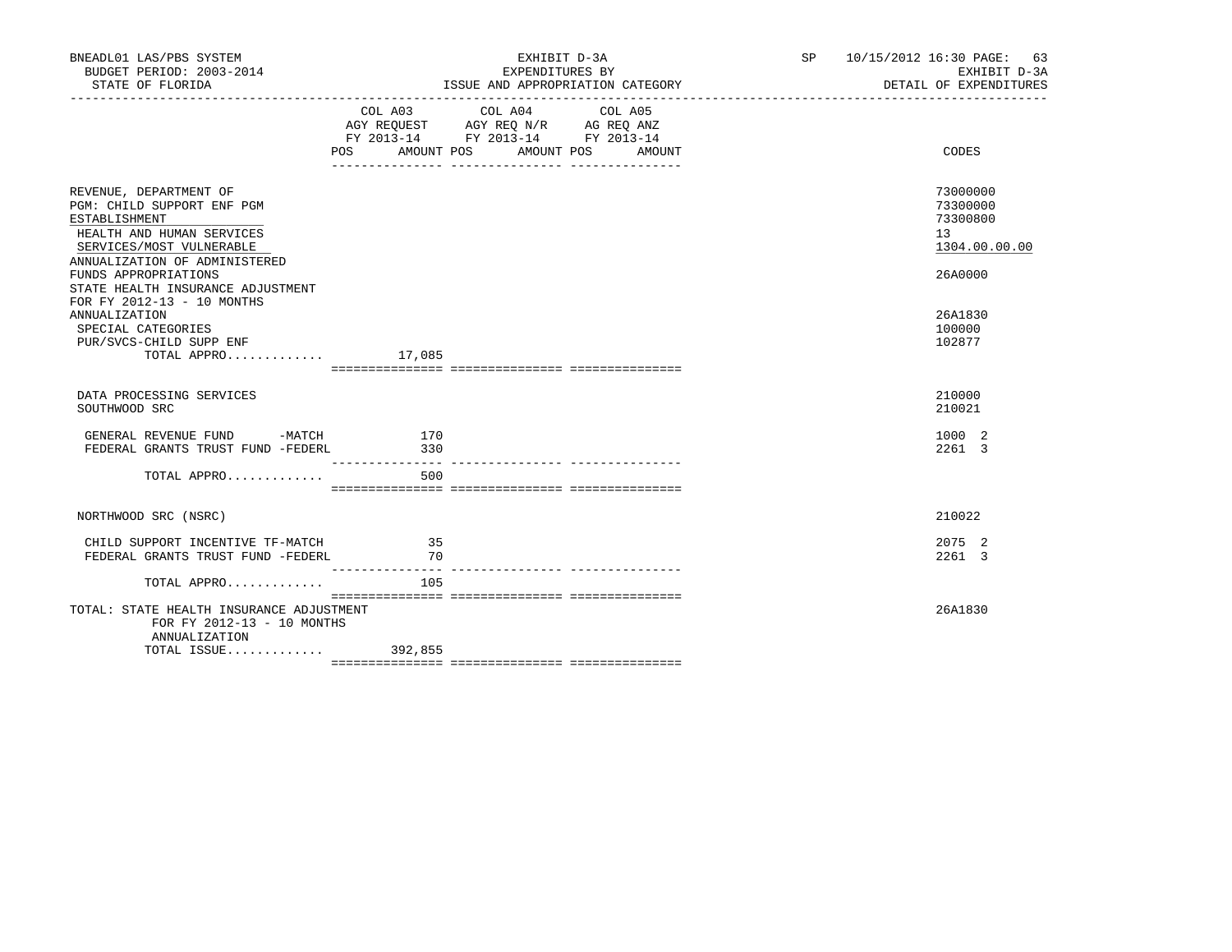| BNEADL01 LAS/PBS SYSTEM<br>BUDGET PERIOD: 2003-2014<br>STATE OF FLORIDA                                                                                                                                                                                                                                                                                         | EXHIBIT D-3A<br>EXPENDITURES BY<br>ISSUE AND APPROPRIATION CATEGORY                                                    |            | SP <sub>3</sub>   | 10/15/2012 16:30 PAGE:<br>64<br>EXHIBIT D-3A<br>DETAIL OF EXPENDITURES |                                                                    |
|-----------------------------------------------------------------------------------------------------------------------------------------------------------------------------------------------------------------------------------------------------------------------------------------------------------------------------------------------------------------|------------------------------------------------------------------------------------------------------------------------|------------|-------------------|------------------------------------------------------------------------|--------------------------------------------------------------------|
|                                                                                                                                                                                                                                                                                                                                                                 | COL A03 COL A04 COL A05<br>AGY REQUEST AGY REQ N/R AG REQ ANZ<br>FY 2013-14 FY 2013-14 FY 2013-14<br>AMOUNT POS<br>POS | AMOUNT POS | AMOUNT            |                                                                        | CODES                                                              |
| REVENUE, DEPARTMENT OF<br>PGM: CHILD SUPPORT ENF PGM<br>ESTABLISHMENT<br>HEALTH AND HUMAN SERVICES<br>SERVICES/MOST VULNERABLE<br>STATE FUNDING REDUCTIONS<br>CORRECT ADMINISTERED FUNDS                                                                                                                                                                        |                                                                                                                        |            |                   |                                                                        | 73000000<br>73300000<br>73300800<br>13<br>1304.00.00.00<br>3300000 |
| ADJUSTMENT<br>DATA PROCESSING SERVICES<br>NORTHWOOD SRC (NSRC)                                                                                                                                                                                                                                                                                                  |                                                                                                                        |            |                   |                                                                        | 3302110<br>210000<br>210022                                        |
| CHILD SUPPORT INCENTIVE TF-MATCH<br>FEDERAL GRANTS TRUST FUND -FEDERL                                                                                                                                                                                                                                                                                           | $50 -$<br>$100-$                                                                                                       |            |                   |                                                                        | 2075 2<br>2261 3                                                   |
| TOTAL APPRO                                                                                                                                                                                                                                                                                                                                                     | $150 -$                                                                                                                |            |                   |                                                                        |                                                                    |
|                                                                                                                                                                                                                                                                                                                                                                 |                                                                                                                        |            |                   |                                                                        |                                                                    |
| AGENCY ISSUE NARRATIVE:<br>2013-2014 BUDGET YEAR NARRATIVE:<br>This request is for a reduction of an administered funds allocation that was inadvertently calculated on non-recurring<br>appropriation. These funds are not needed by the agency. The total amount of the reduction is \$150 in Incentive Trust<br>Fund and \$300 in Federal Grants Trust Fund. |                                                                                                                        |            | IT COMPONENT? NO  |                                                                        |                                                                    |
| PROGRAM OR SERVICE-LEVEL<br>INFORMATION TECHNOLOGY<br>CHILD SUPPORT AUTOMATED MANAGEMENT<br>SYSTEM (CAMS) OPERATIONS AND                                                                                                                                                                                                                                        |                                                                                                                        |            |                   |                                                                        | 3630000                                                            |
| MAINTENANCE<br>SPECIAL CATEGORIES<br>PUR/SVCS-CHILD SUPP ENF                                                                                                                                                                                                                                                                                                    |                                                                                                                        |            |                   |                                                                        | 36332C0<br>100000<br>102877                                        |
| CHILD SUPPORT INCENTIVE TF-MATCH 518,997 518,997<br>FEDERAL GRANTS TRUST FUND -FEDERL 1,007,464 1,007,464                                                                                                                                                                                                                                                       |                                                                                                                        |            |                   |                                                                        | 2075 2<br>2261 3                                                   |
| TOTAL APPRO 1,526,461 1,526,461                                                                                                                                                                                                                                                                                                                                 |                                                                                                                        |            |                   |                                                                        |                                                                    |
|                                                                                                                                                                                                                                                                                                                                                                 |                                                                                                                        |            |                   |                                                                        |                                                                    |
| AGENCY ISSUE NARRATIVE:<br>2013-2014 BUDGET YEAR NARRATIVE:<br>The Department of Revenue requests non-recurring funding to support the anticipated maintenance of the Child Support                                                                                                                                                                             |                                                                                                                        |            | IT COMPONENT? YES |                                                                        |                                                                    |

The second phase of CAMS was deployed statewide in January 2012. The design and development contractor was required to

Automated Management System (CAMS) during the second year of statewide implementation.

provide a 180 day warranty period. During this period, any defects or incidents are logged and the contractor is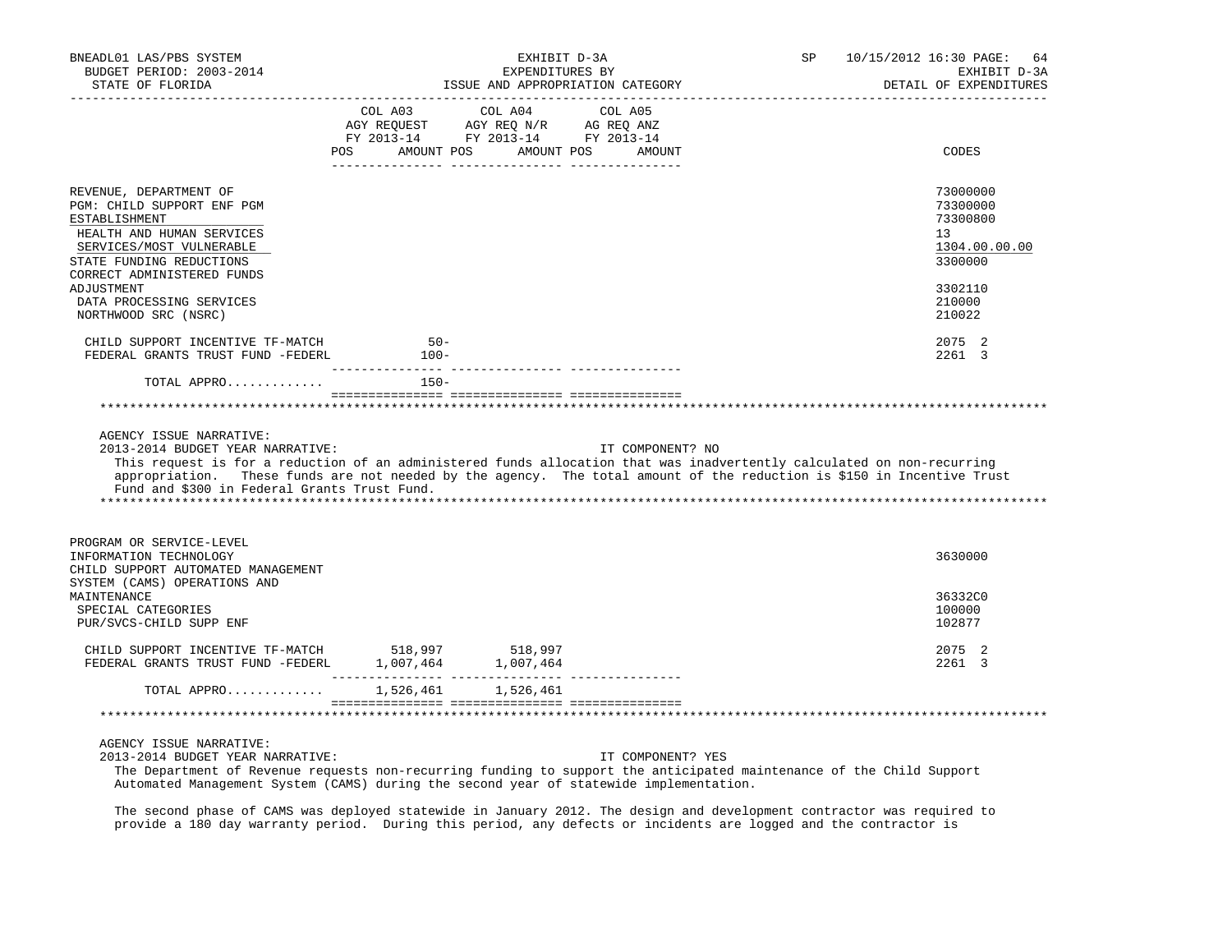| BNEADL01 LAS/PBS SYSTEM<br>BUDGET PERIOD: 2003-2014<br>STATE OF FLORIDA                                                        |         | EXPENDITURES BY                                                                                                            | EXHIBIT D-3A<br>ISSUE AND APPROPRIATION CATEGORY | SP | 65<br>10/15/2012 16:30 PAGE:<br>EXHIBIT D-3A<br>DETAIL OF EXPENDITURES |
|--------------------------------------------------------------------------------------------------------------------------------|---------|----------------------------------------------------------------------------------------------------------------------------|--------------------------------------------------|----|------------------------------------------------------------------------|
|                                                                                                                                | POS FOR | COL A03 COL A04 COL A05<br>AGY REQUEST AGY REQ N/R AG REQ ANZ<br>FY 2013-14 FY 2013-14 FY 2013-14<br>AMOUNT POS AMOUNT POS | AMOUNT                                           |    | CODES                                                                  |
| REVENUE, DEPARTMENT OF<br>PGM: CHILD SUPPORT ENF PGM<br>ESTABLISHMENT<br>HEALTH AND HUMAN SERVICES<br>SERVICES/MOST VULNERABLE |         |                                                                                                                            |                                                  |    | 73000000<br>73300000<br>73300800<br>13<br>1304.00.00.00                |
| PROGRAM OR SERVICE-LEVEL<br>INFORMATION TECHNOLOGY<br>CHILD SUPPORT AUTOMATED MANAGEMENT                                       |         |                                                                                                                            |                                                  |    | 3630000                                                                |
| SYSTEM (CAMS) OPERATIONS AND<br>MAINTENANCE                                                                                    |         |                                                                                                                            |                                                  |    | 36332C0                                                                |

 responsible to correct the incidents. The Department is responsible for incidents that occur after the warranty period as well as new development or refinements to system functionality.

 The Americas' SAP User's Group (ASUG) is a group of American companies that have implemented the SAP product that share best practices and experiences with the SAP product. The Department conducted research through this group to better understand the recurring operations and maintenance resources need and the non-recurring need for maintenance during the initial two to three years of operation. The research identified system staff requirements needs based upon a ratio of users of various SAP system components and system staff required to support the functionality. Using this research as a guide, the Department leveraged its staff knowledge of the SAP product suite to reduce the steady state staffing requirements from 148 to 125 recurring resources consisting of current FTE and contractor support. In its Fiscal Year 2012-2013 Legislative Budget Request (LBR), the Department requested and was appropriated a base budget realignment to support the steady state operations and maintenance of CAMS, which included CAMS support staffing, hardware and software maintenance, hardware replacement, training and professional development, and travel.

 The SAP User Group research also indicated that the implementation of a major system such as CAMS requires additional maintenance during the system's initial two to three years of operation. After this period, the system transitions to a mature, steady state. To meet the need for additional maintenance, the Department requested and received \$4,264,208 in non-recurring funds for Fiscal Year 2012-2013. This amount assumed 5 technical/BASIS/security contractors at \$150 per hour and 16 tester/business analyst contractors at \$88 per hour. For Fiscal Year 2013-2014, the Department is requesting \$6,105,840 in non-recurring funds to support system maintenance during the second year of statewide implementation. This will fund approximately 30 contractor positions at an hourly rate of \$103. The non-recurring resources for the second year are based on the average hourly rate the Child Support Enforcement Program (CSE) contracts for technical/BASIS/functional/security resources.

 The resources requested for the second year of statewide implementation will allow the Department to continue to focus on system refinements and handling increased maintenance as the system matures and stabilizes. In addition, the Department identified the following new system development work, which was not part of the original design and development contract.

 - Batch processing for electronic filing (e-filing) of legal documents. New CAMS development would allow batch filing of new and existing cases and documents through the statewide portal versus each filing being manually entered on the portal. Batch processing would provide a more efficient use of attorney resources due to the high volume of judicial filings generated by the Child Support Program.

 - SAP software upgrades are being planned to stay current with technology. These upgrades allow the Department to implement SAP provided enhanced functionality and additional features.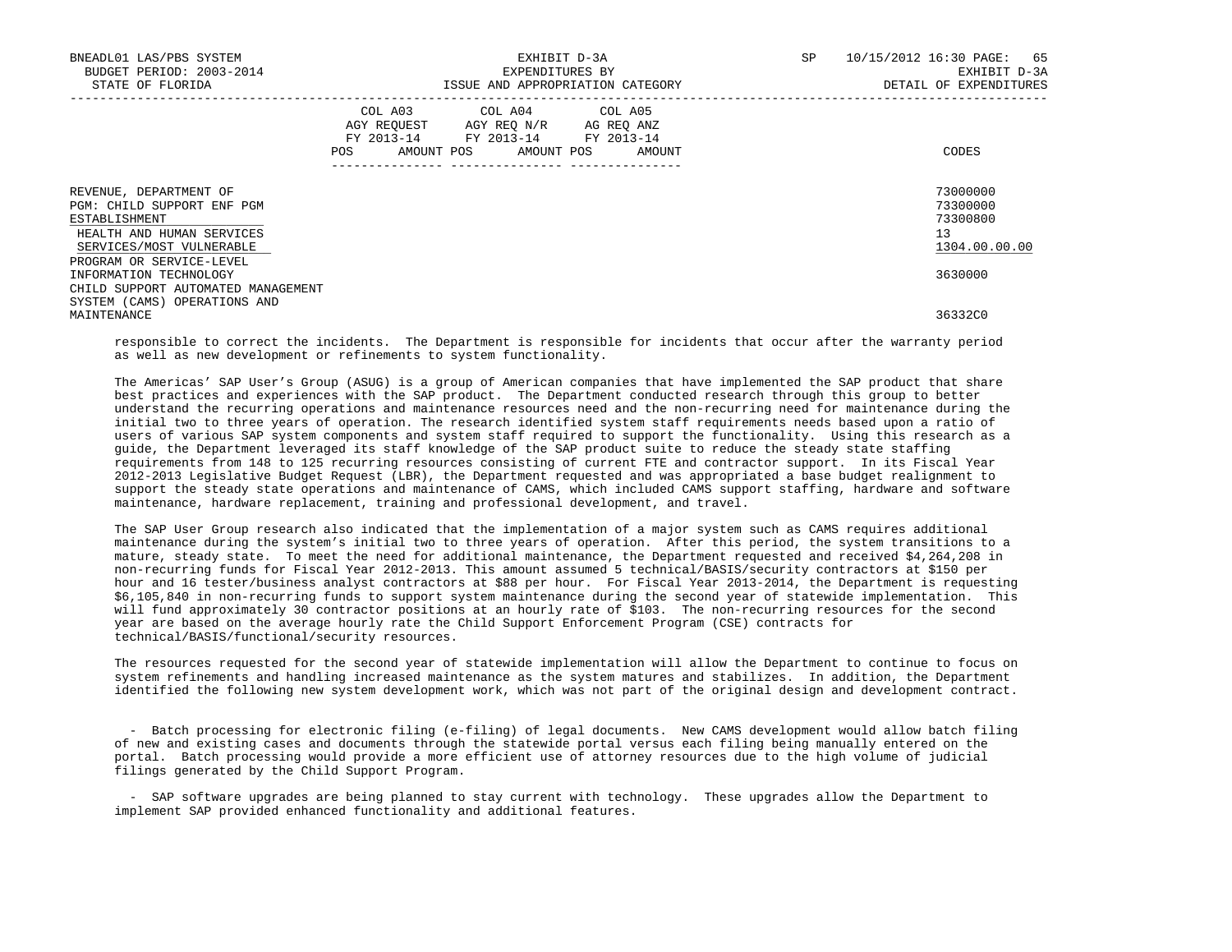| BNEADL01 LAS/PBS SYSTEM<br>BUDGET PERIOD: 2003-2014<br>STATE OF FLORIDA                                                        |     | EXPENDITURES BY                                                                                                            | EXHIBIT D-3A<br>ISSUE AND APPROPRIATION CATEGORY | SP | 10/15/2012 16:30 PAGE: 66<br>EXHIBIT D-3A<br>DETAIL OF EXPENDITURES |
|--------------------------------------------------------------------------------------------------------------------------------|-----|----------------------------------------------------------------------------------------------------------------------------|--------------------------------------------------|----|---------------------------------------------------------------------|
|                                                                                                                                | POS | COL A03 COL A04 COL A05<br>AGY REOUEST AGY REO N/R AG REO ANZ<br>FY 2013-14 FY 2013-14 FY 2013-14<br>AMOUNT POS AMOUNT POS | AMOUNT                                           |    | CODES                                                               |
| REVENUE, DEPARTMENT OF<br>PGM: CHILD SUPPORT ENF PGM<br>ESTABLISHMENT<br>HEALTH AND HUMAN SERVICES<br>SERVICES/MOST VULNERABLE |     |                                                                                                                            |                                                  |    | 73000000<br>73300000<br>73300800<br>13<br>1304.00.00.00             |
| PROGRAM OR SERVICE-LEVEL<br>INFORMATION TECHNOLOGY<br>CHILD SUPPORT AUTOMATED MANAGEMENT<br>SYSTEM (CAMS) OPERATIONS AND       |     |                                                                                                                            |                                                  |    | 3630000                                                             |
| MAINTENANCE                                                                                                                    |     |                                                                                                                            |                                                  |    | 36332C0                                                             |

 - The current contract for the State Disbursement Unit services expires in August 2014. A contract or contracts for state disbursement services may require changes to daily interface files to and from CAMS in order to process child support payments.

 - An archiving solution for CAMS system data will need to be designed and developed. As the system stabilizes, analysis of the data produced is able to be projected and archiving rules defined.

 - E-services expansion to increase opportunities for customers to use self-service options and to enable employers to more easily meet requirements through electronic means if the employer would prefer to do business electronically.

Cost Analysis:

 The cost for each contractual position is based upon 1,976 hours being worked annually. The 30 FTE equivalent positions for technical/BASIS/functional/security contractors are requested at an average cost of \$103 per hour for a total non-recurring cost of \$6,105,840. It should be noted that more than one additional year may be required to reach the steady state, and additional non-recurring resources may be requested again in the Department's FY 2014-15 LBR. Funding of this issue will support the State's five year Strategic Plan by enabling CSE to improve the efficiency and effectiveness of its efforts to get more support to the children of Florida. Specifically, this request supports Strategic Objective #25 Improve the efficiency and effectiveness of government agencies at all levels. If this issue is not funded, required operations and maintenance tasks may not be completed timely, resulting in increased time for the system to reach maturity and a steady state. \*\*\*\*\*\*\*\*\*\*\*\*\*\*\*\*\*\*\*\*\*\*\*\*\*\*\*\*\*\*\*\*\*\*\*\*\*\*\*\*\*\*\*\*\*\*\*\*\*\*\*\*\*\*\*\*\*\*\*\*\*\*\*\*\*\*\*\*\*\*\*\*\*\*\*\*\*\*\*\*\*\*\*\*\*\*\*\*\*\*\*\*\*\*\*\*\*\*\*\*\*\*\*\*\*\*\*\*\*\*\*\*\*\*\*\*\*\*\*\*\*\*\*\*\*\*\*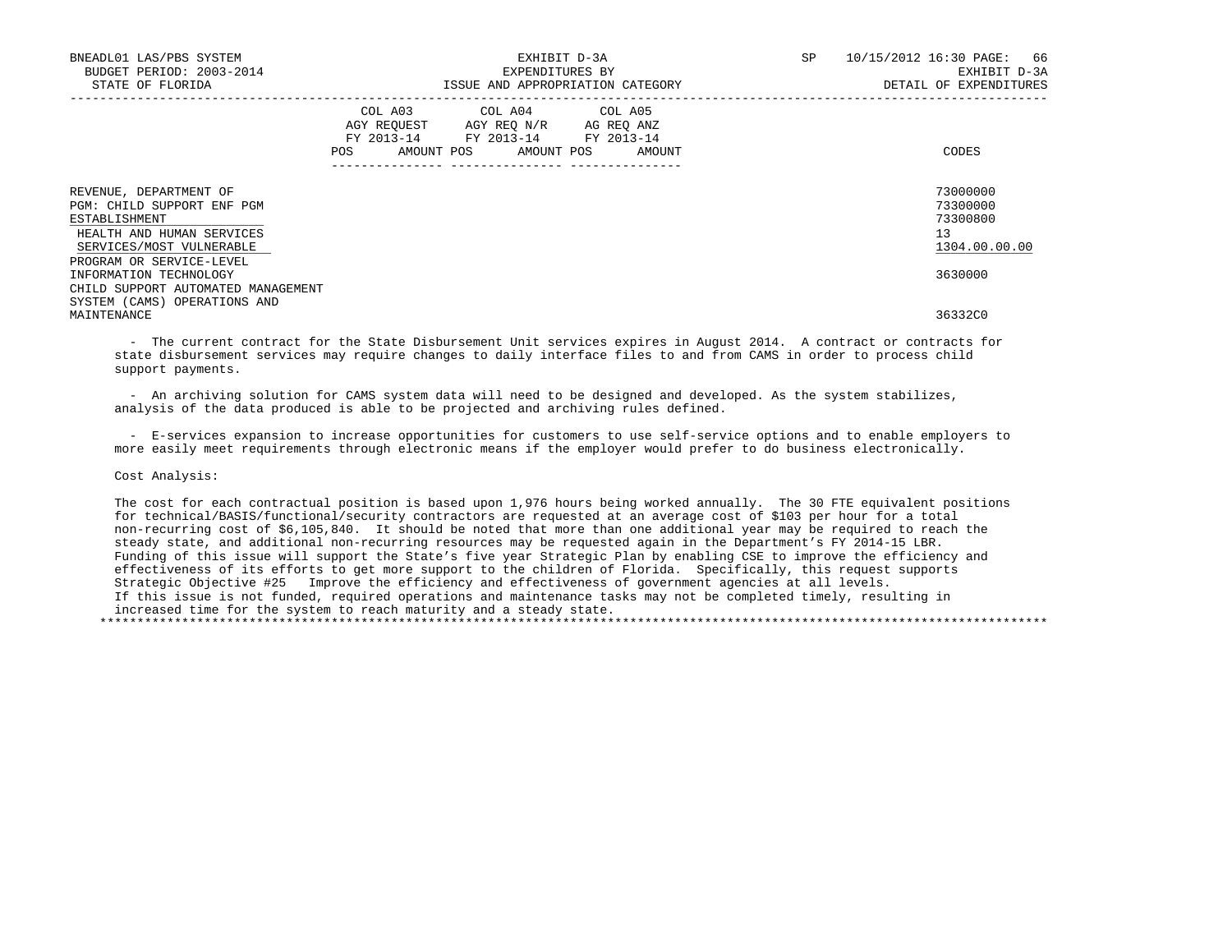| BNEADL01 LAS/PBS SYSTEM<br>BUDGET PERIOD: 2003-2014<br>STATE OF FLORIDA                                                                                                                                                                                                                                                               |                                      | EXHIBIT D-3A<br>EXPENDITURES BY<br>ISSUE AND APPROPRIATION CATEGORY                                                               | SP and the set of the set of the set of the set of the set of the set of the set of the set of the set of the set of the set of the set of the set of the set of the set of the set of the set of the set of the set of the se | 10/15/2012 16:30 PAGE: 67<br>EXHIBIT D-3A<br>DETAIL OF EXPENDITURES                               |
|---------------------------------------------------------------------------------------------------------------------------------------------------------------------------------------------------------------------------------------------------------------------------------------------------------------------------------------|--------------------------------------|-----------------------------------------------------------------------------------------------------------------------------------|--------------------------------------------------------------------------------------------------------------------------------------------------------------------------------------------------------------------------------|---------------------------------------------------------------------------------------------------|
|                                                                                                                                                                                                                                                                                                                                       | <b>POS</b>                           | COL A03 COL A04 COL A05<br>AGY REQUEST AGY REQ N/R AG REQ ANZ<br>FY 2013-14 FY 2013-14 FY 2013-14<br>AMOUNT POS AMOUNT POS AMOUNT |                                                                                                                                                                                                                                | CODES                                                                                             |
| REVENUE, DEPARTMENT OF<br>PGM: CHILD SUPPORT ENF PGM<br>ESTABLISHMENT<br>HEALTH AND HUMAN SERVICES<br>SERVICES/MOST VULNERABLE<br>CHILD SUPPORT ENFORCEMENT PROGRAM<br>INITIATIVES<br>INCREASED COST TO STATE ATTORNEY'S<br>OFFICE CONTRACT WITH CHILD SUPPORT<br><b>ENFORCEMENT</b><br>SPECIAL CATEGORIES<br>PUR/SVCS-CHILD SUPP ENF |                                      |                                                                                                                                   |                                                                                                                                                                                                                                | 73000000<br>73300000<br>73300800<br>13<br>1304.00.00.00<br>4400000<br>4401120<br>100000<br>102877 |
| GENERAL REVENUE FUND<br>FEDERAL GRANTS TRUST FUND -FEDERL<br>TOTAL APPRO                                                                                                                                                                                                                                                              | $-MATCH$ 24, 124<br>46,829<br>70,953 |                                                                                                                                   |                                                                                                                                                                                                                                | 1000 2<br>2261 3                                                                                  |
|                                                                                                                                                                                                                                                                                                                                       |                                      |                                                                                                                                   |                                                                                                                                                                                                                                |                                                                                                   |

\*\*\*\*\*\*\*\*\*\*\*\*\*\*\*\*\*\*\*\*\*\*\*\*\*\*\*\*\*\*\*\*\*\*\*\*\*\*\*\*\*\*\*\*\*\*\*\*\*\*\*\*\*\*\*\*\*\*\*\*\*\*\*\*\*\*\*\*\*\*\*\*\*\*\*\*\*\*\*\*\*\*\*\*\*\*\*\*\*\*\*\*\*\*\*\*\*\*\*\*\*\*\*\*\*\*\*\*\*\*\*\*\*\*\*\*\*\*\*\*\*\*\*\*\*\*\*

AGENCY ISSUE NARRATIVE:

2013-2014 BUDGET YEAR NARRATIVE: IT COMPONENT? NO

 This issue requests \$213,844 in funding to reimburse the State Attorney's Office (SAO) for operational cost increases based on its partnership with the Department of Revenue's Child Support Enforcement Program.

 The State Attorney's Office (SAO) provides child support enforcement Services in Miami-Dade County pursuant to a cost reimbursable contract with the Department of Revenue (DOR).

 Due to non-renewal of the facility lease in December 2011, all SAO child support enforcement staff in the Miami-Dade office moved to new offices in the county owned Miami-Dade Overtown Transit Village Tower II.

 Miami-Dade County has established a Single Unified Network for all network users occupying the facility and charges a \$10 per active network port fee. The Single Unified Network includes management, maintenance and support for the main core router and floor switches; monitoring of equipment operations; securing the SAO's network traffic; and maintaining a resilient network infrastructure. Technical support personnel are on site to troubleshoot, configure, manage and complete network support requests, and to respond to network failures. Miami-Dade County personnel are required to obtain permission from the State Attorney's Office in order to access any portion of the child support enforcement network. The Miami-Dade SAO estimates that 700 active network ports will support all servers, pc's, printers, copiers and fax machines at \$10 each per month for a total annual cost of \$84,000.

 Additionally, the lease cost for the new facility is greater than the cost of the previous office space. Office space in the new facility for the main child support enforcement location and records storage is 90,774 square feet and accommodates 400 employees plus waiting areas to conduct child support enforcement administrative and legal activities. Additional funding needed to cover the annual rental rate increase from State Fiscal Year (SFY) 2011-12 (\$1,901,587) to SFY 2013-14 (\$2,031,431) is \$129,844.

The total of both SAO issues is \$213,844,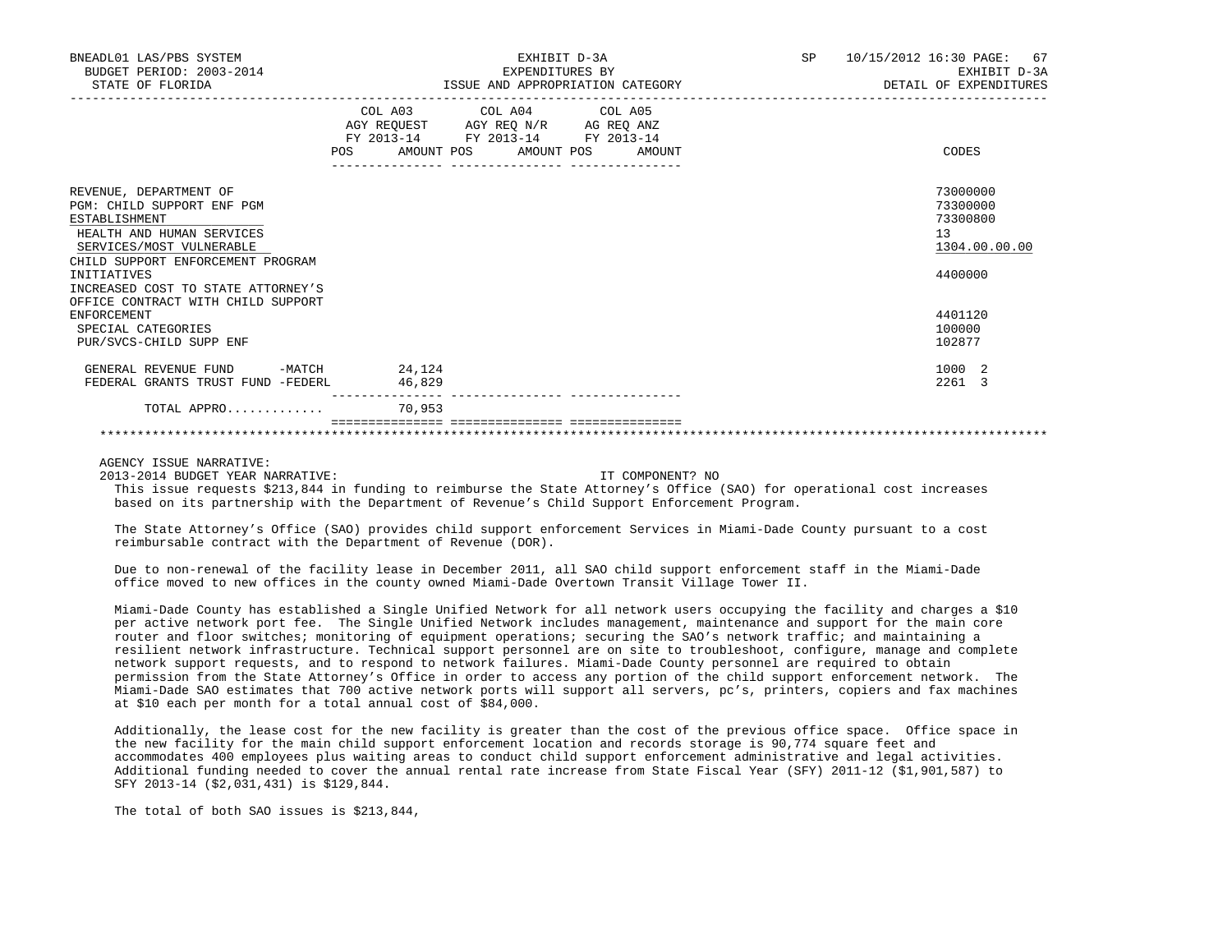| BNEADL01 LAS/PBS SYSTEM<br>BUDGET PERIOD: 2003-2014<br>STATE OF FLORIDA                                                        | EXHIBIT D-3A<br>EXPENDITURES BY<br>ISSUE AND APPROPRIATION CATEGORY                                                                                                                                                                                 | SP<br>10/15/2012 16:30 PAGE: 68<br>EXHIBIT D-3A<br>DETAIL OF EXPENDITURES |
|--------------------------------------------------------------------------------------------------------------------------------|-----------------------------------------------------------------------------------------------------------------------------------------------------------------------------------------------------------------------------------------------------|---------------------------------------------------------------------------|
|                                                                                                                                | COL A03 COL A04 COL A05<br>AGY REQUEST AGY REQ N/R AG REQ ANZ<br>FY 2013-14 FY 2013-14 FY 2013-14<br>POS FOR THE POST OF THE STATE STATE STATE STATE STATE STATE STATE STATE STATE STATE STATE STATE STATE STATE ST<br>AMOUNT POS AMOUNT POS AMOUNT | CODES                                                                     |
| REVENUE, DEPARTMENT OF<br>PGM: CHILD SUPPORT ENF PGM<br>ESTABLISHMENT<br>HEALTH AND HUMAN SERVICES<br>SERVICES/MOST VULNERABLE |                                                                                                                                                                                                                                                     | 73000000<br>73300000<br>73300800<br>13<br>1304.00.00.00                   |
| CHILD SUPPORT ENFORCEMENT PROGRAM<br>INITIATIVES<br>INCREASED COST TO STATE ATTORNEY'S<br>OFFICE CONTRACT WITH CHILD SUPPORT   |                                                                                                                                                                                                                                                     | 4400000                                                                   |
| ENFORCEMENT                                                                                                                    | Funding to support these cost increases is not currently available in the State Attorney's child support contract with                                                                                                                              | 4401120                                                                   |

 Funding to support these cost increases is not currently available in the State Attorney's child support contract with the Department of Revenue. The State Attorney's Office is submitting Legislative Budget Request issues 36240C0 and 2301900 to request funding for these cost increases. This amount requested in this issue mirrors the State Attorney's Office issues 36240C0 and 2301900.

 If this issue is not funded, the SAO will be required to continue absorbing these fixed cost increases within their existing contract, mostly through further delaying filling vacant positions. This in turn could adversely affect services to customers and ultimately adversely impact child support collections.

 Funding of this issue will support the Florida Strategic Plan for Economic Development by maintaining the efficiency and effectiveness of the Miami-Dade child support enforcement office. Specifically, this request aligns with Strategy #25 - Improve the efficiency and effectiveness of government agencies at all levels. \*\*\*\*\*\*\*\*\*\*\*\*\*\*\*\*\*\*\*\*\*\*\*\*\*\*\*\*\*\*\*\*\*\*\*\*\*\*\*\*\*\*\*\*\*\*\*\*\*\*\*\*\*\*\*\*\*\*\*\*\*\*\*\*\*\*\*\*\*\*\*\*\*\*\*\*\*\*\*\*\*\*\*\*\*\*\*\*\*\*\*\*\*\*\*\*\*\*\*\*\*\*\*\*\*\*\*\*\*\*\*\*\*\*\*\*\*\*\*\*\*\*\*\*\*\*\*

| CHILD SUPPORT ENFORCEMENT SPECIAL  |         |         |         |
|------------------------------------|---------|---------|---------|
| IMPROVEMENT GRANT FEDERAL SPENDING |         |         |         |
| AUTHORITY                          |         |         | 4401130 |
| SPECIAL CATEGORIES                 |         |         | 100000  |
| PUR/SVCS-CHILD SUPP ENF            |         |         | 102877  |
|                                    |         |         |         |
| FEDERAL GRANTS TRUST FUND -FEDERL  | 100.000 | 100,000 | 2261 3  |
|                                    |         |         |         |
|                                    |         |         |         |

AGENCY ISSUE NARRATIVE:

2013-2014 BUDGET YEAR NARRATIVE: IT COMPONENT? NO

 This issue requests \$100,000 in Federal Grants Trust Fund budget authority for a Special Improvement Project (SIP) grant that has been awarded to the Child Support Enforcement Program (CSE).

 The Miami-Dade Child Support and Parent Time-Sharing Plan Establishment Project grant was awarded in October of 2012. The project will be implemented in Miami-Dade County, and will facilitate the development of court-approved parenting plans that include time-sharing (the amount of time children spend with each parent) for 300 families who are simultaneously seeking child support order establishment. The project will be administered by the Miami-Dade State Attorney's Office, under a cooperative agreement with the Department. The project will also support establishing accurate child support amounts in court orders based on court-approved parent time-sharing plans. The project incorporates the services of domestic violence organizations and Family Court Services to offer families assistance to implement their parenting plans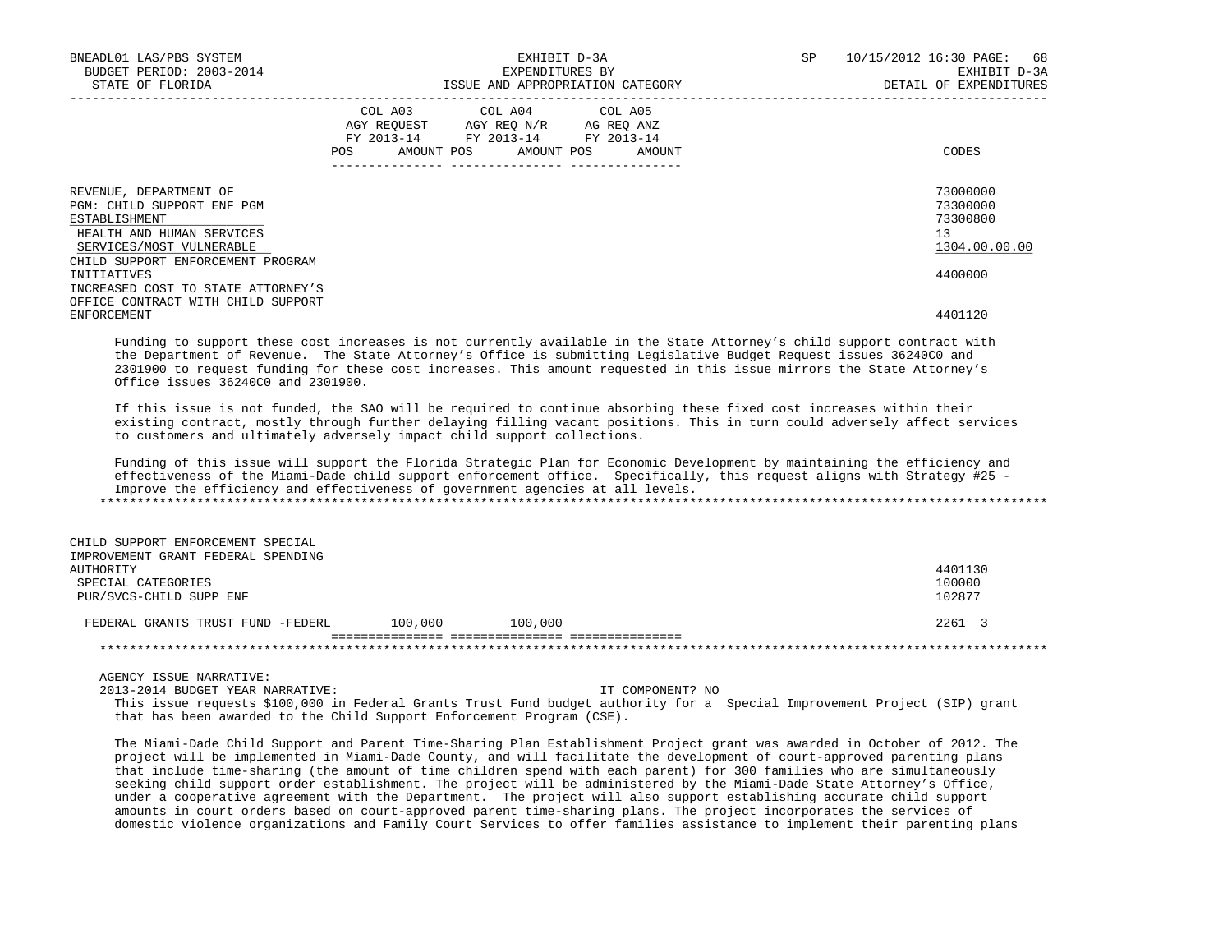| BNEADL01 LAS/PBS SYSTEM<br>BUDGET PERIOD: 2003-2014<br>STATE OF FLORIDA                                                        | EXPENDITURES BY                                                                                   | EXHIBIT D-3A<br>ISSUE AND APPROPRIATION CATEGORY | SP <sub>2</sub> | 10/15/2012 16:30 PAGE: 69<br>EXHIBIT D-3A<br>DETAIL OF EXPENDITURES |
|--------------------------------------------------------------------------------------------------------------------------------|---------------------------------------------------------------------------------------------------|--------------------------------------------------|-----------------|---------------------------------------------------------------------|
|                                                                                                                                | COL A03 COL A04 COL A05<br>AGY REQUEST AGY REQ N/R AG REQ ANZ<br>FY 2013-14 FY 2013-14 FY 2013-14 | POS AMOUNT POS AMOUNT POS AMOUNT                 |                 | CODES                                                               |
| REVENUE, DEPARTMENT OF<br>PGM: CHILD SUPPORT ENF PGM<br>ESTABLISHMENT<br>HEALTH AND HUMAN SERVICES<br>SERVICES/MOST VULNERABLE |                                                                                                   |                                                  |                 | 73000000<br>73300000<br>73300800<br>13<br>1304.00.00.00             |
| CHILD SUPPORT ENFORCEMENT PROGRAM<br>INITIATIVES<br>CHILD SUPPORT ENFORCEMENT SPECIAL<br>IMPROVEMENT GRANT FEDERAL SPENDING    |                                                                                                   |                                                  |                 | 4400000<br>4401130                                                  |
| AUTHORITY                                                                                                                      |                                                                                                   |                                                  |                 |                                                                     |

 in the best interests of their children. It assists parents and children who are facing potential harm caused by domestic conflicts that may place them in emotional or physical jeopardy.

 The success of the project will be measured by the numbers of families accessing project services, obtaining court-approved time-sharing plans and support orders with appropriate support amounts that ultimately result in positive child support outcomes (for example, improved payment behavior).

 The project design can be replicated statewide and nationally by other state agencies participating in the IV-D federal child support program.

 Approval of this budget request will enable CSE to reach more customers and expand customer service delivery models in Florida. There is no match requirement for the grant, and the amount requested is based upon the annual project budget in the grant application.

 CSE does not have current budget authority for this grant. If the requested budget authority is not provided, the program could be compelled to reduce its operating budget in other areas in order to utilize the dollars awarded. This would adversely affect services to the public.

 Funding of this issue will support the Florida Strategic Plan for Economic Development by improving the efficiency and effectiveness of CSE's efforts to increase support to the children of Florida, while also encouraging a safe and secure environment for them. Specifically, this request aligns with Strategy #25 Improve the efficiency and effectiveness of government agencies at all levels.

\*\*\*\*\*\*\*\*\*\*\*\*\*\*\*\*\*\*\*\*\*\*\*\*\*\*\*\*\*\*\*\*\*\*\*\*\*\*\*\*\*\*\*\*\*\*\*\*\*\*\*\*\*\*\*\*\*\*\*\*\*\*\*\*\*\*\*\*\*\*\*\*\*\*\*\*\*\*\*\*\*\*\*\*\*\*\*\*\*\*\*\*\*\*\*\*\*\*\*\*\*\*\*\*\*\*\*\*\*\*\*\*\*\*\*\*\*\*\*\*\*\*\*\*\*\*\*

| TOTAL: SERVICES/MOST VULNERABLE |            |           | 1304.00.00.00 |
|---------------------------------|------------|-----------|---------------|
| BY FUND TYPE                    |            |           |               |
| GENERAL REVENUE FUND            | 17,652,928 |           | 1000          |
| TRUST FUNDS                     | 52,763,934 | 1,626,461 | 2000          |
| TOTAL POSITIONS $659.00$        |            |           |               |
| TOTAL PROG COMP 70,416,862      |            | 1,626,461 |               |
| TOTAL SALARY RATE 21,956,221    |            |           |               |
|                                 |            |           |               |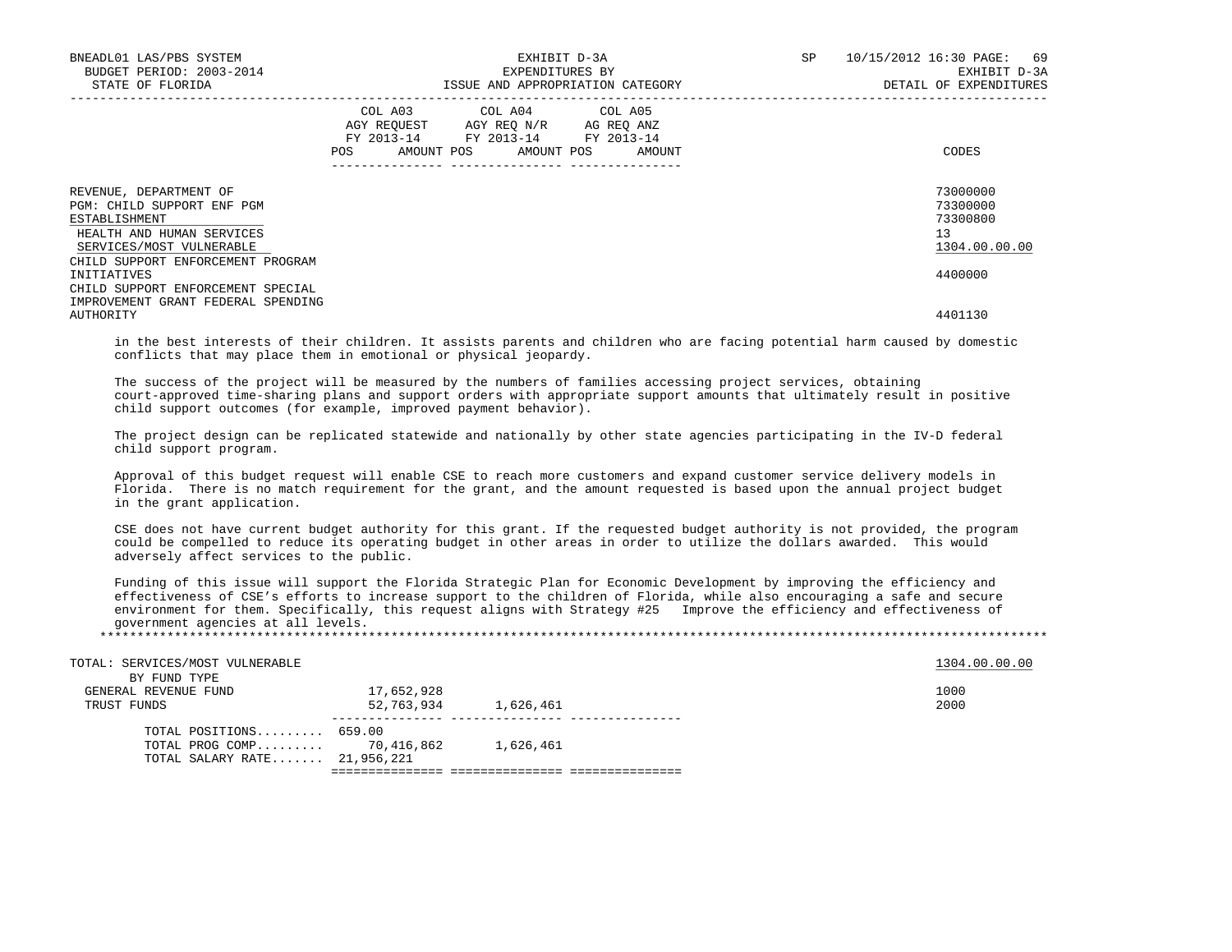| BNEADL01 LAS/PBS SYSTEM<br>BUDGET PERIOD: 2003-2014<br>STATE OF FLORIDA<br>-----------------                                                                                                                                          |                            | EXHIBIT D-3A<br>EXPENDITURES BY<br>ISSUE AND APPROPRIATION CATEGORY                                                                   | SP 10/15/2012 16:30 PAGE: 70<br>EXHIBIT D-3A<br>DETAIL OF EXPENDITURES                  |
|---------------------------------------------------------------------------------------------------------------------------------------------------------------------------------------------------------------------------------------|----------------------------|---------------------------------------------------------------------------------------------------------------------------------------|-----------------------------------------------------------------------------------------|
|                                                                                                                                                                                                                                       |                            | COL A03 COL A04 COL A05<br>AGY REQUEST AGY REQ N/R AG REQ ANZ<br>FY 2013-14 FY 2013-14 FY 2013-14<br>POS AMOUNT POS AMOUNT POS AMOUNT | CODES                                                                                   |
| REVENUE, DEPARTMENT OF<br>PGM: CHILD SUPPORT ENF PGM<br>COMPLIANCE<br>HEALTH AND HUMAN SERVICES<br>SERVICES/MOST VULNERABLE<br>ESTIMATED EXPENDITURES<br>ESTIMATED EXPENDITURES - OPERATIONS<br>SALARY RATE<br>SALARY RATE 20,735,572 |                            |                                                                                                                                       | 73000000<br>73300000<br>73300900<br>13<br>1304.00.00.00<br>1000000<br>1001000<br>000000 |
| SALARIES AND BENEFITS                                                                                                                                                                                                                 |                            |                                                                                                                                       | 010000                                                                                  |
| GENERAL REVENUE FUND -MATCH 9,940,260<br>CSE APP FEE & PROG REV TF -MATCH<br>FEDERAL GRANTS TRUST FUND -FEDERL 19,079,651                                                                                                             | 226,457                    |                                                                                                                                       | 1000 2<br>2104 2<br>2261 3                                                              |
| TOTAL POSITIONS 627.00<br>TOTAL APPRO 29, 246, 368                                                                                                                                                                                    |                            |                                                                                                                                       |                                                                                         |
| OTHER PERSONAL SERVICES                                                                                                                                                                                                               |                            |                                                                                                                                       | 030000                                                                                  |
| GENERAL REVENUE FUND -MATCH 10,001<br>CSE APP FEE & PROG REV TF -MATCH<br>FEDERAL GRANTS TRUST FUND -FEDERL                                                                                                                           | 88,774<br>191,755          |                                                                                                                                       | 1000 2<br>2104 2<br>2261 3                                                              |
| TOTAL APPRO                                                                                                                                                                                                                           | 290,530                    |                                                                                                                                       |                                                                                         |
| EXPENSES                                                                                                                                                                                                                              |                            |                                                                                                                                       | 040000                                                                                  |
| GENERAL REVENUE FUND -MATCH 2,393,394<br>CSE APP FEE & PROG REV TF -MATCH<br>FEDERAL GRANTS TRUST FUND -FEDERL                                                                                                                        | 3,125<br>4,746,318         |                                                                                                                                       | 1000 2<br>2104 2<br>2261 3                                                              |
| TOTAL APPRO                                                                                                                                                                                                                           | 7,142,837                  |                                                                                                                                       |                                                                                         |
| OPERATING CAPITAL OUTLAY                                                                                                                                                                                                              |                            |                                                                                                                                       | 060000                                                                                  |
| GENERAL REVENUE FUND -MATCH $8,544$<br>FEDERAL GRANTS TRUST FUND -FEDERL                                                                                                                                                              | 83,644                     |                                                                                                                                       | 1000 2<br>2261 3                                                                        |
| TOTAL APPRO                                                                                                                                                                                                                           | ________________<br>92,188 |                                                                                                                                       |                                                                                         |
|                                                                                                                                                                                                                                       |                            |                                                                                                                                       |                                                                                         |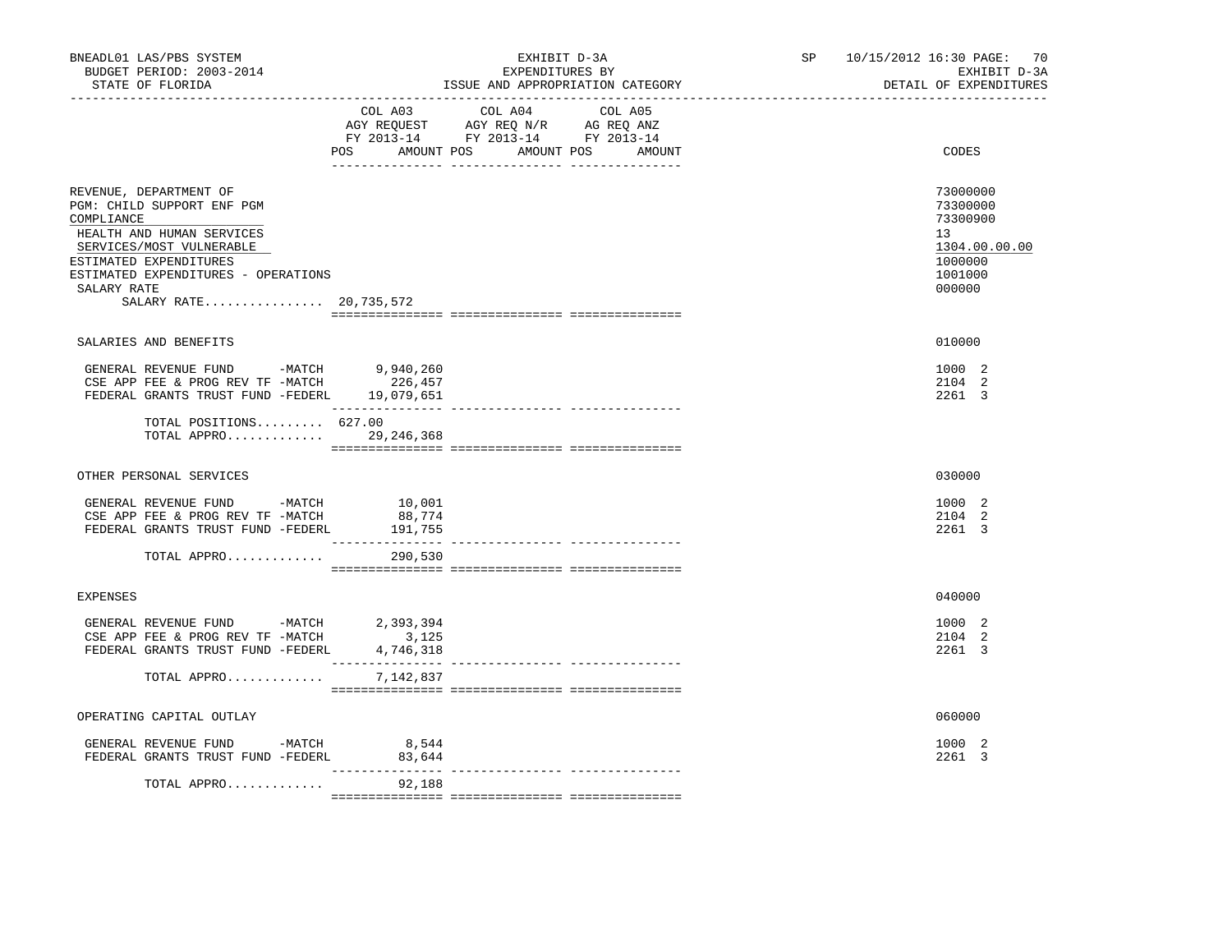| BNEADL01 LAS/PBS SYSTEM<br>BUDGET PERIOD: 2003-2014<br>STATE OF FLORIDA                                                                                                                                                                       |                  | EXHIBIT D-3A<br>EXPENDITURES BY<br>ISSUE AND APPROPRIATION CATEGORY                                                                                                                                                                                                                | SP <sub>2</sub> | 10/15/2012 16:30 PAGE: 71<br>EXHIBIT D-3A<br>DETAIL OF EXPENDITURES                               |
|-----------------------------------------------------------------------------------------------------------------------------------------------------------------------------------------------------------------------------------------------|------------------|------------------------------------------------------------------------------------------------------------------------------------------------------------------------------------------------------------------------------------------------------------------------------------|-----------------|---------------------------------------------------------------------------------------------------|
|                                                                                                                                                                                                                                               | POS              | COL A03 COL A04 COL A05<br>$\begin{tabular}{lllllllllll} \bf{AGY} & \bf{REQUEST} & \bf{AGY} & \bf{REQ} & \bf{N/R} & \bf{AG} & \bf{REQ} & \bf{ANZ} \\ \bf{FY} & \bf{2013-14} & \bf{FY} & \bf{2013-14} & \bf{FY} & \bf{2013-14} \\ \end{tabular}$<br>AMOUNT POS AMOUNT POS<br>AMOUNT |                 | CODES                                                                                             |
| REVENUE, DEPARTMENT OF<br>PGM: CHILD SUPPORT ENF PGM<br>COMPLIANCE<br>HEALTH AND HUMAN SERVICES<br>SERVICES/MOST VULNERABLE<br>ESTIMATED EXPENDITURES<br>ESTIMATED EXPENDITURES - OPERATIONS<br>SPECIAL CATEGORIES<br>PUR/SVCS-CHILD SUPP ENF |                  |                                                                                                                                                                                                                                                                                    |                 | 73000000<br>73300000<br>73300900<br>13<br>1304.00.00.00<br>1000000<br>1001000<br>100000<br>102877 |
| GENERAL REVENUE FUND -MATCH 4,000,855                                                                                                                                                                                                         |                  |                                                                                                                                                                                                                                                                                    |                 | 1000 2                                                                                            |
| CHILD SUPPORT INCENTIVE TF-MATCH $17,883$<br>-FEDERL $6,498,022$                                                                                                                                                                              |                  |                                                                                                                                                                                                                                                                                    |                 | 2075 2<br>2075 3                                                                                  |
| TOTAL CHILD SUPPORT INCENTIVE TF                                                                                                                                                                                                              | 6,515,905        |                                                                                                                                                                                                                                                                                    |                 | 2075                                                                                              |
| CSE APP FEE & PROG REV TF $-MATCH$ 371,449                                                                                                                                                                                                    |                  |                                                                                                                                                                                                                                                                                    |                 | 2104 2                                                                                            |
| FEDERAL GRANTS TRUST FUND -FEDERL 12,187,911                                                                                                                                                                                                  |                  |                                                                                                                                                                                                                                                                                    |                 | 2261 3                                                                                            |
| TOTAL APPRO 23,076,120                                                                                                                                                                                                                        |                  |                                                                                                                                                                                                                                                                                    |                 |                                                                                                   |
| RISK MANAGEMENT INSURANCE                                                                                                                                                                                                                     |                  |                                                                                                                                                                                                                                                                                    |                 | 103241                                                                                            |
| GENERAL REVENUE FUND -MATCH $86,397$<br>FEDERAL GRANTS TRUST FUND -FEDERL                                                                                                                                                                     | 167,712          |                                                                                                                                                                                                                                                                                    |                 | 1000 2<br>2261 3                                                                                  |
| TOTAL APPRO                                                                                                                                                                                                                                   | 254,109          |                                                                                                                                                                                                                                                                                    |                 |                                                                                                   |
| LEASE/PURCHASE/EQUIPMENT                                                                                                                                                                                                                      |                  |                                                                                                                                                                                                                                                                                    |                 | 105281                                                                                            |
| GENERAL REVENUE FUND -MATCH<br>FEDERAL GRANTS TRUST FUND -FEDERL                                                                                                                                                                              | 29,864<br>57,971 |                                                                                                                                                                                                                                                                                    |                 | 1000 2<br>2261 3                                                                                  |
| TOTAL APPRO                                                                                                                                                                                                                                   | 87,835           |                                                                                                                                                                                                                                                                                    |                 |                                                                                                   |
| TOTAL: ESTIMATED EXPENDITURES - OPERATIONS<br>TOTAL POSITIONS 627.00<br>TOTAL ISSUE 60,189,987<br>TOTAL SALARY RATE 20,735,572                                                                                                                |                  |                                                                                                                                                                                                                                                                                    |                 | 1001000                                                                                           |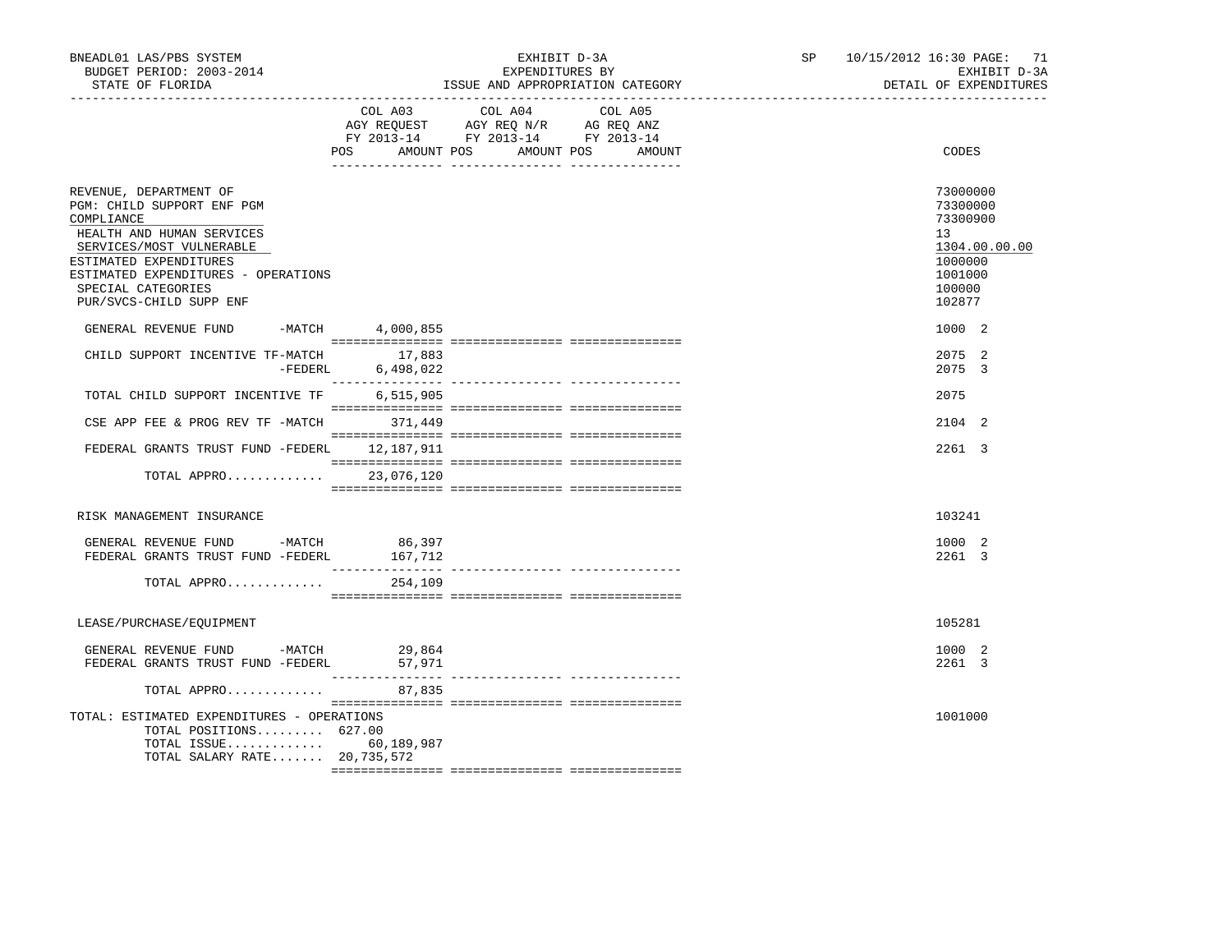| BNEADL01 LAS/PBS SYSTEM<br>BUDGET PERIOD: 2003-2014<br>STATE OF FLORIDA                                                                                                                                                                              |         | EXHIBIT D-3A<br>EXPENDITURES BY<br>ISSUE AND APPROPRIATION CATEGORY                                                                                                                                           |  |       | SP 10/15/2012 16:30 PAGE: 72<br>EXHIBIT D-3A<br>DETAIL OF EXPENDITURES                            |
|------------------------------------------------------------------------------------------------------------------------------------------------------------------------------------------------------------------------------------------------------|---------|---------------------------------------------------------------------------------------------------------------------------------------------------------------------------------------------------------------|--|-------|---------------------------------------------------------------------------------------------------|
|                                                                                                                                                                                                                                                      | COL A03 | COL A04<br>COL A05<br>$\begin{tabular}{lllllll} AGY & \texttt{REQUEST} & \texttt{AGY REQ N/R} & \texttt{AG REQ ANZ} \end{tabular}$<br>FY 2013-14 FY 2013-14 FY 2013-14<br>POS AMOUNT POS AMOUNT POS<br>AMOUNT |  | CODES |                                                                                                   |
| REVENUE, DEPARTMENT OF<br>PGM: CHILD SUPPORT ENF PGM<br>COMPLIANCE<br>HEALTH AND HUMAN SERVICES<br>SERVICES/MOST VULNERABLE<br>ESTIMATED EXPENDITURES<br>CASUALTY INSURANCE PREMIUM<br>ADJUSTMENT<br>SPECIAL CATEGORIES<br>RISK MANAGEMENT INSURANCE |         |                                                                                                                                                                                                               |  |       | 73000000<br>73300000<br>73300900<br>13<br>1304.00.00.00<br>1000000<br>1001090<br>100000<br>103241 |
| GENERAL REVENUE FUND -MATCH 3,053<br>FEDERAL GRANTS TRUST FUND -FEDERL                                                                                                                                                                               |         | 5,927                                                                                                                                                                                                         |  |       | 1000 2<br>2261 3                                                                                  |
| TOTAL APPRO                                                                                                                                                                                                                                          |         | 8,980                                                                                                                                                                                                         |  |       |                                                                                                   |
| FLORIDA RETIREMENT SYSTEM<br>CONTRIBUTION ADJUSTMENT FOR<br>FISCAL YEAR 2012-2013<br>SALARIES AND BENEFITS                                                                                                                                           |         |                                                                                                                                                                                                               |  |       | 1001240<br>010000                                                                                 |
| GENERAL REVENUE FUND -MATCH 22,397<br>CSE APP FEE & PROG REV TF -MATCH<br>FEDERAL GRANTS TRUST FUND -FEDERL                                                                                                                                          |         | 512<br>44,471<br>________________                                                                                                                                                                             |  |       | 1000 2<br>2104 2<br>2261 3                                                                        |
| TOTAL APPRO                                                                                                                                                                                                                                          |         | 67,380                                                                                                                                                                                                        |  |       |                                                                                                   |
| ADJUSTMENT TO STATE HEALTH<br>INSURANCE PREMIUM CONTRIBUTION -<br>FISCAL YEAR 2012-13<br>SALARIES AND BENEFITS                                                                                                                                       |         |                                                                                                                                                                                                               |  |       | 1001830<br>010000                                                                                 |
| GENERAL REVENUE FUND -MATCH 24,431<br>CSE APP FEE & PROG REV TF -MATCH<br>FEDERAL GRANTS TRUST FUND -FEDERL                                                                                                                                          |         | 559<br>48,509                                                                                                                                                                                                 |  |       | 1000 2<br>2104 2<br>2261 3                                                                        |
| TOTAL APPRO                                                                                                                                                                                                                                          |         | 73,499                                                                                                                                                                                                        |  |       |                                                                                                   |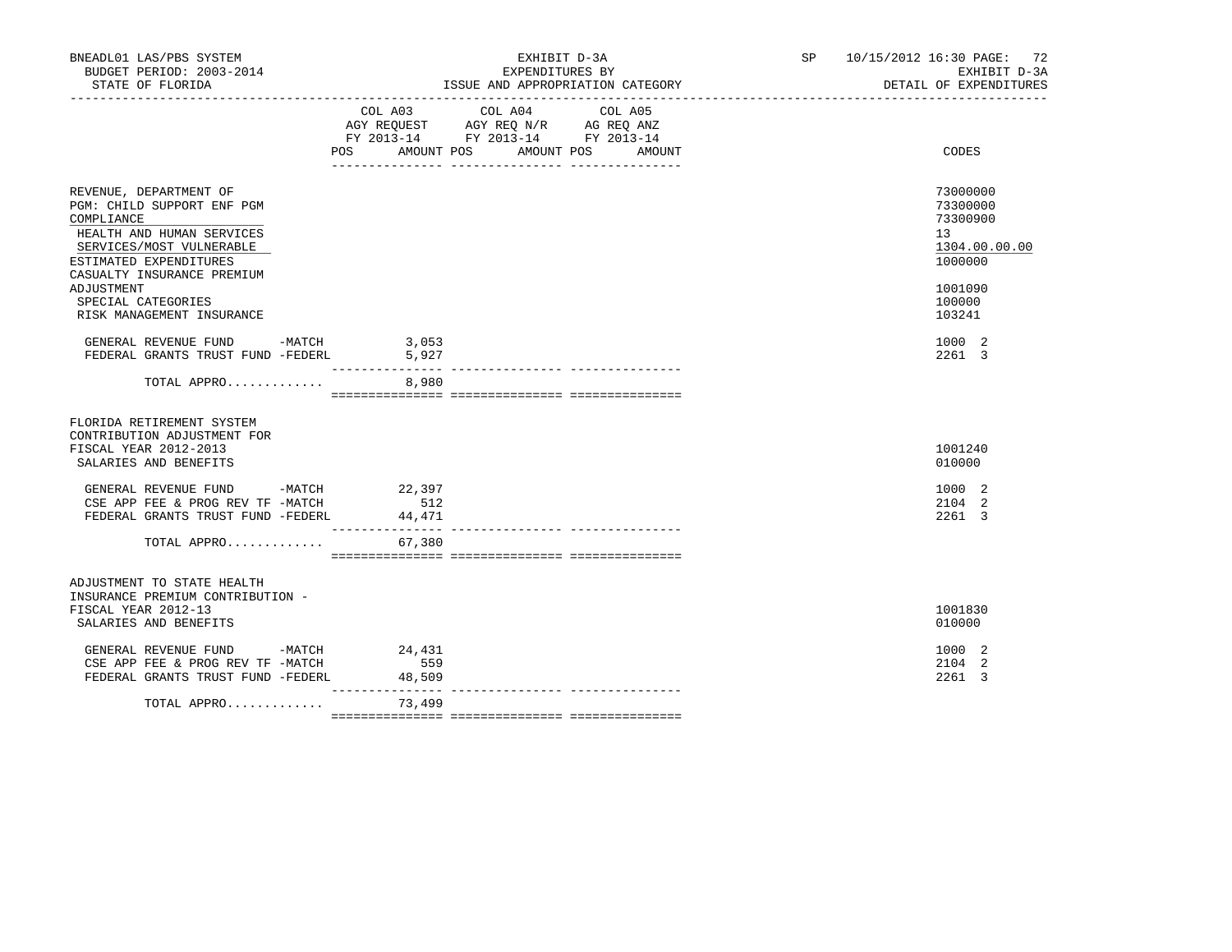| BNEADL01 LAS/PBS SYSTEM<br>BUDGET PERIOD: 2003-2014<br>STATE OF FLORIDA                                                                                                                                                                                  |                                                                                                                                                                                                                           | EXHIBIT D-3A<br>EXPENDITURES BY       | ISSUE AND APPROPRIATION CATEGORY | SP 10/15/2012 16:30 PAGE: 73<br>EXHIBIT D-3A<br>DETAIL OF EXPENDITURES                  |
|----------------------------------------------------------------------------------------------------------------------------------------------------------------------------------------------------------------------------------------------------------|---------------------------------------------------------------------------------------------------------------------------------------------------------------------------------------------------------------------------|---------------------------------------|----------------------------------|-----------------------------------------------------------------------------------------|
|                                                                                                                                                                                                                                                          | $\begin{tabular}{lllllll} \bf AGY \;\; RegUEST & \tt AGY \;\; REG \;\; N/R & \tt AG \;\; REG \;\; ANZ \\ \hline \tt FY \;\; 2013-14 & \tt FY \;\; 2013-14 & \tt FY \;\; 2013-14 \\ \end{tabular}$<br>POS DO<br>AMOUNT POS | COL A03 COL A04 COL A05<br>AMOUNT POS | AMOUNT                           | CODES                                                                                   |
| REVENUE, DEPARTMENT OF<br>PGM: CHILD SUPPORT ENF PGM<br>COMPLIANCE<br>HEALTH AND HUMAN SERVICES<br>SERVICES/MOST VULNERABLE<br>NONRECURRING EXPENDITURES<br>RELOCATION OF CLEARWATER SERVICE<br>CENTER TO STATE-OWNED OFFICE SPACE<br>SPECIAL CATEGORIES |                                                                                                                                                                                                                           |                                       |                                  | 73000000<br>73300000<br>73300900<br>13<br>1304.00.00.00<br>2100000<br>2103037<br>100000 |
| PUR/SVCS-CHILD SUPP ENF<br>CHILD SUPPORT INCENTIVE TF-MATCH<br>FEDERAL GRANTS TRUST FUND -FEDERL 4,634-<br>TOTAL APPRO                                                                                                                                   | 2,387-<br>7,021-                                                                                                                                                                                                          |                                       |                                  | 102877<br>2075 2<br>2261 3                                                              |
| ANNUALIZATION OF ADMINISTERED<br>FUNDS APPROPRIATIONS<br>STATE HEALTH INSURANCE ADJUSTMENT<br>FOR FY 2012-13 - 10 MONTHS<br>ANNUALIZATION<br>SALARIES AND BENEFITS                                                                                       |                                                                                                                                                                                                                           |                                       |                                  | 26A0000<br>26A1830<br>010000                                                            |
| GENERAL REVENUE FUND -MATCH<br>CSE APP FEE & PROG REV TF -MATCH<br>FEDERAL GRANTS TRUST FUND -FEDERL                                                                                                                                                     | 122,155<br>2,795<br>242,545                                                                                                                                                                                               |                                       |                                  | 1000 2<br>2104 2<br>2261 3                                                              |
| TOTAL APPRO 367,495                                                                                                                                                                                                                                      |                                                                                                                                                                                                                           |                                       |                                  |                                                                                         |
| PROGRAM OR SERVICE-LEVEL<br>INFORMATION TECHNOLOGY<br>CHILD SUPPORT AUTOMATED MANAGEMENT<br>SYSTEM (CAMS) OPERATIONS AND<br>MAINTENANCE<br>SPECIAL CATEGORIES<br>PUR/SVCS-CHILD SUPP ENF                                                                 |                                                                                                                                                                                                                           |                                       |                                  | 3630000<br>36332C0<br>100000<br>102877                                                  |
| CHILD SUPPORT INCENTIVE TF-MATCH 518,995<br>FEDERAL GRANTS TRUST FUND -FEDERL                                                                                                                                                                            | $1,007,462$ $1,007,462$                                                                                                                                                                                                   | 518,995                               |                                  | 2075 2<br>2261 3                                                                        |
| TOTAL APPRO                                                                                                                                                                                                                                              | ---------------- ----------------                                                                                                                                                                                         | 1,526,457 1,526,457                   |                                  |                                                                                         |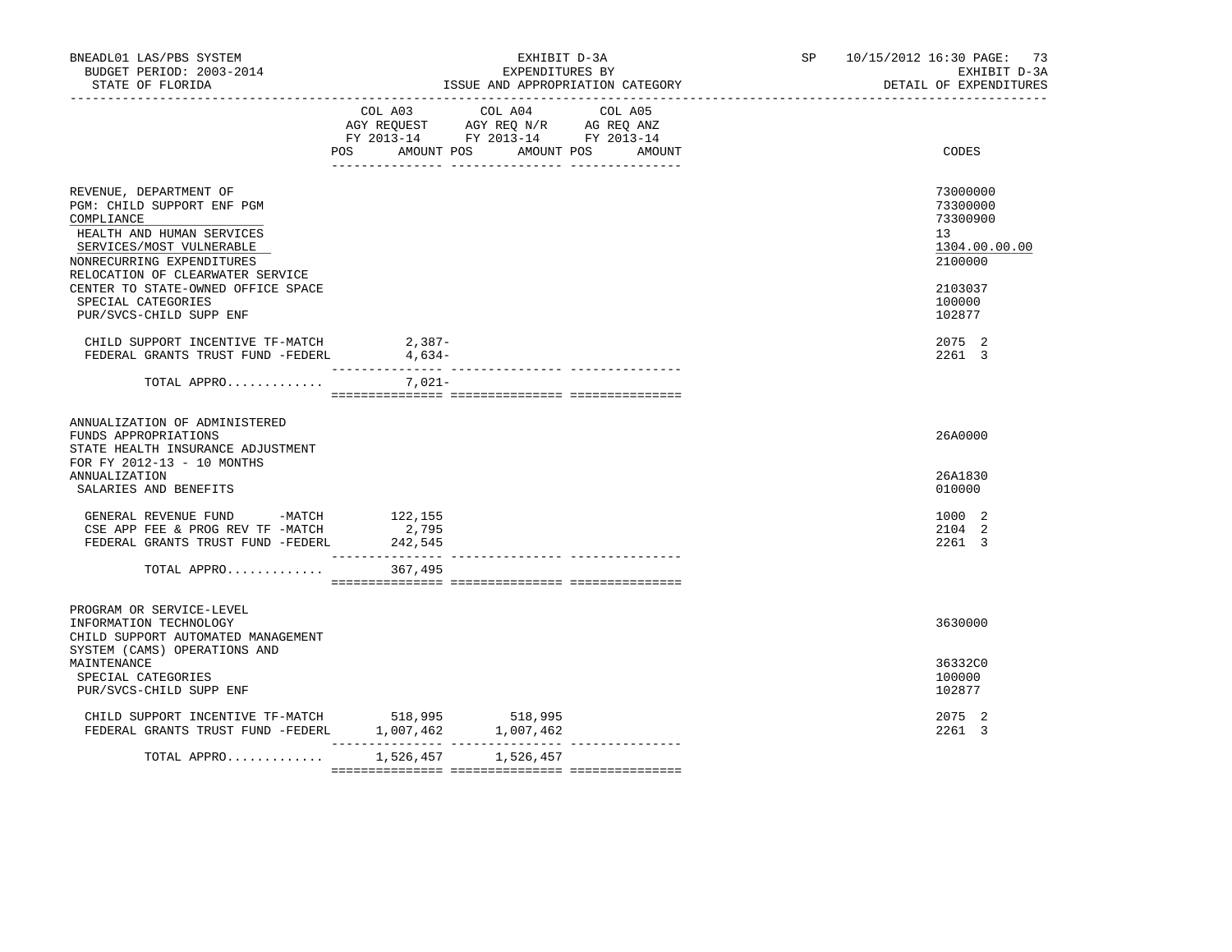| BNEADL01 LAS/PBS SYSTEM<br>BUDGET PERIOD: 2003-2014<br>STATE OF FLORIDA                                                                                 | EXHIBIT D-3A<br>EXPENDITURES BY<br>ISSUE AND APPROPRIATION CATEGORY                                                                                   |        |  | 10/15/2012 16:30 PAGE: 74<br>EXHIBIT D-3A<br>DETAIL OF EXPENDITURES |
|---------------------------------------------------------------------------------------------------------------------------------------------------------|-------------------------------------------------------------------------------------------------------------------------------------------------------|--------|--|---------------------------------------------------------------------|
|                                                                                                                                                         | COL A03 COL A04 COL A05<br>AGY REQUEST AGY REQ N/R AG REQ ANZ<br>FY 2013-14 FY 2013-14 FY 2013-14<br>AMOUNT POS AMOUNT POS<br>POS<br>---------------- | AMOUNT |  | CODES                                                               |
| REVENUE, DEPARTMENT OF<br>PGM: CHILD SUPPORT ENF PGM<br>COMPLIANCE<br>HEALTH AND HUMAN SERVICES<br>SERVICES/MOST VULNERABLE<br>PROGRAM OR SERVICE-LEVEL |                                                                                                                                                       |        |  | 73000000<br>73300000<br>73300900<br>13<br>1304.00.00.00             |
| INFORMATION TECHNOLOGY<br>CHILD SUPPORT AUTOMATED MANAGEMENT<br>SYSTEM (CAMS) OPERATIONS AND                                                            |                                                                                                                                                       |        |  | 3630000                                                             |
| MAINTENANCE                                                                                                                                             |                                                                                                                                                       |        |  | 36332C0                                                             |

AGENCY ISSUE NARRATIVE:

2013-2014 BUDGET YEAR NARRATIVE: IT COMPONENT? YES

 The Department of Revenue requests non-recurring funding to support the anticipated maintenance of the Child Support Automated Management System (CAMS) during the second year of statewide implementation.

 The second phase of CAMS was deployed statewide in January 2012. The design and development contractor was required to provide a 180 day warranty period. During this period, any defects or incidents are logged and the contractor is responsible to correct the incidents. The Department is responsible for incidents that occur after the warranty period as well as new development or refinements to system functionality.

 The Americas' SAP User's Group (ASUG) is a group of American companies that have implemented the SAP product that share best practices and experiences with the SAP product. The Department conducted research through this group to better understand the recurring operations and maintenance resources need and the non-recurring need for maintenance during the initial two to three years of operation. The research identified system staff requirements needs based upon a ratio of users of various SAP system components and system staff required to support the functionality. Using this research as a guide, the Department leveraged its staff knowledge of the SAP product suite to reduce the steady state staffing requirements from 148 to 125 recurring resources consisting of current FTE and contractor support. In its Fiscal Year 2012-2013 Legislative Budget Request (LBR), the Department requested and was appropriated a base budget realignment to support the steady state operations and maintenance of CAMS, which included CAMS support staffing, hardware and software maintenance, hardware replacement, training and professional development, and travel.

 The SAP User Group research also indicated that the implementation of a major system such as CAMS requires additional maintenance during the system's initial two to three years of operation. After this period, the system transitions to a mature, steady state. To meet the need for additional maintenance, the Department requested and received \$4,264,208 in non-recurring funds for Fiscal Year 2012-2013. This amount assumed 5 technical/BASIS/security contractors at \$150 per hour and 16 tester/business analyst contractors at \$88 per hour. For Fiscal Year 2013-2014, the Department is requesting \$6,105,840 in non-recurring funds to support system maintenance during the second year of statewide implementation. This will fund approximately 30 contractor positions at an hourly rate of \$103. The non-recurring resources for the second year are based on the average hourly rate the Child Support Enforcement Program (CSE) contracts for technical/BASIS/functional/security resources.

 The resources requested for the second year of statewide implementation will allow the Department to continue to focus on system refinements and handling increased maintenance as the system matures and stabilizes. In addition, the Department identified the following new system development work, which was not part of the original design and development contract.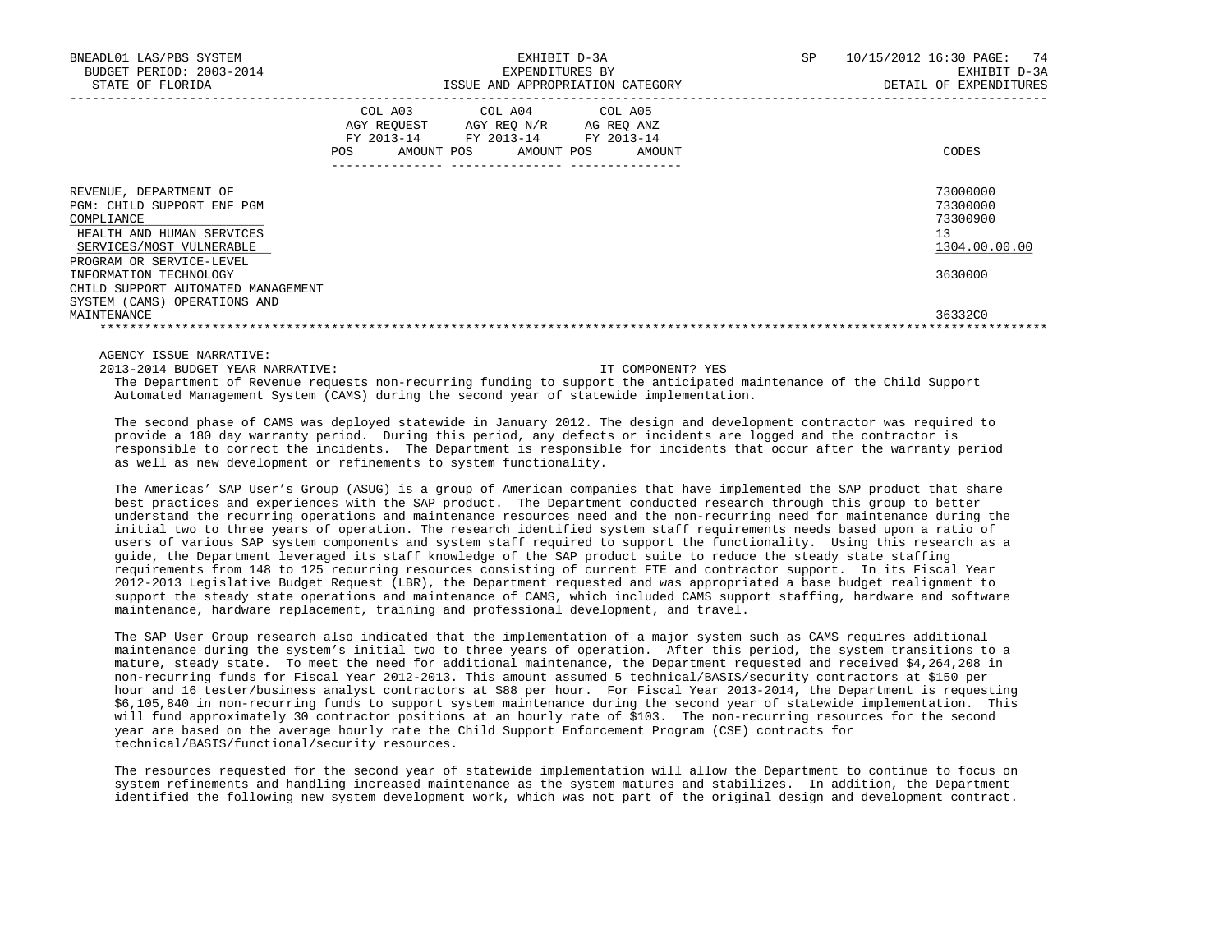| BNEADL01 LAS/PBS SYSTEM<br>BUDGET PERIOD: 2003-2014<br>STATE OF FLORIDA                                                                 | EXHIBIT D-3A<br>EXPENDITURES BY<br>ISSUE AND APPROPRIATION CATEGORY                                            |                                                                                                   |                              | SP<br>10/15/2012 16:30 PAGE: 75 | EXHIBIT D-3A<br>DETAIL OF EXPENDITURES            |
|-----------------------------------------------------------------------------------------------------------------------------------------|----------------------------------------------------------------------------------------------------------------|---------------------------------------------------------------------------------------------------|------------------------------|---------------------------------|---------------------------------------------------|
|                                                                                                                                         | POS FOR THE POST OF THE POST OF THE POST OF THE POST OF THE POST OF THE POST OF THE POST OF THE POST OF THE PO | COL A03 COL A04 COL A05<br>AGY REQUEST AGY REQ N/R AG REQ ANZ<br>FY 2013-14 FY 2013-14 FY 2013-14 | AMOUNT POS AMOUNT POS AMOUNT |                                 | CODES                                             |
| REVENUE, DEPARTMENT OF<br>PGM: CHILD SUPPORT ENF PGM<br>COMPLIANCE<br>HEALTH AND HUMAN SERVICES<br>SERVICES/MOST VULNERABLE             |                                                                                                                |                                                                                                   |                              | 13                              | 73000000<br>73300000<br>73300900<br>1304.00.00.00 |
| PROGRAM OR SERVICE-LEVEL<br>INFORMATION TECHNOLOGY<br>CHILD SUPPORT AUTOMATED MANAGEMENT<br>SYSTEM (CAMS) OPERATIONS AND<br>MAINTENANCE |                                                                                                                |                                                                                                   |                              |                                 | 3630000<br>36332C0                                |

 - Batch processing for electronic filing (e-filing) of legal documents. New CAMS development would allow batch filing of new and existing cases and documents through the statewide portal versus each filing being manually entered on the portal. Batch processing would provide a more efficient use of attorney resources due to the high volume of judicial filings generated by the Child Support Program.

 - SAP software upgrades are being planned to stay current with technology. These upgrades allow the Department to implement SAP provided enhanced functionality and additional features.

 - The current contract for the State Disbursement Unit services expires in August 2014. A contract or contracts for state disbursement services may require changes to daily interface files to and from CAMS in order to process child support payments.

 - An archiving solution for CAMS system data will need to be designed and developed. As the system stabilizes, analysis of the data produced is able to be projected and archiving rules defined.

 - E-services expansion to increase opportunities for customers to use self-service options and to enable employers to more easily meet requirements through electronic means if the employer would prefer to do business electronically.

Cost Analysis:

 The cost for each contractual position is based upon 1,976 hours being worked annually. The 30 FTE equivalent positions for technical/BASIS/functional/security contractors are requested at an average cost of \$103 per hour for a total non-recurring cost of \$6,105,840. It should be noted that more than one additional year may be required to reach the steady state, and additional non-recurring resources may be requested again in the Department's FY 2014-15 LBR. Funding of this issue will support the State's five year Strategic Plan by enabling CSE to improve the efficiency and effectiveness of its efforts to get more support to the children of Florida. Specifically, this request supports Strategic Objective #25 Improve the efficiency and effectiveness of government agencies at all levels. If this issue is not funded, required operations and maintenance tasks may not be completed timely, resulting in increased time for the system to reach maturity and a steady state. \*\*\*\*\*\*\*\*\*\*\*\*\*\*\*\*\*\*\*\*\*\*\*\*\*\*\*\*\*\*\*\*\*\*\*\*\*\*\*\*\*\*\*\*\*\*\*\*\*\*\*\*\*\*\*\*\*\*\*\*\*\*\*\*\*\*\*\*\*\*\*\*\*\*\*\*\*\*\*\*\*\*\*\*\*\*\*\*\*\*\*\*\*\*\*\*\*\*\*\*\*\*\*\*\*\*\*\*\*\*\*\*\*\*\*\*\*\*\*\*\*\*\*\*\*\*\*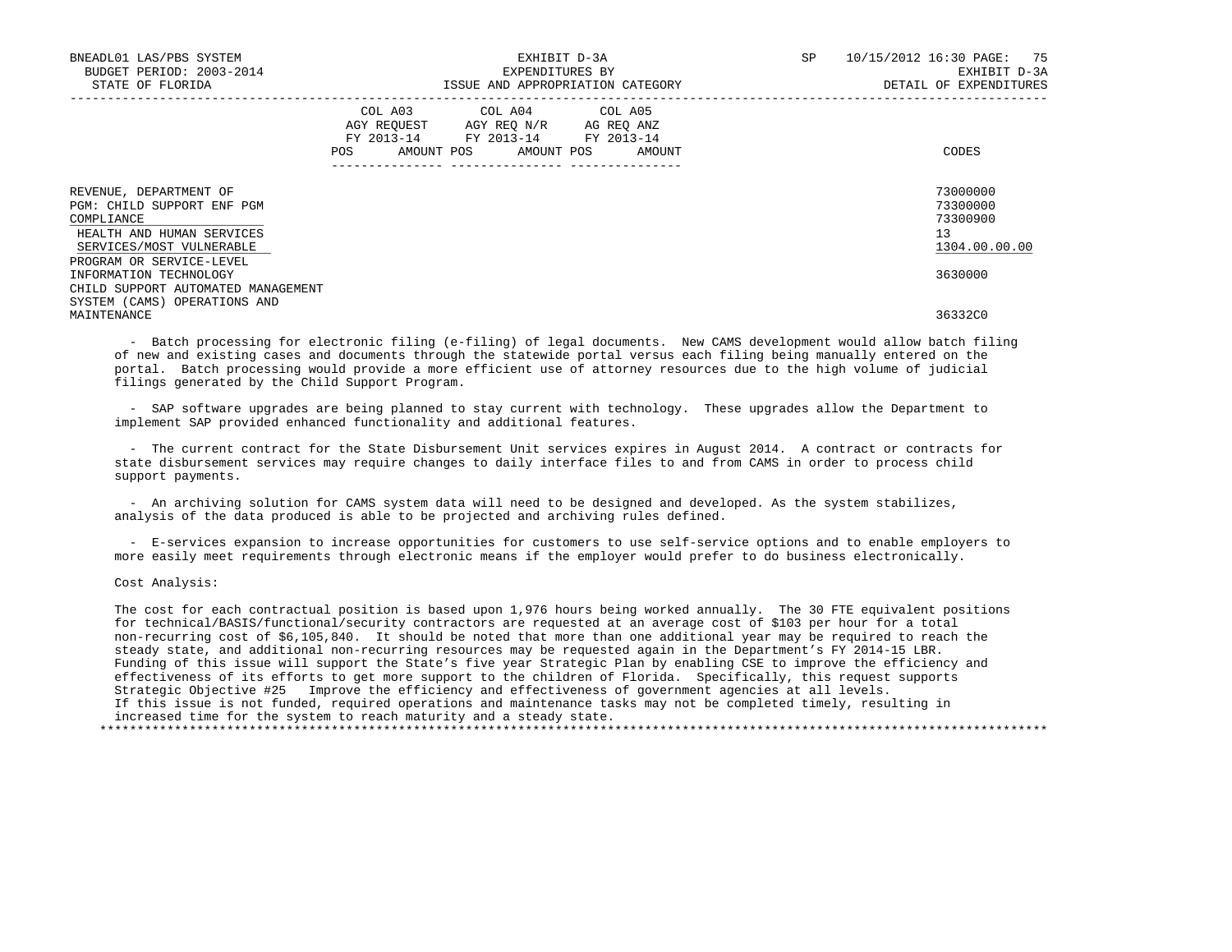| BNEADL01 LAS/PBS SYSTEM<br>BUDGET PERIOD: 2003-2014<br>STATE OF FLORIDA                                                                                                                                                                                                           | EXHIBIT D-3A<br>EXPENDITURES BY<br>ISSUE AND APPROPRIATION CATEGORY                                                                             | SP and the set of the set of the set of the set of the set of the set of the set of the set of the set of the set of the set of the set of the set of the set of the set of the set of the set of the set of the set of the se | 10/15/2012 16:30 PAGE: 76<br>EXHIBIT D-3A<br>DETAIL OF EXPENDITURES           |
|-----------------------------------------------------------------------------------------------------------------------------------------------------------------------------------------------------------------------------------------------------------------------------------|-------------------------------------------------------------------------------------------------------------------------------------------------|--------------------------------------------------------------------------------------------------------------------------------------------------------------------------------------------------------------------------------|-------------------------------------------------------------------------------|
|                                                                                                                                                                                                                                                                                   | COL A03 COL A04 COL A05<br>AGY REQUEST AGY REQ N/R AG REQ ANZ<br>FY 2013-14 FY 2013-14 FY 2013-14<br><b>POS</b><br>AMOUNT POS AMOUNT POS AMOUNT |                                                                                                                                                                                                                                | CODES                                                                         |
| REVENUE, DEPARTMENT OF<br>PGM: CHILD SUPPORT ENF PGM<br>COMPLIANCE<br>HEALTH AND HUMAN SERVICES<br>SERVICES/MOST VULNERABLE<br>CHILD SUPPORT ENFORCEMENT PROGRAM<br>INITIATIVES<br>INCREASED COST TO STATE ATTORNEY'S<br>OFFICE CONTRACT WITH CHILD SUPPORT<br><b>ENFORCEMENT</b> |                                                                                                                                                 |                                                                                                                                                                                                                                | 73000000<br>73300000<br>73300900<br>13<br>1304.00.00.00<br>4400000<br>4401120 |
| SPECIAL CATEGORIES<br>PUR/SVCS-CHILD SUPP ENF                                                                                                                                                                                                                                     |                                                                                                                                                 |                                                                                                                                                                                                                                | 100000<br>102877                                                              |
| GENERAL REVENUE FUND<br>FEDERAL GRANTS TRUST FUND -FEDERL                                                                                                                                                                                                                         | $-MATCH$ 21,754<br>42,228                                                                                                                       |                                                                                                                                                                                                                                | 1000 2<br>2261 3                                                              |
| TOTAL APPRO                                                                                                                                                                                                                                                                       | 63,982                                                                                                                                          |                                                                                                                                                                                                                                |                                                                               |

\*\*\*\*\*\*\*\*\*\*\*\*\*\*\*\*\*\*\*\*\*\*\*\*\*\*\*\*\*\*\*\*\*\*\*\*\*\*\*\*\*\*\*\*\*\*\*\*\*\*\*\*\*\*\*\*\*\*\*\*\*\*\*\*\*\*\*\*\*\*\*\*\*\*\*\*\*\*\*\*\*\*\*\*\*\*\*\*\*\*\*\*\*\*\*\*\*\*\*\*\*\*\*\*\*\*\*\*\*\*\*\*\*\*\*\*\*\*\*\*\*\*\*\*\*\*\*

AGENCY ISSUE NARRATIVE:

2013-2014 BUDGET YEAR NARRATIVE: IT COMPONENT? NO

 This issue requests \$213,844 in funding to reimburse the State Attorney's Office (SAO) for operational cost increases based on its partnership with the Department of Revenue's Child Support Enforcement Program.

 The State Attorney's Office (SAO) provides child support enforcement Services in Miami-Dade County pursuant to a cost reimbursable contract with the Department of Revenue (DOR).

 Due to non-renewal of the facility lease in December 2011, all SAO child support enforcement staff in the Miami-Dade office moved to new offices in the county owned Miami-Dade Overtown Transit Village Tower II.

 Miami-Dade County has established a Single Unified Network for all network users occupying the facility and charges a \$10 per active network port fee. The Single Unified Network includes management, maintenance and support for the main core router and floor switches; monitoring of equipment operations; securing the SAO's network traffic; and maintaining a resilient network infrastructure. Technical support personnel are on site to troubleshoot, configure, manage and complete network support requests, and to respond to network failures. Miami-Dade County personnel are required to obtain permission from the State Attorney's Office in order to access any portion of the child support enforcement network. The Miami-Dade SAO estimates that 700 active network ports will support all servers, pc's, printers, copiers and fax machines at \$10 each per month for a total annual cost of \$84,000.

 Additionally, the lease cost for the new facility is greater than the cost of the previous office space. Office space in the new facility for the main child support enforcement location and records storage is 90,774 square feet and accommodates 400 employees plus waiting areas to conduct child support enforcement administrative and legal activities. Additional funding needed to cover the annual rental rate increase from State Fiscal Year (SFY) 2011-12 (\$1,901,587) to SFY 2013-14 (\$2,031,431) is \$129,844.

The total of both SAO issues is \$213,844,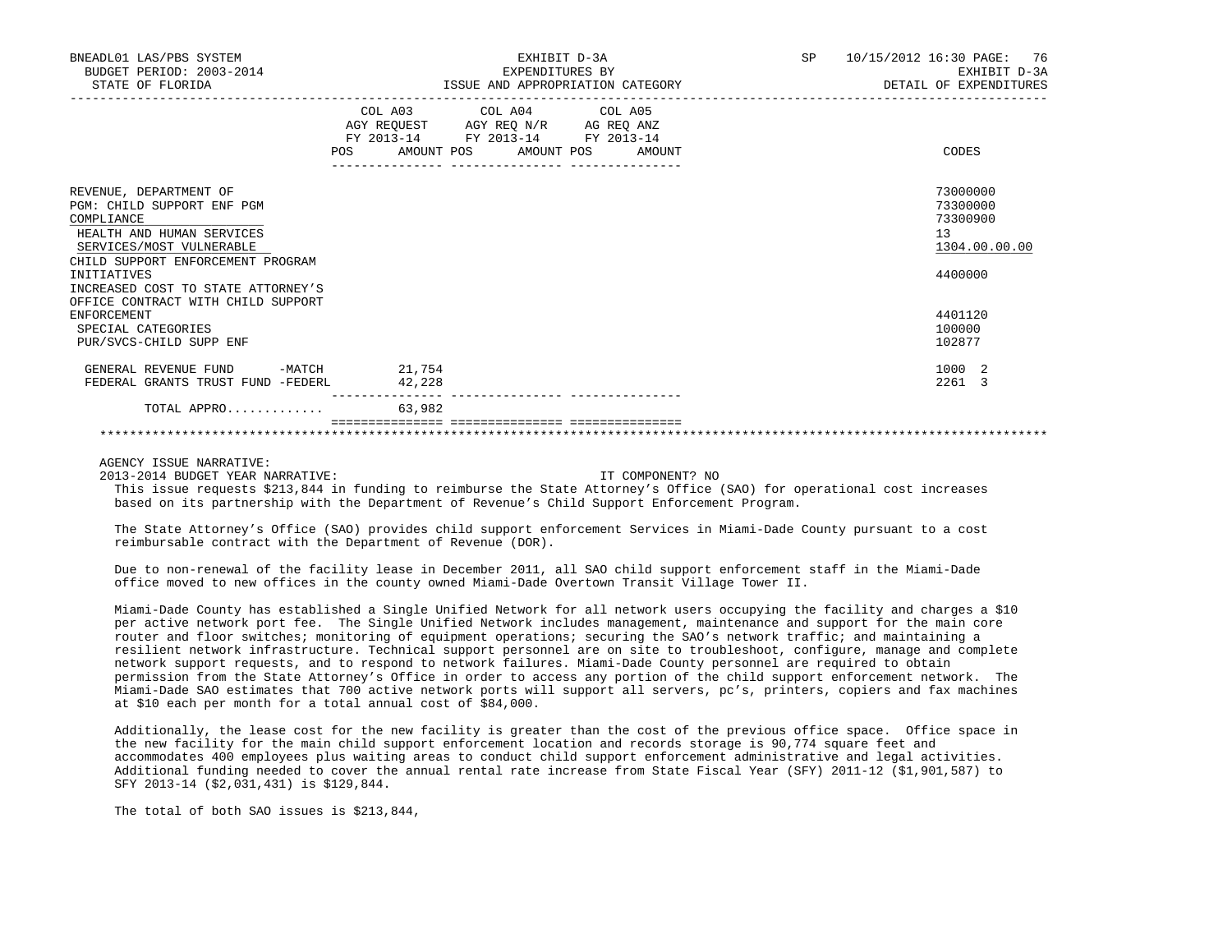| BNEADL01 LAS/PBS SYSTEM<br>BUDGET PERIOD: 2003-2014<br>STATE OF FLORIDA                                                                                          | EXHIBIT D-3A<br>EXPENDITURES BY<br>ISSUE AND APPROPRIATION CATEGORY |                                                                                                   |                              | SP | 10/15/2012 16:30 PAGE: 77<br>EXHIBIT D-3A<br>DETAIL OF EXPENDITURES |
|------------------------------------------------------------------------------------------------------------------------------------------------------------------|---------------------------------------------------------------------|---------------------------------------------------------------------------------------------------|------------------------------|----|---------------------------------------------------------------------|
|                                                                                                                                                                  | POS FOR                                                             | COL A03 COL A04 COL A05<br>AGY REQUEST AGY REO N/R AG REO ANZ<br>FY 2013-14 FY 2013-14 FY 2013-14 | AMOUNT POS AMOUNT POS AMOUNT |    | CODES                                                               |
| REVENUE, DEPARTMENT OF<br>PGM: CHILD SUPPORT ENF PGM<br>COMPLIANCE<br>HEALTH AND HUMAN SERVICES<br>SERVICES/MOST VULNERABLE<br>CHILD SUPPORT ENFORCEMENT PROGRAM |                                                                     |                                                                                                   |                              |    | 73000000<br>73300000<br>73300900<br>13<br>1304.00.00.00             |
| INITIATIVES<br>INCREASED COST TO STATE ATTORNEY'S                                                                                                                |                                                                     |                                                                                                   |                              |    | 4400000                                                             |
| OFFICE CONTRACT WITH CHILD SUPPORT<br>ENFORCEMENT                                                                                                                |                                                                     |                                                                                                   |                              |    | 4401120                                                             |

 Funding to support these cost increases is not currently available in the State Attorney's child support contract with the Department of Revenue. The State Attorney's Office is submitting Legislative Budget Request issues 36240C0 and 2301900 to request funding for these cost increases. This amount requested in this issue mirrors the State Attorney's Office issues 36240C0 and 2301900.

 If this issue is not funded, the SAO will be required to continue absorbing these fixed cost increases within their existing contract, mostly through further delaying filling vacant positions. This in turn could adversely affect services to customers and ultimately adversely impact child support collections.

 Funding of this issue will support the Florida Strategic Plan for Economic Development by maintaining the efficiency and effectiveness of the Miami-Dade child support enforcement office. Specifically, this request aligns with Strategy #25 - Improve the efficiency and effectiveness of government agencies at all levels. \*\*\*\*\*\*\*\*\*\*\*\*\*\*\*\*\*\*\*\*\*\*\*\*\*\*\*\*\*\*\*\*\*\*\*\*\*\*\*\*\*\*\*\*\*\*\*\*\*\*\*\*\*\*\*\*\*\*\*\*\*\*\*\*\*\*\*\*\*\*\*\*\*\*\*\*\*\*\*\*\*\*\*\*\*\*\*\*\*\*\*\*\*\*\*\*\*\*\*\*\*\*\*\*\*\*\*\*\*\*\*\*\*\*\*\*\*\*\*\*\*\*\*\*\*\*\*

| TOTAL: SERVICES/MOST VULNERABLE<br>BY FUND TYPE                                      |                          |           | 1304.00.00.00 |
|--------------------------------------------------------------------------------------|--------------------------|-----------|---------------|
| GENERAL REVENUE FUND<br>TRUST FUNDS                                                  | 16,663,105<br>45,627,654 | 1,526,457 | 1000<br>2000  |
| TOTAL POSITIONS 627.00<br>TOTAL PROG COMP 62,290,759<br>TOTAL SALARY RATE 20,735,572 |                          | 1,526,457 |               |

=============== =============== ===============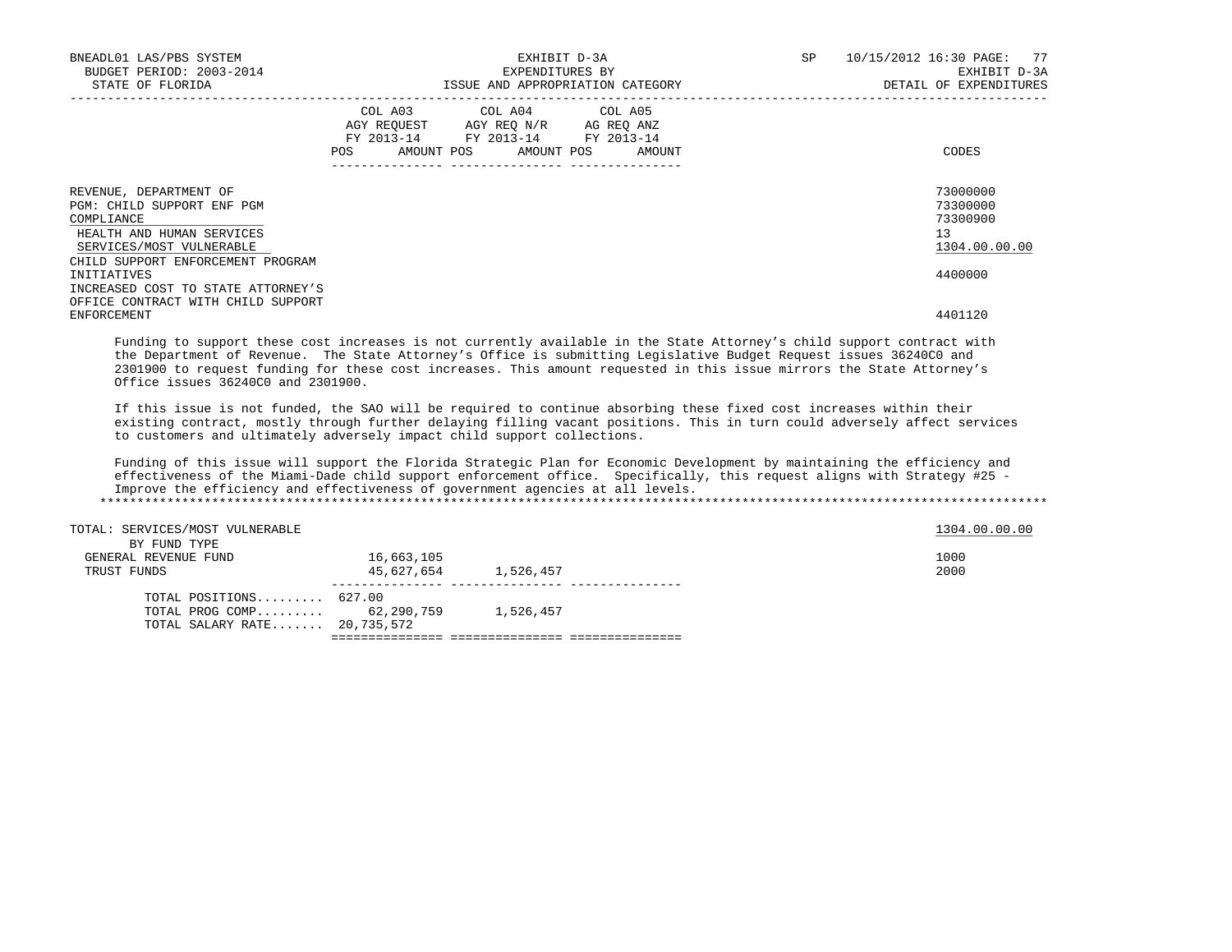| BNEADL01 LAS/PBS SYSTEM<br>BUDGET PERIOD: 2003-2014<br>STATE OF FLORIDA                                                                                                                                                               |                                 | EXHIBIT D-3A<br>EXPENDITURES BY<br>ISSUE AND APPROPRIATION CATEGORY                                                              | SP<br>______________________________ | 10/15/2012 16:30 PAGE: 78<br>EXHIBIT D-3A<br>DETAIL OF EXPENDITURES                     |
|---------------------------------------------------------------------------------------------------------------------------------------------------------------------------------------------------------------------------------------|---------------------------------|----------------------------------------------------------------------------------------------------------------------------------|--------------------------------------|-----------------------------------------------------------------------------------------|
|                                                                                                                                                                                                                                       | COL A03                         | COL A04<br>COL A05<br>AGY REQUEST AGY REQ N/R AG REQ ANZ<br>FY 2013-14 FY 2013-14 FY 2013-14<br>POS AMOUNT POS AMOUNT POS AMOUNT |                                      | CODES                                                                                   |
| REVENUE, DEPARTMENT OF<br>PGM: GENERAL TAX ADMIN PGM<br>TAX PROCESSING<br>GOV OPERATIONS/SUPPORT<br>GOVERNMENTAL OPERATIONS<br>ESTIMATED EXPENDITURES<br>ESTIMATED EXPENDITURES - OPERATIONS<br>SALARY RATE<br>SALARY RATE 14,088,576 |                                 |                                                                                                                                  |                                      | 73000000<br>73400000<br>73401000<br>16<br>1601.00.00.00<br>1000000<br>1001000<br>000000 |
| SALARIES AND BENEFITS                                                                                                                                                                                                                 |                                 |                                                                                                                                  |                                      | 010000                                                                                  |
| ${\small \tt GENERAL \;\; REVENUE \;\; FUND \;\; \;\; -STATE \;\; \;\; \;\; 17,560,271} \\ {\small \tt FEDERAL \;\; GRANTS \;\; FUND \;\; -RECPNT \;\; \;\; \;\; 2,938,732}$<br>OPERATING TRUST FUND -STATE 3,083,497                 |                                 |                                                                                                                                  |                                      | 1000 1<br>2261 9<br>2510 1                                                              |
| TOTAL POSITIONS 441.50<br>TOTAL APPRO 23,582,500                                                                                                                                                                                      |                                 |                                                                                                                                  |                                      |                                                                                         |
| OTHER PERSONAL SERVICES                                                                                                                                                                                                               |                                 |                                                                                                                                  |                                      | 030000                                                                                  |
| FEDERAL GRANTS TRUST FUND -RECPNT<br>OPERATING TRUST FUND -STATE                                                                                                                                                                      | 65,084<br>22,157                |                                                                                                                                  |                                      | 2261 9<br>2510 1                                                                        |
| TOTAL APPRO                                                                                                                                                                                                                           | 87,241                          |                                                                                                                                  |                                      |                                                                                         |
| <b>EXPENSES</b>                                                                                                                                                                                                                       |                                 |                                                                                                                                  |                                      | 040000                                                                                  |
| GENERAL REVENUE FUND -STATE<br>FEDERAL GRANTS TRUST FUND -RECPNT<br>OPERATING TRUST FUND -STATE                                                                                                                                       | 421,130<br>824,254<br>3,078,208 |                                                                                                                                  |                                      | 1000 1<br>2261 9<br>2510 1                                                              |
| TOTAL APPRO                                                                                                                                                                                                                           | 4,323,592                       |                                                                                                                                  |                                      |                                                                                         |
| AID TO LOCAL GOVERNMENTS<br>EMERGENCY DISTRIBUTIONS                                                                                                                                                                                   |                                 |                                                                                                                                  |                                      | 050000<br>050490                                                                        |
| $L/G$ HF-CT SALES TAX CL TF -STATE 16,307,042                                                                                                                                                                                         |                                 |                                                                                                                                  |                                      | 2455 1                                                                                  |
| INMATE SUPPLEMENTAL DISTR                                                                                                                                                                                                             |                                 |                                                                                                                                  |                                      | 050491                                                                                  |
| L/G HF-CT SALES TAX CL TF -STATE                                                                                                                                                                                                      | 592,958                         |                                                                                                                                  |                                      | 2455 1                                                                                  |
|                                                                                                                                                                                                                                       |                                 |                                                                                                                                  |                                      |                                                                                         |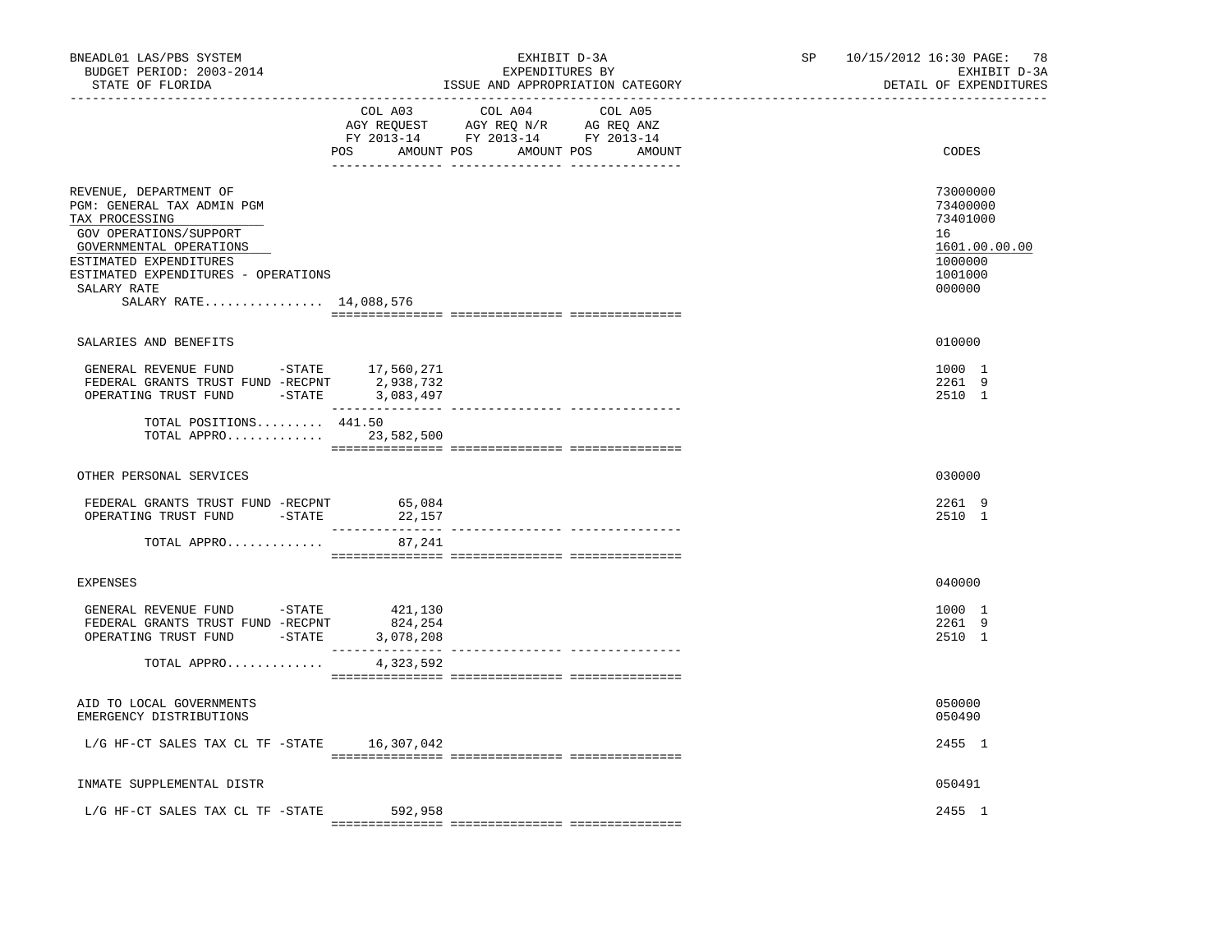| BNEADL01 LAS/PBS SYSTEM<br>BUDGET PERIOD: 2003-2014<br>STATE OF FLORIDA                                                                                                                                                  |                  |                                               | EXHIBIT D-3A<br>EXPENDITURES BY<br>ISSUE AND APPROPRIATION CATEGORY                                            |         |        | SP | 79<br>10/15/2012 16:30 PAGE:<br>EXHIBIT D-3A<br>DETAIL OF EXPENDITURES                  |
|--------------------------------------------------------------------------------------------------------------------------------------------------------------------------------------------------------------------------|------------------|-----------------------------------------------|----------------------------------------------------------------------------------------------------------------|---------|--------|----|-----------------------------------------------------------------------------------------|
|                                                                                                                                                                                                                          |                  | COL A03                                       | COL A04<br>AGY REQUEST AGY REQ N/R AG REQ ANZ<br>FY 2013-14 FY 2013-14 FY 2013-14<br>POS AMOUNT POS AMOUNT POS | COL A05 | AMOUNT |    | CODES                                                                                   |
| REVENUE, DEPARTMENT OF<br>PGM: GENERAL TAX ADMIN PGM<br>TAX PROCESSING<br>GOV OPERATIONS/SUPPORT<br>GOVERNMENTAL OPERATIONS<br>ESTIMATED EXPENDITURES<br>ESTIMATED EXPENDITURES - OPERATIONS<br>OPERATING CAPITAL OUTLAY |                  |                                               |                                                                                                                |         |        |    | 73000000<br>73400000<br>73401000<br>16<br>1601.00.00.00<br>1000000<br>1001000<br>060000 |
| GENERAL REVENUE FUND -STATE<br>FEDERAL GRANTS TRUST FUND -RECPNT<br>OPERATING TRUST FUND -STATE                                                                                                                          |                  | 40,988<br>5,377<br>140,466<br>_______________ |                                                                                                                |         |        |    | 1000 1<br>2261 9<br>2510 1                                                              |
| TOTAL APPRO                                                                                                                                                                                                              |                  | 186,831                                       |                                                                                                                |         |        |    |                                                                                         |
| SPECIAL CATEGORIES<br>ONE STOP PORTAL                                                                                                                                                                                    |                  |                                               |                                                                                                                |         |        |    | 100000<br>100075                                                                        |
| GENERAL REVENUE FUND                                                                                                                                                                                                     |                  | $-STATE$ 3,000,000                            |                                                                                                                |         |        |    | 1000 1                                                                                  |
| ADM OF UC TAX                                                                                                                                                                                                            |                  |                                               |                                                                                                                |         |        |    | 100220                                                                                  |
| FEDERAL GRANTS TRUST FUND -RECPNT 387,700                                                                                                                                                                                |                  |                                               |                                                                                                                |         |        |    | 2261 9                                                                                  |
| CONTRACTED SERVICES                                                                                                                                                                                                      |                  |                                               |                                                                                                                |         |        |    | 100777                                                                                  |
| GENERAL REVENUE FUND - STATE<br>FEDERAL GRANTS TRUST FUND -RECPNT<br>OPERATING TRUST FUND -STATE                                                                                                                         |                  | 642,346<br>268,642<br>722,581                 |                                                                                                                |         |        |    | 1000 1<br>2261 9<br>2510 1                                                              |
| TOTAL APPRO                                                                                                                                                                                                              |                  | 1,633,569                                     |                                                                                                                |         |        |    |                                                                                         |
| PUR/SVCS - COLLECTION AGEN                                                                                                                                                                                               |                  |                                               |                                                                                                                |         |        |    | 102900                                                                                  |
| OPERATING TRUST FUND                                                                                                                                                                                                     | $-$ STATE        | 350,000                                       |                                                                                                                |         |        |    | 2510 1                                                                                  |
| RISK MANAGEMENT INSURANCE                                                                                                                                                                                                |                  |                                               |                                                                                                                |         |        |    | 103241                                                                                  |
| GENERAL REVENUE FUND<br>OPERATING TRUST FUND                                                                                                                                                                             | -STATE<br>-STATE | 114,600<br>63,210                             |                                                                                                                |         |        |    | 1000 1<br>2510 1                                                                        |
| TOTAL APPRO                                                                                                                                                                                                              |                  | 177,810                                       |                                                                                                                |         |        |    |                                                                                         |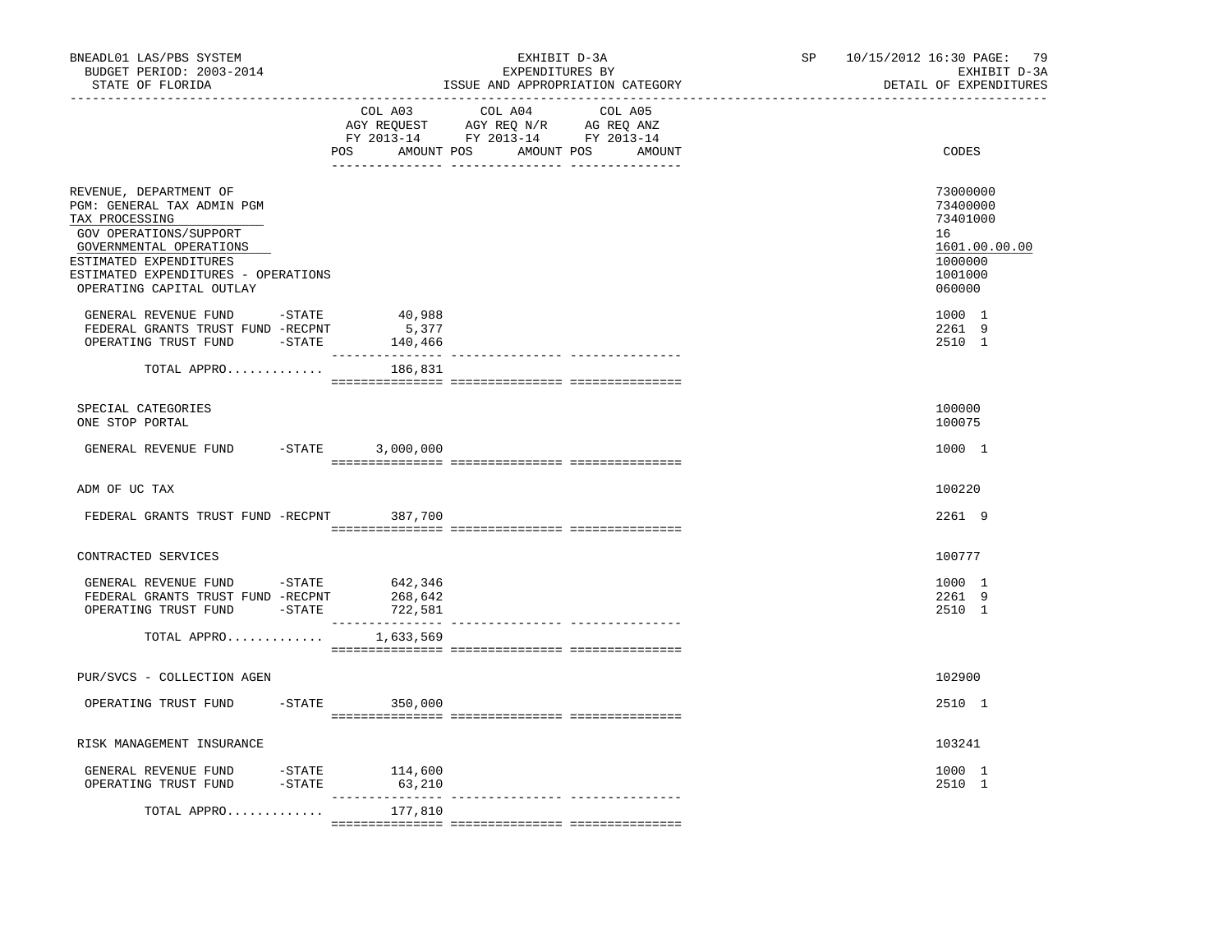| BNEADL01 LAS/PBS SYSTEM<br>BUDGET PERIOD: 2003-2014<br>STATE OF FLORIDA                                                                                                                                                                        | EXHIBIT D-3A<br>EXPENDITURES BY<br>ISSUE AND APPROPRIATION CATEGORY |                                                                                                         |                   | SP and the set of the set of the set of the set of the set of the set of the set of the set of the set of the set of the set of the set of the set of the set of the set of the set of the set of the set of the set of the se | 10/15/2012 16:30 PAGE:<br>80<br>EXHIBIT D-3A<br>DETAIL OF EXPENDITURES                            |
|------------------------------------------------------------------------------------------------------------------------------------------------------------------------------------------------------------------------------------------------|---------------------------------------------------------------------|---------------------------------------------------------------------------------------------------------|-------------------|--------------------------------------------------------------------------------------------------------------------------------------------------------------------------------------------------------------------------------|---------------------------------------------------------------------------------------------------|
|                                                                                                                                                                                                                                                | POS AMOUNT POS                                                      | COL A03 COL A04<br>AGY REQUEST AGY REQ N/R AG REQ ANZ<br>FY 2013-14 FY 2013-14 FY 2013-14<br>AMOUNT POS | COL A05<br>AMOUNT |                                                                                                                                                                                                                                | CODES                                                                                             |
| REVENUE, DEPARTMENT OF<br>PGM: GENERAL TAX ADMIN PGM<br>TAX PROCESSING<br>GOV OPERATIONS/SUPPORT<br>GOVERNMENTAL OPERATIONS<br>ESTIMATED EXPENDITURES<br>ESTIMATED EXPENDITURES - OPERATIONS<br>SPECIAL CATEGORIES<br>LEASE/PURCHASE/EQUIPMENT |                                                                     |                                                                                                         |                   |                                                                                                                                                                                                                                | 73000000<br>73400000<br>73401000<br>16<br>1601.00.00.00<br>1000000<br>1001000<br>100000<br>105281 |
| $-STATE$<br>GENERAL REVENUE FUND<br>$-STATE$<br>OPERATING TRUST FUND                                                                                                                                                                           | 20,036<br>4,964                                                     |                                                                                                         |                   |                                                                                                                                                                                                                                | 1000 1<br>2510 1                                                                                  |
| TOTAL APPRO                                                                                                                                                                                                                                    | 25,000                                                              |                                                                                                         |                   |                                                                                                                                                                                                                                |                                                                                                   |
| TOTAL: ESTIMATED EXPENDITURES - OPERATIONS<br>TOTAL POSITIONS 441.50<br>TOTAL ISSUE 50,654,243<br>TOTAL SALARY RATE 14,088,576                                                                                                                 |                                                                     |                                                                                                         |                   |                                                                                                                                                                                                                                | 1001000                                                                                           |
| CASUALTY INSURANCE PREMIUM<br>ADJUSTMENT<br>SPECIAL CATEGORIES<br>RISK MANAGEMENT INSURANCE                                                                                                                                                    |                                                                     |                                                                                                         |                   |                                                                                                                                                                                                                                | 1001090<br>100000<br>103241                                                                       |
| GENERAL REVENUE FUND -STATE $61,234$<br>OPERATING TRUST FUND -STATE 33,775                                                                                                                                                                     |                                                                     |                                                                                                         |                   |                                                                                                                                                                                                                                | 1000 1<br>2510 1                                                                                  |
| TOTAL APPRO                                                                                                                                                                                                                                    | 95,009                                                              |                                                                                                         |                   |                                                                                                                                                                                                                                |                                                                                                   |
| FLORIDA RETIREMENT SYSTEM<br>CONTRIBUTION ADJUSTMENT FOR<br>FISCAL YEAR 2012-2013<br>SALARIES AND BENEFITS                                                                                                                                     |                                                                     |                                                                                                         |                   |                                                                                                                                                                                                                                | 1001240<br>010000                                                                                 |
| GENERAL REVENUE FUND - STATE<br>FEDERAL GRANTS TRUST FUND -RECPNT<br>$-STATE$<br>OPERATING TRUST FUND                                                                                                                                          | 36,941<br>6,182<br>6,489                                            |                                                                                                         |                   |                                                                                                                                                                                                                                | 1000 1<br>2261 9<br>2510 1                                                                        |
| TOTAL APPRO                                                                                                                                                                                                                                    | 49,612                                                              |                                                                                                         |                   |                                                                                                                                                                                                                                |                                                                                                   |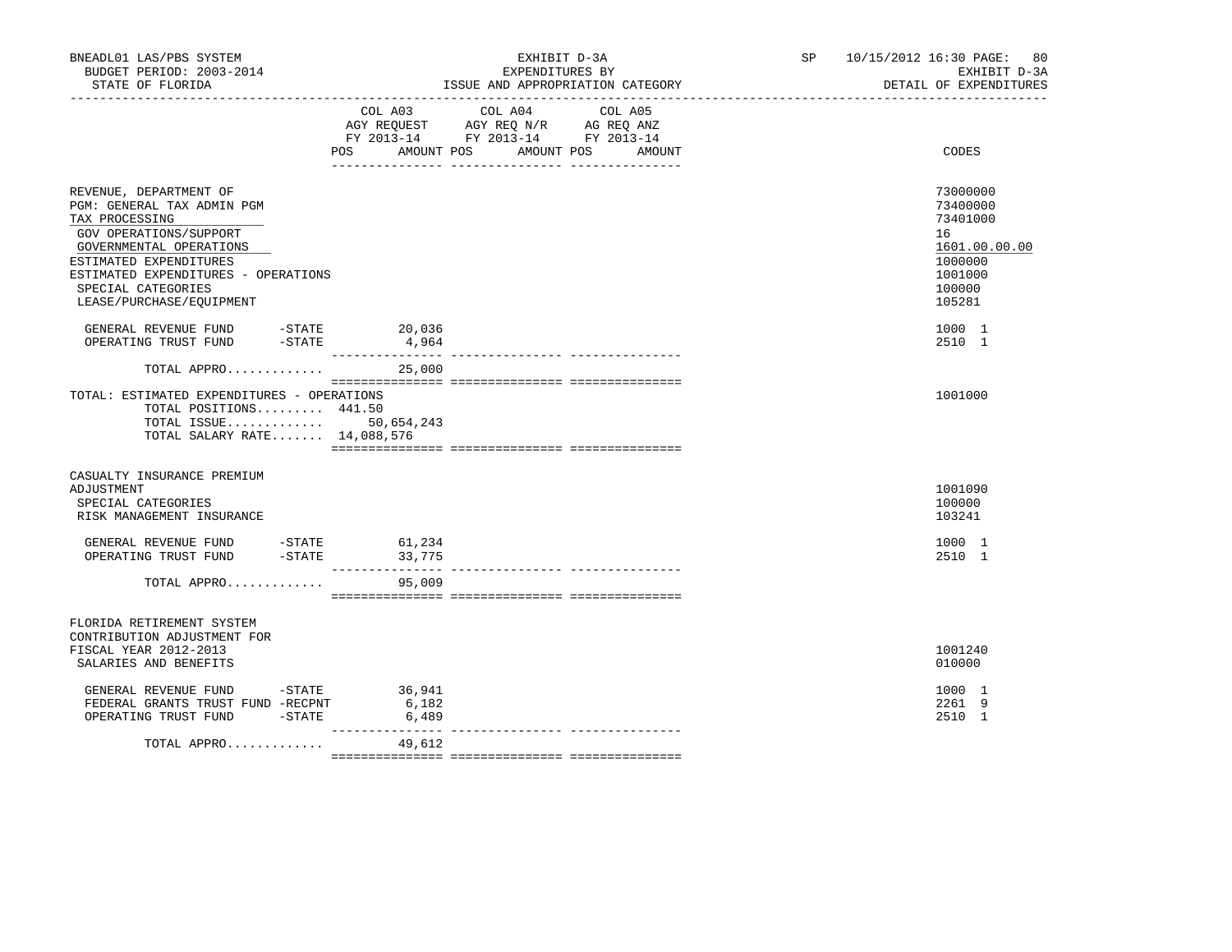|                          |                                                                                                                                                           |                                                                                                  | SP <sub>2</sub>                                                                                                                                                                                             | 10/15/2012 16:30 PAGE: 81<br>EXHIBIT D-3A<br>DETAIL OF EXPENDITURES                                                                                                                                                                                                                                      |
|--------------------------|-----------------------------------------------------------------------------------------------------------------------------------------------------------|--------------------------------------------------------------------------------------------------|-------------------------------------------------------------------------------------------------------------------------------------------------------------------------------------------------------------|----------------------------------------------------------------------------------------------------------------------------------------------------------------------------------------------------------------------------------------------------------------------------------------------------------|
|                          |                                                                                                                                                           | COL A05                                                                                          |                                                                                                                                                                                                             | CODES                                                                                                                                                                                                                                                                                                    |
|                          |                                                                                                                                                           |                                                                                                  |                                                                                                                                                                                                             |                                                                                                                                                                                                                                                                                                          |
|                          |                                                                                                                                                           |                                                                                                  |                                                                                                                                                                                                             | 73000000<br>73400000<br>73401000<br>16                                                                                                                                                                                                                                                                   |
|                          |                                                                                                                                                           |                                                                                                  |                                                                                                                                                                                                             | 1601.00.00.00<br>1000000                                                                                                                                                                                                                                                                                 |
|                          |                                                                                                                                                           |                                                                                                  |                                                                                                                                                                                                             | 1001830<br>010000                                                                                                                                                                                                                                                                                        |
| 38,956<br>6,519<br>6,843 |                                                                                                                                                           |                                                                                                  |                                                                                                                                                                                                             | 1000 1<br>2261 9<br>2510 1                                                                                                                                                                                                                                                                               |
|                          |                                                                                                                                                           |                                                                                                  |                                                                                                                                                                                                             |                                                                                                                                                                                                                                                                                                          |
|                          |                                                                                                                                                           |                                                                                                  |                                                                                                                                                                                                             | 1600000                                                                                                                                                                                                                                                                                                  |
| 1.00                     |                                                                                                                                                           |                                                                                                  |                                                                                                                                                                                                             | 1600090<br>010000                                                                                                                                                                                                                                                                                        |
|                          |                                                                                                                                                           |                                                                                                  |                                                                                                                                                                                                             |                                                                                                                                                                                                                                                                                                          |
|                          |                                                                                                                                                           |                                                                                                  |                                                                                                                                                                                                             |                                                                                                                                                                                                                                                                                                          |
|                          | POS<br>$-STATE$<br>FEDERAL GRANTS TRUST FUND -RECPNT<br>$-STATE$<br>TOTAL APPRO<br>REAPPROVAL OF A BUDGET AMENDMENT -<br>2013-2014 BUDGET YEAR NARRATIVE: | COL A03 COL A04<br>AMOUNT POS<br>52,318<br>the Executive Direction and Support Services Program. | EXHIBIT D-3A<br>EXPENDITURES BY<br>$\begin{tabular}{lllllll} AGY & \texttt{REQUEST} & \texttt{AGY REQ N/R} & \texttt{AG REQ ANZ} \end{tabular}$<br>FY 2013-14 FY 2013-14 FY 2013-14<br>AMOUNT POS<br>AMOUNT | ISSUE AND APPROPRIATION CATEGORY<br>IT COMPONENT? NO<br>This technical issue mirrors budget amendment EOG P0024 (Agency Log # 2013-73-05) that was approved on August 17, 2012<br>and provides for the exchange of two full-time equivalent positions between the General Tax Administration Program and |

 There are two codes associated with this technical issue: 1600080 (Deduct) and 1600090 (Add). \*\*\*\*\*\*\*\*\*\*\*\*\*\*\*\*\*\*\*\*\*\*\*\*\*\*\*\*\*\*\*\*\*\*\*\*\*\*\*\*\*\*\*\*\*\*\*\*\*\*\*\*\*\*\*\*\*\*\*\*\*\*\*\*\*\*\*\*\*\*\*\*\*\*\*\*\*\*\*\*\*\*\*\*\*\*\*\*\*\*\*\*\*\*\*\*\*\*\*\*\*\*\*\*\*\*\*\*\*\*\*\*\*\*\*\*\*\*\*\*\*\*\*\*\*\*\*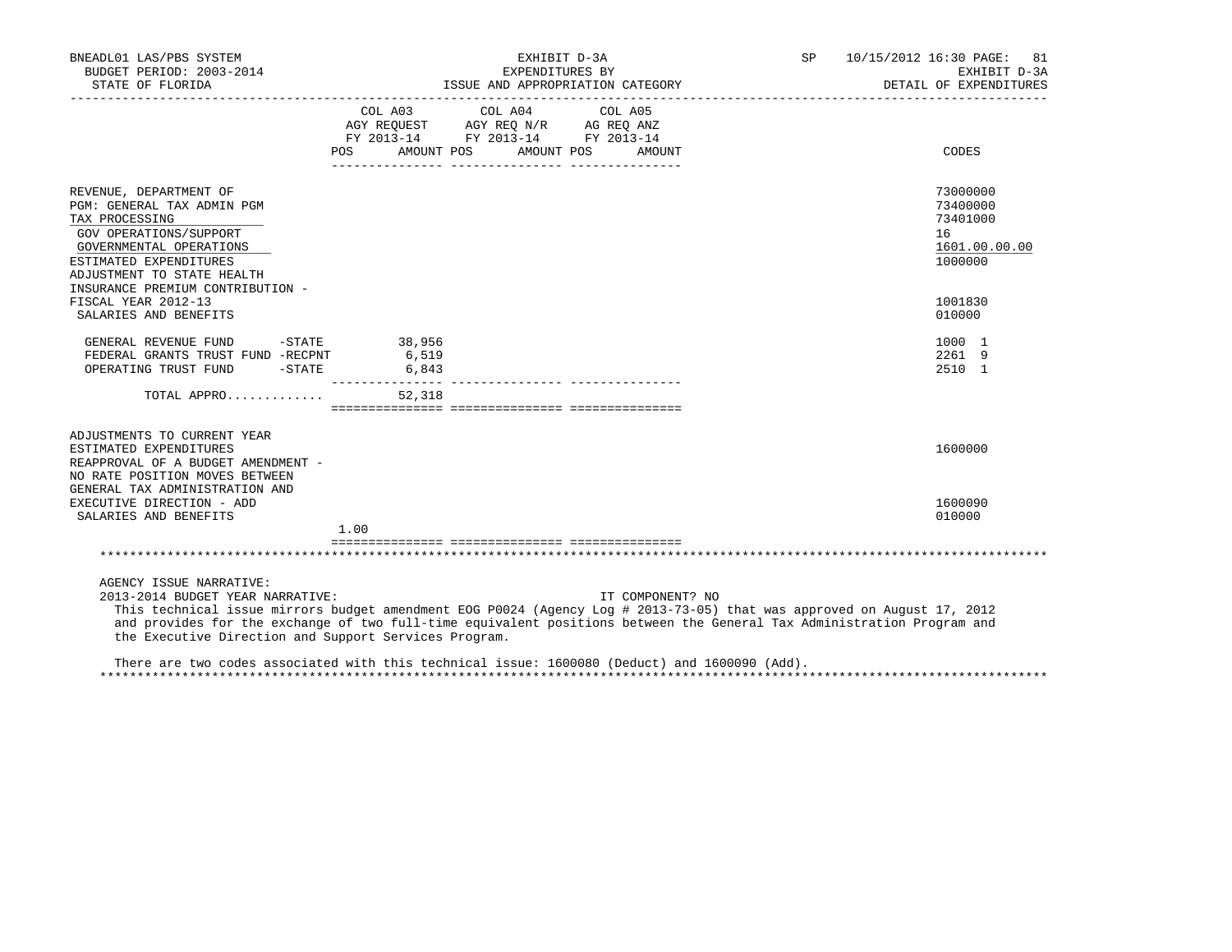| BNEADL01 LAS/PBS SYSTEM<br>BUDGET PERIOD: 2003-2014<br>STATE OF FLORIDA                                                                                                                                                                                                                                                     |                     | EXPENDITURES BY<br>ISSUE AND APPROPRIATION CATEGORY                                                                   | EXHIBIT D-3A |          | ______________________ | SP 10/15/2012 16:30 PAGE: 82<br>EXHIBIT D-3A<br>DETAIL OF EXPENDITURES        |
|-----------------------------------------------------------------------------------------------------------------------------------------------------------------------------------------------------------------------------------------------------------------------------------------------------------------------------|---------------------|-----------------------------------------------------------------------------------------------------------------------|--------------|----------|------------------------|-------------------------------------------------------------------------------|
|                                                                                                                                                                                                                                                                                                                             | COL A03             | COL A04<br>AGY REQUEST AGY REQ N/R AG REQ ANZ<br>FY 2013-14 FY 2013-14 FY 2013-14<br>POS AMOUNT POS AMOUNT POS AMOUNT | COL A05      |          |                        | CODES                                                                         |
| REVENUE, DEPARTMENT OF<br>PGM: GENERAL TAX ADMIN PGM<br>TAX PROCESSING<br>GOV OPERATIONS/SUPPORT<br>GOVERNMENTAL OPERATIONS<br>ADJUSTMENTS TO CURRENT YEAR<br>ESTIMATED EXPENDITURES<br>REAPPROVAL OF A BUDGET AMENDMENT -<br>NO RATE POSITION MOVES BETWEEN<br>GENERAL TAX ADMINISTRATION AND<br>EXECUTIVE DIRECTION - ADD |                     |                                                                                                                       |              |          |                        | 73000000<br>73400000<br>73401000<br>16<br>1601.00.00.00<br>1600000<br>1600090 |
| POSITION DETAIL OF SALARIES AND BENEFITS:                                                                                                                                                                                                                                                                                   |                     |                                                                                                                       |              |          |                        | LAPSE LAPSED SALARIES                                                         |
|                                                                                                                                                                                                                                                                                                                             | ETE                 | BASE RATE ADDITIVES BENEFITS                                                                                          |              | SUBTOTAL |                        | % AND BENEFITS                                                                |
| A03 - AGY REQUEST FY 2013-14                                                                                                                                                                                                                                                                                                |                     |                                                                                                                       |              |          |                        |                                                                               |
| CHANGES TO CURRENTLY AUTHORIZED POSITIONS<br>8575 INTRA-DEPARTMENTAL PROJECTS ADMIN-REV<br>01390 001                                                                                                                                                                                                                        | 1.00                |                                                                                                                       |              |          | 0.00                   |                                                                               |
| TOTALS FOR ISSUE BY FUND                                                                                                                                                                                                                                                                                                    |                     |                                                                                                                       |              |          |                        |                                                                               |
|                                                                                                                                                                                                                                                                                                                             | 1.00                |                                                                                                                       |              |          |                        | ==============                                                                |
|                                                                                                                                                                                                                                                                                                                             |                     |                                                                                                                       |              |          |                        |                                                                               |
| NONRECURRING EXPENDITURES<br>ONE STOP REGISTRATION<br>SPECIAL CATEGORIES<br>ONE STOP PORTAL                                                                                                                                                                                                                                 |                     |                                                                                                                       |              |          |                        | 2100000<br>2103038<br>100000<br>100075                                        |
| GENERAL REVENUE FUND                                                                                                                                                                                                                                                                                                        | $-STATE$ 3,000,000- |                                                                                                                       |              |          |                        | 1000 1                                                                        |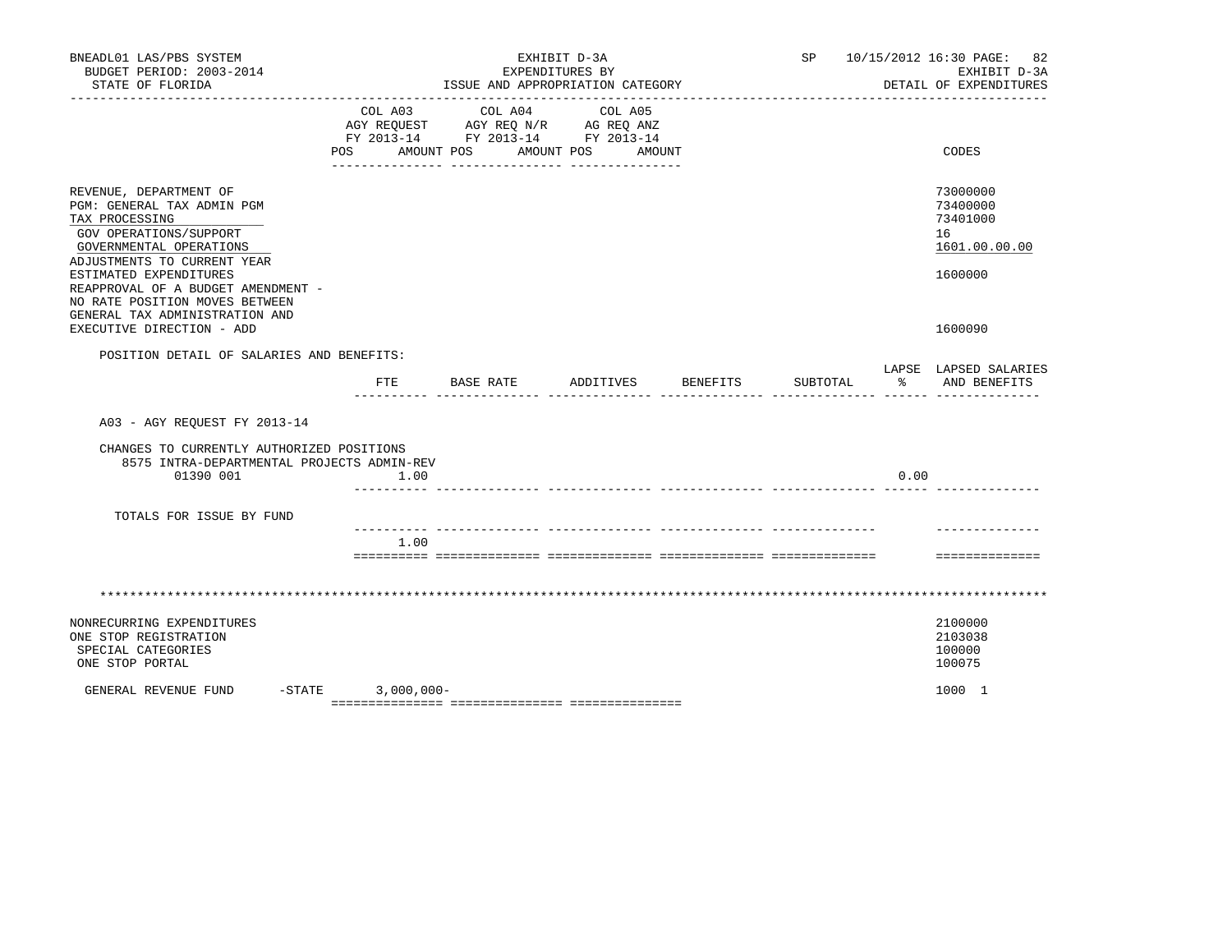| BNEADL01 LAS/PBS SYSTEM<br>BUDGET PERIOD: 2003-2014<br>STATE OF FLORIDA                                                                                                                                           |                                 | EXHIBIT D-3A<br>EXPENDITURES BY<br>ISSUE AND APPROPRIATION CATEGORY                                                                                                                                                                                       | SP 10/15/2012 16:30 PAGE: 83<br>EXHIBIT D-3A<br>DETAIL OF EXPENDITURES |                                                                               |
|-------------------------------------------------------------------------------------------------------------------------------------------------------------------------------------------------------------------|---------------------------------|-----------------------------------------------------------------------------------------------------------------------------------------------------------------------------------------------------------------------------------------------------------|------------------------------------------------------------------------|-------------------------------------------------------------------------------|
|                                                                                                                                                                                                                   | <b>POS</b>                      | COL A03 COL A04 COL A05<br>$\begin{tabular}{lllllll} \bf AGY & \bf REQUEST & \bf AGY & \bf REQ & \bf N/R & \bf AG & \bf REQ & \bf ANZ \\ \bf FY & \tt 2013-14 & \bf FY & \tt 2013-14 & \bf FY & \tt 2013-14 \\ \end{tabular}$<br>AMOUNT POS<br>. <u>.</u> | AMOUNT POS AMOUNT                                                      | CODES                                                                         |
| REVENUE, DEPARTMENT OF<br>PGM: GENERAL TAX ADMIN PGM<br>TAX PROCESSING<br>GOV OPERATIONS/SUPPORT<br>GOVERNMENTAL OPERATIONS<br>NONRECURRING EXPENDITURES<br>UNEMPLOYMENT COMPENSATION<br>CH 2012-30 LOF (HB 7027) |                                 |                                                                                                                                                                                                                                                           |                                                                        | 73000000<br>73400000<br>73401000<br>16<br>1601.00.00.00<br>2100000<br>2103039 |
| OTHER PERSONAL SERVICES<br>FEDERAL GRANTS TRUST FUND -RECPNT 65,084-                                                                                                                                              |                                 |                                                                                                                                                                                                                                                           |                                                                        | 030000<br>2261 9                                                              |
| ANNUALIZATION OF ADMINISTERED<br>FUNDS APPROPRIATIONS<br>STATE HEALTH INSURANCE ADJUSTMENT<br>FOR FY 2012-13 - 10 MONTHS<br><b>ANNUALIZATION</b><br>SALARIES AND BENEFITS                                         |                                 |                                                                                                                                                                                                                                                           |                                                                        | 26A0000<br>26A1830<br>010000                                                  |
| GENERAL REVENUE FUND -STATE 194,780<br>FEDERAL GRANTS TRUST FUND -RECPNT<br>$-STATE$<br>OPERATING TRUST FUND                                                                                                      | 32,595<br>34, 215               |                                                                                                                                                                                                                                                           |                                                                        | 1000 1<br>2261 9<br>2510 1                                                    |
| TOTAL APPRO                                                                                                                                                                                                       | 261,590                         |                                                                                                                                                                                                                                                           |                                                                        |                                                                               |
| STATE ENTERPRISE INFORMATION<br>TECHNOLOGY<br>ONE STOP REGISTRATION<br>SPECIAL CATEGORIES<br>ONE STOP PORTAL                                                                                                      |                                 |                                                                                                                                                                                                                                                           |                                                                        | 3610000<br>36116C0<br>100000<br>100075                                        |
| GENERAL REVENUE FUND                                                                                                                                                                                              | $-$ STATE 3,000,000 $1,000,000$ |                                                                                                                                                                                                                                                           |                                                                        | 1000 1                                                                        |
|                                                                                                                                                                                                                   |                                 |                                                                                                                                                                                                                                                           |                                                                        |                                                                               |
| AGENCY ISSUE NARRATIVE:<br>2013-2014 BUDGET YEAR NARRATIVE:                                                                                                                                                       |                                 |                                                                                                                                                                                                                                                           | IT COMPONENT? YES                                                      |                                                                               |

 This is a request for \$3,000,000 in General Revenue for the second year of funding for the One-Stop Business Registration Portal. The amount requested is an estimate that will be further refined when a contract is awarded. The competitive process is being utilized for development of the Portal, and as of October 15, 2012, the contract award phase of the process had not been completed. \$2,000,000 of the funds are requested as recurring to address ongoing operation and maintenance costs that are anticipated to be incurred as the system becomes operational. \$3,000,000 in non-recurring funding was provided in Fiscal Year 2012-2013.

 Phase 1 of the One-Stop Business Registration Portal provides for the portal's establishment and implementation, which will provide individuals and businesses with a single point of entry for new business registration requirements across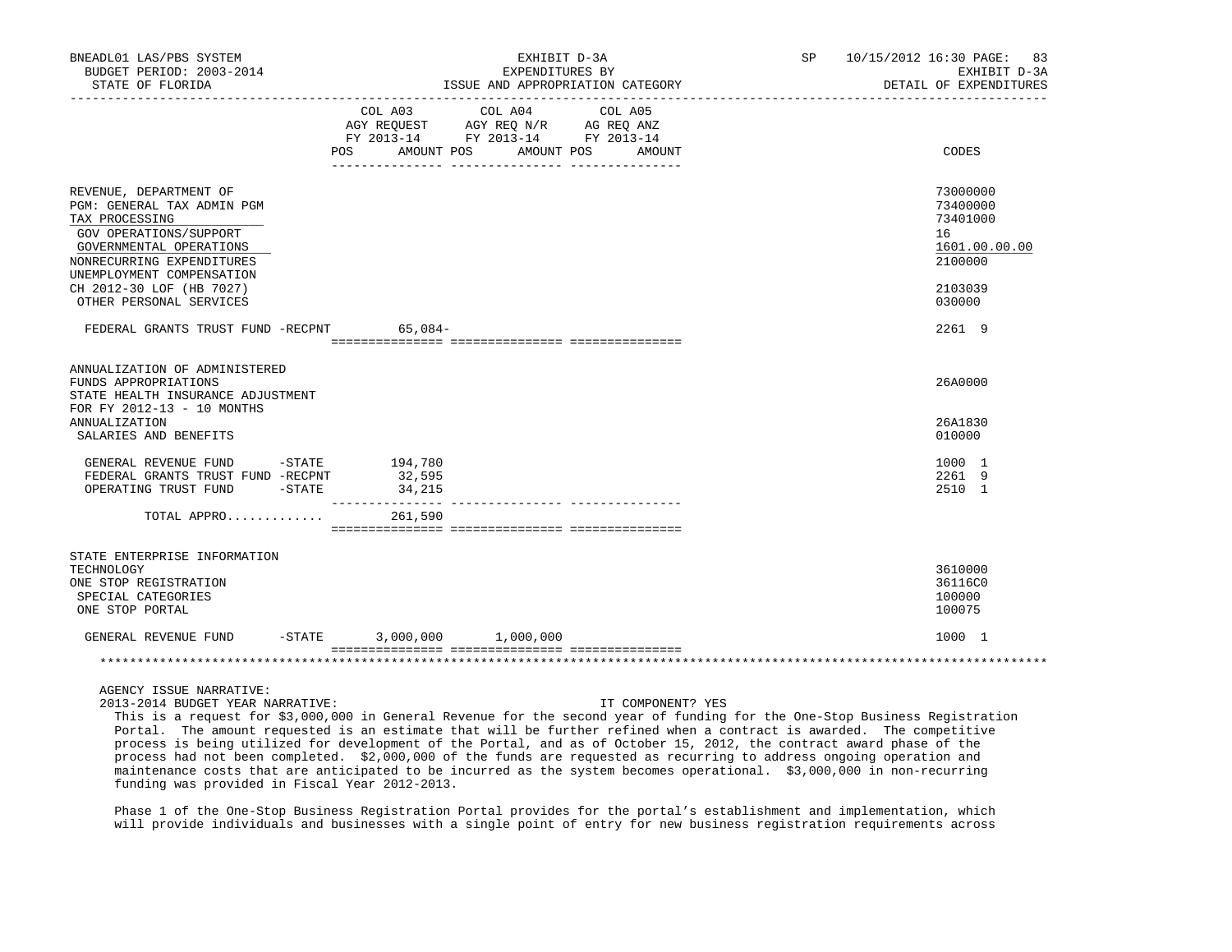| BNEADL01 LAS/PBS SYSTEM<br>BUDGET PERIOD: 2003-2014<br>STATE OF FLORIDA                                                                                     | EXHIBIT D-3A<br>EXPENDITURES BY<br>ISSUE AND APPROPRIATION CATEGORY                                                                                            | 10/15/2012 16:30 PAGE: 84<br>SP<br>EXHIBIT D-3A<br>DETAIL OF EXPENDITURES |
|-------------------------------------------------------------------------------------------------------------------------------------------------------------|----------------------------------------------------------------------------------------------------------------------------------------------------------------|---------------------------------------------------------------------------|
|                                                                                                                                                             | COL A03 COL A04 COL A05<br>AGY REQUEST AGY REQ N/R AG REQ ANZ<br>FY 2013-14 FY 2013-14 FY 2013-14<br>AMOUNT POS AMOUNT POS<br>POS<br>AMOUNT<br>--------------- | CODES                                                                     |
| REVENUE, DEPARTMENT OF<br>PGM: GENERAL TAX ADMIN PGM<br>TAX PROCESSING<br>GOV OPERATIONS/SUPPORT<br>GOVERNMENTAL OPERATIONS<br>STATE ENTERPRISE INFORMATION |                                                                                                                                                                | 73000000<br>73400000<br>73401000<br>16<br>1601.00.00.00                   |
| TECHNOLOGY<br>ONE STOP REGISTRATION                                                                                                                         |                                                                                                                                                                | 3610000<br>36116C0                                                        |

 multiple state agencies. The system's basic features will include the ability to apply for licenses, registrations and permits; the ability to accept electronic attachments; on-line payment capabilities; a dashboard to provide businesses with an overview of their registration(s), licensing profile and filing status; automatic linkage to on-line services provided by state agencies relative to their business; the ability to push information to the business during the registration process; and the creation of a single business identifier that can be shared across state agencies and/or local governments.

 Phase II provides for the expansion of the One-Stop Business Registration Portal to other state agencies and/or local governments. This phase will also include additional enhancements to the initial application to be later defined.

 The requested funding is needed to move the project forward and has a direct correlation to the Governor's priorities of streamlining the business permitting process, eliminating burdensome rules and regulations for businesses, providing seamless customer service, and improving the efficiency and effectiveness of government agencies at all levels. Specifically, this project will further the following statewide Economic Development Strategic Objectives: #18 - Renovate permitting, development, and other regulatory processes to meet changing business needs and provide a predictable legal and regulatory environment; #19 - Ensure state, regional and local agencies provide collaborative, seamless, consistent and timely customer service to businesses; and # 25 - Improve the efficiency and effectiveness of government agencies at all levels.

\*\*\*\*\*\*\*\*\*\*\*\*\*\*\*\*\*\*\*\*\*\*\*\*\*\*\*\*\*\*\*\*\*\*\*\*\*\*\*\*\*\*\*\*\*\*\*\*\*\*\*\*\*\*\*\*\*\*\*\*\*\*\*\*\*\*\*\*\*\*\*\*\*\*\*\*\*\*\*\*\*\*\*\*\*\*\*\*\*\*\*\*\*\*\*\*\*\*\*\*\*\*\*\*\*\*\*\*\*\*\*\*\*\*\*\*\*\*\*\*\*\*\*\*\*\*\*

| TOTAL: GOVERNMENTAL OPERATIONS |            |           | 1601.00.00.00 |
|--------------------------------|------------|-----------|---------------|
| BY FUND TYPE                   |            |           |               |
| GENERAL REVENUE FUND           | 22,131,282 | 1,000,000 | 1000          |
| TRUST FUNDS                    | 28,916,406 |           | 2000          |
| TOTAL POSITIONS $442.50$       |            |           |               |
| TOTAL PROG COMP $51,047,688$   |            | 1,000,000 |               |
| TOTAL SALARY RATE 14,088,576   |            |           |               |
|                                |            |           |               |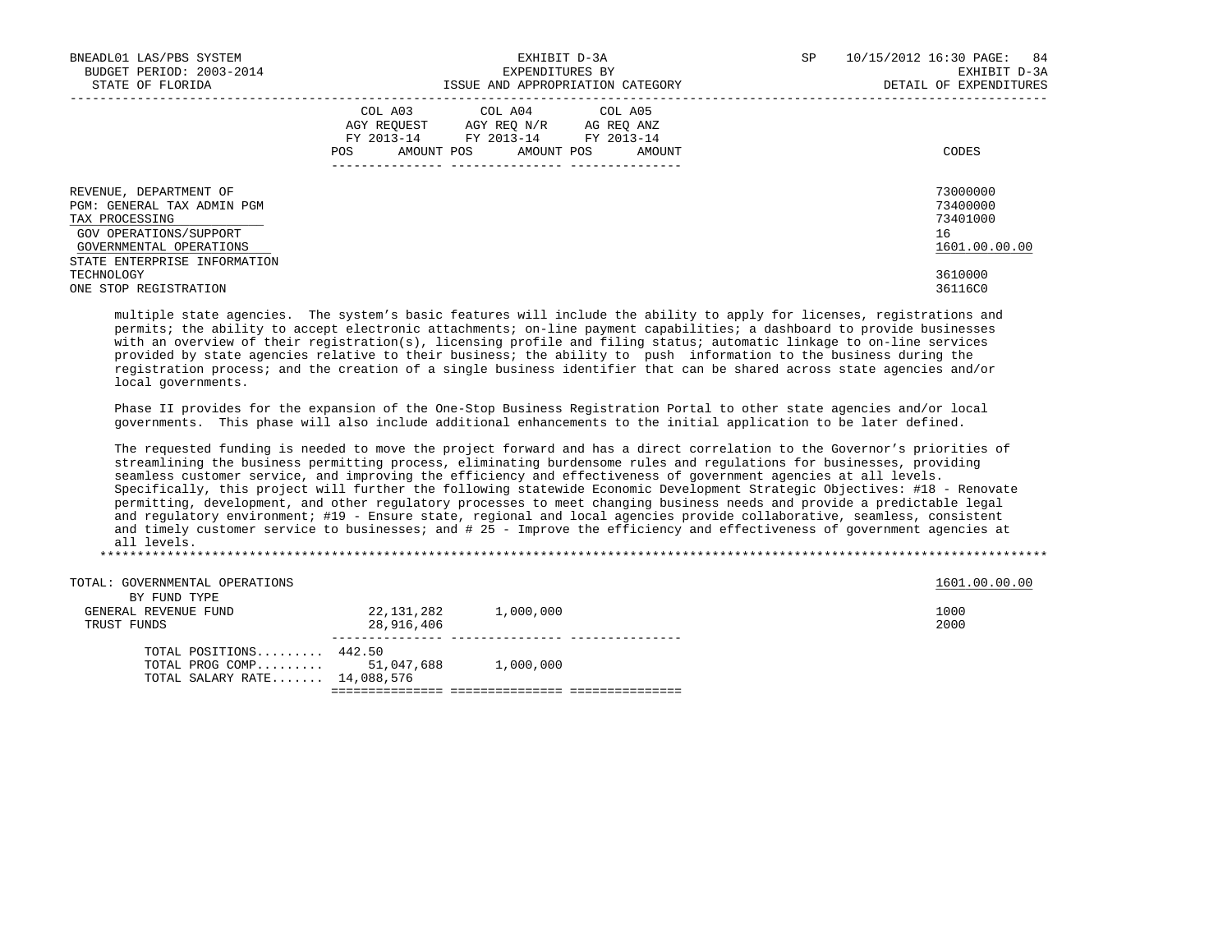| BNEADL01 LAS/PBS SYSTEM<br>BUDGET PERIOD: 2003-2014<br>STATE OF FLORIDA                                                                                                                                                            |                              | EXHIBIT D-3A<br>EXPENDITURES BY<br>ISSUE AND APPROPRIATION CATEGORY                                                                                               | SP 10/15/2012 16:30 PAGE: 85<br>EXHIBIT D-3A<br>DETAIL OF EXPENDITURES                  |
|------------------------------------------------------------------------------------------------------------------------------------------------------------------------------------------------------------------------------------|------------------------------|-------------------------------------------------------------------------------------------------------------------------------------------------------------------|-----------------------------------------------------------------------------------------|
|                                                                                                                                                                                                                                    | COL A03<br>POS               | COL A04<br>COL A05<br>AGY REQUEST AGY REQ N/R AG REQ ANZ<br>FY 2013-14 FY 2013-14 FY 2013-14<br>AMOUNT POS AMOUNT POS<br>AMOUNT<br>__ ________________ __________ | CODES                                                                                   |
| REVENUE, DEPARTMENT OF<br>PGM: GENERAL TAX ADMIN PGM<br>TAXPAYER AID<br>GOV OPERATIONS/SUPPORT<br>GOVERNMENTAL OPERATIONS<br>ESTIMATED EXPENDITURES<br>ESTIMATED EXPENDITURES - OPERATIONS<br>SALARY RATE<br>SALARY RATE 5,081,978 |                              |                                                                                                                                                                   | 73000000<br>73400000<br>73401100<br>16<br>1601.00.00.00<br>1000000<br>1001000<br>000000 |
| SALARIES AND BENEFITS                                                                                                                                                                                                              |                              |                                                                                                                                                                   | 010000                                                                                  |
| GENERAL REVENUE FUND -STATE $6, 236, 591$<br>FEDERAL GRANTS TRUST FUND -RECPNT 140,379<br>OPERATING TRUST FUND -STATE 363,054                                                                                                      |                              |                                                                                                                                                                   | 1000 1<br>2261 9<br>2510 1                                                              |
| TOTAL POSITIONS $127.00$<br>TOTAL APPRO                                                                                                                                                                                            | 6,740,024                    |                                                                                                                                                                   |                                                                                         |
| OTHER PERSONAL SERVICES                                                                                                                                                                                                            |                              |                                                                                                                                                                   | 030000                                                                                  |
| OPERATING TRUST FUND -STATE 3,798                                                                                                                                                                                                  |                              |                                                                                                                                                                   | 2510 1                                                                                  |
| EXPENSES                                                                                                                                                                                                                           |                              |                                                                                                                                                                   | 040000                                                                                  |
| GENERAL REVENUE FUND -STATE 787,367<br>FEDERAL GRANTS TRUST FUND -RECPNT<br>OPERATING TRUST FUND -STATE                                                                                                                            | 312,822<br>662,337           |                                                                                                                                                                   | 1000 1<br>2261 9<br>2510 1                                                              |
| TOTAL APPRO                                                                                                                                                                                                                        | ---------------<br>1,762,526 |                                                                                                                                                                   |                                                                                         |
| OPERATING CAPITAL OUTLAY                                                                                                                                                                                                           |                              |                                                                                                                                                                   | 060000                                                                                  |
| FEDERAL GRANTS TRUST FUND -RECPNT 2,161<br>OPERATING TRUST FUND -STATE                                                                                                                                                             | 54,485                       |                                                                                                                                                                   | 2261 9<br>2510 1                                                                        |
| TOTAL APPRO                                                                                                                                                                                                                        | ___________<br>56,646        | ________________________________                                                                                                                                  |                                                                                         |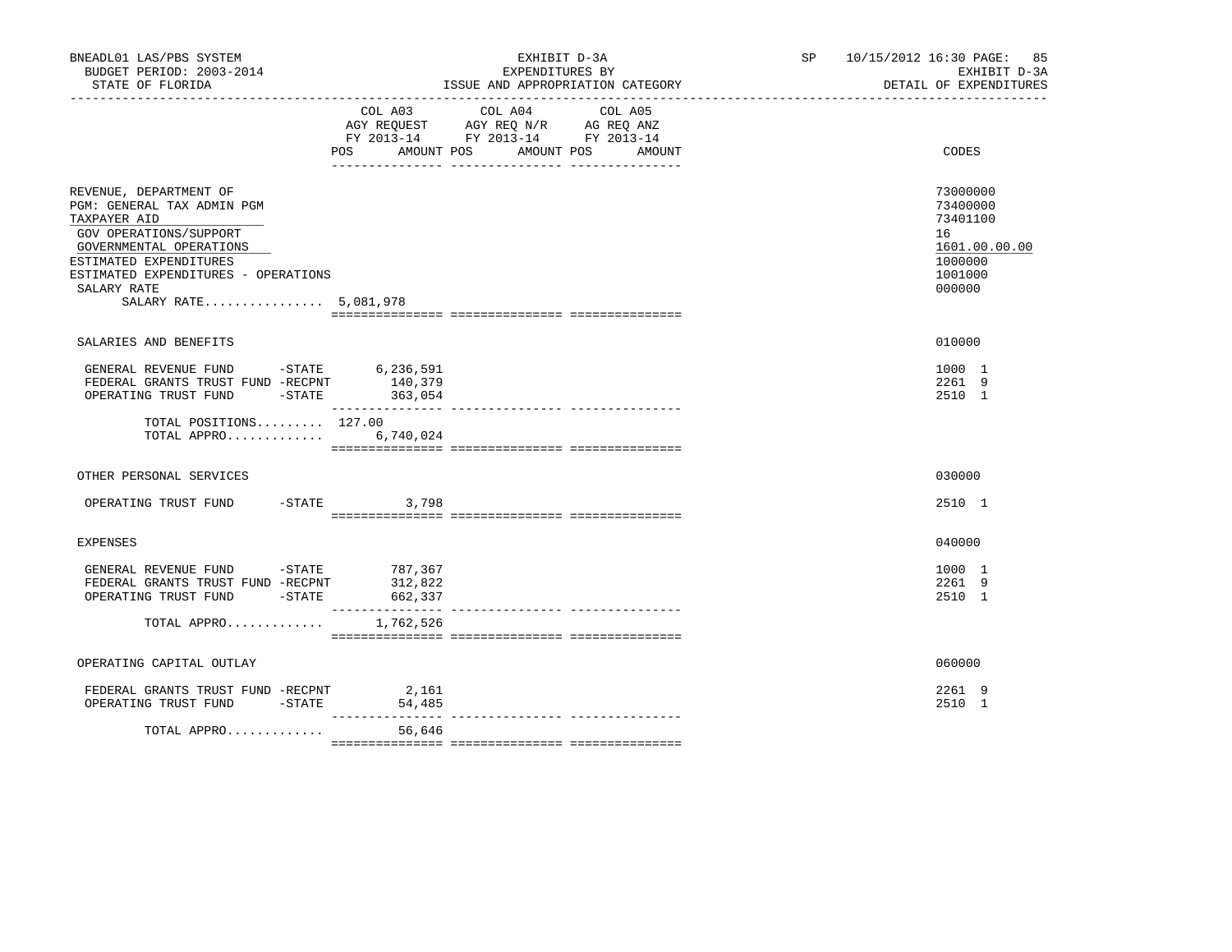| BNEADL01 LAS/PBS SYSTEM<br>BUDGET PERIOD: 2003-2014<br>STATE OF FLORIDA                                                                                                                                                                 |                  | EXHIBIT D-3A<br>EXPENDITURES BY<br>ISSUE AND APPROPRIATION CATEGORY                                                                                                                                                                                  | SP and the set of the set of the set of the set of the set of the set of the set of the set of the set of the set of the set of the set of the set of the set of the set of the set of the set of the set of the set of the se | 10/15/2012 16:30 PAGE: 86<br>EXHIBIT D-3A<br>DETAIL OF EXPENDITURES                               |
|-----------------------------------------------------------------------------------------------------------------------------------------------------------------------------------------------------------------------------------------|------------------|------------------------------------------------------------------------------------------------------------------------------------------------------------------------------------------------------------------------------------------------------|--------------------------------------------------------------------------------------------------------------------------------------------------------------------------------------------------------------------------------|---------------------------------------------------------------------------------------------------|
|                                                                                                                                                                                                                                         | COL A03<br>POS   | COL A04<br>COL A05<br>$\begin{tabular}{lllllll} \bf AGY \,\, REQUEST \,\, &\bf AGY \,\, REQ \,\, N/R &\bf AG \,\, REQ \,\, ANZ \\ \bf FY \,\, 2013-14 &\bf FY \,\, 2013-14 &\bf FY \,\, 2013-14 \\ \end{tabular}$<br>AMOUNT POS AMOUNT POS<br>AMOUNT |                                                                                                                                                                                                                                | CODES                                                                                             |
| REVENUE, DEPARTMENT OF<br>PGM: GENERAL TAX ADMIN PGM<br>TAXPAYER AID<br>GOV OPERATIONS/SUPPORT<br>GOVERNMENTAL OPERATIONS<br>ESTIMATED EXPENDITURES<br>ESTIMATED EXPENDITURES - OPERATIONS<br>SPECIAL CATEGORIES<br>CONTRACTED SERVICES |                  |                                                                                                                                                                                                                                                      |                                                                                                                                                                                                                                | 73000000<br>73400000<br>73401100<br>16<br>1601.00.00.00<br>1000000<br>1001000<br>100000<br>100777 |
| GENERAL REVENUE FUND -STATE<br>FEDERAL GRANTS TRUST FUND -RECPNT                                                                                                                                                                        | 297,651          |                                                                                                                                                                                                                                                      |                                                                                                                                                                                                                                | 1000 1<br>2261 9<br>2510 1                                                                        |
| TOTAL APPRO                                                                                                                                                                                                                             | 562,182          |                                                                                                                                                                                                                                                      |                                                                                                                                                                                                                                |                                                                                                   |
| PUR/SVCS - COLLECTION AGEN                                                                                                                                                                                                              |                  |                                                                                                                                                                                                                                                      |                                                                                                                                                                                                                                | 102900                                                                                            |
| OPERATING TRUST FUND -STATE                                                                                                                                                                                                             | 50,000           |                                                                                                                                                                                                                                                      |                                                                                                                                                                                                                                | 2510 1                                                                                            |
| RISK MANAGEMENT INSURANCE                                                                                                                                                                                                               |                  |                                                                                                                                                                                                                                                      |                                                                                                                                                                                                                                | 103241                                                                                            |
| GENERAL REVENUE FUND -STATE 46,051<br>OPERATING TRUST FUND                                                                                                                                                                              | $-$ STATE 25,402 |                                                                                                                                                                                                                                                      |                                                                                                                                                                                                                                | 1000 1<br>2510 1                                                                                  |
| TOTAL APPRO                                                                                                                                                                                                                             | 71,453           |                                                                                                                                                                                                                                                      |                                                                                                                                                                                                                                |                                                                                                   |
| LEASE/PURCHASE/EQUIPMENT                                                                                                                                                                                                                |                  |                                                                                                                                                                                                                                                      |                                                                                                                                                                                                                                | 105281                                                                                            |
| GENERAL REVENUE FUND -STATE $101, 204$<br>OPERATING TRUST FUND -STATE $20, 796$                                                                                                                                                         |                  |                                                                                                                                                                                                                                                      |                                                                                                                                                                                                                                | 1000 1<br>2510 1                                                                                  |
| TOTAL APPRO                                                                                                                                                                                                                             | 122,000          |                                                                                                                                                                                                                                                      |                                                                                                                                                                                                                                |                                                                                                   |
| TOTAL: ESTIMATED EXPENDITURES - OPERATIONS<br>TOTAL POSITIONS 127.00<br>TOTAL ISSUE<br>TOTAL SALARY RATE 5,081,978                                                                                                                      | 9,368,629        |                                                                                                                                                                                                                                                      |                                                                                                                                                                                                                                | 1001000                                                                                           |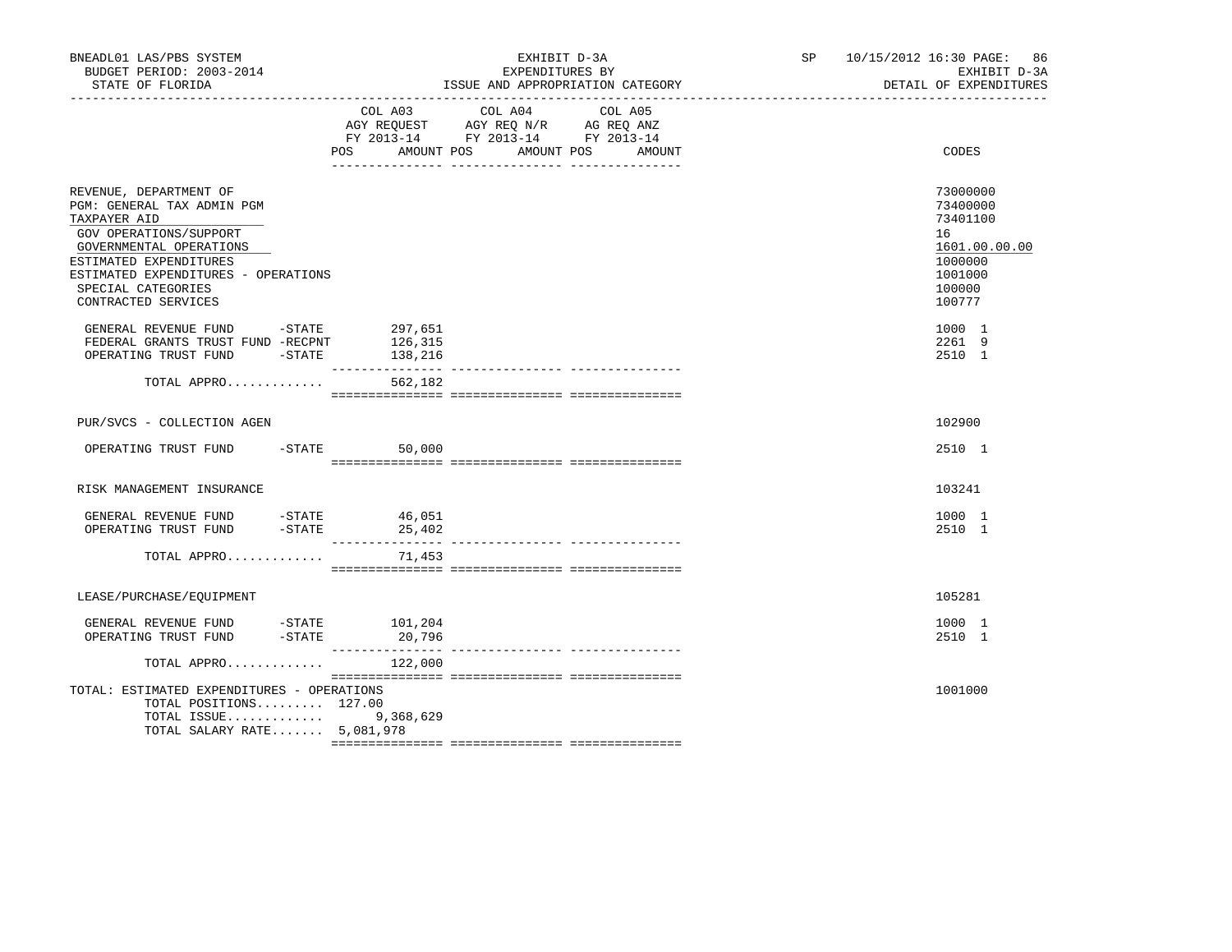| BNEADL01 LAS/PBS SYSTEM<br>BUDGET PERIOD: 2003-2014<br>STATE OF FLORIDA                                                                                                                                                                            |           |                                | EXHIBIT D-3A<br>EXPENDITURES BY<br>ISSUE AND APPROPRIATION CATEGORY<br>----------------------------------                           | SP 10/15/2012 16:30 PAGE:<br>87<br>EXHIBIT D-3A<br>DETAIL OF EXPENDITURES                         |
|----------------------------------------------------------------------------------------------------------------------------------------------------------------------------------------------------------------------------------------------------|-----------|--------------------------------|-------------------------------------------------------------------------------------------------------------------------------------|---------------------------------------------------------------------------------------------------|
|                                                                                                                                                                                                                                                    |           | COL A03                        | COL A04<br>COL A05<br>AGY REQUEST AGY REQ N/R AG REQ ANZ<br>FY 2013-14 FY 2013-14 FY 2013-14<br>POS AMOUNT POS AMOUNT POS<br>AMOUNT | CODES                                                                                             |
| REVENUE, DEPARTMENT OF<br>PGM: GENERAL TAX ADMIN PGM<br>TAXPAYER AID<br>GOV OPERATIONS/SUPPORT<br>GOVERNMENTAL OPERATIONS<br>ESTIMATED EXPENDITURES<br>CASUALTY INSURANCE PREMIUM<br>ADJUSTMENT<br>SPECIAL CATEGORIES<br>RISK MANAGEMENT INSURANCE |           |                                |                                                                                                                                     | 73000000<br>73400000<br>73401100<br>16<br>1601.00.00.00<br>1000000<br>1001090<br>100000<br>103241 |
| GENERAL REVENUE FUND -STATE 24,606<br>OPERATING TRUST FUND                                                                                                                                                                                         | $-$ STATE | 13,573<br>_________________    | --------------- ---------                                                                                                           | 1000 1<br>2510 1                                                                                  |
| TOTAL APPRO                                                                                                                                                                                                                                        |           | 38,179                         |                                                                                                                                     |                                                                                                   |
| FLORIDA RETIREMENT SYSTEM<br>CONTRIBUTION ADJUSTMENT FOR<br>FISCAL YEAR 2012-2013<br>SALARIES AND BENEFITS                                                                                                                                         |           |                                |                                                                                                                                     | 1001240<br>010000                                                                                 |
| GENERAL REVENUE FUND -STATE 17,118<br>FEDERAL GRANTS TRUST FUND -RECPNT<br>OPERATING TRUST FUND -STATE                                                                                                                                             |           | 385<br>997                     |                                                                                                                                     | 1000 1<br>2261 9<br>2510 1                                                                        |
| TOTAL APPRO                                                                                                                                                                                                                                        |           | 18,500                         |                                                                                                                                     |                                                                                                   |
| ADJUSTMENT TO STATE HEALTH<br>INSURANCE PREMIUM CONTRIBUTION -<br>FISCAL YEAR 2012-13<br>SALARIES AND BENEFITS<br>GENERAL REVENUE FUND -STATE 13,225                                                                                               |           |                                |                                                                                                                                     | 1001830<br>010000                                                                                 |
| FEDERAL GRANTS TRUST FUND -RECPNT<br>OPERATING TRUST FUND -STATE                                                                                                                                                                                   |           | 297<br>770<br>________________ |                                                                                                                                     | 1000 1<br>2261 9<br>2510 1                                                                        |
| TOTAL APPRO                                                                                                                                                                                                                                        |           | 14,292                         |                                                                                                                                     |                                                                                                   |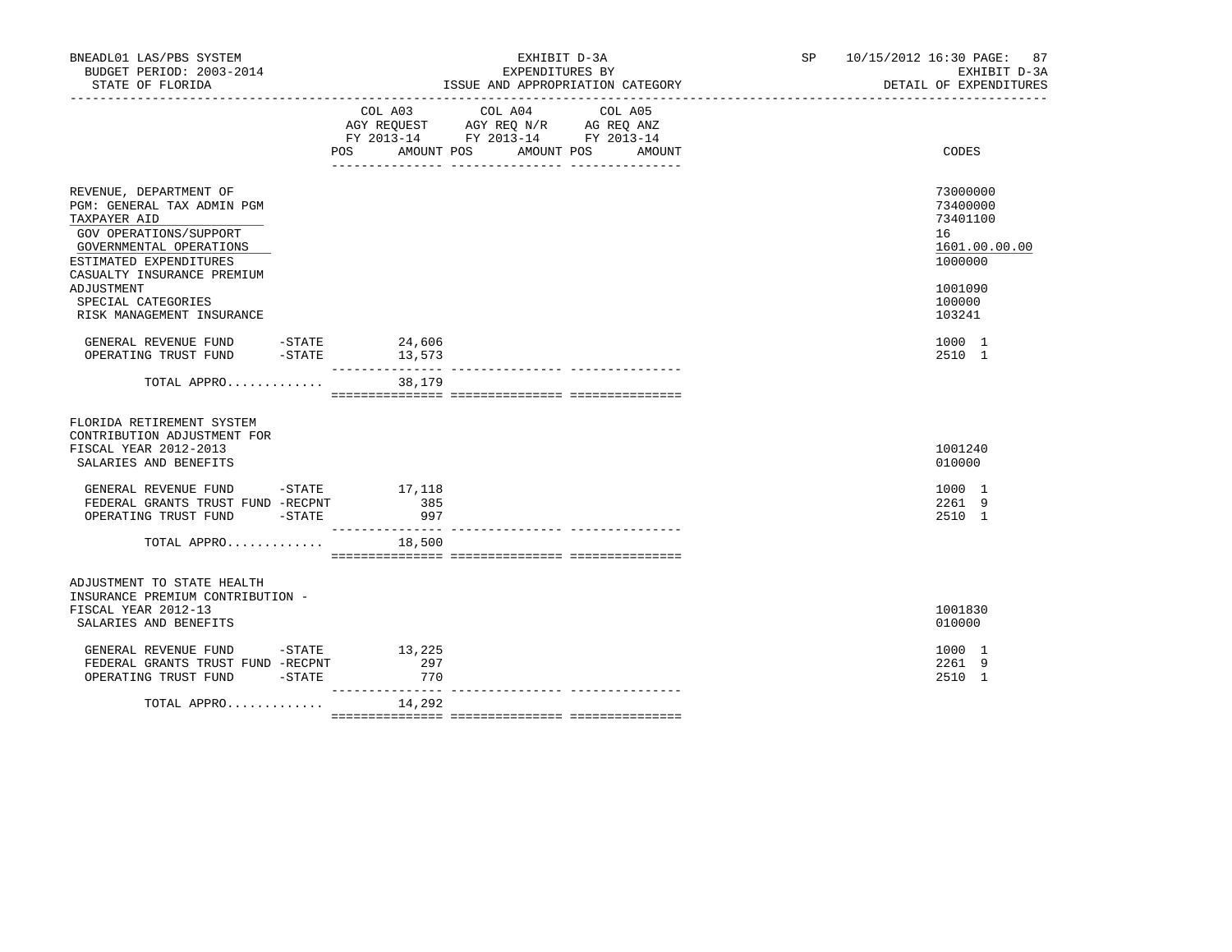| BNEADL01 LAS/PBS SYSTEM<br>BUDGET PERIOD: 2003-2014<br>STATE OF FLORIDA                                                                                                                                                                               |                           | EXHIBIT D-3A<br>EXPENDITURES BY<br>ISSUE AND APPROPRIATION CATEGORY                                                                   | SP <sub>2</sub> | 10/15/2012 16:30 PAGE: 88<br>EXHIBIT D-3A<br>DETAIL OF EXPENDITURES |
|-------------------------------------------------------------------------------------------------------------------------------------------------------------------------------------------------------------------------------------------------------|---------------------------|---------------------------------------------------------------------------------------------------------------------------------------|-----------------|---------------------------------------------------------------------|
|                                                                                                                                                                                                                                                       |                           | COL A03 COL A04 COL A05<br>AGY REQUEST AGY REQ N/R AG REQ ANZ<br>FY 2013-14 FY 2013-14 FY 2013-14<br>POS AMOUNT POS AMOUNT POS AMOUNT |                 | CODES                                                               |
| REVENUE, DEPARTMENT OF<br>PGM: GENERAL TAX ADMIN PGM<br>TAXPAYER AID<br>GOV OPERATIONS/SUPPORT<br>GOVERNMENTAL OPERATIONS<br>ANNUALIZATION OF ADMINISTERED<br>FUNDS APPROPRIATIONS<br>STATE HEALTH INSURANCE ADJUSTMENT<br>FOR FY 2012-13 - 10 MONTHS |                           |                                                                                                                                       |                 | 73000000<br>73400000<br>73401100<br>16<br>1601.00.00.00<br>26A0000  |
| ANNUALIZATION<br>SALARIES AND BENEFITS                                                                                                                                                                                                                |                           |                                                                                                                                       |                 | 26A1830<br>010000                                                   |
| GENERAL REVENUE FUND<br>FEDERAL GRANTS TRUST FUND -RECPNT 1,485<br>OPERATING TRUST FUND - STATE                                                                                                                                                       | $-$ STATE 66,125<br>3,850 |                                                                                                                                       |                 | 1000 1<br>2261 9<br>2510 1                                          |
| TOTAL APPRO $\ldots \ldots \ldots$                                                                                                                                                                                                                    |                           |                                                                                                                                       |                 |                                                                     |
| TOTAL: GOVERNMENTAL OPERATIONS<br>BY FUND TYPE                                                                                                                                                                                                        |                           |                                                                                                                                       |                 | 1601.00.00.00                                                       |
| GENERAL REVENUE FUND<br>TRUST FUNDS                                                                                                                                                                                                                   | 7,589,938<br>1,921,122    |                                                                                                                                       |                 | 1000<br>2000                                                        |
| TOTAL POSITIONS 127.00<br>TOTAL PROG COMP 9,511,060<br>TOTAL SALARY RATE 5,081,978                                                                                                                                                                    |                           |                                                                                                                                       |                 |                                                                     |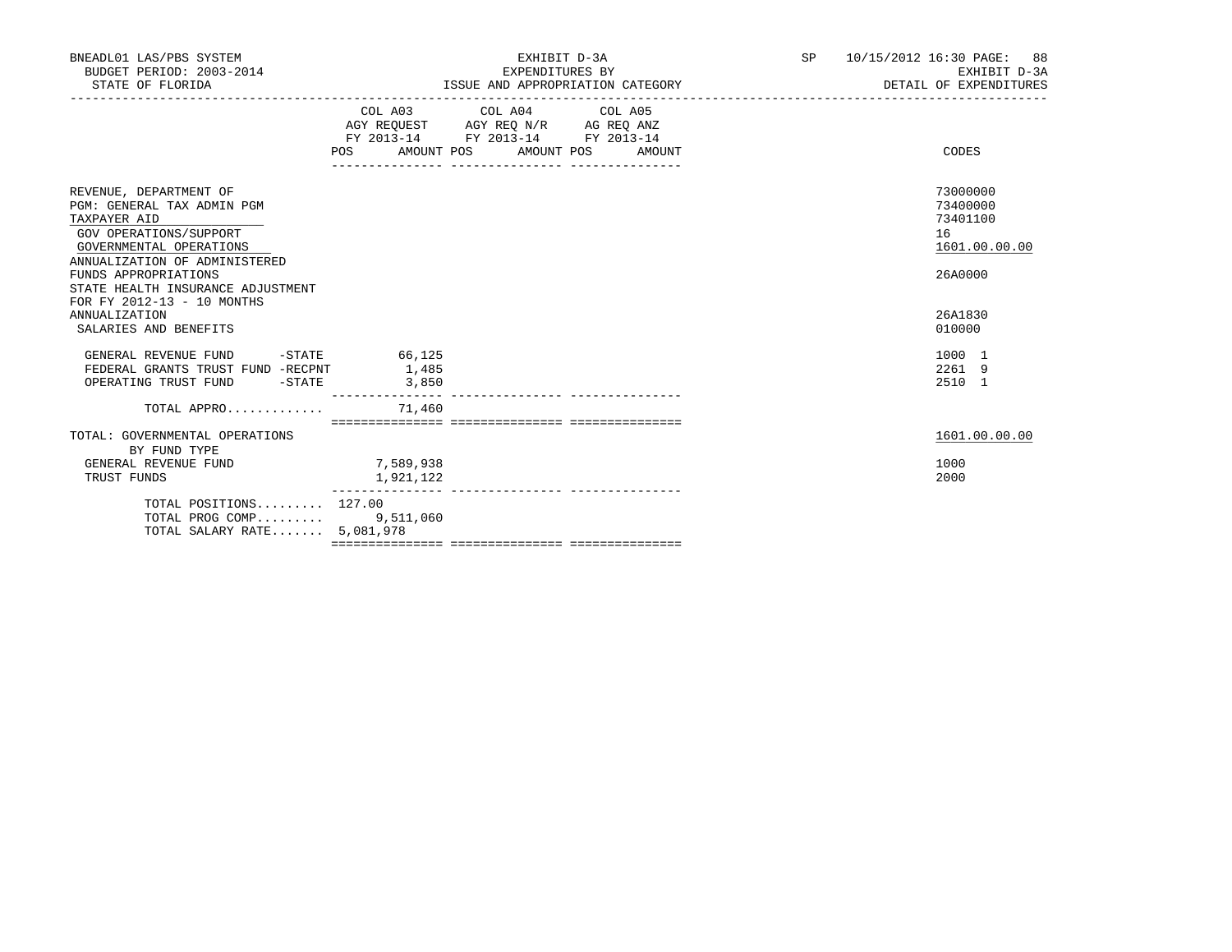| BNEADL01 LAS/PBS SYSTEM<br>BUDGET PERIOD: 2003-2014<br>STATE OF FLORIDA                                                                                                                                                                         |                                                   | EXHIBIT D-3A<br>EXPENDITURES BY<br>ISSUE AND APPROPRIATION CATEGORY                                                          | SP and the set of the set of the set of the set of the set of the set of the set of the set of the set of the set of the set of the set of the set of the set of the set of the set of the set of the set of the set of the se | 10/15/2012 16:30 PAGE: 89<br>EXHIBIT D-3A<br>DETAIL OF EXPENDITURES                     |
|-------------------------------------------------------------------------------------------------------------------------------------------------------------------------------------------------------------------------------------------------|---------------------------------------------------|------------------------------------------------------------------------------------------------------------------------------|--------------------------------------------------------------------------------------------------------------------------------------------------------------------------------------------------------------------------------|-----------------------------------------------------------------------------------------|
|                                                                                                                                                                                                                                                 | POS FOR<br>AMOUNT POS                             | COL A03 COL A04<br>COL A05<br>AGY REQUEST AGY REQ N/R AG REQ ANZ<br>FY 2013-14 FY 2013-14 FY 2013-14<br>AMOUNT POS<br>AMOUNT |                                                                                                                                                                                                                                | CODES                                                                                   |
| REVENUE, DEPARTMENT OF<br>PGM: GENERAL TAX ADMIN PGM<br>COMPLIANCE DETERMINATION<br>GOV OPERATIONS/SUPPORT<br>GOVERNMENTAL OPERATIONS<br>ESTIMATED EXPENDITURES<br>ESTIMATED EXPENDITURES - OPERATIONS<br>SALARY RATE<br>SALARY RATE 49,765,765 |                                                   |                                                                                                                              |                                                                                                                                                                                                                                | 73000000<br>73400000<br>73401200<br>16<br>1601.00.00.00<br>1000000<br>1001000<br>000000 |
| SALARIES AND BENEFITS                                                                                                                                                                                                                           |                                                   |                                                                                                                              |                                                                                                                                                                                                                                | 010000                                                                                  |
| GENERAL REVENUE FUND -STATE 32,355,326<br>FEDERAL GRANTS TRUST FUND -RECPNT 11,227,698<br>OPERATING TRUST FUND -STATE 15, 235, 482                                                                                                              |                                                   |                                                                                                                              |                                                                                                                                                                                                                                | 1000 1<br>2261 9<br>2510 1                                                              |
| TOTAL POSITIONS $1,148.00$<br>TOTAL APPRO 58,818,506                                                                                                                                                                                            |                                                   |                                                                                                                              |                                                                                                                                                                                                                                |                                                                                         |
| OTHER PERSONAL SERVICES                                                                                                                                                                                                                         |                                                   |                                                                                                                              |                                                                                                                                                                                                                                | 030000                                                                                  |
| OPERATING TRUST FUND                                                                                                                                                                                                                            | $-$ STATE $11, 147$                               |                                                                                                                              |                                                                                                                                                                                                                                | 2510 1                                                                                  |
| <b>EXPENSES</b>                                                                                                                                                                                                                                 |                                                   |                                                                                                                              |                                                                                                                                                                                                                                | 040000                                                                                  |
| GENERAL REVENUE FUND -STATE 296,756<br>FEDERAL GRANTS TRUST FUND -RECPNT<br>OPERATING TRUST FUND -STATE                                                                                                                                         | 2,329,249<br>8,904,580                            |                                                                                                                              |                                                                                                                                                                                                                                | 1000 1<br>2261 9<br>2510 1                                                              |
| TOTAL APPRO                                                                                                                                                                                                                                     | 11,530,585                                        |                                                                                                                              |                                                                                                                                                                                                                                |                                                                                         |
| OPERATING CAPITAL OUTLAY                                                                                                                                                                                                                        |                                                   |                                                                                                                              |                                                                                                                                                                                                                                | 060000                                                                                  |
| GENERAL REVENUE FUND - STATE<br>FEDERAL GRANTS TRUST FUND -RECPNT<br>$-STATE$<br>OPERATING TRUST FUND                                                                                                                                           | 1,350<br>13,845<br>279,677<br>$- - - - - - - - -$ |                                                                                                                              |                                                                                                                                                                                                                                | 1000 1<br>2261 9<br>2510 1                                                              |
| TOTAL APPRO                                                                                                                                                                                                                                     | 294,872                                           |                                                                                                                              |                                                                                                                                                                                                                                |                                                                                         |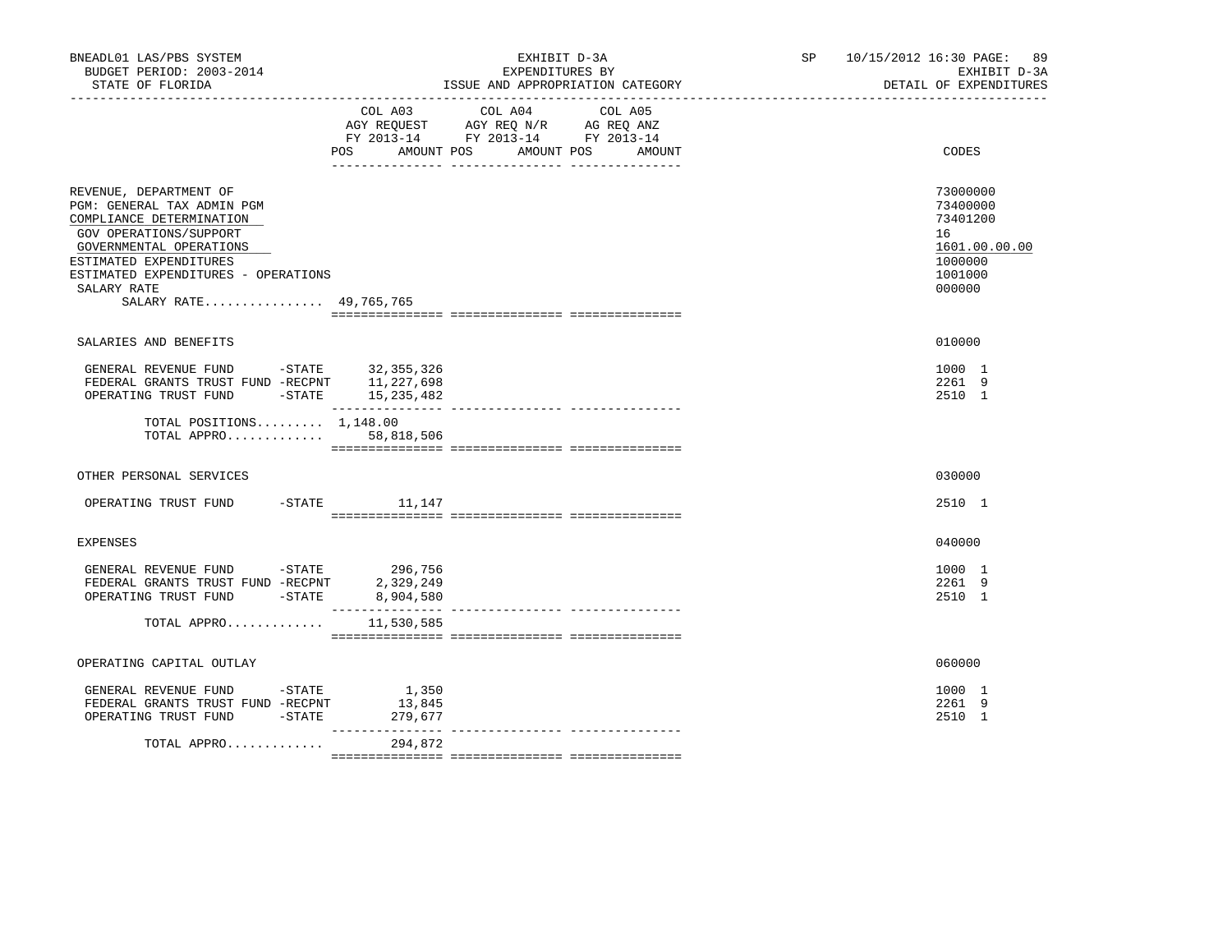| BNEADL01 LAS/PBS SYSTEM<br>BUDGET PERIOD: 2003-2014<br>STATE OF FLORIDA                                                                                                                                                                             |                                     | EXHIBIT D-3A<br>EXPENDITURES BY<br>ISSUE AND APPROPRIATION CATEGORY                                                  | SP and the set of the set of the set of the set of the set of the set of the set of the set of the set of the set of the set of the set of the set of the set of the set of the set of the set of the set of the set of the se | 10/15/2012 16:30 PAGE: 90<br>EXHIBIT D-3A<br>DETAIL OF EXPENDITURES                               |
|-----------------------------------------------------------------------------------------------------------------------------------------------------------------------------------------------------------------------------------------------------|-------------------------------------|----------------------------------------------------------------------------------------------------------------------|--------------------------------------------------------------------------------------------------------------------------------------------------------------------------------------------------------------------------------|---------------------------------------------------------------------------------------------------|
|                                                                                                                                                                                                                                                     | COL A03<br><b>POS</b><br>AMOUNT POS | COL A04<br>COL A05<br>AGY REQUEST AGY REQ N/R AG REQ ANZ<br>FY 2013-14 FY 2013-14 FY 2013-14<br>AMOUNT POS<br>AMOUNT |                                                                                                                                                                                                                                | CODES                                                                                             |
| REVENUE, DEPARTMENT OF<br>PGM: GENERAL TAX ADMIN PGM<br>COMPLIANCE DETERMINATION<br>GOV OPERATIONS/SUPPORT<br>GOVERNMENTAL OPERATIONS<br>ESTIMATED EXPENDITURES<br>ESTIMATED EXPENDITURES - OPERATIONS<br>SPECIAL CATEGORIES<br>CONTRACTED SERVICES |                                     |                                                                                                                      |                                                                                                                                                                                                                                | 73000000<br>73400000<br>73401200<br>16<br>1601.00.00.00<br>1000000<br>1001000<br>100000<br>100777 |
| GENERAL REVENUE FUND -STATE 1,400,088<br>FEDERAL GRANTS TRUST FUND -RECPNT<br>OPERATING TRUST FUND                                                                                                                                                  | 688,081<br>$-STATE$ 1,797,584       |                                                                                                                      |                                                                                                                                                                                                                                | 1000 1<br>2261 9<br>2510 1                                                                        |
| TOTAL APPRO                                                                                                                                                                                                                                         | 3,885,753                           |                                                                                                                      |                                                                                                                                                                                                                                |                                                                                                   |
| PUR/SVCS - COLLECTION AGEN                                                                                                                                                                                                                          |                                     |                                                                                                                      |                                                                                                                                                                                                                                | 102900                                                                                            |
| OPERATING TRUST FUND -STATE 750,000                                                                                                                                                                                                                 |                                     |                                                                                                                      |                                                                                                                                                                                                                                | 2510 1                                                                                            |
| RISK MANAGEMENT INSURANCE                                                                                                                                                                                                                           |                                     |                                                                                                                      |                                                                                                                                                                                                                                | 103241                                                                                            |
| GENERAL REVENUE FUND -STATE 295,090<br>OPERATING TRUST FUND                                                                                                                                                                                         | -STATE 162,765                      |                                                                                                                      |                                                                                                                                                                                                                                | 1000 1<br>2510 1                                                                                  |
| TOTAL APPRO                                                                                                                                                                                                                                         | 457,855                             |                                                                                                                      |                                                                                                                                                                                                                                |                                                                                                   |
| LEASE/PURCHASE/EQUIPMENT                                                                                                                                                                                                                            |                                     |                                                                                                                      |                                                                                                                                                                                                                                | 105281                                                                                            |
| GENERAL REVENUE FUND -STATE 70,000<br>OPERATING TRUST FUND -STATE 95,000                                                                                                                                                                            |                                     |                                                                                                                      |                                                                                                                                                                                                                                | 1000 1<br>2510 1                                                                                  |
| TOTAL APPRO                                                                                                                                                                                                                                         | 165,000                             |                                                                                                                      |                                                                                                                                                                                                                                |                                                                                                   |
| TOTAL: ESTIMATED EXPENDITURES - OPERATIONS<br>TOTAL POSITIONS 1,148.00<br>TOTAL ISSUE 75,913,718<br>TOTAL SALARY RATE 49,765,765                                                                                                                    |                                     |                                                                                                                      |                                                                                                                                                                                                                                | 1001000                                                                                           |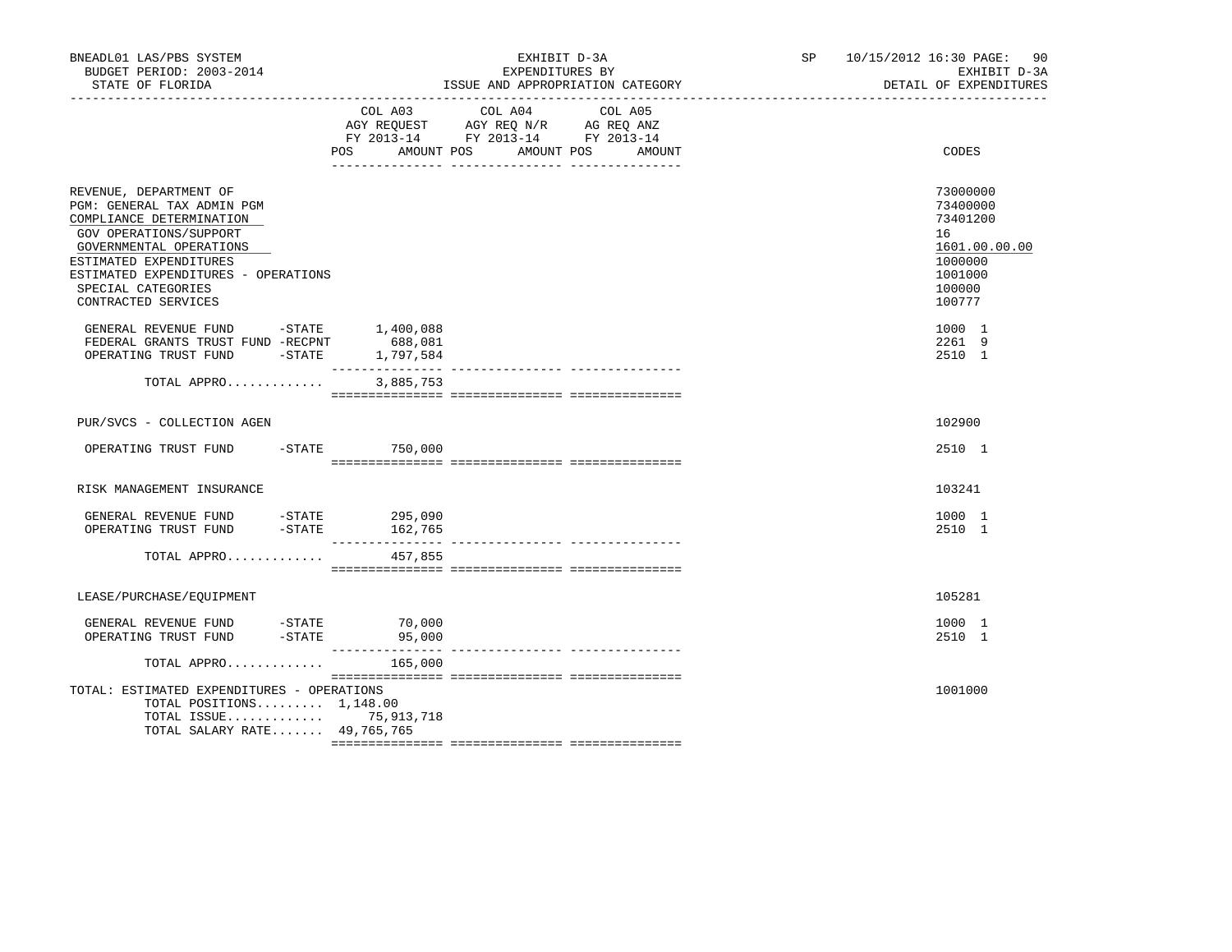| BNEADL01 LAS/PBS SYSTEM<br>BUDGET PERIOD: 2003-2014<br>STATE OF FLORIDA                                                                                                                       |           |                                      | EXHIBIT D-3A<br>EXPENDITURES BY<br>ISSUE AND APPROPRIATION CATEGORY<br>---------------------------------                            | SP 10/15/2012 16:30 PAGE:<br>91<br>EXHIBIT D-3A<br>DETAIL OF EXPENDITURES |
|-----------------------------------------------------------------------------------------------------------------------------------------------------------------------------------------------|-----------|--------------------------------------|-------------------------------------------------------------------------------------------------------------------------------------|---------------------------------------------------------------------------|
|                                                                                                                                                                                               |           | COL A03                              | COL A04<br>COL A05<br>AGY REQUEST AGY REQ N/R AG REQ ANZ<br>FY 2013-14 FY 2013-14 FY 2013-14<br>POS AMOUNT POS AMOUNT POS<br>AMOUNT | CODES                                                                     |
| REVENUE, DEPARTMENT OF<br>PGM: GENERAL TAX ADMIN PGM<br>COMPLIANCE DETERMINATION<br>GOV OPERATIONS/SUPPORT<br>GOVERNMENTAL OPERATIONS<br>ESTIMATED EXPENDITURES<br>CASUALTY INSURANCE PREMIUM |           |                                      |                                                                                                                                     | 73000000<br>73400000<br>73401200<br>16<br>1601.00.00.00<br>1000000        |
| ADJUSTMENT<br>SPECIAL CATEGORIES<br>RISK MANAGEMENT INSURANCE                                                                                                                                 |           |                                      |                                                                                                                                     | 1001090<br>100000<br>103241                                               |
| GENERAL REVENUE FUND -STATE 157,674<br>OPERATING TRUST FUND                                                                                                                                   | $-$ STATE | 86,970                               |                                                                                                                                     | 1000 1<br>2510 1                                                          |
| TOTAL APPRO                                                                                                                                                                                   |           | 244,644                              |                                                                                                                                     |                                                                           |
| FLORIDA RETIREMENT SYSTEM<br>CONTRIBUTION ADJUSTMENT FOR<br>FISCAL YEAR 2012-2013<br>SALARIES AND BENEFITS                                                                                    |           |                                      |                                                                                                                                     | 1001240<br>010000                                                         |
| GENERAL REVENUE FUND -STATE 98,749<br>FEDERAL GRANTS TRUST FUND -RECPNT<br>OPERATING TRUST FUND -STATE                                                                                        |           | 34,268<br>46,493<br>________________ |                                                                                                                                     | 1000 1<br>2261 9<br>2510 1                                                |
| TOTAL APPRO                                                                                                                                                                                   |           | 179,510                              |                                                                                                                                     |                                                                           |
| ADJUSTMENT TO STATE HEALTH<br>INSURANCE PREMIUM CONTRIBUTION -<br>FISCAL YEAR 2012-13<br>SALARIES AND BENEFITS                                                                                |           |                                      |                                                                                                                                     | 1001830<br>010000                                                         |
| GENERAL REVENUE FUND -STATE 73,720<br>FEDERAL GRANTS TRUST FUND -RECPNT<br>OPERATING TRUST FUND                                                                                               | $-$ STATE | 25,583<br>34,709<br>________________ |                                                                                                                                     | 1000 1<br>2261 9<br>2510 1                                                |
| TOTAL APPRO                                                                                                                                                                                   |           | 134,012                              |                                                                                                                                     |                                                                           |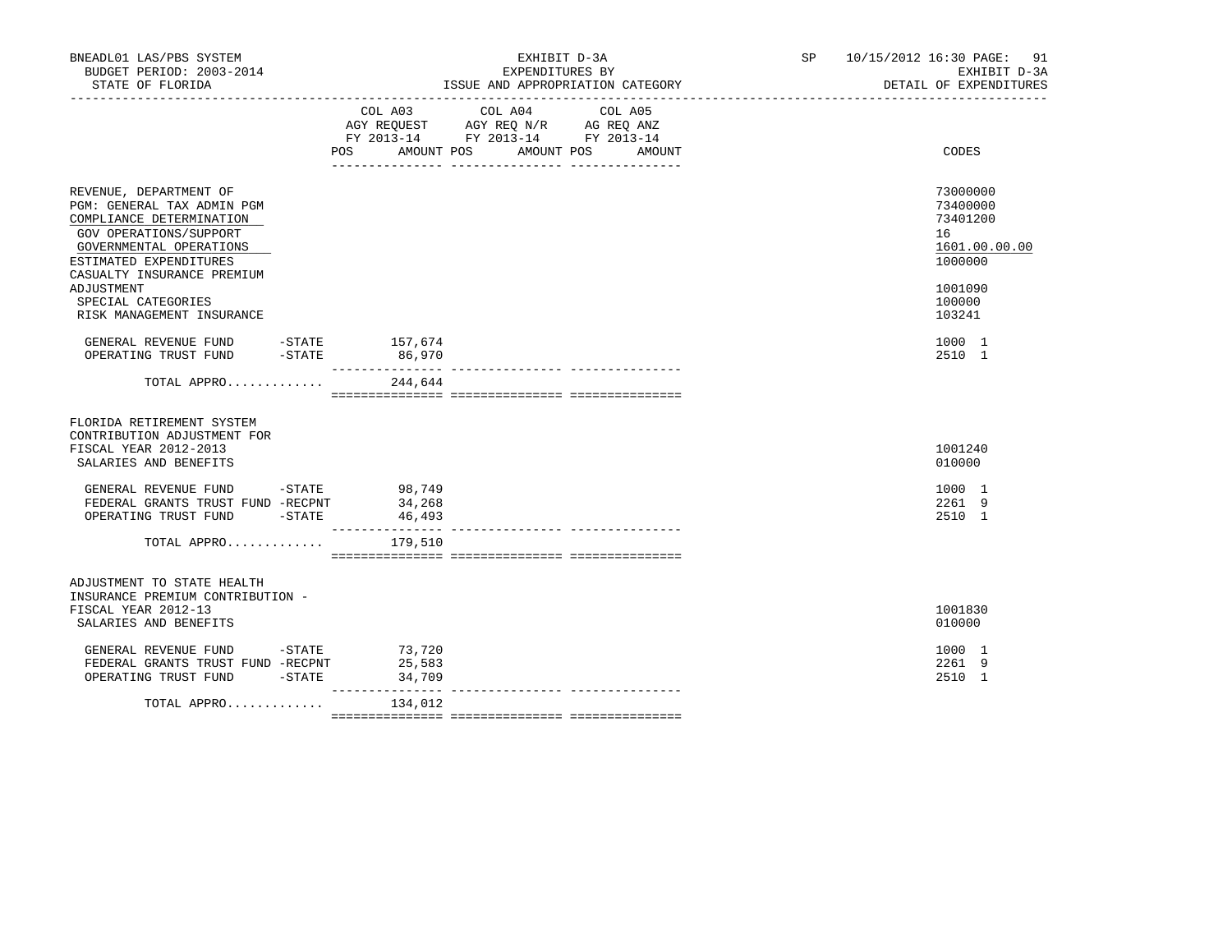| FY 2013-14 FY 2013-14 FY 2013-14<br>AMOUNT POS<br>AMOUNT POS<br>CODES<br>POS<br>AMOUNT<br>REVENUE, DEPARTMENT OF<br>73000000<br>PGM: GENERAL TAX ADMIN PGM<br>73400000<br>COMPLIANCE DETERMINATION<br>73401200<br>GOV OPERATIONS/SUPPORT<br>16<br>GOVERNMENTAL OPERATIONS<br>1601.00.00.00<br>ADJUSTMENTS TO CURRENT YEAR<br>ESTIMATED EXPENDITURES<br>1600000<br>REAPPROVAL OF A BUDGET AMENDMENT -<br>NO RATE POSITION MOVES BETWEEN<br>GENERAL TAX ADMINISTRATION AND<br>EXECUTIVE DIRECTION - DEDUCT<br>1600080<br>010000<br>SALARIES AND BENEFITS<br>$1.00 -$<br>AGENCY ISSUE NARRATIVE:<br>2013-2014 BUDGET YEAR NARRATIVE:<br>IT COMPONENT? NO<br>This technical issue mirrors budget amendment EOG P0024 (Agency Log # 2013-73-05) that was approved on August 17, 2012<br>and provides for the exchange of two full-time equivalent positions between the General Tax Administration Program and<br>the Executive Direction and Support Services Program.<br>There are two codes associated with this technical issue: 1600080 (Deduct) and 1600090 (Add).<br>POSITION DETAIL OF SALARIES AND BENEFITS:<br>LAPSE LAPSED SALARIES<br>% AND BENEFITS<br>ETE<br>BASE RATE ADDITIVES<br>BENEFITS<br>SUBTOTAL<br>A03 - AGY REOUEST FY 2013-14<br>CHANGES TO CURRENTLY AUTHORIZED POSITIONS<br>0108 ADMINISTRATIVE SECRETARY<br>00363 001<br>0.00<br>$1.00 -$<br>TOTALS FOR ISSUE BY FUND<br>$1.00 -$ | BNEADL01 LAS/PBS SYSTEM<br>BUDGET PERIOD: 2003-2014<br>STATE OF FLORIDA |  | EXHIBIT D-3A<br>EXPENDITURES BY<br>ISSUE AND APPROPRIATION CATEGORY | SP | 10/15/2012 16:30 PAGE:<br>92<br>EXHIBIT D-3A<br>DETAIL OF EXPENDITURES |
|----------------------------------------------------------------------------------------------------------------------------------------------------------------------------------------------------------------------------------------------------------------------------------------------------------------------------------------------------------------------------------------------------------------------------------------------------------------------------------------------------------------------------------------------------------------------------------------------------------------------------------------------------------------------------------------------------------------------------------------------------------------------------------------------------------------------------------------------------------------------------------------------------------------------------------------------------------------------------------------------------------------------------------------------------------------------------------------------------------------------------------------------------------------------------------------------------------------------------------------------------------------------------------------------------------------------------------------------------------------------------------------------------------|-------------------------------------------------------------------------|--|---------------------------------------------------------------------|----|------------------------------------------------------------------------|
|                                                                                                                                                                                                                                                                                                                                                                                                                                                                                                                                                                                                                                                                                                                                                                                                                                                                                                                                                                                                                                                                                                                                                                                                                                                                                                                                                                                                          |                                                                         |  |                                                                     |    |                                                                        |
|                                                                                                                                                                                                                                                                                                                                                                                                                                                                                                                                                                                                                                                                                                                                                                                                                                                                                                                                                                                                                                                                                                                                                                                                                                                                                                                                                                                                          |                                                                         |  |                                                                     |    |                                                                        |
|                                                                                                                                                                                                                                                                                                                                                                                                                                                                                                                                                                                                                                                                                                                                                                                                                                                                                                                                                                                                                                                                                                                                                                                                                                                                                                                                                                                                          |                                                                         |  |                                                                     |    |                                                                        |
|                                                                                                                                                                                                                                                                                                                                                                                                                                                                                                                                                                                                                                                                                                                                                                                                                                                                                                                                                                                                                                                                                                                                                                                                                                                                                                                                                                                                          |                                                                         |  |                                                                     |    |                                                                        |
|                                                                                                                                                                                                                                                                                                                                                                                                                                                                                                                                                                                                                                                                                                                                                                                                                                                                                                                                                                                                                                                                                                                                                                                                                                                                                                                                                                                                          |                                                                         |  |                                                                     |    |                                                                        |
|                                                                                                                                                                                                                                                                                                                                                                                                                                                                                                                                                                                                                                                                                                                                                                                                                                                                                                                                                                                                                                                                                                                                                                                                                                                                                                                                                                                                          |                                                                         |  |                                                                     |    |                                                                        |
|                                                                                                                                                                                                                                                                                                                                                                                                                                                                                                                                                                                                                                                                                                                                                                                                                                                                                                                                                                                                                                                                                                                                                                                                                                                                                                                                                                                                          |                                                                         |  |                                                                     |    |                                                                        |
|                                                                                                                                                                                                                                                                                                                                                                                                                                                                                                                                                                                                                                                                                                                                                                                                                                                                                                                                                                                                                                                                                                                                                                                                                                                                                                                                                                                                          |                                                                         |  |                                                                     |    |                                                                        |
|                                                                                                                                                                                                                                                                                                                                                                                                                                                                                                                                                                                                                                                                                                                                                                                                                                                                                                                                                                                                                                                                                                                                                                                                                                                                                                                                                                                                          |                                                                         |  |                                                                     |    |                                                                        |
|                                                                                                                                                                                                                                                                                                                                                                                                                                                                                                                                                                                                                                                                                                                                                                                                                                                                                                                                                                                                                                                                                                                                                                                                                                                                                                                                                                                                          |                                                                         |  |                                                                     |    |                                                                        |
|                                                                                                                                                                                                                                                                                                                                                                                                                                                                                                                                                                                                                                                                                                                                                                                                                                                                                                                                                                                                                                                                                                                                                                                                                                                                                                                                                                                                          |                                                                         |  |                                                                     |    |                                                                        |
|                                                                                                                                                                                                                                                                                                                                                                                                                                                                                                                                                                                                                                                                                                                                                                                                                                                                                                                                                                                                                                                                                                                                                                                                                                                                                                                                                                                                          |                                                                         |  |                                                                     |    |                                                                        |
|                                                                                                                                                                                                                                                                                                                                                                                                                                                                                                                                                                                                                                                                                                                                                                                                                                                                                                                                                                                                                                                                                                                                                                                                                                                                                                                                                                                                          |                                                                         |  |                                                                     |    |                                                                        |
|                                                                                                                                                                                                                                                                                                                                                                                                                                                                                                                                                                                                                                                                                                                                                                                                                                                                                                                                                                                                                                                                                                                                                                                                                                                                                                                                                                                                          |                                                                         |  |                                                                     |    |                                                                        |
|                                                                                                                                                                                                                                                                                                                                                                                                                                                                                                                                                                                                                                                                                                                                                                                                                                                                                                                                                                                                                                                                                                                                                                                                                                                                                                                                                                                                          |                                                                         |  |                                                                     |    |                                                                        |
|                                                                                                                                                                                                                                                                                                                                                                                                                                                                                                                                                                                                                                                                                                                                                                                                                                                                                                                                                                                                                                                                                                                                                                                                                                                                                                                                                                                                          |                                                                         |  |                                                                     |    |                                                                        |
|                                                                                                                                                                                                                                                                                                                                                                                                                                                                                                                                                                                                                                                                                                                                                                                                                                                                                                                                                                                                                                                                                                                                                                                                                                                                                                                                                                                                          |                                                                         |  |                                                                     |    |                                                                        |
|                                                                                                                                                                                                                                                                                                                                                                                                                                                                                                                                                                                                                                                                                                                                                                                                                                                                                                                                                                                                                                                                                                                                                                                                                                                                                                                                                                                                          |                                                                         |  |                                                                     |    |                                                                        |
|                                                                                                                                                                                                                                                                                                                                                                                                                                                                                                                                                                                                                                                                                                                                                                                                                                                                                                                                                                                                                                                                                                                                                                                                                                                                                                                                                                                                          |                                                                         |  |                                                                     |    |                                                                        |
|                                                                                                                                                                                                                                                                                                                                                                                                                                                                                                                                                                                                                                                                                                                                                                                                                                                                                                                                                                                                                                                                                                                                                                                                                                                                                                                                                                                                          |                                                                         |  |                                                                     |    |                                                                        |
|                                                                                                                                                                                                                                                                                                                                                                                                                                                                                                                                                                                                                                                                                                                                                                                                                                                                                                                                                                                                                                                                                                                                                                                                                                                                                                                                                                                                          |                                                                         |  |                                                                     |    |                                                                        |
|                                                                                                                                                                                                                                                                                                                                                                                                                                                                                                                                                                                                                                                                                                                                                                                                                                                                                                                                                                                                                                                                                                                                                                                                                                                                                                                                                                                                          |                                                                         |  |                                                                     |    |                                                                        |
|                                                                                                                                                                                                                                                                                                                                                                                                                                                                                                                                                                                                                                                                                                                                                                                                                                                                                                                                                                                                                                                                                                                                                                                                                                                                                                                                                                                                          |                                                                         |  |                                                                     |    |                                                                        |
|                                                                                                                                                                                                                                                                                                                                                                                                                                                                                                                                                                                                                                                                                                                                                                                                                                                                                                                                                                                                                                                                                                                                                                                                                                                                                                                                                                                                          |                                                                         |  |                                                                     |    |                                                                        |
|                                                                                                                                                                                                                                                                                                                                                                                                                                                                                                                                                                                                                                                                                                                                                                                                                                                                                                                                                                                                                                                                                                                                                                                                                                                                                                                                                                                                          |                                                                         |  |                                                                     |    |                                                                        |
|                                                                                                                                                                                                                                                                                                                                                                                                                                                                                                                                                                                                                                                                                                                                                                                                                                                                                                                                                                                                                                                                                                                                                                                                                                                                                                                                                                                                          |                                                                         |  |                                                                     |    | <b>==============</b>                                                  |
|                                                                                                                                                                                                                                                                                                                                                                                                                                                                                                                                                                                                                                                                                                                                                                                                                                                                                                                                                                                                                                                                                                                                                                                                                                                                                                                                                                                                          |                                                                         |  |                                                                     |    |                                                                        |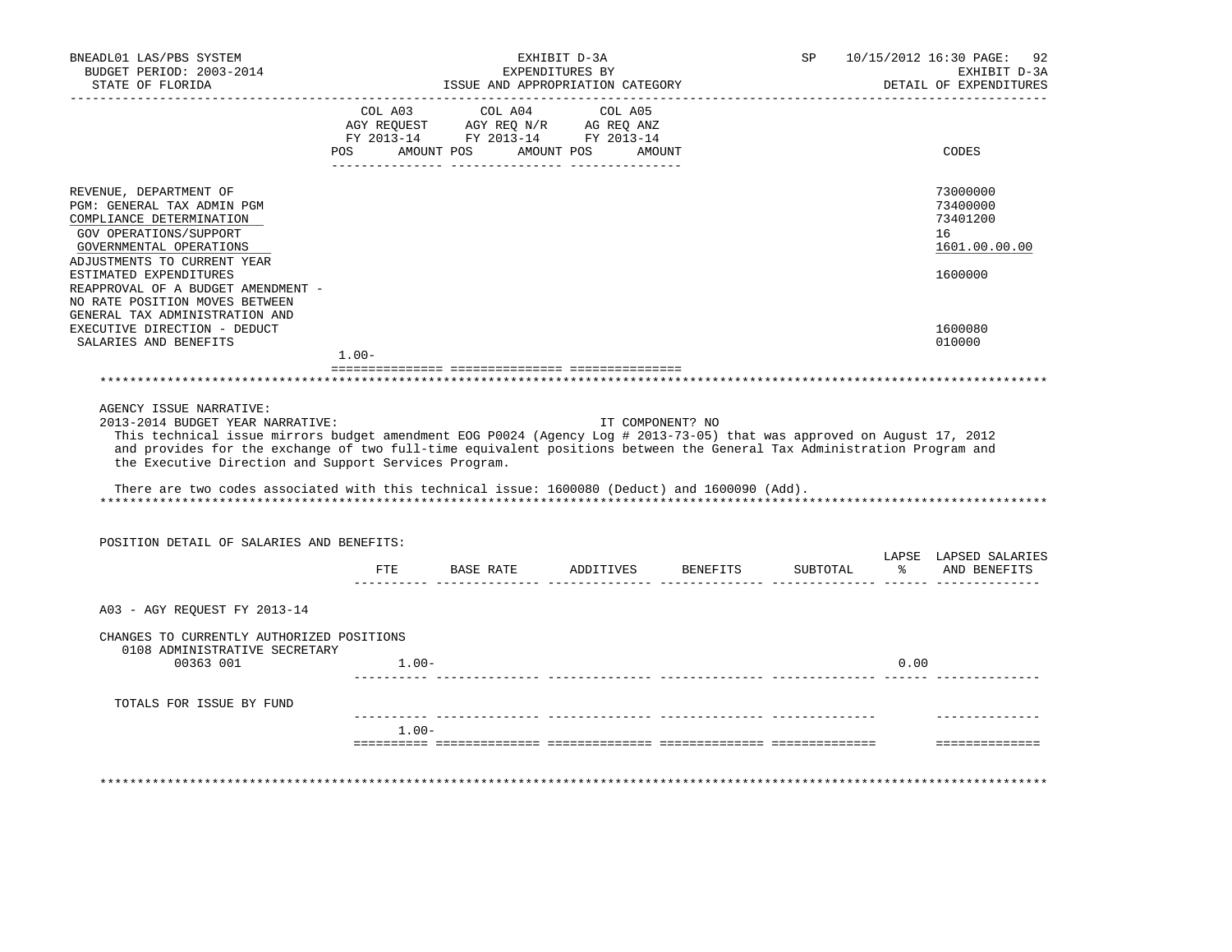| BNEADL01 LAS/PBS SYSTEM<br>BUDGET PERIOD: 2003-2014<br>STATE OF FLORIDA                                                                                                                                                                                                                                                                                                                                                                                                            |         | EXHIBIT D-3A<br>EXPENDITURES BY                                                                                                                                                                                                                                     | ISSUE AND APPROPRIATION CATEGORY | SP 10/15/2012 16:30 PAGE: 93<br>EXHIBIT D-3A<br>DETAIL OF EXPENDITURES |
|------------------------------------------------------------------------------------------------------------------------------------------------------------------------------------------------------------------------------------------------------------------------------------------------------------------------------------------------------------------------------------------------------------------------------------------------------------------------------------|---------|---------------------------------------------------------------------------------------------------------------------------------------------------------------------------------------------------------------------------------------------------------------------|----------------------------------|------------------------------------------------------------------------|
|                                                                                                                                                                                                                                                                                                                                                                                                                                                                                    | POS DO  | COL A03 COL A04 COL A05<br>$\begin{tabular}{lllllll} \bf AGY \;\; REQUEST \hspace{1cm} AGY \;\; REQ \;\; N/R \hspace{1cm} AG \;\; REQ \;\; ANZ \\ \hline \tt FY \;\; 2013-14 \hspace{1cm} FY \;\; 2013-14 \hspace{1cm} FY \;\; 2013-14 \end{tabular}$<br>AMOUNT POS | AMOUNT POS<br>AMOUNT             | CODES                                                                  |
|                                                                                                                                                                                                                                                                                                                                                                                                                                                                                    |         |                                                                                                                                                                                                                                                                     |                                  |                                                                        |
| REVENUE, DEPARTMENT OF<br>PGM: GENERAL TAX ADMIN PGM<br>COMPLIANCE DETERMINATION<br>GOV OPERATIONS/SUPPORT<br>GOVERNMENTAL OPERATIONS                                                                                                                                                                                                                                                                                                                                              |         |                                                                                                                                                                                                                                                                     |                                  | 73000000<br>73400000<br>73401200<br>16<br>1601.00.00.00                |
| ADJUSTMENTS TO CURRENT YEAR<br>ESTIMATED EXPENDITURES<br>REAPPROVAL OF A BUDGET AMENDMENT -<br>RATE AND POSITION MOVES BETWEEN<br>GENERAL TAX ADMINISTRATION AND                                                                                                                                                                                                                                                                                                                   |         |                                                                                                                                                                                                                                                                     |                                  | 1600000                                                                |
| EXECUTIVE DIRECTION - DEDUCT<br>SALARY RATE<br>SALARY RATE 40,948-                                                                                                                                                                                                                                                                                                                                                                                                                 |         |                                                                                                                                                                                                                                                                     |                                  | 1600120<br>000000                                                      |
| SALARIES AND BENEFITS                                                                                                                                                                                                                                                                                                                                                                                                                                                              | $1.00-$ |                                                                                                                                                                                                                                                                     |                                  | 010000                                                                 |
| TOTAL: REAPPROVAL OF A BUDGET AMENDMENT -<br>RATE AND POSITION MOVES BETWEEN<br>GENERAL TAX ADMINISTRATION AND<br>EXECUTIVE DIRECTION - DEDUCT<br>TOTAL POSITIONS 1.00-<br>TOTAL ISSUE<br>TOTAL SALARY RATE 40,948-                                                                                                                                                                                                                                                                |         |                                                                                                                                                                                                                                                                     |                                  | 1600120                                                                |
|                                                                                                                                                                                                                                                                                                                                                                                                                                                                                    |         |                                                                                                                                                                                                                                                                     |                                  |                                                                        |
| AGENCY ISSUE NARRATIVE:<br>2013-2014 BUDGET YEAR NARRATIVE:<br>This technical issue mirrors budget amendment EOG P0025 (Agency Log # 2013-73-07) that was approved on October 8, 2012<br>and provides for the exchange of two full-time equivalent positions and rate between the General Tax Administration<br>Program and the Executive Direction and Support Services Program.<br>There are two codes associated with this technical issue: 1600120 (Deduct) and 1600130 (Add). |         |                                                                                                                                                                                                                                                                     | IT COMPONENT? NO                 |                                                                        |

\*\*\*\*\*\*\*\*\*\*\*\*\*\*\*\*\*\*\*\*\*\*\*\*\*\*\*\*\*\*\*\*\*\*\*\*\*\*\*\*\*\*\*\*\*\*\*\*\*\*\*\*\*\*\*\*\*\*\*\*\*\*\*\*\*\*\*\*\*\*\*\*\*\*\*\*\*\*\*\*\*\*\*\*\*\*\*\*\*\*\*\*\*\*\*\*\*\*\*\*\*\*\*\*\*\*\*\*\*\*\*\*\*\*\*\*\*\*\*\*\*\*\*\*\*\*\*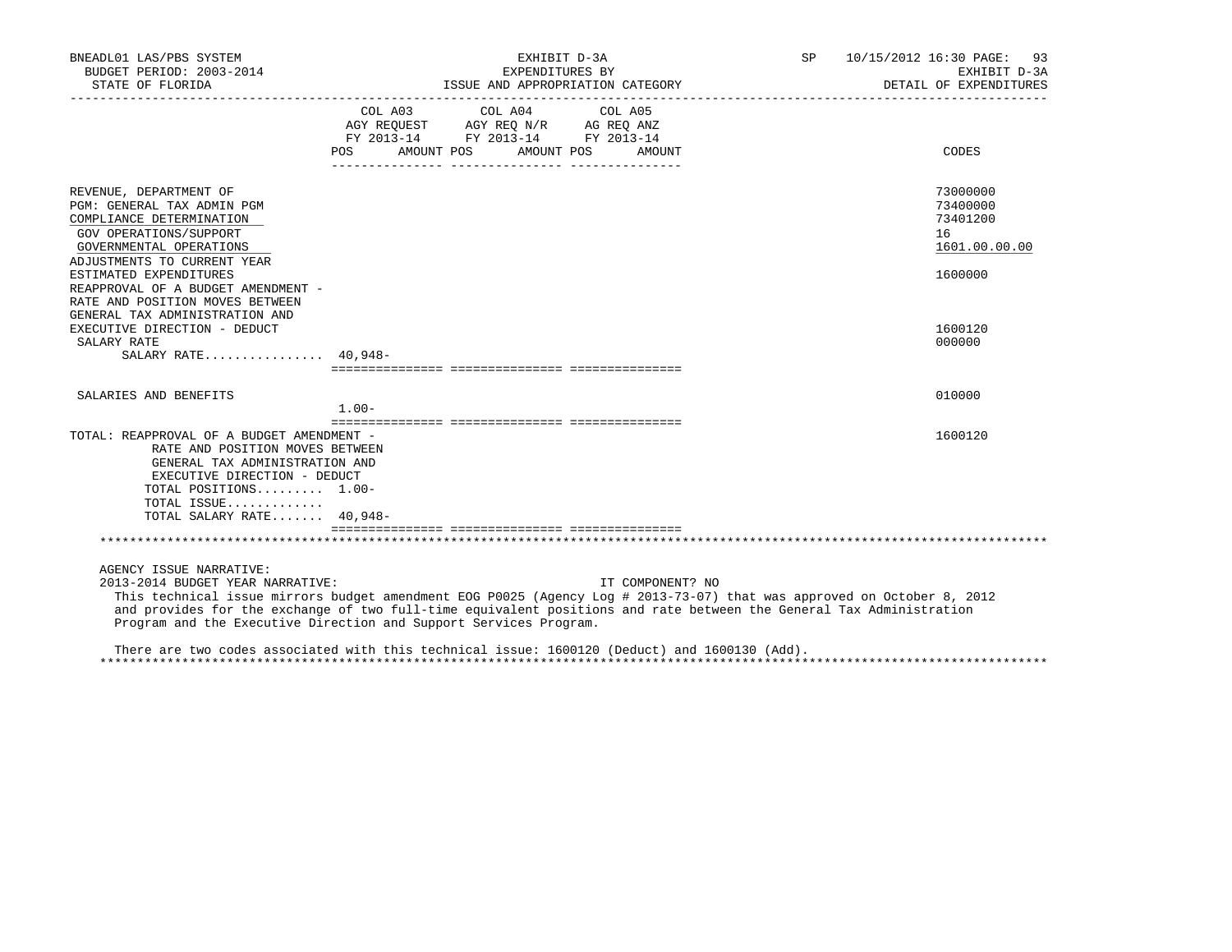| BNEADL01 LAS/PBS SYSTEM<br>BUDGET PERIOD: 2003-2014<br>STATE OF FLORIDA                                                                                                   | ISSUE AND APPROPRIATION CATEGORY |                                                                                                   |                      | SP 10/15/2012 16:30 PAGE: 94<br>EXHIBIT D-3A<br>DETAIL OF EXPENDITURES |          |      |                                                         |
|---------------------------------------------------------------------------------------------------------------------------------------------------------------------------|----------------------------------|---------------------------------------------------------------------------------------------------|----------------------|------------------------------------------------------------------------|----------|------|---------------------------------------------------------|
|                                                                                                                                                                           | POS AMOUNT POS                   | COL A03 COL A04 COL A05<br>AGY REQUEST AGY REQ N/R AG REQ ANZ<br>FY 2013-14 FY 2013-14 FY 2013-14 | AMOUNT POS<br>AMOUNT |                                                                        |          |      | CODES                                                   |
| REVENUE, DEPARTMENT OF<br>PGM: GENERAL TAX ADMIN PGM<br>COMPLIANCE DETERMINATION<br>GOV OPERATIONS/SUPPORT<br>GOVERNMENTAL OPERATIONS<br>ADJUSTMENTS TO CURRENT YEAR      |                                  |                                                                                                   |                      |                                                                        |          |      | 73000000<br>73400000<br>73401200<br>16<br>1601.00.00.00 |
| ESTIMATED EXPENDITURES<br>REAPPROVAL OF A BUDGET AMENDMENT -<br>RATE AND POSITION MOVES BETWEEN<br>GENERAL TAX ADMINISTRATION AND<br>EXECUTIVE DIRECTION - DEDUCT         |                                  |                                                                                                   |                      |                                                                        |          |      | 1600000<br>1600120                                      |
| POSITION DETAIL OF SALARIES AND BENEFITS:                                                                                                                                 | ETE                              | BASE RATE ADDITIVES BENEFITS<br>__________________________                                        |                      |                                                                        | SUBTOTAL |      | LAPSE LAPSED SALARIES<br>% AND BENEFITS                 |
| A03 - AGY REQUEST FY 2013-14                                                                                                                                              |                                  |                                                                                                   |                      |                                                                        |          |      |                                                         |
| CHANGES TO CURRENTLY AUTHORIZED POSITIONS<br>2125 COMPUTER AUDIT ANALYST<br>01943 001                                                                                     | $1.00-$                          |                                                                                                   |                      |                                                                        |          | 0.00 |                                                         |
| TOTALS FOR ISSUE BY FUND                                                                                                                                                  |                                  |                                                                                                   |                      |                                                                        |          |      |                                                         |
|                                                                                                                                                                           | $1.00 -$                         |                                                                                                   |                      |                                                                        |          |      | ==============                                          |
| RA06 RATE ADJ - NO FTE - NO SALARY - NO BENEFITS<br>01943 002                                                                                                             |                                  | $40,948-$                                                                                         |                      |                                                                        |          |      |                                                         |
| TOTAL SALARY RATE                                                                                                                                                         |                                  | $40,948-$                                                                                         |                      |                                                                        |          |      | ==============                                          |
|                                                                                                                                                                           |                                  |                                                                                                   |                      |                                                                        |          |      |                                                         |
| REAPPROVAL OF A BUDGET AMENDMENT -<br>RATE AND POSITION MOVES BETWEEN<br>GENERAL TAX ADMINISTRATION AND<br>EXECUTIVE DIRECTION - ADD<br>SALARY RATE<br>SALARY RATE 40,948 |                                  |                                                                                                   |                      |                                                                        |          |      | 1600130<br>000000                                       |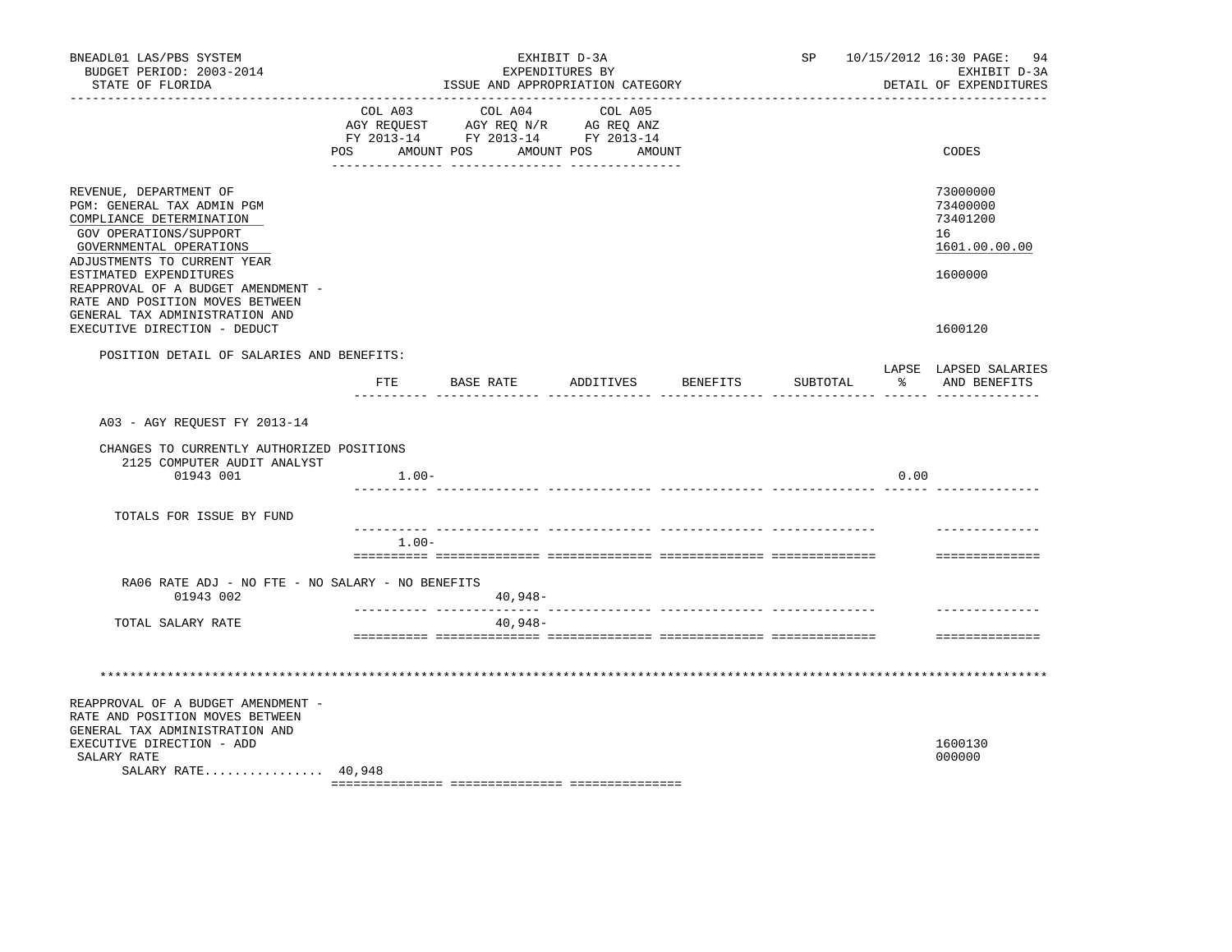| BNEADL01 LAS/PBS SYSTEM<br>BUDGET PERIOD: 2003-2014<br>STATE OF FLORIDA                                                                                                                                                                                                                                                                                                           | EXHIBIT D-3A<br>EXPENDITURES BY<br>ISSUE AND APPROPRIATION CATEGORY |      |  |  |                                                                                                                                                                                                                                                                                                                                                                                                                                                                                                   | SP                               |          | 10/15/2012 16:30 PAGE:<br>95<br>EXHIBIT D-3A<br>DETAIL OF EXPENDITURES |                                                         |
|-----------------------------------------------------------------------------------------------------------------------------------------------------------------------------------------------------------------------------------------------------------------------------------------------------------------------------------------------------------------------------------|---------------------------------------------------------------------|------|--|--|---------------------------------------------------------------------------------------------------------------------------------------------------------------------------------------------------------------------------------------------------------------------------------------------------------------------------------------------------------------------------------------------------------------------------------------------------------------------------------------------------|----------------------------------|----------|------------------------------------------------------------------------|---------------------------------------------------------|
|                                                                                                                                                                                                                                                                                                                                                                                   |                                                                     |      |  |  | COL A03 COL A04 COL A05<br>$\begin{array}{ccccccccc} \text{CUT} & \text{CUT} & \text{CUT} & \text{CUT} & \text{CUT} & \text{CUT} & \text{CUT} & \text{CUT} & \text{CUT} & \text{CUT} & \text{CUT} & \text{CUT} & \text{CUT} & \text{CUT} & \text{CUT} & \text{CUT} & \text{CUT} & \text{CUT} & \text{CUT} & \text{CUT} & \text{CUT} & \text{CUT} & \text{CUT} & \text{CUT} & \text{CUT} & \text{CUT} & \text{CUT} & \text{CUT} & \text{CUT} & \text{CUT} & \$<br>POS AMOUNT POS AMOUNT POS AMOUNT |                                  |          |                                                                        | CODES                                                   |
| REVENUE, DEPARTMENT OF<br>PGM: GENERAL TAX ADMIN PGM<br>COMPLIANCE DETERMINATION<br>GOV OPERATIONS/SUPPORT<br>GOVERNMENTAL OPERATIONS                                                                                                                                                                                                                                             |                                                                     |      |  |  |                                                                                                                                                                                                                                                                                                                                                                                                                                                                                                   |                                  |          |                                                                        | 73000000<br>73400000<br>73401200<br>16<br>1601.00.00.00 |
| ADJUSTMENTS TO CURRENT YEAR<br>ESTIMATED EXPENDITURES<br>REAPPROVAL OF A BUDGET AMENDMENT -<br>RATE AND POSITION MOVES BETWEEN<br>GENERAL TAX ADMINISTRATION AND                                                                                                                                                                                                                  |                                                                     |      |  |  |                                                                                                                                                                                                                                                                                                                                                                                                                                                                                                   |                                  |          |                                                                        | 1600000                                                 |
| EXECUTIVE DIRECTION - ADD<br>SALARIES AND BENEFITS                                                                                                                                                                                                                                                                                                                                | 1.00                                                                |      |  |  |                                                                                                                                                                                                                                                                                                                                                                                                                                                                                                   |                                  |          |                                                                        | 1600130<br>010000                                       |
| TOTAL: REAPPROVAL OF A BUDGET AMENDMENT -<br>RATE AND POSITION MOVES BETWEEN<br>GENERAL TAX ADMINISTRATION AND<br>EXECUTIVE DIRECTION - ADD<br>TOTAL POSITIONS 1.00<br>TOTAL ISSUE<br>TOTAL SALARY RATE 40,948                                                                                                                                                                    |                                                                     |      |  |  |                                                                                                                                                                                                                                                                                                                                                                                                                                                                                                   |                                  |          |                                                                        | 1600130                                                 |
| AGENCY ISSUE NARRATIVE:<br>2013-2014 BUDGET YEAR NARRATIVE:<br>This technical issue mirrors budget amendment EOG P0025 (Agency Log # 2013-73-07) that was approved on October 8, 2012<br>and provides for the exchange of two full-time equivalent positions and rate between the General Tax Administration<br>Program and the Executive Direction and Support Services Program. |                                                                     |      |  |  |                                                                                                                                                                                                                                                                                                                                                                                                                                                                                                   | IT COMPONENT? NO                 |          |                                                                        |                                                         |
| There are two codes associated with this technical issue: 1600120 (Deduct) and 1600130 (Add).                                                                                                                                                                                                                                                                                     |                                                                     |      |  |  |                                                                                                                                                                                                                                                                                                                                                                                                                                                                                                   |                                  |          |                                                                        |                                                         |
| POSITION DETAIL OF SALARIES AND BENEFITS:                                                                                                                                                                                                                                                                                                                                         |                                                                     |      |  |  |                                                                                                                                                                                                                                                                                                                                                                                                                                                                                                   |                                  |          |                                                                        | LAPSE LAPSED SALARIES                                   |
|                                                                                                                                                                                                                                                                                                                                                                                   |                                                                     |      |  |  |                                                                                                                                                                                                                                                                                                                                                                                                                                                                                                   | FTE BASE RATE ADDITIVES BENEFITS | SUBTOTAL |                                                                        | % AND BENEFITS                                          |
| A03 - AGY REQUEST FY 2013-14                                                                                                                                                                                                                                                                                                                                                      |                                                                     |      |  |  |                                                                                                                                                                                                                                                                                                                                                                                                                                                                                                   |                                  |          |                                                                        |                                                         |
| CHANGES TO CURRENTLY AUTHORIZED POSITIONS<br>1457 ASST FINANCE & ACCOUNTING DIR III - SES<br>03376 001                                                                                                                                                                                                                                                                            |                                                                     | 1.00 |  |  |                                                                                                                                                                                                                                                                                                                                                                                                                                                                                                   |                                  |          | 0.00                                                                   |                                                         |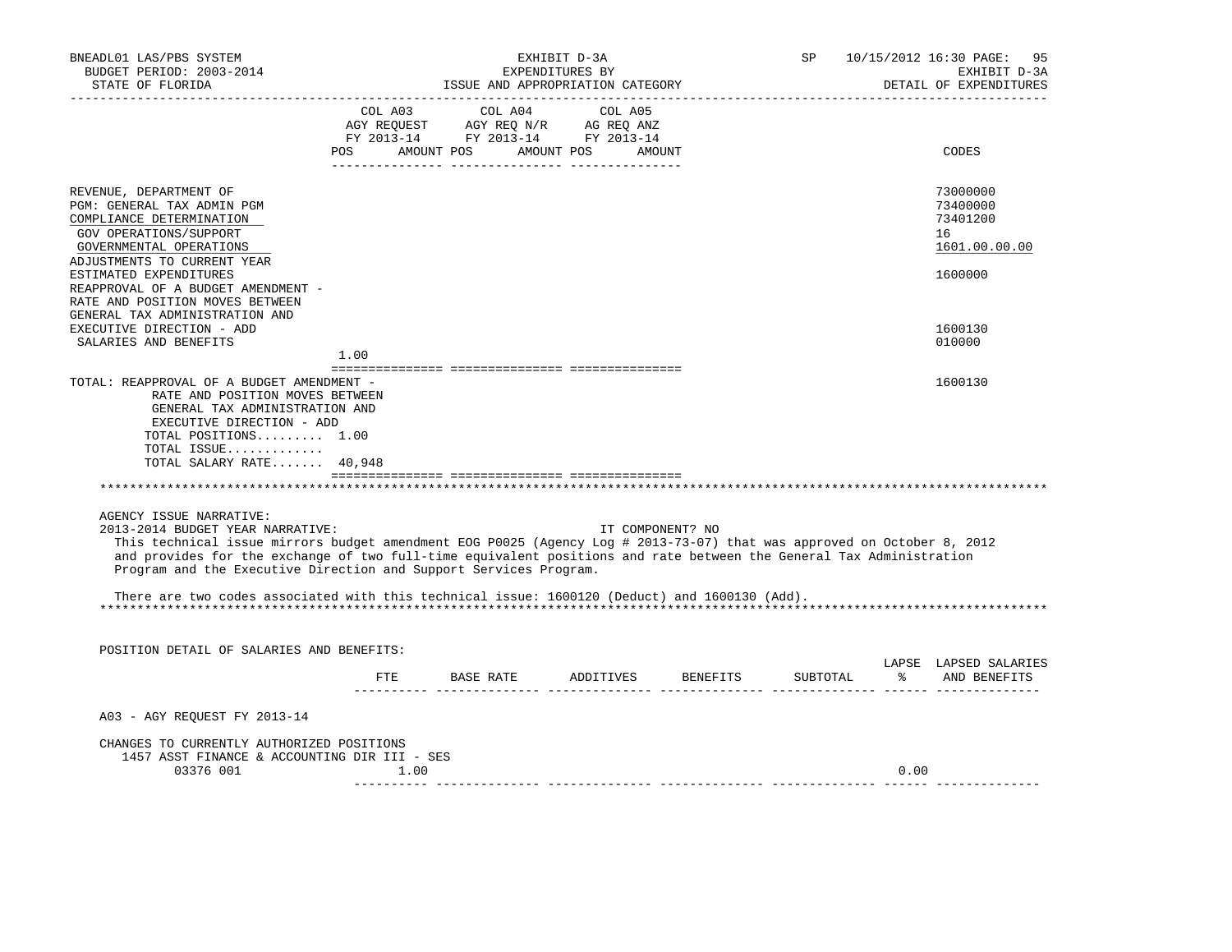| BNEADL01 LAS/PBS SYSTEM<br>BUDGET PERIOD: 2003-2014<br>STATE OF FLORIDA                                                                                                                                                                                                                                                                |                |           | EXHIBIT D-3A<br>EXPENDITURES BY | ISSUE AND APPROPRIATION CATEGORY                                                                                                                         |        |          |          |    | SP 10/15/2012 16:30 PAGE: 96<br>EXHIBIT D-3A<br>DETAIL OF EXPENDITURES        |
|----------------------------------------------------------------------------------------------------------------------------------------------------------------------------------------------------------------------------------------------------------------------------------------------------------------------------------------|----------------|-----------|---------------------------------|----------------------------------------------------------------------------------------------------------------------------------------------------------|--------|----------|----------|----|-------------------------------------------------------------------------------|
|                                                                                                                                                                                                                                                                                                                                        | POS AMOUNT POS |           |                                 | COL A03 COL A04 COL A05<br>AGY REQUEST AGY REQ N/R AG REQ ANZ<br>FY 2013-14 FY 2013-14 FY 2013-14<br>AMOUNT POS<br>--- ---------------- ---------------- | AMOUNT |          |          |    | CODES                                                                         |
| REVENUE, DEPARTMENT OF<br>PGM: GENERAL TAX ADMIN PGM<br>COMPLIANCE DETERMINATION<br>GOV OPERATIONS/SUPPORT<br>GOVERNMENTAL OPERATIONS<br>ADJUSTMENTS TO CURRENT YEAR<br>ESTIMATED EXPENDITURES<br>REAPPROVAL OF A BUDGET AMENDMENT -<br>RATE AND POSITION MOVES BETWEEN<br>GENERAL TAX ADMINISTRATION AND<br>EXECUTIVE DIRECTION - ADD |                |           |                                 |                                                                                                                                                          |        |          |          |    | 73000000<br>73400000<br>73401200<br>16<br>1601.00.00.00<br>1600000<br>1600130 |
| POSITION DETAIL OF SALARIES AND BENEFITS:                                                                                                                                                                                                                                                                                              |                |           |                                 |                                                                                                                                                          |        |          |          |    | LAPSE LAPSED SALARIES                                                         |
|                                                                                                                                                                                                                                                                                                                                        | FTE            | BASE RATE |                                 | ADDITIVES                                                                                                                                                |        | BENEFITS | SUBTOTAL | ႜၟ | AND BENEFITS                                                                  |
| A03 - AGY REOUEST FY 2013-14                                                                                                                                                                                                                                                                                                           |                |           |                                 |                                                                                                                                                          |        |          |          |    |                                                                               |
| CHANGES TO CURRENTLY AUTHORIZED POSITIONS                                                                                                                                                                                                                                                                                              |                |           |                                 |                                                                                                                                                          |        |          |          |    |                                                                               |
| TOTALS FOR ISSUE BY FUND                                                                                                                                                                                                                                                                                                               |                |           |                                 |                                                                                                                                                          |        |          |          |    |                                                                               |
|                                                                                                                                                                                                                                                                                                                                        | 1.00           |           |                                 |                                                                                                                                                          |        |          |          |    | ==============                                                                |
| RA06 RATE ADJ - NO FTE - NO SALARY - NO BENEFITS<br>03376 002                                                                                                                                                                                                                                                                          |                |           | 40,948                          |                                                                                                                                                          |        |          |          |    |                                                                               |
| TOTAL SALARY RATE                                                                                                                                                                                                                                                                                                                      |                |           | 40,948                          |                                                                                                                                                          |        |          |          |    |                                                                               |
|                                                                                                                                                                                                                                                                                                                                        |                |           |                                 |                                                                                                                                                          |        |          |          |    | ==============                                                                |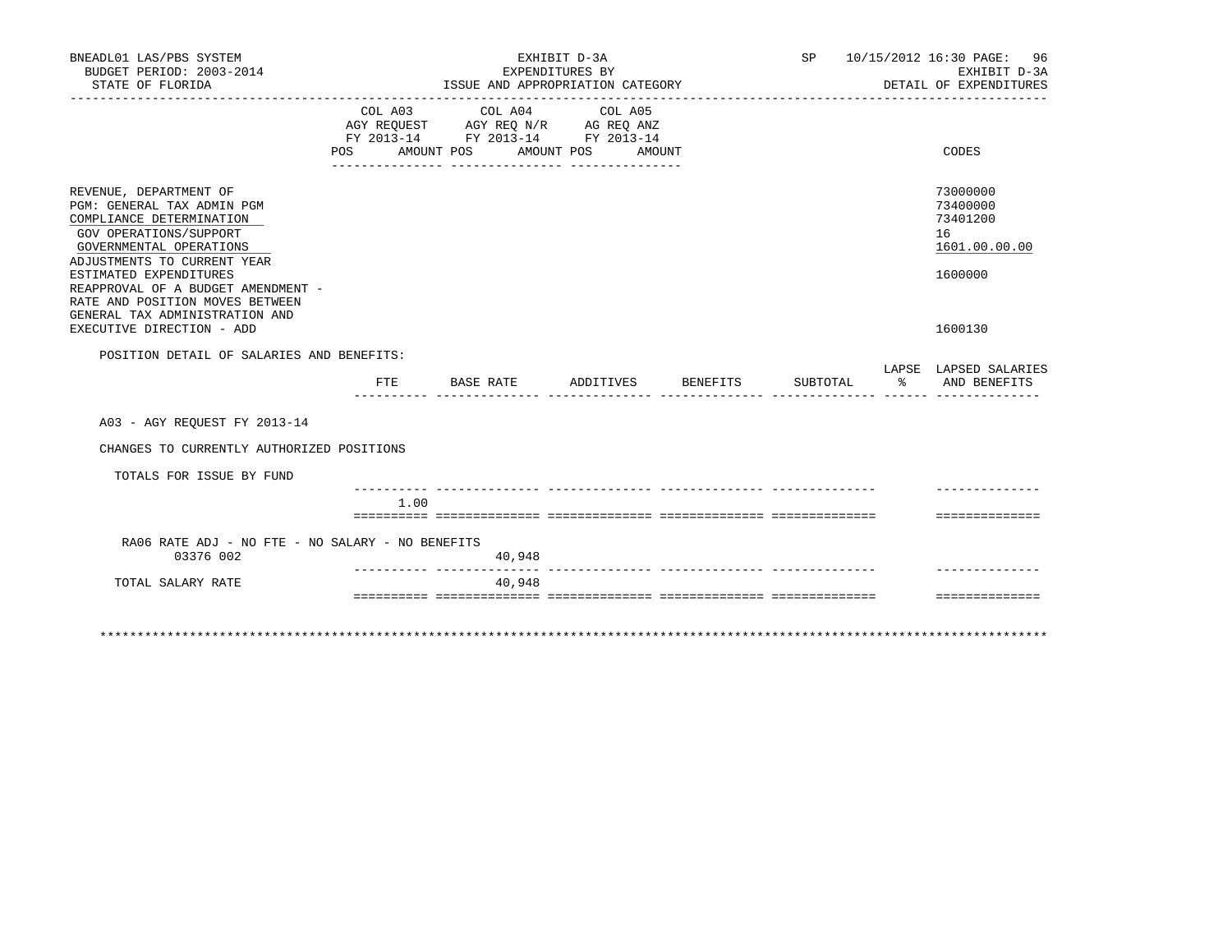| BNEADL01 LAS/PBS SYSTEM<br>BUDGET PERIOD: 2003-2014<br>STATE OF FLORIDA                                                                                                                                                                                                  | EXHIBIT D-3A<br>EXPENDITURES BY<br>ISSUE AND APPROPRIATION CATEGORY                                                                   | SP 10/15/2012 16:30 PAGE: 97<br>EXHIBIT D-3A<br>DETAIL OF EXPENDITURES                  |
|--------------------------------------------------------------------------------------------------------------------------------------------------------------------------------------------------------------------------------------------------------------------------|---------------------------------------------------------------------------------------------------------------------------------------|-----------------------------------------------------------------------------------------|
|                                                                                                                                                                                                                                                                          | COL A03 COL A04 COL A05<br>AGY REQUEST AGY REQ N/R AG REQ ANZ<br>FY 2013-14 FY 2013-14 FY 2013-14<br>POS AMOUNT POS AMOUNT POS AMOUNT | CODES                                                                                   |
| REVENUE, DEPARTMENT OF<br>PGM: GENERAL TAX ADMIN PGM<br>COMPLIANCE DETERMINATION<br>GOV OPERATIONS/SUPPORT<br>GOVERNMENTAL OPERATIONS<br>NONRECURRING EXPENDITURES<br>RELOCATION OF CLEARWATER SERVICE<br>CENTER TO STATE-OWNED OFFICE SPACE<br>OPERATING CAPITAL OUTLAY |                                                                                                                                       | 73000000<br>73400000<br>73401200<br>16<br>1601.00.00.00<br>2100000<br>2103037<br>060000 |
| OPERATING TRUST FUND -STATE 60,889-                                                                                                                                                                                                                                      |                                                                                                                                       | 2510 1                                                                                  |
| SPECIAL CATEGORIES<br>CONTRACTED SERVICES                                                                                                                                                                                                                                |                                                                                                                                       | 100000<br>100777                                                                        |
| OPERATING TRUST FUND -STATE 354,600-                                                                                                                                                                                                                                     |                                                                                                                                       | 2510 1                                                                                  |
| TOTAL: RELOCATION OF CLEARWATER SERVICE<br>CENTER TO STATE-OWNED OFFICE SPACE                                                                                                                                                                                            |                                                                                                                                       | 2103037                                                                                 |
|                                                                                                                                                                                                                                                                          | TOTAL ISSUE 415,489-                                                                                                                  |                                                                                         |
| UNEMPLOYMENT COMPENSATION<br>CH 2012-30 LOF (HB 7027)<br>SPECIAL CATEGORIES<br>CONTRACTED SERVICES                                                                                                                                                                       |                                                                                                                                       | 2103039<br>100000<br>100777                                                             |
| FEDERAL GRANTS TRUST FUND -RECPNT 35,800-                                                                                                                                                                                                                                |                                                                                                                                       | 2261 9                                                                                  |
| RESTORE AUDIT STAFF TO GENERAL TAX<br>ADMINISTRATION PROGRAM<br>EXPENSES                                                                                                                                                                                                 |                                                                                                                                       | 2103040<br>040000                                                                       |
| GENERAL REVENUE FUND                                                                                                                                                                                                                                                     | -STATE 72,960-                                                                                                                        | 1000 1                                                                                  |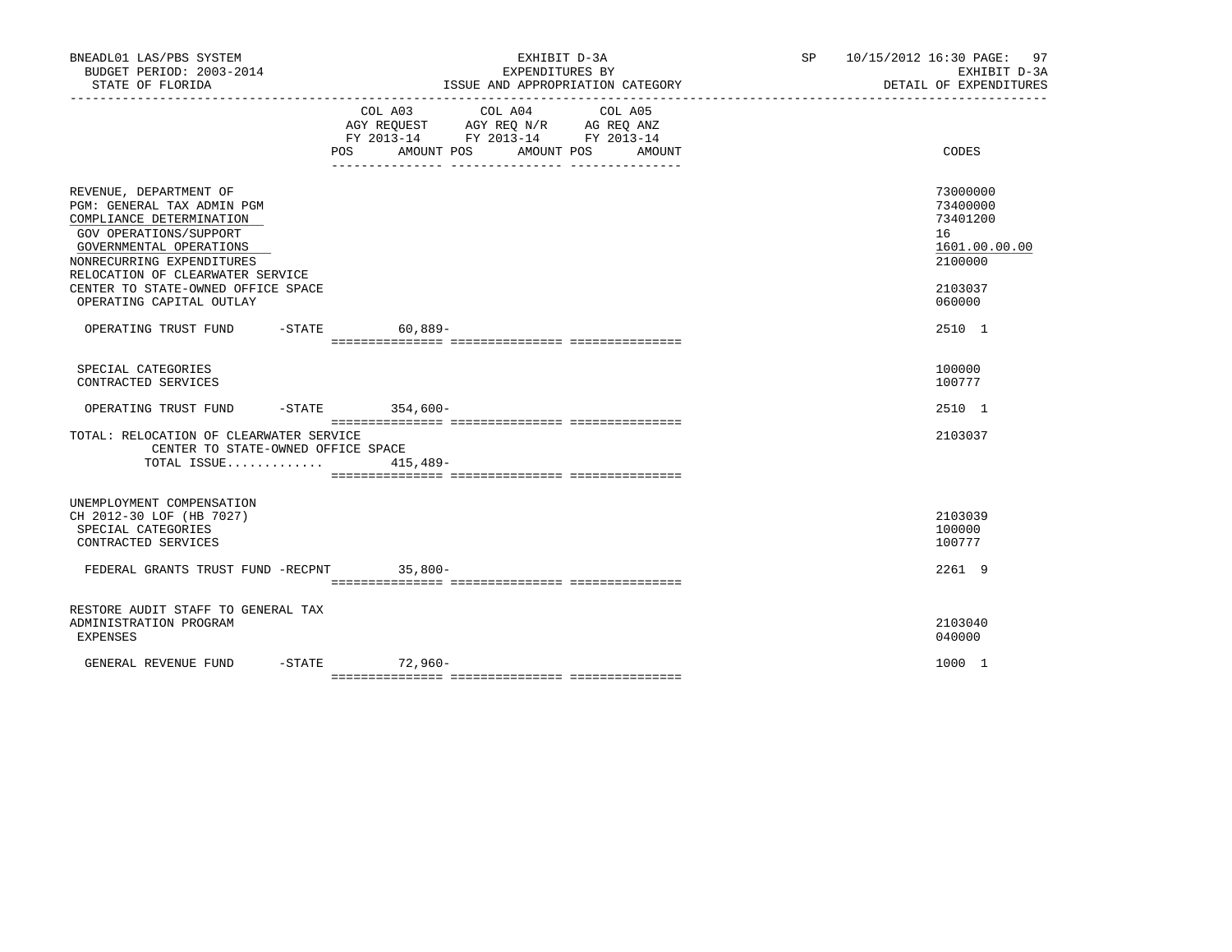| BNEADL01 LAS/PBS SYSTEM<br>BUDGET PERIOD: 2003-2014<br>STATE OF FLORIDA                                                                                                                                                                                           |                          | EXHIBIT D-3A<br>EXPENDITURES BY<br>ISSUE AND APPROPRIATION CATEGORY                                                                   | SP <sub>2</sub> | 10/15/2012 16:30 PAGE: 98<br>EXHIBIT D-3A<br>DETAIL OF EXPENDITURES |
|-------------------------------------------------------------------------------------------------------------------------------------------------------------------------------------------------------------------------------------------------------------------|--------------------------|---------------------------------------------------------------------------------------------------------------------------------------|-----------------|---------------------------------------------------------------------|
|                                                                                                                                                                                                                                                                   |                          | COL A03 COL A04 COL A05<br>AGY REQUEST AGY REQ N/R AG REQ ANZ<br>FY 2013-14 FY 2013-14 FY 2013-14<br>POS AMOUNT POS AMOUNT POS AMOUNT |                 | CODES                                                               |
| REVENUE, DEPARTMENT OF<br>PGM: GENERAL TAX ADMIN PGM<br>COMPLIANCE DETERMINATION<br>GOV OPERATIONS/SUPPORT<br>GOVERNMENTAL OPERATIONS<br>ANNUALIZATION OF ADMINISTERED<br>FUNDS APPROPRIATIONS<br>STATE HEALTH INSURANCE ADJUSTMENT<br>FOR FY 2012-13 - 10 MONTHS |                          |                                                                                                                                       |                 | 73000000<br>73400000<br>73401200<br>16<br>1601.00.00.00<br>26A0000  |
| <b>ANNUALIZATION</b><br>SALARIES AND BENEFITS                                                                                                                                                                                                                     |                          |                                                                                                                                       |                 | 26A1830<br>010000                                                   |
| GENERAL REVENUE FUND<br>FEDERAL GRANTS TRUST FUND -RECPNT 127,915<br>OPERATING TRUST FUND -STATE 173,545                                                                                                                                                          | $-STATE$ 368,600         |                                                                                                                                       |                 | 1000 1<br>2261 9<br>2510 1                                          |
|                                                                                                                                                                                                                                                                   |                          |                                                                                                                                       |                 |                                                                     |
| TOTAL: GOVERNMENTAL OPERATIONS<br>BY FUND TYPE                                                                                                                                                                                                                    |                          |                                                                                                                                       |                 | 1601.00.00.00                                                       |
| GENERAL REVENUE FUND<br>TRUST FUNDS                                                                                                                                                                                                                               | 35,044,393<br>41,573,302 |                                                                                                                                       |                 | 1000<br>2000                                                        |
| TOTAL POSITIONS $1.147.00$<br>TOTAL PROG COMP 76,617,695<br>TOTAL SALARY RATE 49,765,765                                                                                                                                                                          |                          |                                                                                                                                       |                 |                                                                     |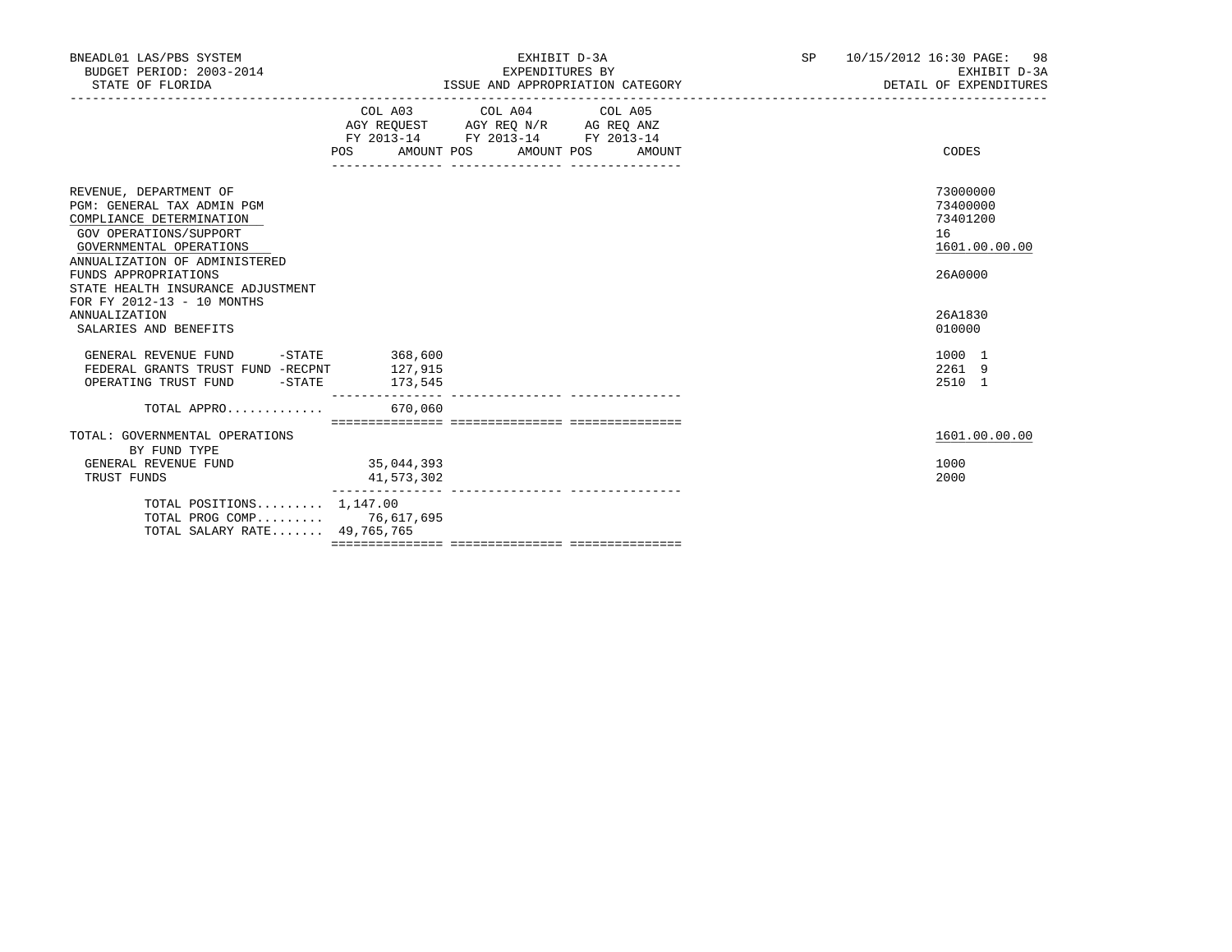| BNEADL01 LAS/PBS SYSTEM<br>BUDGET PERIOD: 2003-2014<br>STATE OF FLORIDA                                                                                                                                                                                                        |                            | EXHIBIT D-3A<br>EXPENDITURES BY<br>ISSUE AND APPROPRIATION CATEGORY                                                                   | SP | 10/15/2012 16:30 PAGE:<br>99<br>EXHIBIT D-3A<br>DETAIL OF EXPENDITURES                  |
|--------------------------------------------------------------------------------------------------------------------------------------------------------------------------------------------------------------------------------------------------------------------------------|----------------------------|---------------------------------------------------------------------------------------------------------------------------------------|----|-----------------------------------------------------------------------------------------|
|                                                                                                                                                                                                                                                                                |                            | COL A03 COL A04 COL A05<br>AGY REQUEST AGY REQ N/R AG REQ ANZ<br>FY 2013-14 FY 2013-14 FY 2013-14<br>POS AMOUNT POS AMOUNT POS AMOUNT |    | CODES                                                                                   |
| REVENUE, DEPARTMENT OF<br>PGM: GENERAL TAX ADMIN PGM<br>COMPLIANCE RESOLUTION<br>GOV OPERATIONS/SUPPORT<br>GOVERNMENTAL OPERATIONS<br>ESTIMATED EXPENDITURES<br>ESTIMATED EXPENDITURES - OPERATIONS<br>SALARY RATE<br>SALARY RATE 19,258,902                                   |                            |                                                                                                                                       |    | 73000000<br>73400000<br>73401300<br>16<br>1601.00.00.00<br>1000000<br>1001000<br>000000 |
| SALARIES AND BENEFITS                                                                                                                                                                                                                                                          |                            |                                                                                                                                       |    | 010000                                                                                  |
| GENERAL REVENUE FUND -STATE 15,697,887<br>FEDERAL GRANTS TRUST FUND -RECPNT 3,845,714<br>OPERATING TRUST FUND -STATE 9,031,223                                                                                                                                                 |                            |                                                                                                                                       |    | 1000 1<br>2261 9<br>2510 1                                                              |
| TOTAL POSITIONS 537.50<br>TOTAL APPRO 28,574,824                                                                                                                                                                                                                               |                            |                                                                                                                                       |    |                                                                                         |
| OTHER PERSONAL SERVICES                                                                                                                                                                                                                                                        |                            |                                                                                                                                       |    | 030000                                                                                  |
| GENERAL REVENUE FUND -STATE 6,292<br>$-STATE$<br>OPERATING TRUST FUND                                                                                                                                                                                                          | 6,606<br>_____________     |                                                                                                                                       |    | 1000 1<br>2510 1                                                                        |
| TOTAL APPRO                                                                                                                                                                                                                                                                    | 12,898                     |                                                                                                                                       |    |                                                                                         |
| <b>EXPENSES</b>                                                                                                                                                                                                                                                                |                            |                                                                                                                                       |    | 040000                                                                                  |
| $\begin{tabular}{lllllllllll} \multicolumn{2}{c}{\textbf{GENERAL}} & \textbf{REVENUE} & \textbf{FUND} & & -\textbf{STATE} & & 1,986,689 \\ \multicolumn{2}{c}{\textbf{FEDERAL GRANTS TRUST FUND} & -\textbf{RECPNT} & & 974,041} \end{tabular}$<br>OPERATING TRUST FUND -STATE | 2,047,197                  |                                                                                                                                       |    | 1000 1<br>2261 9<br>2510 1                                                              |
| TOTAL APPRO                                                                                                                                                                                                                                                                    | 5,007,927                  |                                                                                                                                       |    |                                                                                         |
| OPERATING CAPITAL OUTLAY                                                                                                                                                                                                                                                       |                            |                                                                                                                                       |    | 060000                                                                                  |
| GENERAL REVENUE FUND -STATE<br>FEDERAL GRANTS TRUST FUND -RECPNT<br>OPERATING TRUST FUND -STATE                                                                                                                                                                                | 22,218<br>6,318<br>153,470 |                                                                                                                                       |    | 1000 1<br>2261 9<br>2510 1                                                              |
| TOTAL APPRO                                                                                                                                                                                                                                                                    | _______________<br>182,006 |                                                                                                                                       |    |                                                                                         |
|                                                                                                                                                                                                                                                                                |                            |                                                                                                                                       |    |                                                                                         |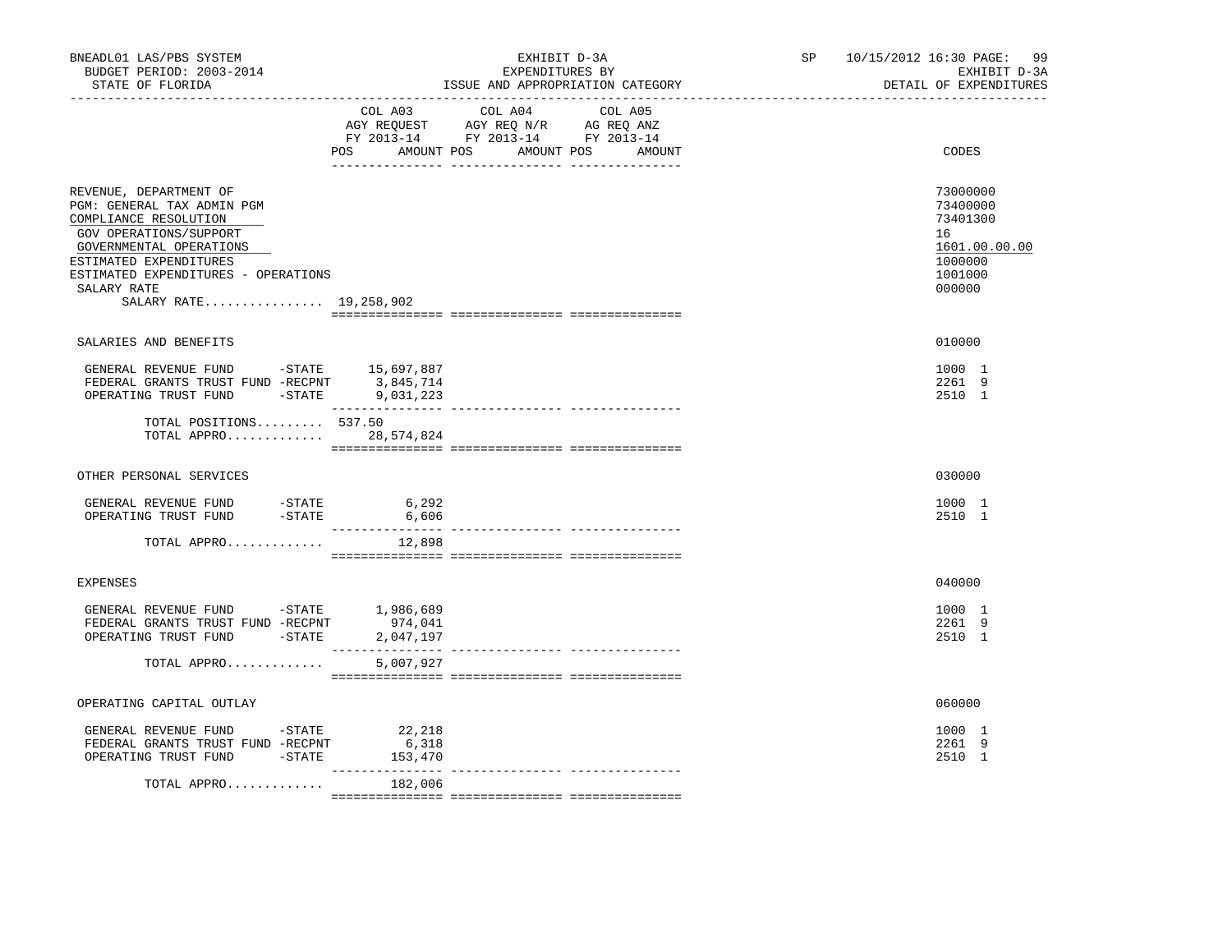| BNEADL01 LAS/PBS SYSTEM<br>BUDGET PERIOD: 2003-2014<br>STATE OF FLORIDA                                                                                                                                                                          |                                                   | EXHIBIT D-3A<br>EXPENDITURES BY<br>ISSUE AND APPROPRIATION CATEGORY                                                             | SP | 10/15/2012 16:30 PAGE: 100<br>EXHIBIT D-3A<br>DETAIL OF EXPENDITURES                              |
|--------------------------------------------------------------------------------------------------------------------------------------------------------------------------------------------------------------------------------------------------|---------------------------------------------------|---------------------------------------------------------------------------------------------------------------------------------|----|---------------------------------------------------------------------------------------------------|
|                                                                                                                                                                                                                                                  | COL A03<br>POS                                    | COL A04<br>COL A05<br>AGY REQUEST AGY REQ N/R AG REQ ANZ<br>FY 2013-14 FY 2013-14 FY 2013-14<br>AMOUNT POS AMOUNT POS<br>AMOUNT |    | CODES                                                                                             |
| REVENUE, DEPARTMENT OF<br>PGM: GENERAL TAX ADMIN PGM<br>COMPLIANCE RESOLUTION<br>GOV OPERATIONS/SUPPORT<br>GOVERNMENTAL OPERATIONS<br>ESTIMATED EXPENDITURES<br>ESTIMATED EXPENDITURES - OPERATIONS<br>SPECIAL CATEGORIES<br>CONTRACTED SERVICES |                                                   |                                                                                                                                 |    | 73000000<br>73400000<br>73401300<br>16<br>1601.00.00.00<br>1000000<br>1001000<br>100000<br>100777 |
| GENERAL REVENUE FUND -STATE<br>FEDERAL GRANTS TRUST FUND -RECPNT<br>OPERATING TRUST FUND                                                                                                                                                         | 653,207<br>FUND -RECPNT 310,497<br>-STATE 669,771 |                                                                                                                                 |    | 1000 1<br>2261 9<br>2510 1                                                                        |
| TOTAL APPRO                                                                                                                                                                                                                                      | 1,633,475                                         |                                                                                                                                 |    |                                                                                                   |
| PUR/SVCS - COLLECTION AGEN                                                                                                                                                                                                                       |                                                   |                                                                                                                                 |    | 102900                                                                                            |
| OPERATING TRUST FUND -STATE 350,000                                                                                                                                                                                                              |                                                   |                                                                                                                                 |    | 2510 1                                                                                            |
| RISK MANAGEMENT INSURANCE                                                                                                                                                                                                                        |                                                   |                                                                                                                                 |    | 103241                                                                                            |
| GENERAL REVENUE FUND -STATE 134,673<br>OPERATING TRUST FUND -STATE                                                                                                                                                                               | 74,286                                            |                                                                                                                                 |    | 1000 1<br>2510 1                                                                                  |
| TOTAL APPRO 208,959                                                                                                                                                                                                                              |                                                   |                                                                                                                                 |    |                                                                                                   |
| LEASE/PURCHASE/EQUIPMENT                                                                                                                                                                                                                         |                                                   |                                                                                                                                 |    | 105281                                                                                            |
| GENERAL REVENUE FUND $-$ STATE $23,509$<br>OPERATING TRUST FUND $-$ STATE 6,491                                                                                                                                                                  |                                                   |                                                                                                                                 |    | 1000 1<br>2510 1                                                                                  |
| TOTAL APPRO                                                                                                                                                                                                                                      | 30,000                                            |                                                                                                                                 |    |                                                                                                   |
| TOTAL: ESTIMATED EXPENDITURES - OPERATIONS<br>TOTAL POSITIONS 537.50<br>TOTAL ISSUE 36,000,089<br>TOTAL SALARY RATE 19,258,902                                                                                                                   |                                                   |                                                                                                                                 |    | 1001000                                                                                           |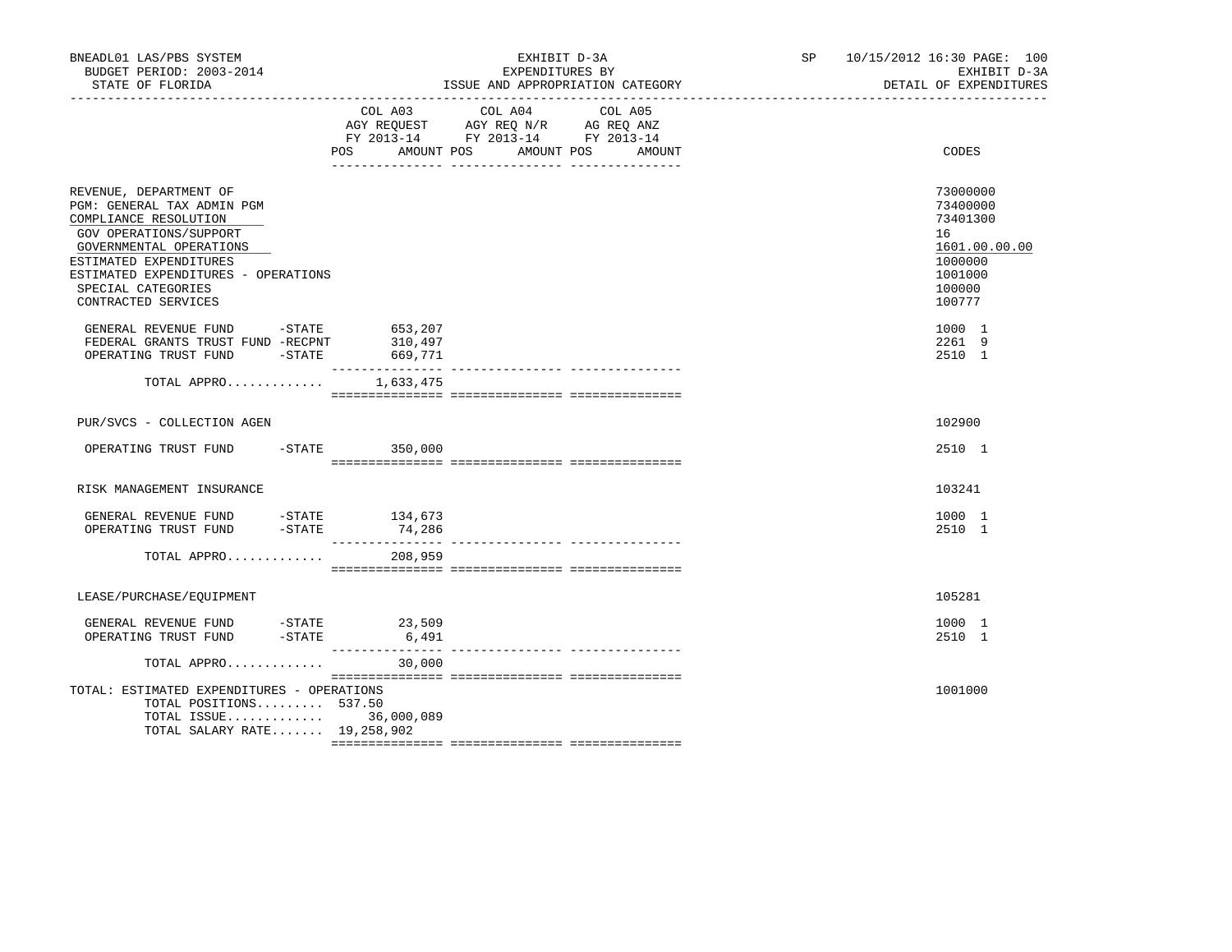| BNEADL01 LAS/PBS SYSTEM<br>BUDGET PERIOD: 2003-2014<br>STATE OF FLORIDA                                                                                                                    |           |                                                                                                                                     | EXHIBIT D-3A<br>EXPENDITURES BY<br>ISSUE AND APPROPRIATION CATEGORY<br>--------------------------------- | SP <sub>2</sub> | 10/15/2012 16:30 PAGE: 101<br>EXHIBIT D-3A<br>DETAIL OF EXPENDITURES |
|--------------------------------------------------------------------------------------------------------------------------------------------------------------------------------------------|-----------|-------------------------------------------------------------------------------------------------------------------------------------|----------------------------------------------------------------------------------------------------------|-----------------|----------------------------------------------------------------------|
|                                                                                                                                                                                            | COL A03   | COL A04<br>COL A05<br>AGY REQUEST AGY REQ N/R AG REQ ANZ<br>FY 2013-14 FY 2013-14 FY 2013-14<br>POS AMOUNT POS AMOUNT POS<br>AMOUNT |                                                                                                          | CODES           |                                                                      |
| REVENUE, DEPARTMENT OF<br>PGM: GENERAL TAX ADMIN PGM<br>COMPLIANCE RESOLUTION<br>GOV OPERATIONS/SUPPORT<br>GOVERNMENTAL OPERATIONS<br>ESTIMATED EXPENDITURES<br>CASUALTY INSURANCE PREMIUM |           |                                                                                                                                     |                                                                                                          |                 | 73000000<br>73400000<br>73401300<br>16<br>1601.00.00.00<br>1000000   |
| ADJUSTMENT<br>SPECIAL CATEGORIES<br>RISK MANAGEMENT INSURANCE                                                                                                                              |           |                                                                                                                                     |                                                                                                          |                 | 1001090<br>100000<br>103241                                          |
| GENERAL REVENUE FUND -STATE 71,959<br>OPERATING TRUST FUND                                                                                                                                 | $-$ STATE | 39,693<br>________________                                                                                                          |                                                                                                          |                 | 1000 1<br>2510 1                                                     |
| TOTAL APPRO                                                                                                                                                                                |           | 111,652                                                                                                                             | --------------- --------                                                                                 |                 |                                                                      |
| FLORIDA RETIREMENT SYSTEM<br>CONTRIBUTION ADJUSTMENT FOR<br>FISCAL YEAR 2012-2013<br>SALARIES AND BENEFITS                                                                                 |           |                                                                                                                                     |                                                                                                          |                 | 1001240<br>010000                                                    |
| GENERAL REVENUE FUND -STATE 33,976<br>FEDERAL GRANTS TRUST FUND -RECPNT<br>OPERATING TRUST FUND -STATE                                                                                     |           | 8,325<br>19,551                                                                                                                     |                                                                                                          |                 | 1000 1<br>2261 9<br>2510 1                                           |
| TOTAL APPRO                                                                                                                                                                                |           | 61,852                                                                                                                              |                                                                                                          |                 |                                                                      |
| ADJUSTMENT TO STATE HEALTH<br>INSURANCE PREMIUM CONTRIBUTION -<br>FISCAL YEAR 2012-13<br>SALARIES AND BENEFITS                                                                             |           |                                                                                                                                     |                                                                                                          |                 | 1001830<br>010000                                                    |
| GENERAL REVENUE FUND -STATE 34,700<br>FEDERAL GRANTS TRUST FUND -RECPNT<br>OPERATING TRUST FUND                                                                                            | $-STATE$  | 8,503<br>19,969<br>__________                                                                                                       |                                                                                                          |                 | 1000 1<br>2261 9<br>2510 1                                           |
| TOTAL APPRO                                                                                                                                                                                |           | 63,172                                                                                                                              |                                                                                                          |                 |                                                                      |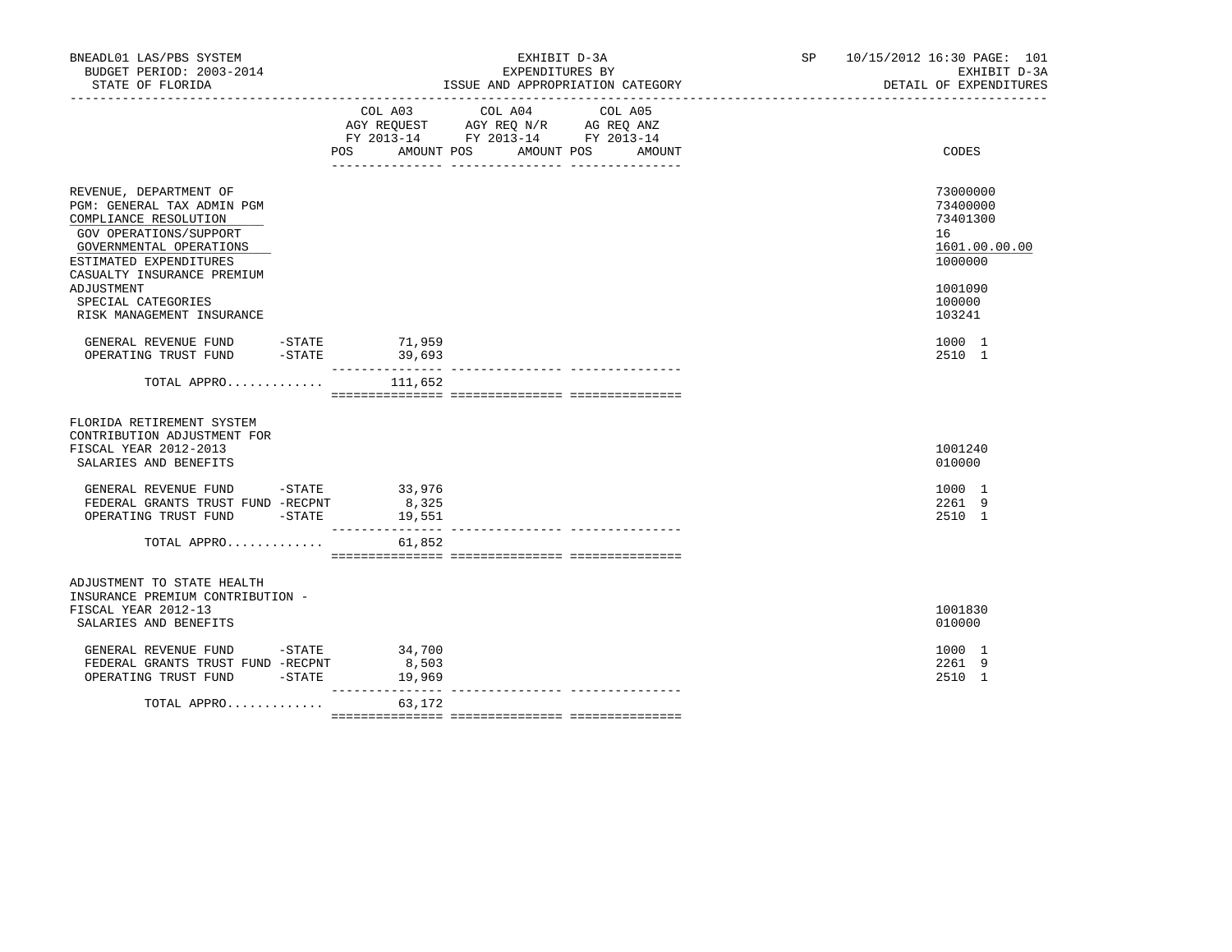| BNEADL01 LAS/PBS SYSTEM<br>BUDGET PERIOD: 2003-2014<br>STATE OF FLORIDA<br>. _ _ _ _ _ _ _ _ _ _ _ _ _ _ _ _ _                                                                                                                                                        | EXHIBIT D-3A<br>EXPENDITURES BY<br>ISSUE AND APPROPRIATION CATEGORY |        | SP 10/15/2012 16:30 PAGE: 102<br>EXHIBIT D-3A<br>DETAIL OF EXPENDITURES                 |
|-----------------------------------------------------------------------------------------------------------------------------------------------------------------------------------------------------------------------------------------------------------------------|---------------------------------------------------------------------|--------|-----------------------------------------------------------------------------------------|
|                                                                                                                                                                                                                                                                       | COL A03 COL A04 COL A05<br>AMOUNT POS AMOUNT POS<br>POS             | AMOUNT | CODES                                                                                   |
| REVENUE, DEPARTMENT OF<br>PGM: GENERAL TAX ADMIN PGM<br>COMPLIANCE RESOLUTION<br>GOV OPERATIONS/SUPPORT<br>GOVERNMENTAL OPERATIONS<br>NONRECURRING EXPENDITURES<br>RELOCATION OF CLEARWATER SERVICE<br>CENTER TO STATE-OWNED OFFICE SPACE<br>OPERATING CAPITAL OUTLAY |                                                                     |        | 73000000<br>73400000<br>73401300<br>16<br>1601.00.00.00<br>2100000<br>2103037<br>060000 |
| OPERATING TRUST FUND                                                                                                                                                                                                                                                  | -STATE 94,128-                                                      |        | 2510 1                                                                                  |
| SPECIAL CATEGORIES<br>CONTRACTED SERVICES                                                                                                                                                                                                                             |                                                                     |        | 100000<br>100777                                                                        |
| OPERATING TRUST FUND                                                                                                                                                                                                                                                  | -STATE 236,400-                                                     |        | 2510 1                                                                                  |
| TOTAL: RELOCATION OF CLEARWATER SERVICE<br>CENTER TO STATE-OWNED OFFICE SPACE<br>TOTAL ISSUE 330,528-                                                                                                                                                                 |                                                                     |        | 2103037                                                                                 |
| ANNUALIZATION OF ADMINISTERED<br>FUNDS APPROPRIATIONS<br>STATE HEALTH INSURANCE ADJUSTMENT                                                                                                                                                                            |                                                                     |        | 26A0000                                                                                 |
| FOR FY 2012-13 - 10 MONTHS<br>ANNUALIZATION<br>SALARIES AND BENEFITS                                                                                                                                                                                                  |                                                                     |        | 26A1830<br>010000                                                                       |
| GENERAL REVENUE FUND -STATE 173,500<br>FEDERAL GRANTS TRUST FUND -RECPNT<br>OPERATING TRUST FUND -STATE                                                                                                                                                               | 42,515<br>99,845                                                    |        | 1000 1<br>2261 9<br>2510 1                                                              |
| TOTAL APPRO                                                                                                                                                                                                                                                           | 315,860                                                             |        |                                                                                         |
| TOTAL: GOVERNMENTAL OPERATIONS<br>BY FUND TYPE<br>GENERAL REVENUE FUND<br>TRUST FUNDS                                                                                                                                                                                 | 18,838,610<br>17,383,487                                            |        | 1601.00.00.00<br>1000<br>2000                                                           |
| TOTAL POSITIONS 537.50<br>TOTAL PROG COMP 36,222,097<br>TOTAL SALARY RATE 19,258,902                                                                                                                                                                                  |                                                                     |        |                                                                                         |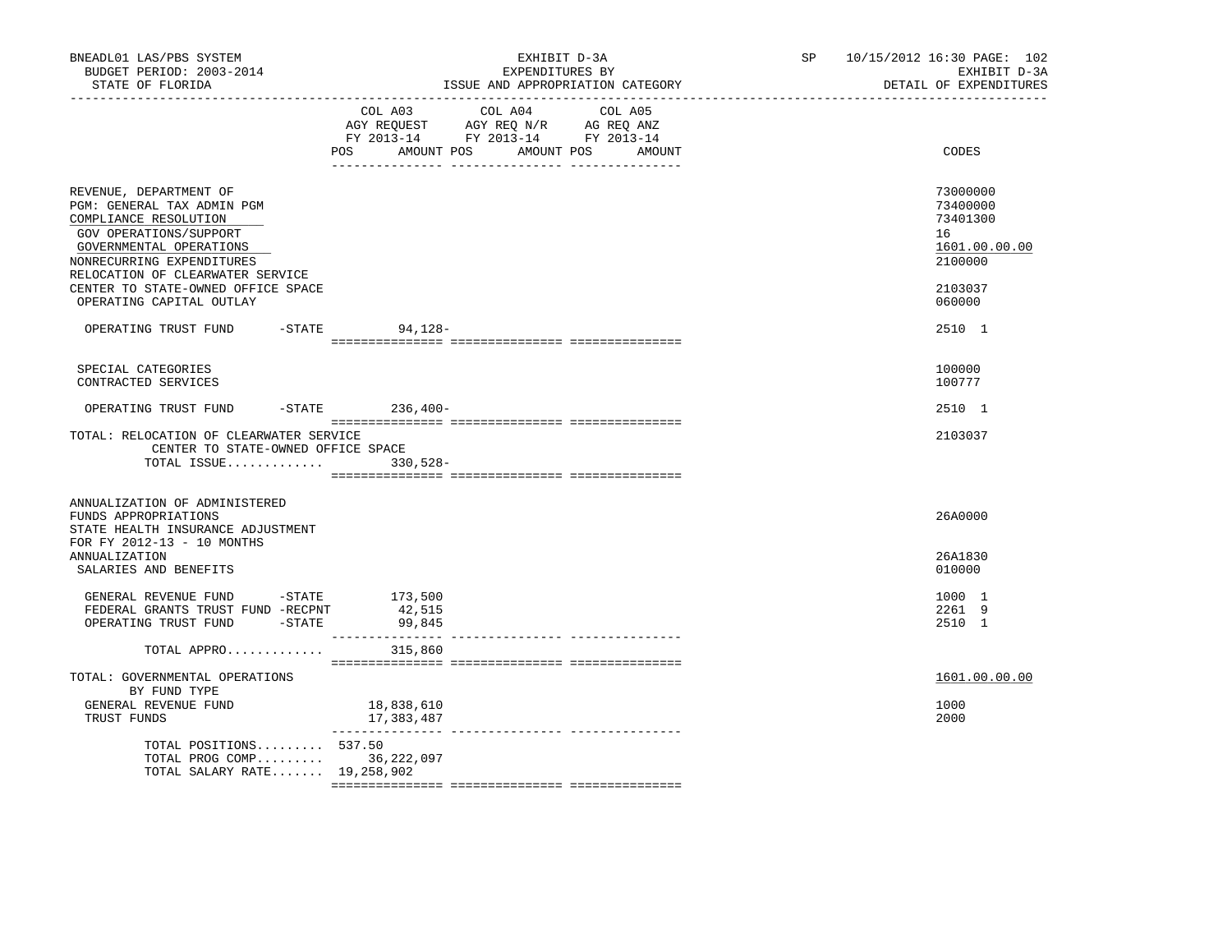| COL A03 COL A04 COL A05<br>AGY REQUEST AGY REQ N/R AG REQ ANZ<br>FY 2013-14 FY 2013-14 FY 2013-14<br>POS AMOUNT POS AMOUNT POS AMOUNT<br>CODES<br>73000000<br>REVENUE, DEPARTMENT OF<br>PGM: INFO SERVS PROGRAM<br>73710000<br>INFORMATION TECHNOLOGY<br>73710100<br>GOV OPERATIONS/SUPPORT<br>16<br>INFORMATION TECHNOLOGY<br>1603.00.00.00<br>ESTIMATED EXPENDITURES<br>1000000<br>ESTIMATED EXPENDITURES - OPERATIONS<br>1001000<br>000000<br>SALARY RATE<br>SALARY RATE 7,577,963<br>SALARIES AND BENEFITS<br>010000<br>GENERAL REVENUE FUND -STATE 4,660,041<br>1000 1<br>FEDERAL GRANTS TRUST FUND -RECENT 1,546,099<br>OPERATING TRUST FUND -STATE 3,755,978<br>2261 9<br>2510 1<br>TOTAL POSITIONS 174.00<br>TOTAL APPRO 9,962,118<br>OTHER PERSONAL SERVICES<br>030000<br>GENERAL REVENUE FUND - STATE 172,260<br>1000 1<br>FEDERAL GRANTS TRUST FUND -RECPNT<br>2261 9<br>82,328<br>OPERATING TRUST FUND -STATE<br>29,252<br>2510 1<br>TOTAL APPRO<br>283,840<br>040000<br><b>EXPENSES</b><br>GENERAL REVENUE FUND -STATE<br>1,000<br>1000 1<br>FEDERAL GRANTS TRUST FUND -RECPNT<br>225,369<br>2261 9<br>OPERATING TRUST FUND -STATE 2,249,004<br>2510 1<br>TOTAL APPRO<br>2,475,373<br>OPERATING CAPITAL OUTLAY<br>060000<br>GENERAL REVENUE FUND - STATE<br>2,233<br>1000 1<br>2261 9<br>FEDERAL GRANTS TRUST FUND -RECPNT<br>227,029<br>OPERATING TRUST FUND -STATE<br>277,752<br>2510 1<br>________<br>____________________________________<br>TOTAL APPRO<br>507,014 | BNEADL01 LAS/PBS SYSTEM<br>BUDGET PERIOD: 2003-2014<br>STATE OF FLORIDA<br>------------------ | EXHIBIT D-3A<br>EXPENDITURES BY<br>ISSUE AND APPROPRIATION CATEGORY | SP and the set of the set of the set of the set of the set of the set of the set of the set of the set of the set of the set of the set of the set of the set of the set of the set of the set of the set of the set of the se | 10/15/2012 16:30 PAGE: 103<br>EXHIBIT D-3A<br>DETAIL OF EXPENDITURES |
|--------------------------------------------------------------------------------------------------------------------------------------------------------------------------------------------------------------------------------------------------------------------------------------------------------------------------------------------------------------------------------------------------------------------------------------------------------------------------------------------------------------------------------------------------------------------------------------------------------------------------------------------------------------------------------------------------------------------------------------------------------------------------------------------------------------------------------------------------------------------------------------------------------------------------------------------------------------------------------------------------------------------------------------------------------------------------------------------------------------------------------------------------------------------------------------------------------------------------------------------------------------------------------------------------------------------------------------------------------------------------------------------------------------------------------------------------------------------------------------|-----------------------------------------------------------------------------------------------|---------------------------------------------------------------------|--------------------------------------------------------------------------------------------------------------------------------------------------------------------------------------------------------------------------------|----------------------------------------------------------------------|
|                                                                                                                                                                                                                                                                                                                                                                                                                                                                                                                                                                                                                                                                                                                                                                                                                                                                                                                                                                                                                                                                                                                                                                                                                                                                                                                                                                                                                                                                                      |                                                                                               |                                                                     |                                                                                                                                                                                                                                |                                                                      |
|                                                                                                                                                                                                                                                                                                                                                                                                                                                                                                                                                                                                                                                                                                                                                                                                                                                                                                                                                                                                                                                                                                                                                                                                                                                                                                                                                                                                                                                                                      |                                                                                               |                                                                     |                                                                                                                                                                                                                                |                                                                      |
|                                                                                                                                                                                                                                                                                                                                                                                                                                                                                                                                                                                                                                                                                                                                                                                                                                                                                                                                                                                                                                                                                                                                                                                                                                                                                                                                                                                                                                                                                      |                                                                                               |                                                                     |                                                                                                                                                                                                                                |                                                                      |
|                                                                                                                                                                                                                                                                                                                                                                                                                                                                                                                                                                                                                                                                                                                                                                                                                                                                                                                                                                                                                                                                                                                                                                                                                                                                                                                                                                                                                                                                                      |                                                                                               |                                                                     |                                                                                                                                                                                                                                |                                                                      |
|                                                                                                                                                                                                                                                                                                                                                                                                                                                                                                                                                                                                                                                                                                                                                                                                                                                                                                                                                                                                                                                                                                                                                                                                                                                                                                                                                                                                                                                                                      |                                                                                               |                                                                     |                                                                                                                                                                                                                                |                                                                      |
|                                                                                                                                                                                                                                                                                                                                                                                                                                                                                                                                                                                                                                                                                                                                                                                                                                                                                                                                                                                                                                                                                                                                                                                                                                                                                                                                                                                                                                                                                      |                                                                                               |                                                                     |                                                                                                                                                                                                                                |                                                                      |
|                                                                                                                                                                                                                                                                                                                                                                                                                                                                                                                                                                                                                                                                                                                                                                                                                                                                                                                                                                                                                                                                                                                                                                                                                                                                                                                                                                                                                                                                                      |                                                                                               |                                                                     |                                                                                                                                                                                                                                |                                                                      |
|                                                                                                                                                                                                                                                                                                                                                                                                                                                                                                                                                                                                                                                                                                                                                                                                                                                                                                                                                                                                                                                                                                                                                                                                                                                                                                                                                                                                                                                                                      |                                                                                               |                                                                     |                                                                                                                                                                                                                                |                                                                      |
|                                                                                                                                                                                                                                                                                                                                                                                                                                                                                                                                                                                                                                                                                                                                                                                                                                                                                                                                                                                                                                                                                                                                                                                                                                                                                                                                                                                                                                                                                      |                                                                                               |                                                                     |                                                                                                                                                                                                                                |                                                                      |
|                                                                                                                                                                                                                                                                                                                                                                                                                                                                                                                                                                                                                                                                                                                                                                                                                                                                                                                                                                                                                                                                                                                                                                                                                                                                                                                                                                                                                                                                                      |                                                                                               |                                                                     |                                                                                                                                                                                                                                |                                                                      |
|                                                                                                                                                                                                                                                                                                                                                                                                                                                                                                                                                                                                                                                                                                                                                                                                                                                                                                                                                                                                                                                                                                                                                                                                                                                                                                                                                                                                                                                                                      |                                                                                               |                                                                     |                                                                                                                                                                                                                                |                                                                      |
|                                                                                                                                                                                                                                                                                                                                                                                                                                                                                                                                                                                                                                                                                                                                                                                                                                                                                                                                                                                                                                                                                                                                                                                                                                                                                                                                                                                                                                                                                      |                                                                                               |                                                                     |                                                                                                                                                                                                                                |                                                                      |
|                                                                                                                                                                                                                                                                                                                                                                                                                                                                                                                                                                                                                                                                                                                                                                                                                                                                                                                                                                                                                                                                                                                                                                                                                                                                                                                                                                                                                                                                                      |                                                                                               |                                                                     |                                                                                                                                                                                                                                |                                                                      |
|                                                                                                                                                                                                                                                                                                                                                                                                                                                                                                                                                                                                                                                                                                                                                                                                                                                                                                                                                                                                                                                                                                                                                                                                                                                                                                                                                                                                                                                                                      |                                                                                               |                                                                     |                                                                                                                                                                                                                                |                                                                      |
|                                                                                                                                                                                                                                                                                                                                                                                                                                                                                                                                                                                                                                                                                                                                                                                                                                                                                                                                                                                                                                                                                                                                                                                                                                                                                                                                                                                                                                                                                      |                                                                                               |                                                                     |                                                                                                                                                                                                                                |                                                                      |
|                                                                                                                                                                                                                                                                                                                                                                                                                                                                                                                                                                                                                                                                                                                                                                                                                                                                                                                                                                                                                                                                                                                                                                                                                                                                                                                                                                                                                                                                                      |                                                                                               |                                                                     |                                                                                                                                                                                                                                |                                                                      |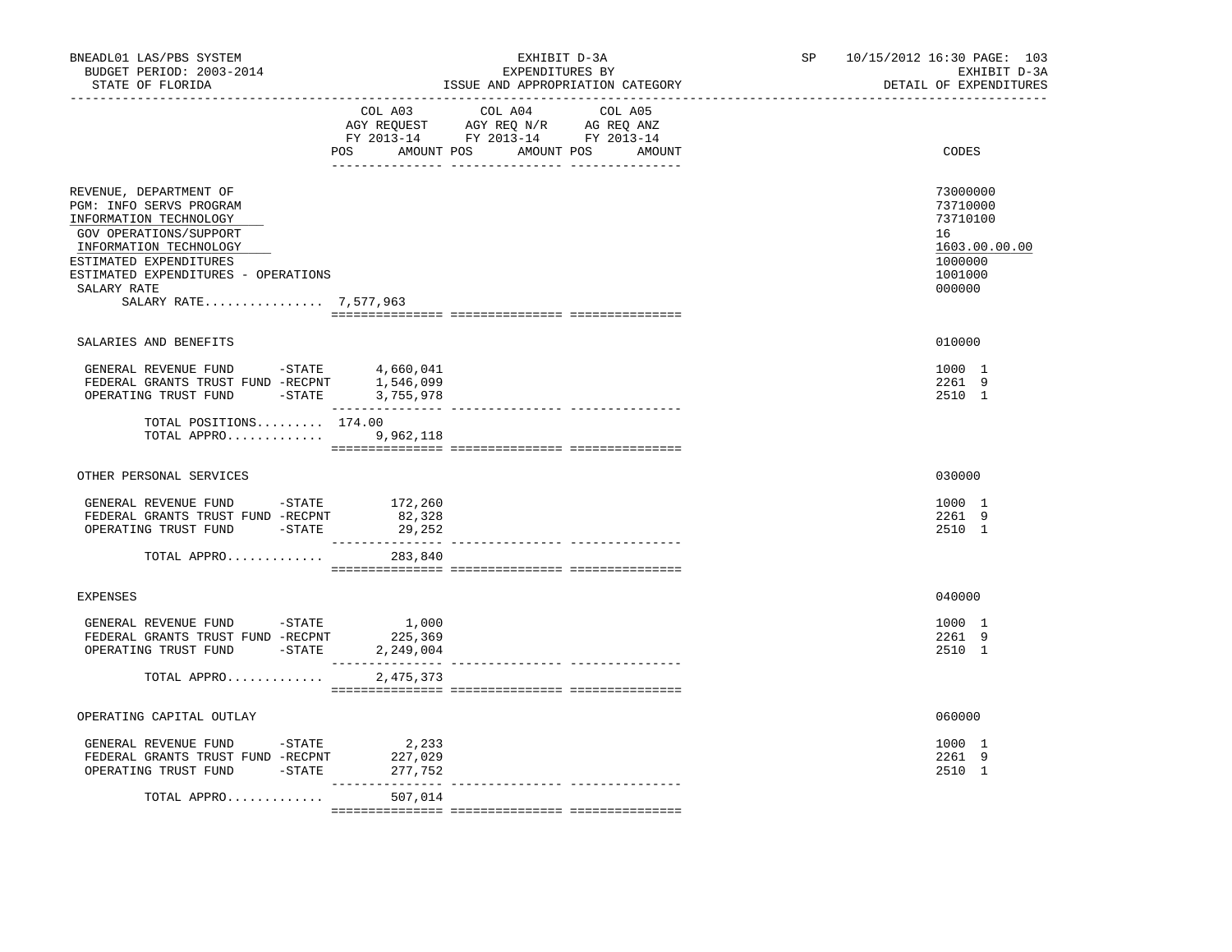| BNEADL01 LAS/PBS SYSTEM<br>BUDGET PERIOD: 2003-2014<br>STATE OF FLORIDA                                                                                                                                                                                                                                                                                                    |                                                                                                                                                                                                                                                                                                                                                                                                                                                                 | EXHIBIT D-3A<br>EXPENDITURES BY                                                      | ISSUE AND APPROPRIATION CATEGORY | SP | 10/15/2012 16:30 PAGE: 104<br>EXHIBIT D-3A<br>DETAIL OF EXPENDITURES                                                            |
|----------------------------------------------------------------------------------------------------------------------------------------------------------------------------------------------------------------------------------------------------------------------------------------------------------------------------------------------------------------------------|-----------------------------------------------------------------------------------------------------------------------------------------------------------------------------------------------------------------------------------------------------------------------------------------------------------------------------------------------------------------------------------------------------------------------------------------------------------------|--------------------------------------------------------------------------------------|----------------------------------|----|---------------------------------------------------------------------------------------------------------------------------------|
|                                                                                                                                                                                                                                                                                                                                                                            | COL A03<br>POS AMOUNT POS AMOUNT POS AMOUNT                                                                                                                                                                                                                                                                                                                                                                                                                     | COL A04<br>CO AGY REQUEST AGY REQ N/R AG REQ ANZ<br>FY 2013-14 FY 2013-14 FY 2013-14 | COL A05                          |    | CODES                                                                                                                           |
| REVENUE, DEPARTMENT OF<br>PGM: INFO SERVS PROGRAM<br>INFORMATION TECHNOLOGY<br>GOV OPERATIONS/SUPPORT<br>INFORMATION TECHNOLOGY<br>ESTIMATED EXPENDITURES<br>ESTIMATED EXPENDITURES - OPERATIONS<br>SPECIAL CATEGORIES<br>CONTRACTED SERVICES<br>GENERAL REVENUE FUND $-$ STATE 300,688<br>FEDERAL GRANTS TRUST FUND -RECPNT<br>OPERATING TRUST FUND -STATE<br>TOTAL APPRO | 1,977,349<br>2,390,614<br>4,668,651                                                                                                                                                                                                                                                                                                                                                                                                                             |                                                                                      |                                  |    | 73000000<br>73710000<br>73710100<br>16<br>1603.00.00.00<br>1000000<br>1001000<br>100000<br>100777<br>1000 1<br>2261 9<br>2510 1 |
|                                                                                                                                                                                                                                                                                                                                                                            | $\begin{minipage}{0.03\textwidth} \begin{tabular}{l} \textbf{0.04\textwidth} \textbf{0.04\textwidth} \textbf{0.04\textwidth} \textbf{0.04\textwidth} \textbf{0.04\textwidth} \textbf{0.04\textwidth} \textbf{0.04\textwidth} \textbf{0.04\textwidth} \textbf{0.04\textwidth} \textbf{0.04\textwidth} \textbf{0.04\textwidth} \textbf{0.04\textwidth} \textbf{0.04\textwidth} \textbf{0.04\textwidth} \textbf{0.04\textwidth} \textbf{0.04\textwidth} \textbf{0$ |                                                                                      |                                  |    |                                                                                                                                 |
| RISK MANAGEMENT INSURANCE                                                                                                                                                                                                                                                                                                                                                  |                                                                                                                                                                                                                                                                                                                                                                                                                                                                 |                                                                                      |                                  |    | 103241                                                                                                                          |
| GENERAL REVENUE FUND -STATE<br>FEDERAL GRANTS TRUST FUND -RECPNT<br>OPERATING TRUST FUND -STATE                                                                                                                                                                                                                                                                            | 2,931<br>10,967<br>12,210                                                                                                                                                                                                                                                                                                                                                                                                                                       |                                                                                      |                                  |    | 1000 1<br>2261 9<br>2510 1                                                                                                      |
| TOTAL APPRO                                                                                                                                                                                                                                                                                                                                                                | 26,108                                                                                                                                                                                                                                                                                                                                                                                                                                                          |                                                                                      |                                  |    |                                                                                                                                 |
| LEASE/PURCHASE/EQUIPMENT                                                                                                                                                                                                                                                                                                                                                   |                                                                                                                                                                                                                                                                                                                                                                                                                                                                 |                                                                                      |                                  |    | 105281                                                                                                                          |
|                                                                                                                                                                                                                                                                                                                                                                            |                                                                                                                                                                                                                                                                                                                                                                                                                                                                 |                                                                                      |                                  |    | 2261 9<br>2510 1                                                                                                                |
| TOTAL APPRO $247,100$                                                                                                                                                                                                                                                                                                                                                      |                                                                                                                                                                                                                                                                                                                                                                                                                                                                 |                                                                                      |                                  |    |                                                                                                                                 |
| DATA PROCESSING SERVICES<br>OTHER DATA PROCESSING SVCS                                                                                                                                                                                                                                                                                                                     |                                                                                                                                                                                                                                                                                                                                                                                                                                                                 |                                                                                      |                                  |    | 210000<br>210014                                                                                                                |
|                                                                                                                                                                                                                                                                                                                                                                            |                                                                                                                                                                                                                                                                                                                                                                                                                                                                 |                                                                                      |                                  |    | 1000 1<br>2510 1                                                                                                                |
| TOTAL APPRO                                                                                                                                                                                                                                                                                                                                                                | 214,423                                                                                                                                                                                                                                                                                                                                                                                                                                                         |                                                                                      |                                  |    |                                                                                                                                 |
| SOUTHWOOD SRC                                                                                                                                                                                                                                                                                                                                                              |                                                                                                                                                                                                                                                                                                                                                                                                                                                                 |                                                                                      |                                  |    | 210021                                                                                                                          |
| GENERAL REVENUE FUND<br>OPERATING TRUST FUND                                                                                                                                                                                                                                                                                                                               | STATE 1,225,369-<br>STATE 1,972,482-                                                                                                                                                                                                                                                                                                                                                                                                                            |                                                                                      |                                  |    | 1000 1<br>2510 1                                                                                                                |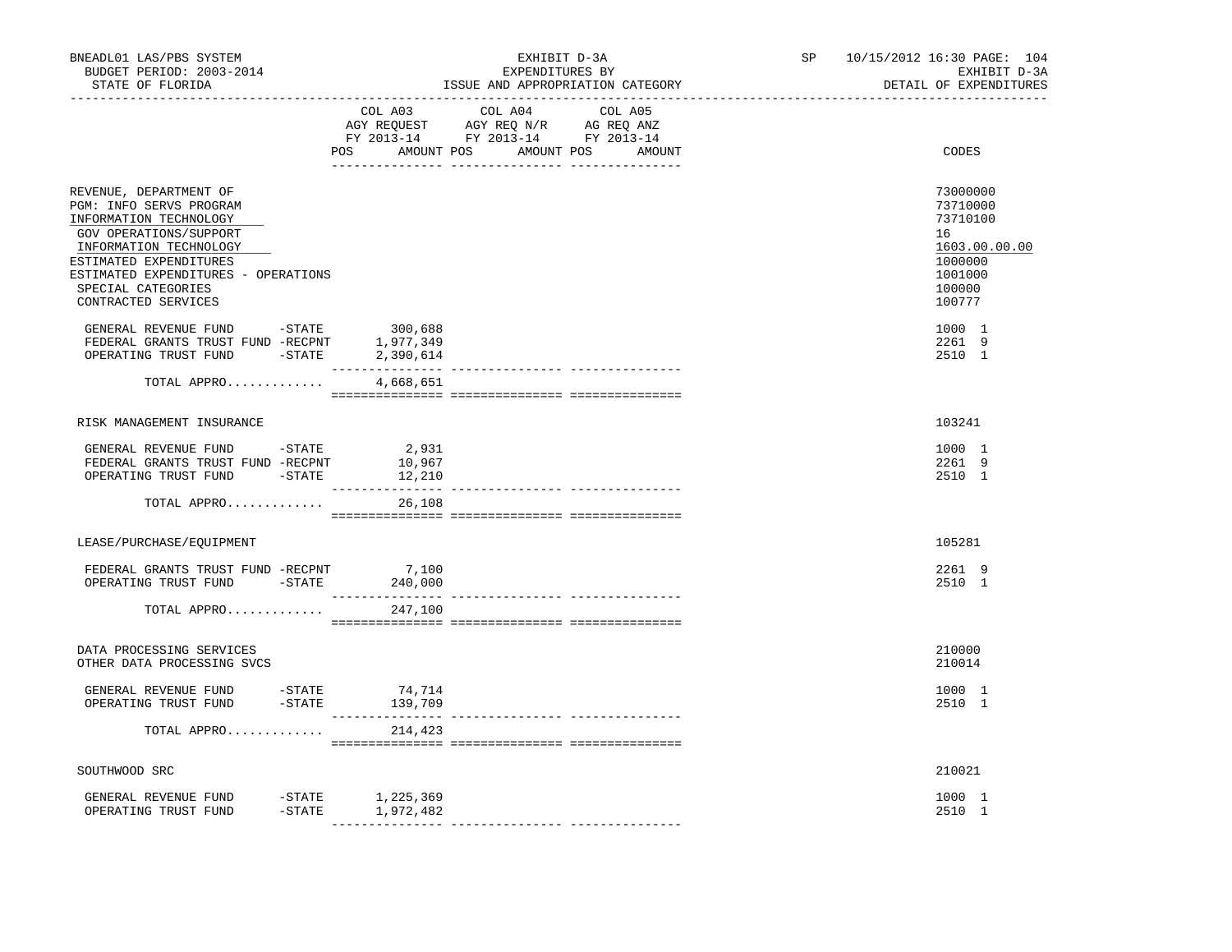| BNEADL01 LAS/PBS SYSTEM<br>BUDGET PERIOD: 2003-2014<br>STATE OF FLORIDA                                                                                                                                                                                      |                          | EXHIBIT D-3A<br>EXPENDITURES BY<br>ISSUE AND APPROPRIATION CATEGORY                                                           | SP and the set of the set of the set of the set of the set of the set of the set of the set of the set of the set of the set of the set of the set of the set of the set of the set of the set of the set of the set of the se<br>______________________________ | 10/15/2012 16:30 PAGE: 105<br>EXHIBIT D-3A<br>DETAIL OF EXPENDITURES                              |
|--------------------------------------------------------------------------------------------------------------------------------------------------------------------------------------------------------------------------------------------------------------|--------------------------|-------------------------------------------------------------------------------------------------------------------------------|------------------------------------------------------------------------------------------------------------------------------------------------------------------------------------------------------------------------------------------------------------------|---------------------------------------------------------------------------------------------------|
|                                                                                                                                                                                                                                                              | COL A03                  | COL A04 COL A05<br>AGY REQUEST AGY REQ N/R AG REQ ANZ<br>FY 2013-14 FY 2013-14 FY 2013-14<br>POS AMOUNT POS AMOUNT POS AMOUNT |                                                                                                                                                                                                                                                                  | CODES                                                                                             |
| REVENUE, DEPARTMENT OF<br>PGM: INFO SERVS PROGRAM<br>INFORMATION TECHNOLOGY<br>GOV OPERATIONS/SUPPORT<br>INFORMATION TECHNOLOGY<br>ESTIMATED EXPENDITURES<br>ESTIMATED EXPENDITURES - OPERATIONS<br>DATA PROCESSING SERVICES<br>SOUTHWOOD SRC<br>TOTAL APPRO | 3,197,851                |                                                                                                                               |                                                                                                                                                                                                                                                                  | 73000000<br>73710000<br>73710100<br>16<br>1603.00.00.00<br>1000000<br>1001000<br>210000<br>210021 |
|                                                                                                                                                                                                                                                              |                          |                                                                                                                               |                                                                                                                                                                                                                                                                  |                                                                                                   |
| NORTHWEST REGIONAL DC<br>GENERAL REVENUE FUND -STATE 271,283<br>OPERATING TRUST FUND -STATE                                                                                                                                                                  | 256,328                  |                                                                                                                               |                                                                                                                                                                                                                                                                  | 210023<br>1000 1<br>2510 1                                                                        |
| TOTAL APPRO                                                                                                                                                                                                                                                  | 527,611                  |                                                                                                                               |                                                                                                                                                                                                                                                                  |                                                                                                   |
| TOTAL: ESTIMATED EXPENDITURES - OPERATIONS<br>TOTAL POSITIONS 174.00<br>TOTAL ISSUE 22,110,089<br>TOTAL SALARY RATE 7,577,963                                                                                                                                |                          |                                                                                                                               |                                                                                                                                                                                                                                                                  | 1001000                                                                                           |
| CASUALTY INSURANCE PREMIUM<br>ADJUSTMENT<br>SPECIAL CATEGORIES<br>RISK MANAGEMENT INSURANCE                                                                                                                                                                  |                          |                                                                                                                               |                                                                                                                                                                                                                                                                  | 1001090<br>100000<br>103241                                                                       |
| GENERAL REVENUE FUND -STATE 1,473<br>FEDERAL GRANTS TRUST FUND -RECPNT<br>OPERATING TRUST FUND<br>$-STATE$                                                                                                                                                   | 5,512<br>6,136           |                                                                                                                               |                                                                                                                                                                                                                                                                  | 1000 1<br>2261 9<br>2510 1                                                                        |
| TOTAL APPRO                                                                                                                                                                                                                                                  | 13,121                   |                                                                                                                               |                                                                                                                                                                                                                                                                  |                                                                                                   |
| FLORIDA RETIREMENT SYSTEM<br>CONTRIBUTION ADJUSTMENT FOR<br>FISCAL YEAR 2012-2013<br>SALARIES AND BENEFITS                                                                                                                                                   |                          |                                                                                                                               |                                                                                                                                                                                                                                                                  | 1001240<br>010000                                                                                 |
| GENERAL REVENUE FUND -STATE<br>FEDERAL GRANTS TRUST FUND -RECPNT<br>OPERATING TRUST FUND -STATE                                                                                                                                                              | 11,654<br>3,867<br>9,393 |                                                                                                                               |                                                                                                                                                                                                                                                                  | 1000 1<br>2261 9<br>2510 1                                                                        |
| TOTAL APPRO                                                                                                                                                                                                                                                  | 24,914                   |                                                                                                                               |                                                                                                                                                                                                                                                                  |                                                                                                   |
|                                                                                                                                                                                                                                                              |                          |                                                                                                                               |                                                                                                                                                                                                                                                                  |                                                                                                   |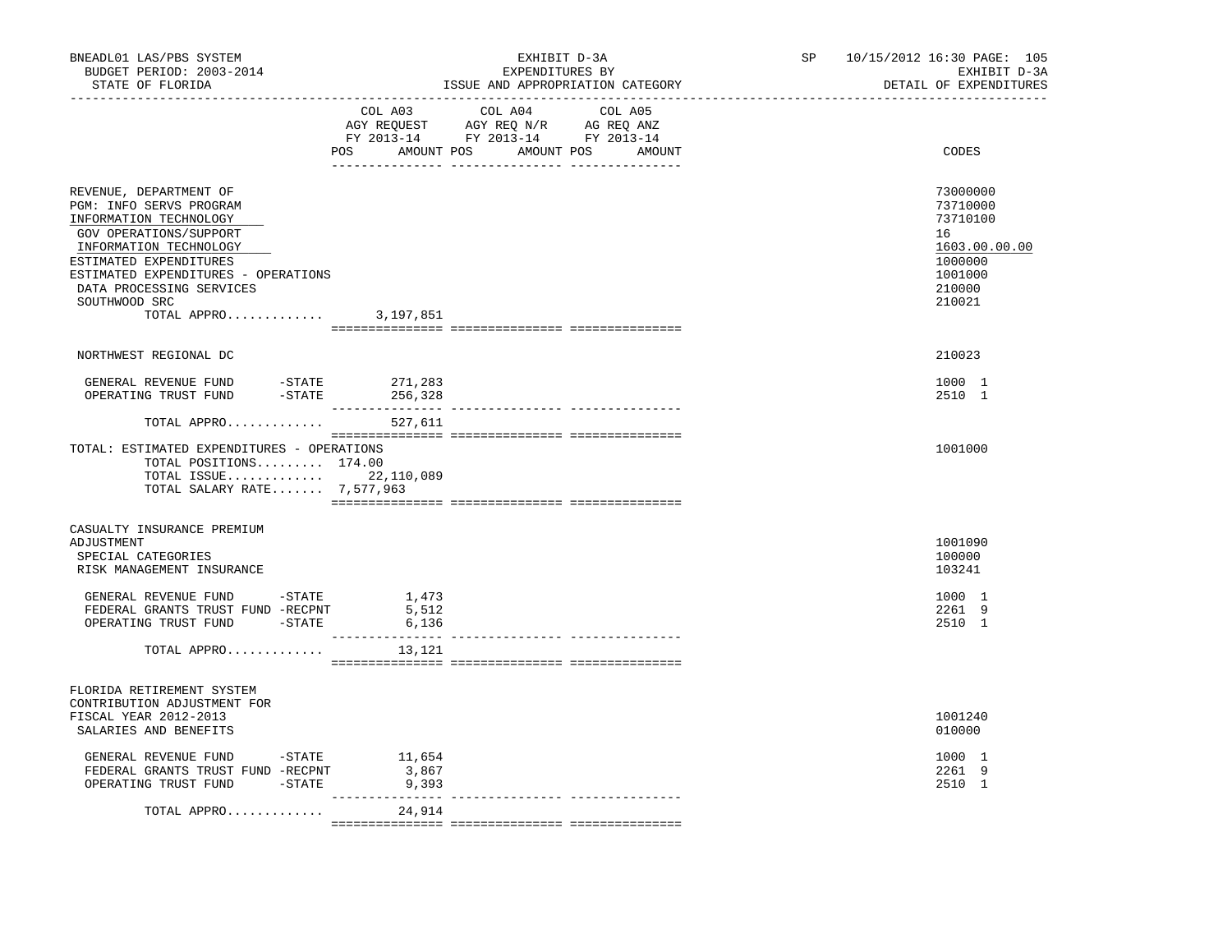| BNEADL01 LAS/PBS SYSTEM<br>BUDGET PERIOD: 2003-2014<br>STATE OF FLORIDA                                                                                                                                                                                                                                                                                                                                                                                                                                                    |                                   | EXHIBIT D-3A<br>EXPENDITURES BY<br>ISSUE AND APPROPRIATION CATEGORY | SP and the set of the set of the set of the set of the set of the set of the set of the set of the set of the set of the set of the set of the set of the set of the set of the set of the set of the set of the set of the se | 10/15/2012 16:30 PAGE: 106<br>EXHIBIT D-3A<br>DETAIL OF EXPENDITURES |
|----------------------------------------------------------------------------------------------------------------------------------------------------------------------------------------------------------------------------------------------------------------------------------------------------------------------------------------------------------------------------------------------------------------------------------------------------------------------------------------------------------------------------|-----------------------------------|---------------------------------------------------------------------|--------------------------------------------------------------------------------------------------------------------------------------------------------------------------------------------------------------------------------|----------------------------------------------------------------------|
|                                                                                                                                                                                                                                                                                                                                                                                                                                                                                                                            | COL A03                           | COL A04 COL A05<br>POS AMOUNT POS AMOUNT POS<br>AMOUNT              |                                                                                                                                                                                                                                | CODES                                                                |
| REVENUE, DEPARTMENT OF<br>PGM: INFO SERVS PROGRAM<br>INFORMATION TECHNOLOGY<br>GOV OPERATIONS/SUPPORT<br>INFORMATION TECHNOLOGY<br>ESTIMATED EXPENDITURES<br>FLORIDA RETIREMENT SYSTEM                                                                                                                                                                                                                                                                                                                                     |                                   |                                                                     |                                                                                                                                                                                                                                | 73000000<br>73710000<br>73710100<br>16<br>1603.00.00.00<br>1000000   |
| CONTRIBUTION ADJUSTMENT FOR<br>FISCAL YEAR 2012-2013<br>DATA PROCESSING SERVICES<br>SOUTHWOOD SRC                                                                                                                                                                                                                                                                                                                                                                                                                          |                                   |                                                                     |                                                                                                                                                                                                                                | 1001240<br>210000<br>210021                                          |
| $\begin{tabular}{lllll} \multicolumn{2}{l}{{\small\bf GENERAL}} & {\small\bf REVENUE} & {\small\bf FUND} & & \multicolumn{2}{l}{\small\bf -STATE} \end{tabular}$<br>$-$ STATE<br>OPERATING TRUST FUND                                                                                                                                                                                                                                                                                                                      | 690<br>1,111<br>_______________   |                                                                     |                                                                                                                                                                                                                                | 1000 1<br>2510 1                                                     |
| TOTAL APPRO                                                                                                                                                                                                                                                                                                                                                                                                                                                                                                                | 1,801                             |                                                                     |                                                                                                                                                                                                                                |                                                                      |
| TOTAL: FLORIDA RETIREMENT SYSTEM<br>CONTRIBUTION ADJUSTMENT FOR<br>FISCAL YEAR 2012-2013<br>TOTAL ISSUE                                                                                                                                                                                                                                                                                                                                                                                                                    | 26,715                            |                                                                     |                                                                                                                                                                                                                                | 1001240                                                              |
| ADJUSTMENT TO STATE HEALTH<br>INSURANCE PREMIUM CONTRIBUTION -<br>FISCAL YEAR 2012-13<br>SALARIES AND BENEFITS                                                                                                                                                                                                                                                                                                                                                                                                             |                                   |                                                                     |                                                                                                                                                                                                                                | 1001830<br>010000                                                    |
| $\begin{tabular}{lllllll} \multicolumn{2}{c}{\multicolumn{2}{c}{\multicolumn{2}{c}{\multicolumn{2}{c}{\multicolumn{2}{c}{\multicolumn{2}{c}{\multicolumn{2}{c}{\multicolumn{2}{c}{\multicolumn{2}{c}{\multicolumn{2}{c}{\multicolumn{2}{c}{\multicolumn{2}{c}{\multicolumn{2}{c}{\multicolumn{2}{c}{\multicolumn{2}{c}{\multicolumn{2}{c}{\multicolumn{2}{c}{\multicolumn{2}{c}{\multicolumn{2}{c}{\multicolumn{2}{c}{\multicolumn{2}{c}{\multicolumn{2}{c}{\multicolumn{2}{c}{\mult$<br>$-$ STATE<br>OPERATING TRUST FUND | 7,856                             |                                                                     |                                                                                                                                                                                                                                | 1000 1<br>2261 9<br>2510 1                                           |
| TOTAL APPRO                                                                                                                                                                                                                                                                                                                                                                                                                                                                                                                | 20,838                            |                                                                     |                                                                                                                                                                                                                                |                                                                      |
| DATA PROCESSING SERVICES<br>SOUTHWOOD SRC                                                                                                                                                                                                                                                                                                                                                                                                                                                                                  |                                   |                                                                     |                                                                                                                                                                                                                                | 210000<br>210021                                                     |
| GENERAL REVENUE FUND -STATE<br>$-$ STATE<br>OPERATING TRUST FUND                                                                                                                                                                                                                                                                                                                                                                                                                                                           | 625<br>1,006<br>_________________ |                                                                     |                                                                                                                                                                                                                                | 1000 1<br>2510 1                                                     |
| TOTAL APPRO                                                                                                                                                                                                                                                                                                                                                                                                                                                                                                                | 1,631                             |                                                                     |                                                                                                                                                                                                                                |                                                                      |
| TOTAL: ADJUSTMENT TO STATE HEALTH<br>INSURANCE PREMIUM CONTRIBUTION -<br>FISCAL YEAR 2012-13                                                                                                                                                                                                                                                                                                                                                                                                                               |                                   |                                                                     |                                                                                                                                                                                                                                | 1001830                                                              |
| TOTAL ISSUE                                                                                                                                                                                                                                                                                                                                                                                                                                                                                                                | 22,469                            |                                                                     |                                                                                                                                                                                                                                |                                                                      |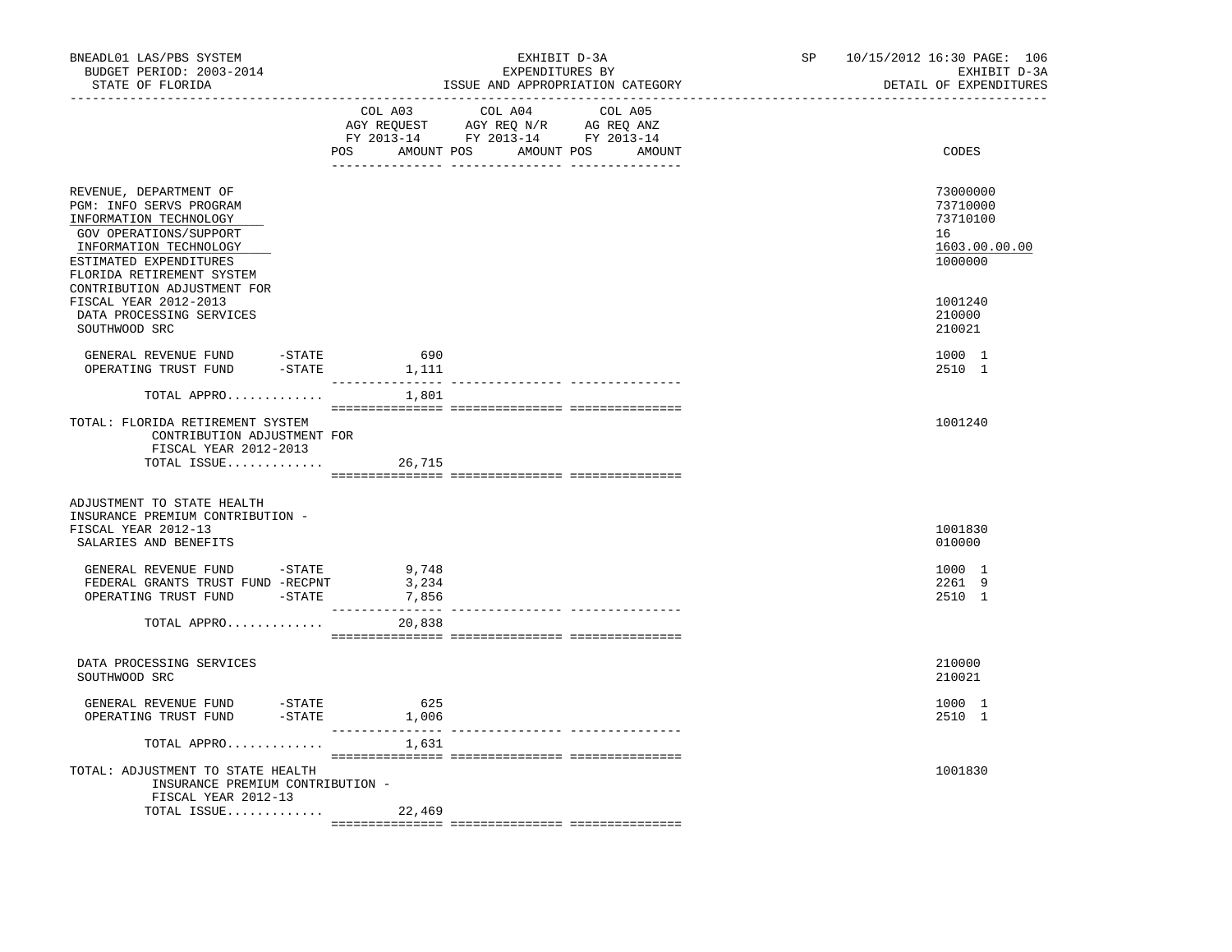| BNEADL01 LAS/PBS SYSTEM<br>BUDGET PERIOD: 2003-2014<br>STATE OF FLORIDA                                                                                                                                                            |                              | EXHIBIT D-3A<br>EXPENDITURES BY<br>ISSUE AND APPROPRIATION CATEGORY                                                  | SP | 10/15/2012 16:30 PAGE: 107<br>EXHIBIT D-3A<br>DETAIL OF EXPENDITURES |
|------------------------------------------------------------------------------------------------------------------------------------------------------------------------------------------------------------------------------------|------------------------------|----------------------------------------------------------------------------------------------------------------------|----|----------------------------------------------------------------------|
|                                                                                                                                                                                                                                    | COL A03<br>POS<br>AMOUNT POS | COL A04<br>COL A05<br>AGY REQUEST AGY REQ N/R AG REQ ANZ<br>FY 2013-14 FY 2013-14 FY 2013-14<br>AMOUNT POS<br>AMOUNT |    | CODES                                                                |
| REVENUE, DEPARTMENT OF<br>PGM: INFO SERVS PROGRAM<br>INFORMATION TECHNOLOGY<br>GOV OPERATIONS/SUPPORT<br>INFORMATION TECHNOLOGY<br>NONRECURRING EXPENDITURES<br>CHILD SUPPORT AUTOMATED MANAGEMENT<br>SYSTEM (CAMS) OPERATIONS AND |                              |                                                                                                                      |    | 73000000<br>73710000<br>73710100<br>16<br>1603.00.00.00<br>2100000   |
| MAINTENANCE<br>EXPENSES                                                                                                                                                                                                            |                              |                                                                                                                      |    | 2103030<br>040000                                                    |
| FEDERAL GRANTS TRUST FUND -RECPNT                                                                                                                                                                                                  | $7,296-$                     |                                                                                                                      |    | 2261 9                                                               |
| SUNTAX DATA ARCHIVING<br><b>EXPENSES</b>                                                                                                                                                                                           |                              |                                                                                                                      |    | 2103041<br>040000                                                    |
| OPERATING TRUST FUND                                                                                                                                                                                                               | $ STATE$<br>200,000-         |                                                                                                                      |    | 2510 1                                                               |
| SPECIAL CATEGORIES<br>CONTRACTED SERVICES                                                                                                                                                                                          |                              |                                                                                                                      |    | 100000<br>100777                                                     |
| OPERATING TRUST FUND -STATE 236,000-                                                                                                                                                                                               |                              |                                                                                                                      |    | 2510 1                                                               |
| DATA PROCESSING SERVICES<br>SOUTHWOOD SRC                                                                                                                                                                                          |                              |                                                                                                                      |    | 210000<br>210021                                                     |
| OPERATING TRUST FUND                                                                                                                                                                                                               | -STATE 54,000-               |                                                                                                                      |    | 2510 1                                                               |
| TOTAL: SUNTAX DATA ARCHIVING<br>TOTAL ISSUE                                                                                                                                                                                        | 490,000-                     |                                                                                                                      |    | 2103041                                                              |
| INFORMATION SHARING WITH CONSUMER<br>REPORTING AGENCIES<br>SPECIAL CATEGORIES<br>CONTRACTED SERVICES                                                                                                                               |                              |                                                                                                                      |    | 2103042<br>100000<br>100777                                          |
| OPERATING TRUST FUND                                                                                                                                                                                                               | $-STATE$ 37,000-             |                                                                                                                      |    | 2510 1                                                               |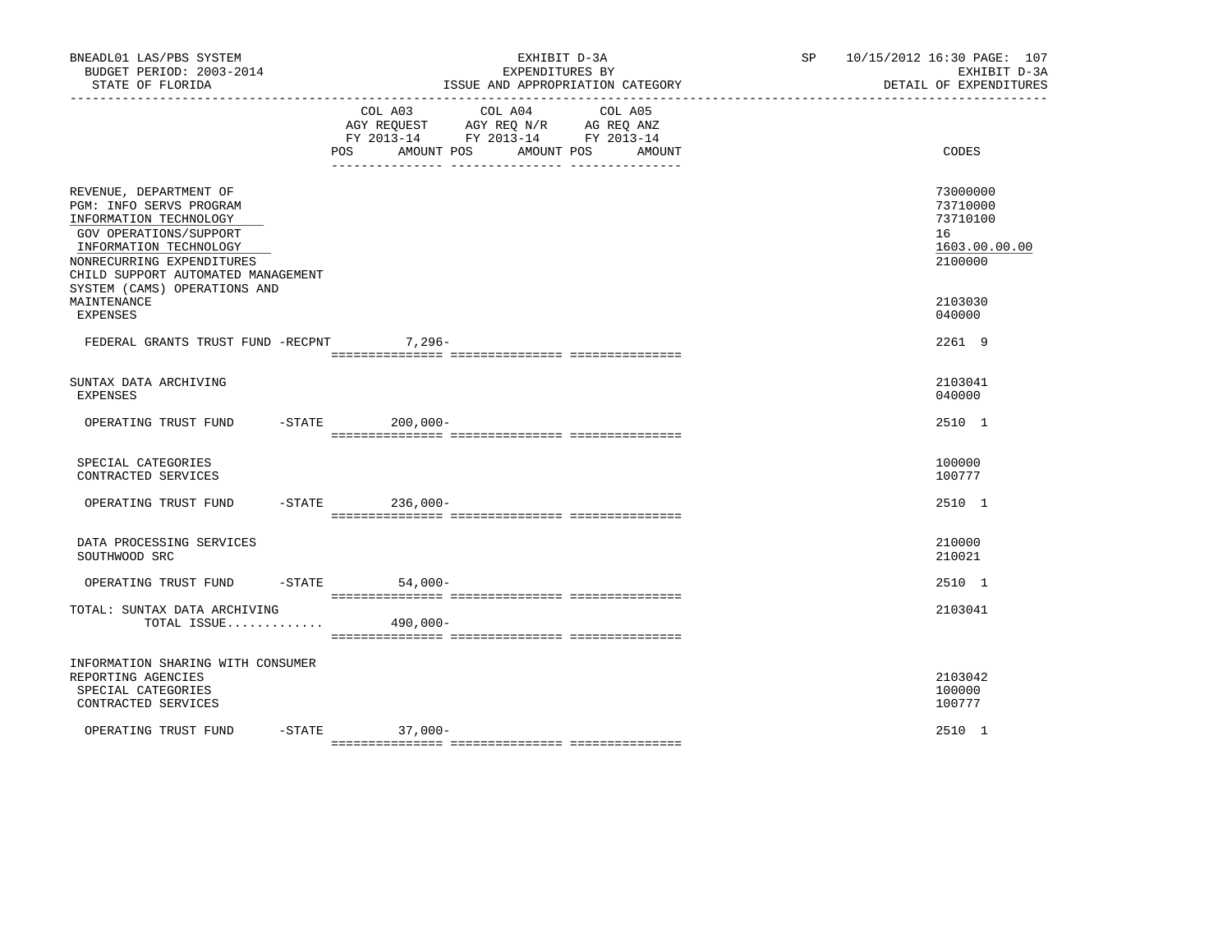| BNEADL01 LAS/PBS SYSTEM<br>BUDGET PERIOD: 2003-2014<br>STATE OF FLORIDA<br>. _ _ _ _ _ _ _ _ _ _ _ _ _ _ _ _                                                                                                                                                         |           | EXHIBIT D-3A<br>EXPENDITURES BY<br>ISSUE AND APPROPRIATION CATEGORY                                                                            | SP and the set of the set of the set of the set of the set of the set of the set of the set of the set of the set of the set of the set of the set of the set of the set of the set of the set of the set of the set of the se | 10/15/2012 16:30 PAGE: 108<br>EXHIBIT D-3A<br>DETAIL OF EXPENDITURES                              |
|----------------------------------------------------------------------------------------------------------------------------------------------------------------------------------------------------------------------------------------------------------------------|-----------|------------------------------------------------------------------------------------------------------------------------------------------------|--------------------------------------------------------------------------------------------------------------------------------------------------------------------------------------------------------------------------------|---------------------------------------------------------------------------------------------------|
|                                                                                                                                                                                                                                                                      |           | COL A03 COL A04 COL A05<br>AGY REQUEST AGY REQ N/R AG REQ ANZ<br>FY 2013-14 FY 2013-14 FY 2013-14<br>AMOUNT POS<br>AMOUNT POS<br>POS<br>AMOUNT |                                                                                                                                                                                                                                | CODES                                                                                             |
| REVENUE, DEPARTMENT OF<br>PGM: INFO SERVS PROGRAM<br>INFORMATION TECHNOLOGY<br>GOV OPERATIONS/SUPPORT<br>INFORMATION TECHNOLOGY<br>NONRECURRING EXPENDITURES<br>INFORMATION SHARING WITH CONSUMER<br>REPORTING AGENCIES<br>DATA PROCESSING SERVICES<br>SOUTHWOOD SRC |           |                                                                                                                                                |                                                                                                                                                                                                                                | 73000000<br>73710000<br>73710100<br>16<br>1603.00.00.00<br>2100000<br>2103042<br>210000<br>210021 |
| OPERATING TRUST FUND -STATE 8,000-                                                                                                                                                                                                                                   |           |                                                                                                                                                |                                                                                                                                                                                                                                | 2510 1                                                                                            |
| NORTHWEST REGIONAL DC                                                                                                                                                                                                                                                |           |                                                                                                                                                |                                                                                                                                                                                                                                | 210023                                                                                            |
| OPERATING TRUST FUND                                                                                                                                                                                                                                                 |           | $-$ STATE 23,000 -                                                                                                                             |                                                                                                                                                                                                                                | 2510 1                                                                                            |
| TOTAL: INFORMATION SHARING WITH CONSUMER<br>REPORTING AGENCIES<br>TOTAL ISSUE                                                                                                                                                                                        |           | $68,000-$                                                                                                                                      |                                                                                                                                                                                                                                | 2103042                                                                                           |
| ANNUALIZATION OF ADMINISTERED<br>FUNDS APPROPRIATIONS<br>STATE HEALTH INSURANCE ADJUSTMENT<br>FOR FY 2012-13 - 10 MONTHS                                                                                                                                             |           |                                                                                                                                                |                                                                                                                                                                                                                                | 26A0000                                                                                           |
| <b>ANNUALIZATION</b><br>SALARIES AND BENEFITS                                                                                                                                                                                                                        |           |                                                                                                                                                |                                                                                                                                                                                                                                | 26A1830<br>010000                                                                                 |
| GENERAL REVENUE FUND $-$ STATE 48,740<br>FEDERAL GRANTS TRUST FUND -RECPNT<br>OPERATING TRUST FUND -STATE                                                                                                                                                            |           | 16,170<br>39,280<br>________________<br>---------------- ----------------                                                                      |                                                                                                                                                                                                                                | 1000 1<br>2261 9<br>2510 1                                                                        |
| TOTAL APPRO                                                                                                                                                                                                                                                          |           | 104,190                                                                                                                                        |                                                                                                                                                                                                                                |                                                                                                   |
| DATA PROCESSING SERVICES<br>SOUTHWOOD SRC                                                                                                                                                                                                                            |           |                                                                                                                                                |                                                                                                                                                                                                                                | 210000<br>210021                                                                                  |
| GENERAL REVENUE FUND<br>OPERATING TRUST FUND                                                                                                                                                                                                                         | $-$ STATE | 3,125<br>$-STATE$<br>5,030                                                                                                                     |                                                                                                                                                                                                                                | 1000 1<br>2510 1                                                                                  |
| TOTAL APPRO                                                                                                                                                                                                                                                          |           | ________________<br>8,155                                                                                                                      |                                                                                                                                                                                                                                |                                                                                                   |
|                                                                                                                                                                                                                                                                      |           |                                                                                                                                                |                                                                                                                                                                                                                                |                                                                                                   |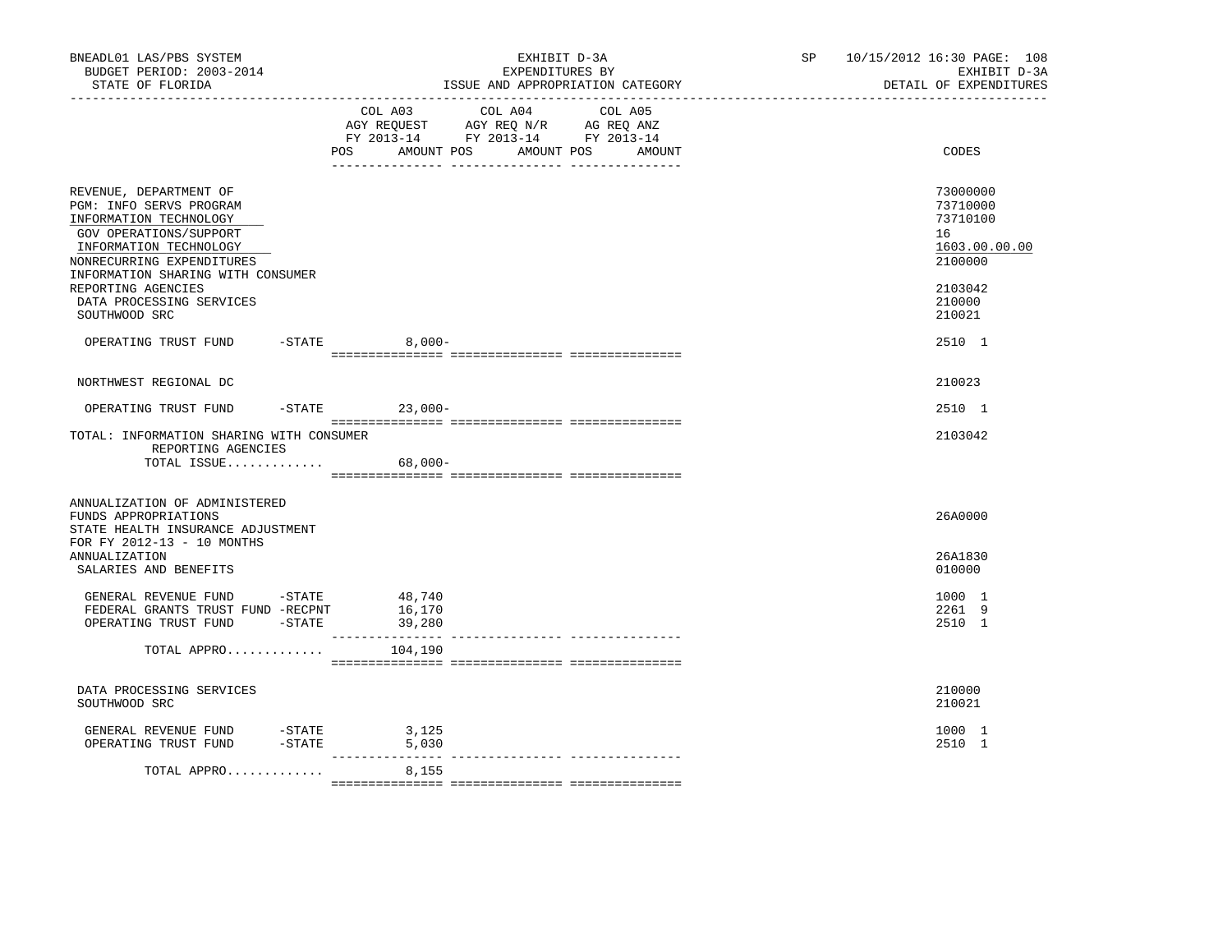| BNEADL01 LAS/PBS SYSTEM<br>BUDGET PERIOD: 2003-2014<br>STATE OF FLORIDA                                                                                                                  |                        | EXHIBIT D-3A<br>EXPENDITURES BY<br>ISSUE AND APPROPRIATION CATEGORY                                                                   | SP 10/15/2012 16:30 PAGE: 109<br>EXHIBIT D-3A<br>DETAIL OF EXPENDITURES |
|------------------------------------------------------------------------------------------------------------------------------------------------------------------------------------------|------------------------|---------------------------------------------------------------------------------------------------------------------------------------|-------------------------------------------------------------------------|
|                                                                                                                                                                                          |                        | COL A03 COL A04 COL A05<br>AGY REQUEST AGY REQ N/R AG REQ ANZ<br>FY 2013-14 FY 2013-14 FY 2013-14<br>POS AMOUNT POS AMOUNT POS AMOUNT | CODES                                                                   |
| REVENUE, DEPARTMENT OF<br>PGM: INFO SERVS PROGRAM<br>INFORMATION TECHNOLOGY<br>GOV OPERATIONS/SUPPORT<br>INFORMATION TECHNOLOGY<br>ANNUALIZATION OF ADMINISTERED<br>FUNDS APPROPRIATIONS |                        |                                                                                                                                       | 73000000<br>73710000<br>73710100<br>16<br>1603.00.00.00<br>26A0000      |
| STATE HEALTH INSURANCE ADJUSTMENT<br>FOR FY 2012-13 - 10 MONTHS<br><b>ANNUALIZATION</b>                                                                                                  |                        |                                                                                                                                       | 26A1830                                                                 |
| TOTAL: STATE HEALTH INSURANCE ADJUSTMENT<br>FOR FY 2012-13 - 10 MONTHS<br>ANNUALIZATION<br>TOTAL ISSUE $112,345$                                                                         |                        |                                                                                                                                       | 26A1830                                                                 |
| AGENCY-WIDE INFORMATION TECHNOLOGY<br>DEPARTMENT OF REVENUE AGENCY-WIDE<br>E-MAIL SYSTEM IMPLEMENTATION<br>EXPENSES                                                                      |                        |                                                                                                                                       | 3620000<br>36210C0<br>040000                                            |
| GENERAL REVENUE FUND                                                                                                                                                                     | -STATE 693,484 693,484 |                                                                                                                                       | 1000 1                                                                  |
| SPECIAL CATEGORIES<br>CONTRACTED SERVICES                                                                                                                                                |                        |                                                                                                                                       | 100000<br>100777                                                        |
| GENERAL REVENUE FUND                                                                                                                                                                     | -STATE 806,516 806,516 |                                                                                                                                       | 1000 1                                                                  |
| TOTAL: DEPARTMENT OF REVENUE AGENCY-WIDE<br>E-MAIL SYSTEM IMPLEMENTATION<br>TOTAL ISSUE 1,500,000 1,500,000                                                                              |                        |                                                                                                                                       | 36210C0                                                                 |
|                                                                                                                                                                                          |                        |                                                                                                                                       |                                                                         |
| AGENCY ISSUE NARRATIVE:<br>2013-2014 BUDGET YEAR NARRATIVE:                                                                                                                              |                        | IT COMPONENT? YES                                                                                                                     |                                                                         |

 This request is for \$1,500,000 in non-recurring funding to implement a new e-mail system for the Department of Revenue (DOR).

 DOR's current e-mail system has been in use for approximately 18 years and is no longer adequate for agency needs. The system lacks sufficient compatibility with other external systems and has become progressively more difficult to support. Because of its age, it is not possible to upgrade the system to acceptable performance and functionality levels. There is a vital need for a more reliable tool that better supports internal and external communication needs, while providing more robust information storage and retrieval capabilities.

The amount requested is based on the estimated full cost of purchasing and implementing an agency-wide e-mail solution,